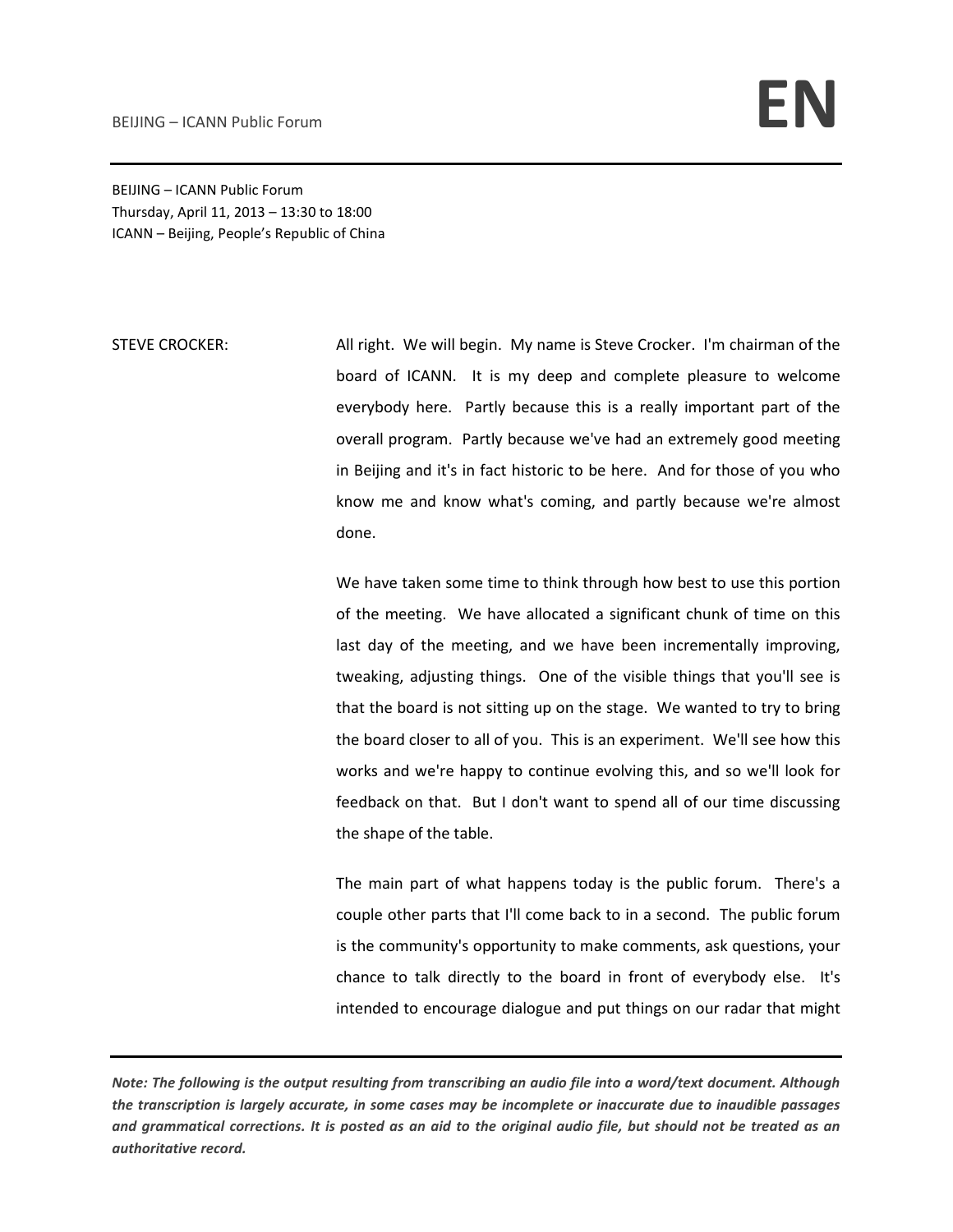### BEIJING – ICANN Public Forum **EN**

not have been there previously. But I need to say a couple of things about what it is not. The board is not an operating body that petitions, gets suggest -- presented to and we make decisions about it. There is a very extensive process which you are all part of, and by the time the board passes formal resolutions, there is a very well-documented and extended process. So in this public forum, which will be followed immediately by a formal board meeting which we will conduct here visibly, is not the time to petition us or to lobby or to make speeches even about the issues that are on the agenda for this afternoon. That time was earlier. The optimum kinds of things to raise are the ones that are coming up, not in the super distant future and not in the -- this afternoon but in the time after this meeting and in the, say, the rest of this year. So that's one key point.

Another key point is that we have tried to put a bit of structure into the public forum process and Brad White will take you through the details of that in a few minutes when I finish.

The other thing that we have started a while ago and we are continually improving is that we committed to keep track of what we were hearing, not just in the public forum but at other times during the week. The board spends a good fraction of its time meeting with different groups, with stakeholder groups, constituencies, Supporting Organizations, and so forth, and we encourage, actively encourage, some very frank and direct discussion in those sessions and in addition to the back and forth that happens during those times, we try to keep track of what we've heard and we committed sometime ago that we would tell you what we heard and then tell you what we were going to do about it and then tell you subsequently what we did do about it. So in -- after Brad takes you

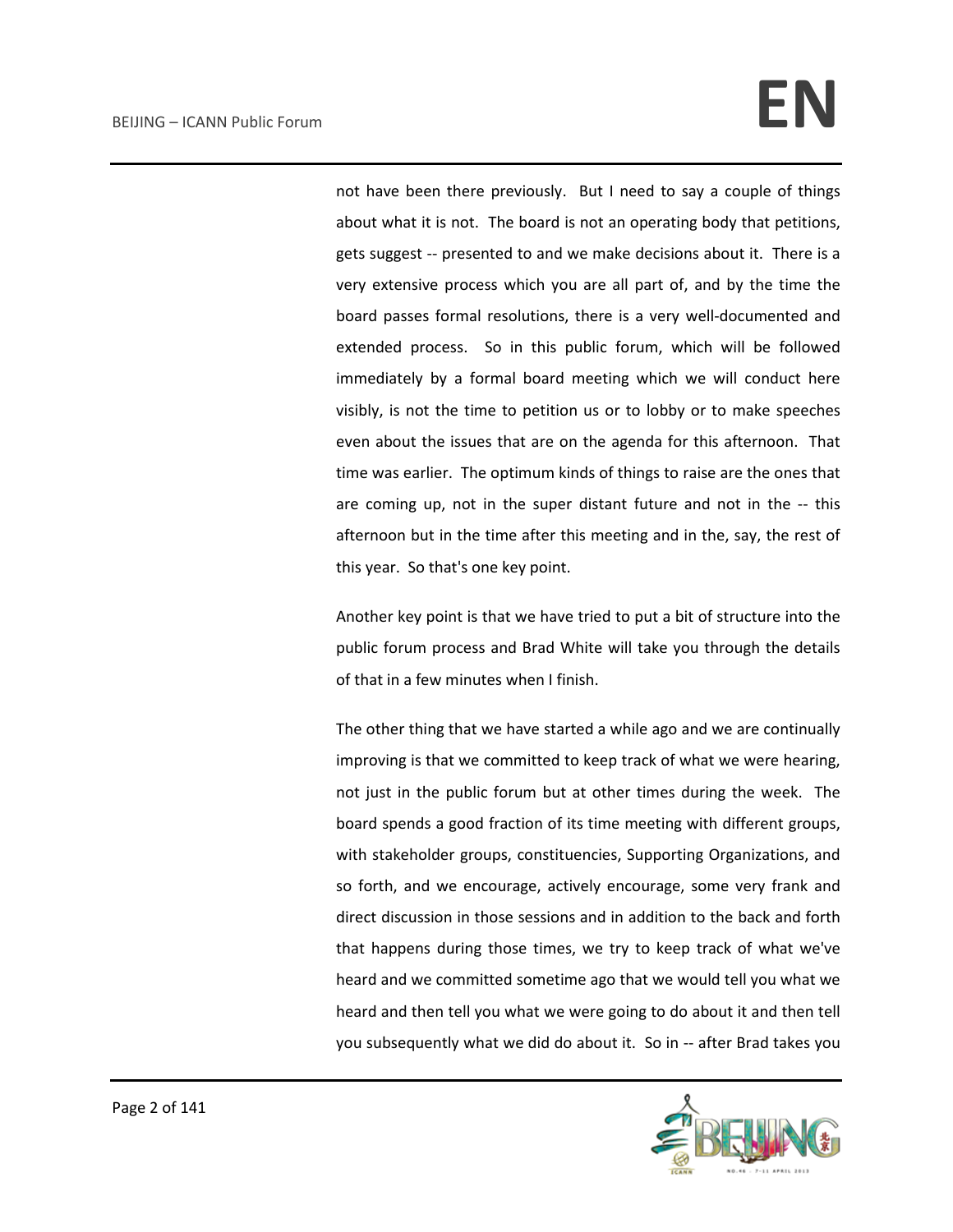through the public forum process, I'll come back and cover what came out of the Toronto meeting, what we heard, what we said we were going to do, and what we actually have done. We had originally also tried to give a written presentation of what we were hearing during this week. That turns out to be a stretch. Turns out to be a little too quick. I will give you an oral sample, not complete, and then we are committed to publishing this in an organized way within a relatively short time after this meeting. What's our commitment? I know what I remember, but I --

>> One month.

STEVE CROCKER: One month? One month. There's certain reality about how long it takes to get things done and recover from travel and so forth. But in a timely way. Very prompt clock.

> So I think that covers the introductory remarks. As I said, we'll have this report on what we've heard, we'll move into the public forum structure, and then we'll end with the formal board meeting. That's actually not quite the end. We have cocktails afterwards in which hopefully no business will be conducted. All right. Brad, over to you.

BRAD WHITE: Thanks, Steve. Basically this session is all about the board members hearing you. To facilitate that for people in the room we've got two mics. If you'd queue up and make two lines here. Remote participants

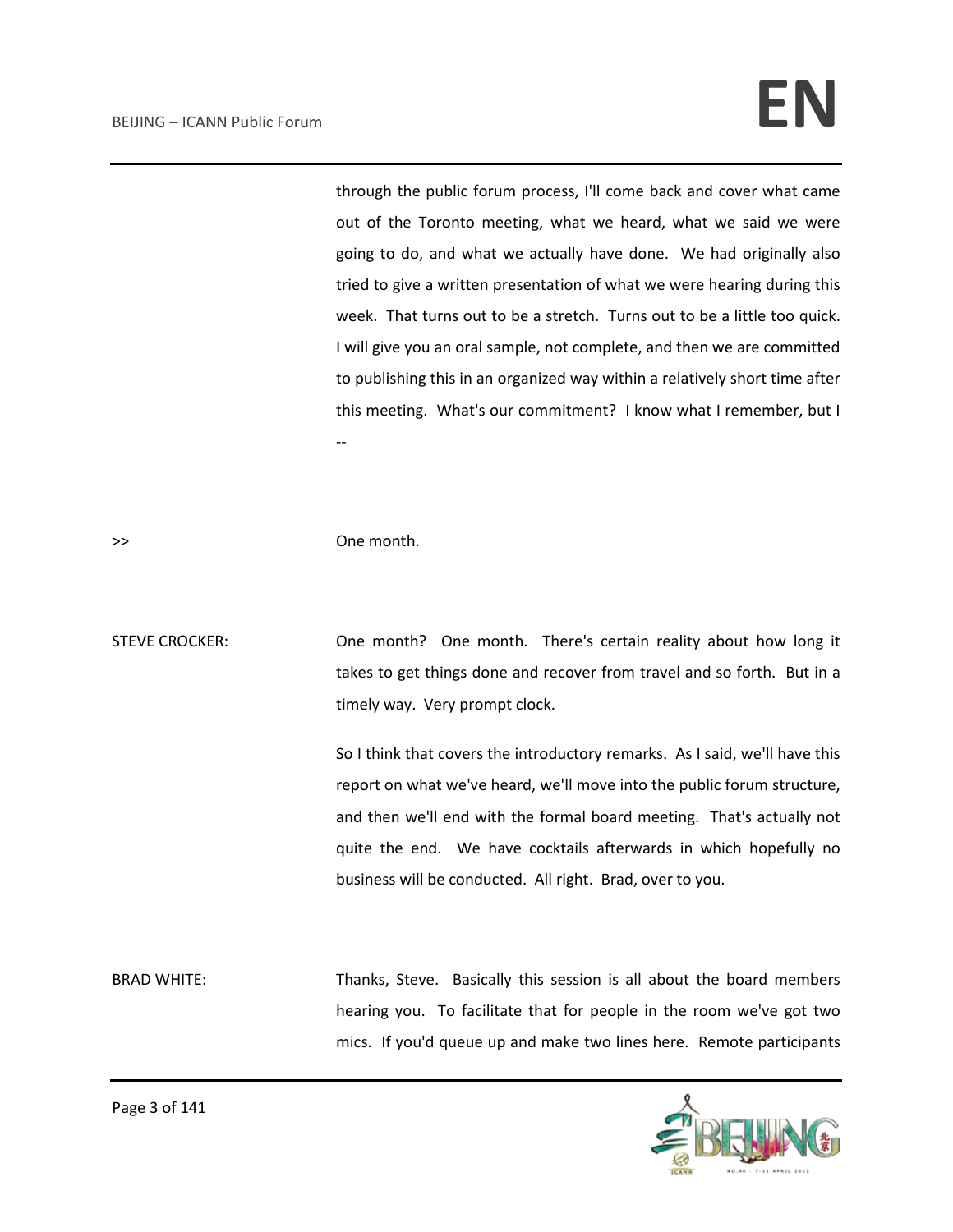### BEIJING – ICANN Public Forum **EN**

have got two ways to submit questions and/or comments. One is by an e-mail address, forum@icann.org. This is listed, by the way, on the schedule for this particular meeting on the Web site. We also have something new that we've not done in past public forums and that is the remote participants can also join us by telephone. There is a listing on the schedule for this particular meeting that will have a link to the international telephone access numbers and the pin code. People can dial in. They'll reach the conference operator. Your line will be muted. If you have a question and you're calling in by phone, you hit pound 3. Please give the conference operator your name, where you're calling from, what it is you want to talk about. We'll get that information, we'll queue these folks, and we'll be able to unmute the mic and take the question live.

There's a time limitation, we've modified slightly. Those of you who were you in Toronto realized we had a two-minute limit on time. We're doing this a little bit differently in that there's what we call two bites of the apple. So for each subject you have one initial two-minute period to make your question or comment and on that same subject you have a second opportunity, only a second opportunity, to ask a follow-up question or something of that nature. What we were trying to prevent or try to work around is multiple queues by the same people over and over again. If you run over two minutes, we'll give you a subtle warning. Ted, give us the subtle warning.

[ buzzer ]

We got that from my ex's divorce attorney. That's my ringtone.

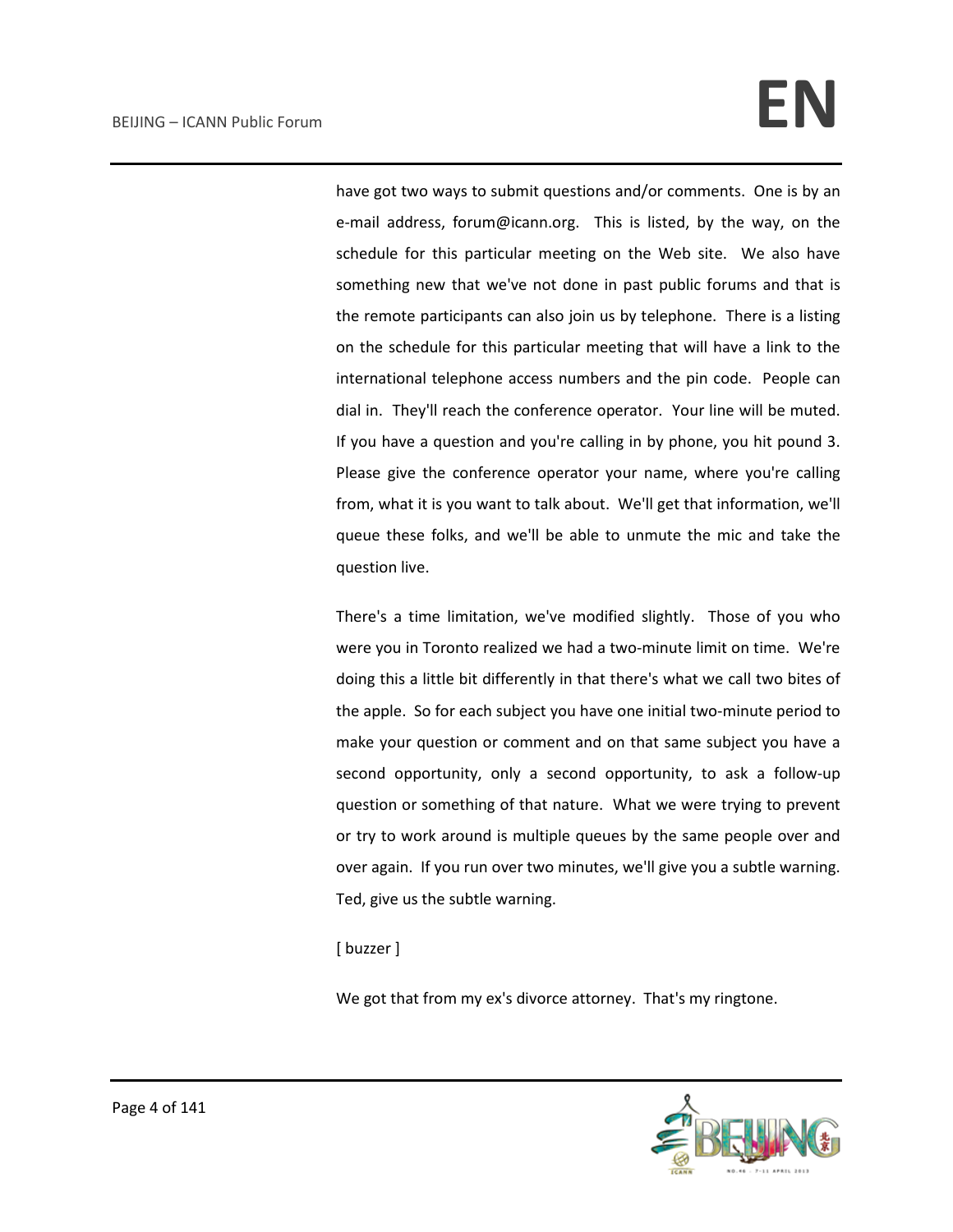|                              | [ Laughter ]                                                                                                                                                                                              |
|------------------------------|-----------------------------------------------------------------------------------------------------------------------------------------------------------------------------------------------------------|
|                              | So that's what you're going to hear if you run over. I think that's pretty<br>much everything. Steve, did I miss anything?                                                                                |
| <b>STEVE CROCKER:</b>        | Sorry?                                                                                                                                                                                                    |
| <b>BRAD WHITE:</b>           | I said, did I miss anything?                                                                                                                                                                              |
| <b>STEVE CROCKER:</b>        | No.                                                                                                                                                                                                       |
| <b>BRAD WHITE:</b>           | Is that it?                                                                                                                                                                                               |
| <b>STEVE CROCKER:</b>        | No, I think --                                                                                                                                                                                            |
| [Speaker is off microphone.] |                                                                                                                                                                                                           |
| <b>BRAD WHITE:</b>           | Oh, that's right, Sebastien. Translation headsets are over here. We<br>would encourage you to get some now, before things get rolling. And I<br>think they're at both tables, if memory serves me. Steve. |

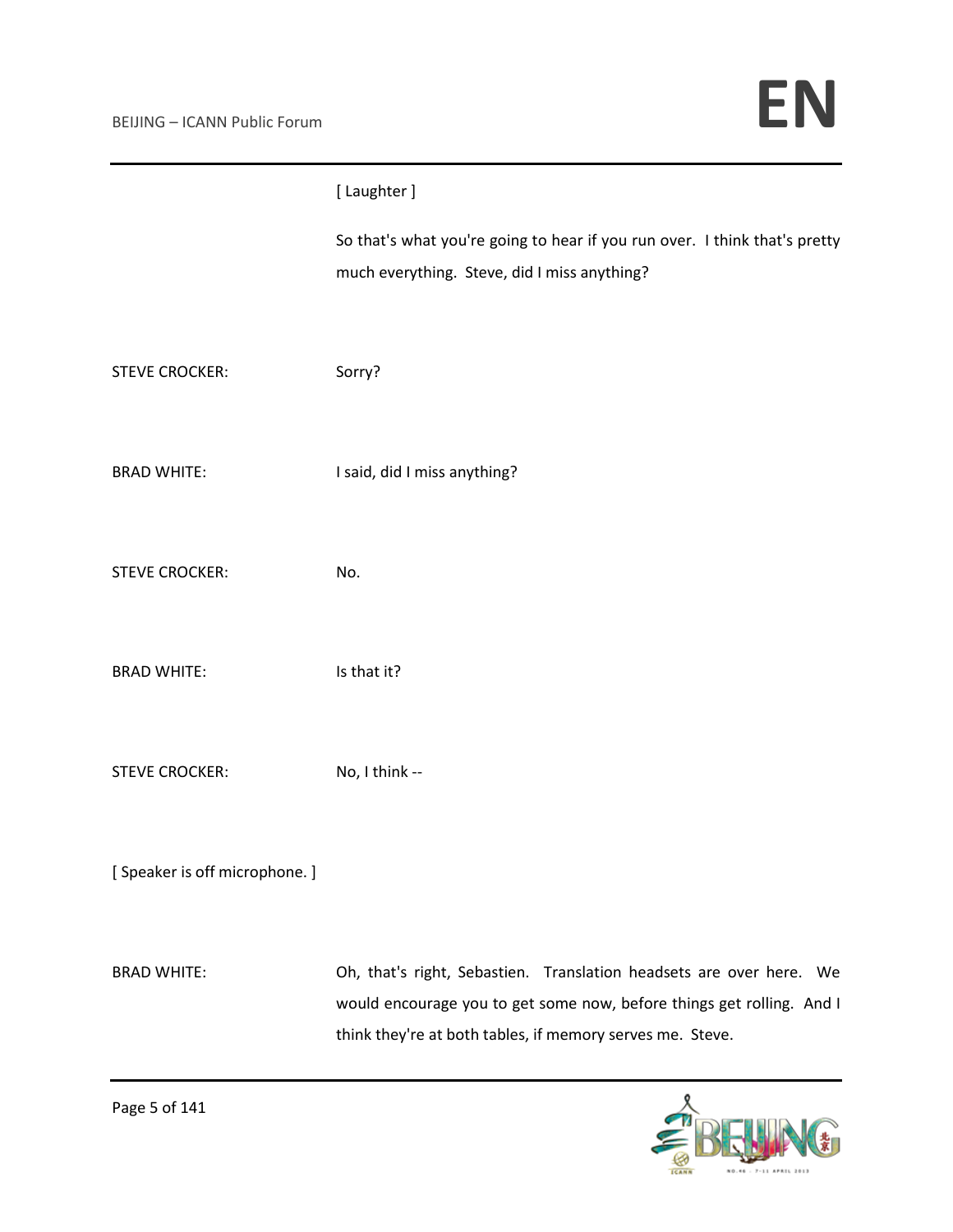STEVE CROCKER: Thank you very much, Brad. I neglected to mention one extremely important portion of our proceedings here which is right now. A handful of very hard-working people are stepping down from their posts and will make a very brief ceremony with certificates of appreciation. I hope that we're prepared to do this. I need somebody to call the people up. Who's got the list? And who's got the certificates? Over there. Good.

BRAD WHITE: We have the certificates right here, Steve. We're going to bring them right up to you, and we'll be announcing the names in one half sec. We're having a slight technical problem.

STEVE CROCKER: The procedure will be this time we will use the stage so that everybody can see. There are stairs on both sides, I guess. Come on up. I think there will be four people, if I recall correctly.

BRAD WHITE: All right. If the following people could please go up, that would be great. Marilyn Cade, Fernando Espana, Paulos -- and I hope I don't mangle this name too much -- Nyirenda, and Rolando Toledo. If those folks could please go on stage. Are the other folks in the room? Otherwise Marilyn gets four certificates.

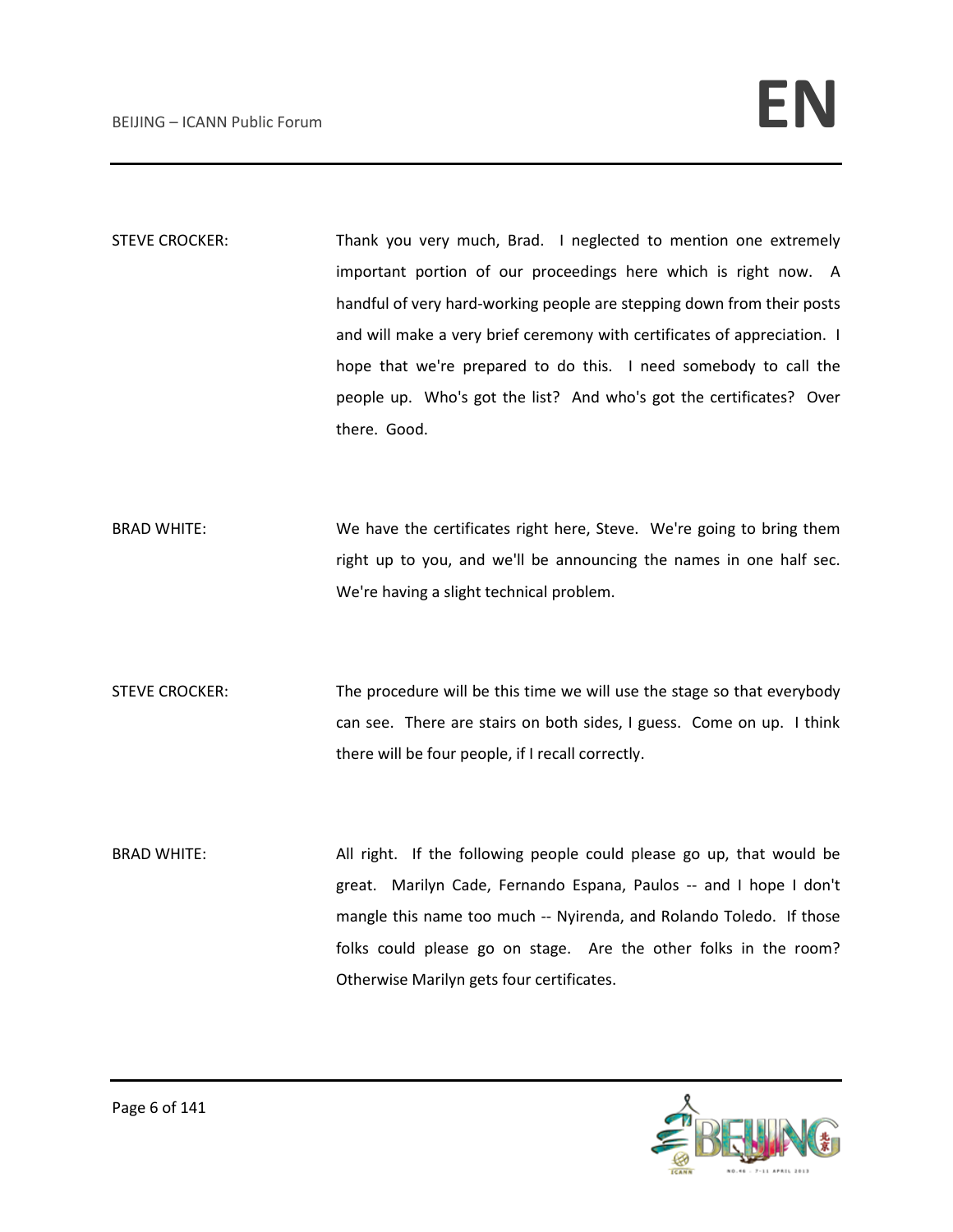## BEIJING – ICANN Public Forum **EN**

| <b>STEVE CROCKER:</b> | Well, this is easy. Marilyn points out she's not stepping down, she's    |
|-----------------------|--------------------------------------------------------------------------|
|                       | only stepping aside. I fully expect, I know everyone else does, that     |
|                       | Marilyn will continue to be actively involved. And so as Brad suggested, |
|                       | would you take care of handing these out to the others?                  |

[ Laughter ]

I just want to make sure.

She'll be the last one, Steve. Always is.

MARILYN CADE: Thank you.

[ Applause ]

STEVE CROCKER: All right. As I said, I want to tell you what -- what we've heard in the past, and there are two parts to this. There's what we've heard this week and there's what we heard in Toronto with the follow-up actions associated with that. We have published the actions after Toronto and we'll put those up on the screen. With respect to the actions with respect to what we've heard this week, we've stepped back from our original goal of trying to publish that on the spot and we will publish it in a month's time. But the main elements include messages related to the RAA negotiation which has been going on for a long time and has really picked up quite a bit of speed and is reaching closure, and in that process a number of side questions have come up.

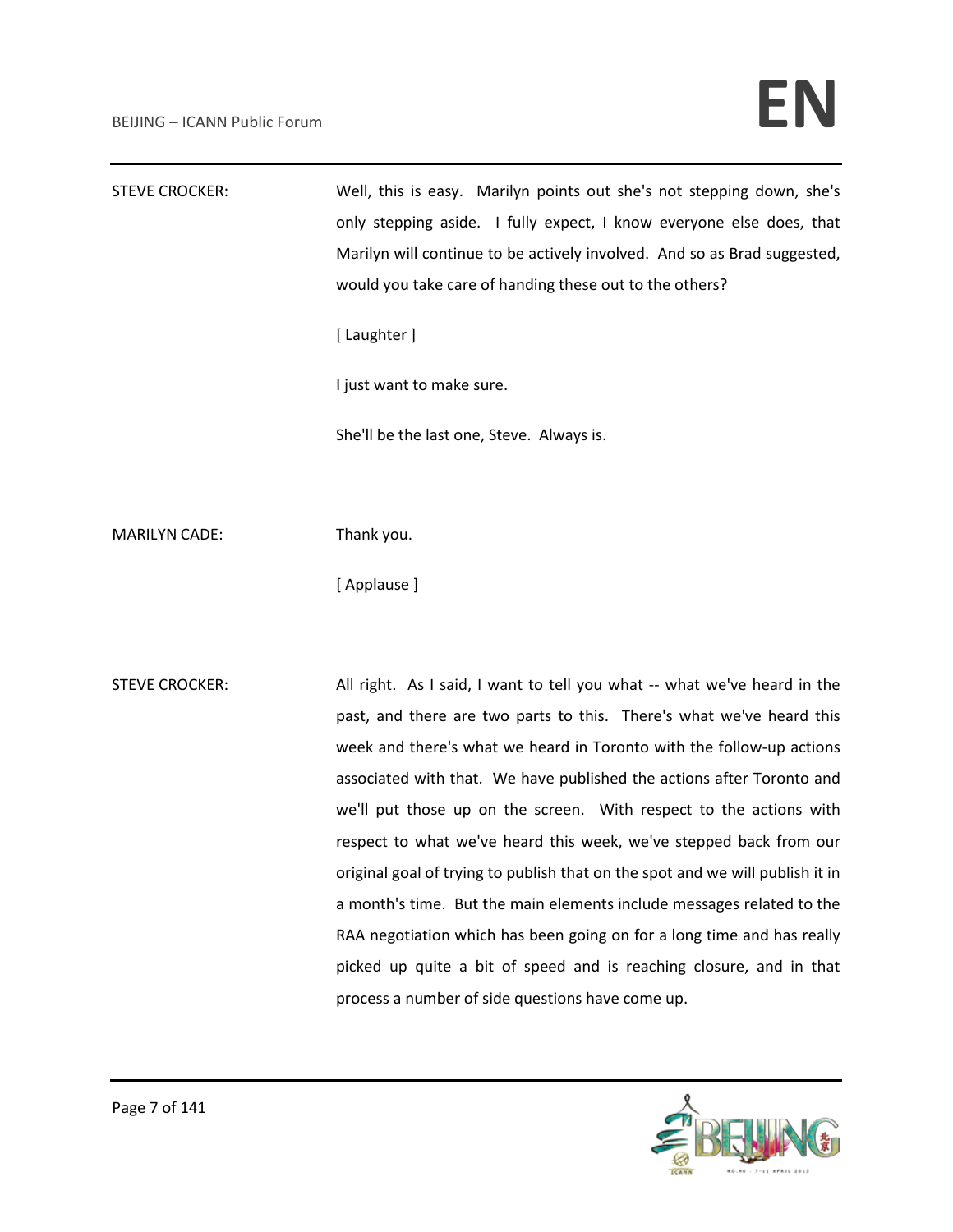Another area is that our esteemed colleagues in the Address Supporting Organization have raised some very legitimate questions about how the ASO fits into the ICANN meeting structure and a set of interactions there. We will expand all of that and make it much clearer and make it - - I also want to be very clear that this is not intended to be an exhaustive list. I just wanted to hit a couple of the highlights and they're not to the exclusion of anything else.

And you'll see, as I said, that we will publish that in a month's time or less. And if there were key things not included there, I -- I and the board and staff fully expect to hear from you so that we can correct any oversight.

Let me go to what came out of the Toronto meeting. Can we put up the list. Are we prepared to do that?

NANCY LUPIANO: We're waiting for the list. If someone would send it, we would appreciate it.

STEVE CROCKER: Okay. Let me take you through verbally for a minute. So we have what we call the ICANN board-stakeholder action list, these are items that came from the ICANN meeting 45 in Toronto. Last updated third week of March, updated -- or fourth week of March, updated 26 March. And there are a dozen -- 13 distinct items. The first one is on WCIT, what we heard, where action is needed to establish an ICANN mailing list for those in the ICANN community who will be at WCIT. So this is now a

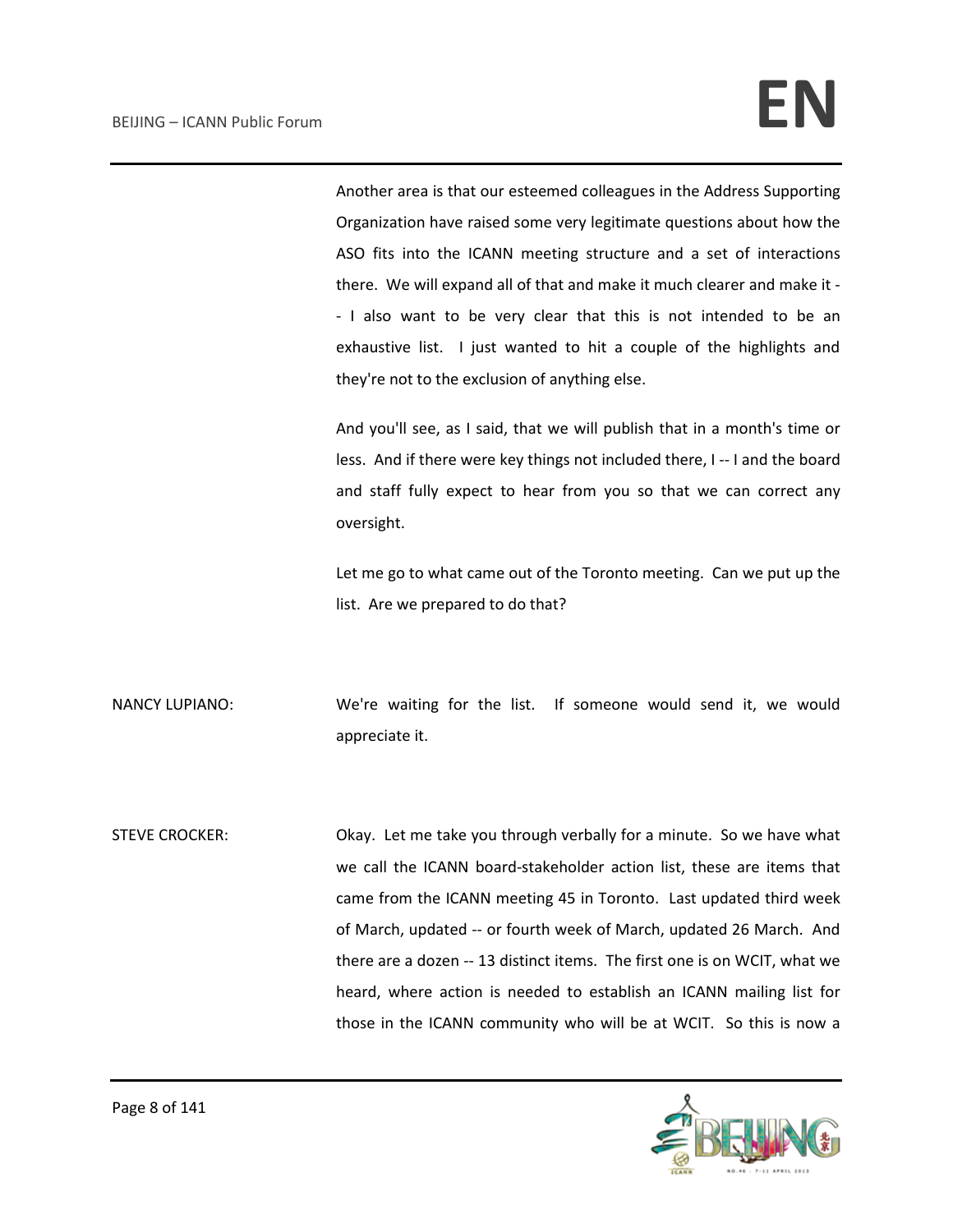long time ago. The proposed action is direct the staff to set up a mailing list, and that was done.

Another is with respect to strategic planning. The advice was, don't proceed with the standard cycle that we were in of 2013-2016 strategic plan. Prepare a new procedure. And in fact, the board has been discussing this since its retreat in September in Los Angeles, plans to continue work on it. And our next retreat in May in Amsterdam will be focused on strategic planning as the -- an early part of a cycle that will unfold and include the entire community, all the different constituencies and every element of the community.

Let me just say a word about these retreats. We have evolved into having three days of face-to-face interactions for the board. Some number of weeks prior to each upcoming ICANN meeting serves three purposes. One purpose is whatever we need to do to be prepared for the upcoming meeting. Another is to come up to speed on the various events, a sort of state of affairs. We squeeze in committee meetings, of course. And then the special character of each retreat will be -- it will be some particular theme, and as I said coming up in May the focus will be on strategic planning. These are important, from my point of view. They help the board function and keep up with what's going on and the pace has picked up quite a bit since Fadi came on board and so we have to scramble to keep up with him.

The third topic that we had advice about last time was on GAC advice. We heard several matters related to GAC that -- which it expects will be addressed in its communique, and there were some issues about how rapidly the board responds to the communique. We acknowledge the

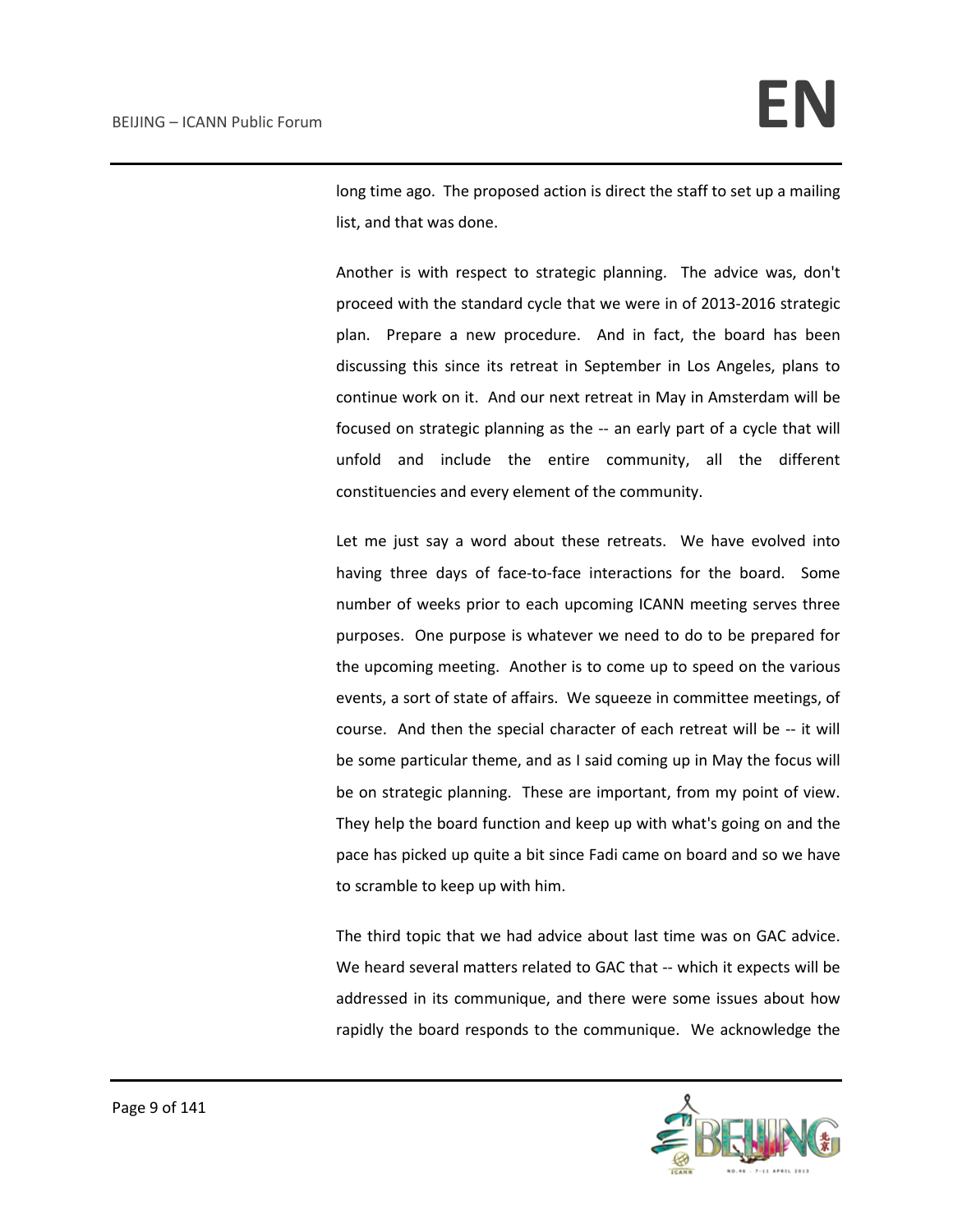problem. We've now worked out procedures to be pretty focused on actively and aggressively dealing with each of the pieces of advice that come in the communique, respond in a very timely way, and be very respectful of the -- the needs of the GAC members to have inputs or responses in a way that they can process them well in advance of the next upcoming ICANN meeting.

With respect to WHOIS review report, there was no consensus on what actions should follow the WHOIS review. We said we'd follow -- we'd discuss it and take action. Here we took a very aggressive action. We accepted the WHOIS review team's recommendations, we put in motion very forceful implementation of those recommendations, and at the same time we took what we -- what we think of as one of the more important strategic actions dealing with a very naughty problem that has existed for a very long time which is there are some fundamentals in the whole WHOIS system that need to be examined fresh. So we created what we -- what we called variously a two-prong approach or a two-track approach. The first being the support and implementation for the WHOIS review team's recommendations, as I said. And the second is a fresh examination of what -- of what we're calling next generation directory services, very assiduously avoiding the word "WHOIS" in this second track in order to make sure we're talking about two different things and set up an Expert Working Group to help frame the questions which will then go into a Policy Development Process in the GNSO. We - - there's no attempt here to subvert or circumvent the Policy Development Process but there is a strong recommend -- recognition that in the past that effort -- PDP efforts in this arena have run afoul because it's a very complicated naughty problem so we wanted to try to

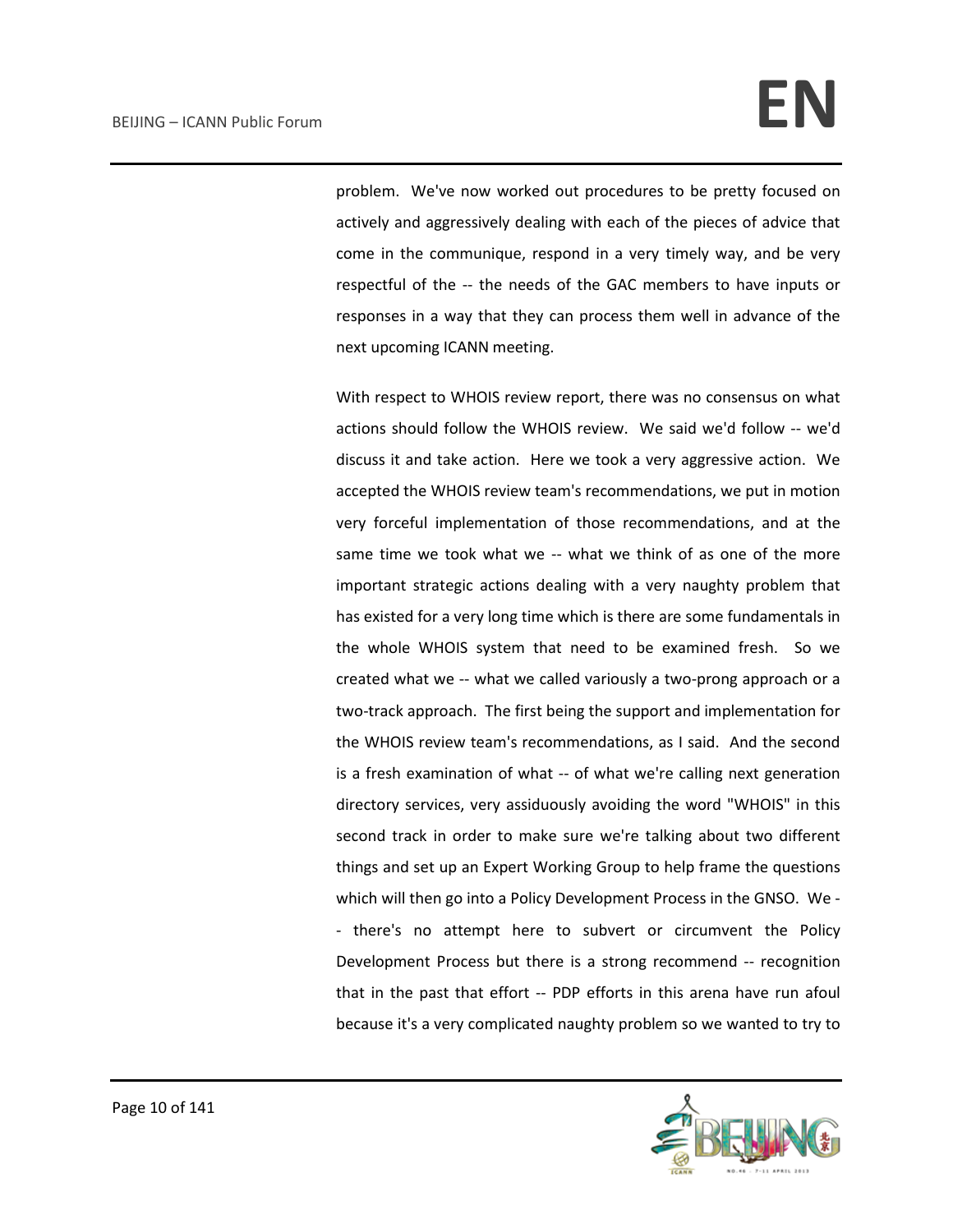get some coherent discussion and technical analysis and then set the Policy Development Process on a positive course.

The fifth topic is patents in -- does someone have it up? I apologize. Patents in policy processes, various parts of the GNSO have indicated that future policy in this area may be needed and that we should address it before it becomes a concern. We said we would request expert advice on this topic. ICANN staff is in the process of scoping and organizing the collection of expert advice and we will follow up further. So this is something that is taking longer than just one cycle to deal with.

Topic 6, Article 29 working party letter, a lot of concerns were expressed and we said we'd take that into account in finalizing the negotiation of the RAA. And that is still not completely resolved and will -- I expect we'll have some fairly serious reporting on that.

Topic 7 was the JAS applications and the suggestion was that these applications should be given priority in this round and improved in the next round. The treatment during this round is in the hands of the CEO and new gTLD program committee. We have to note that there were three applications that came in under that program and only one has - has been accepted. So there isn't a whole lot to say about that. Our view is that there's no action needed at this point but in the next round we will give that considerable attention.

Topic 8 is general implementation issues with respect to new gTLDs, a lengthy list: URS, IDN variants, business constituency and intellectual property constituency requirements, IANA function, department

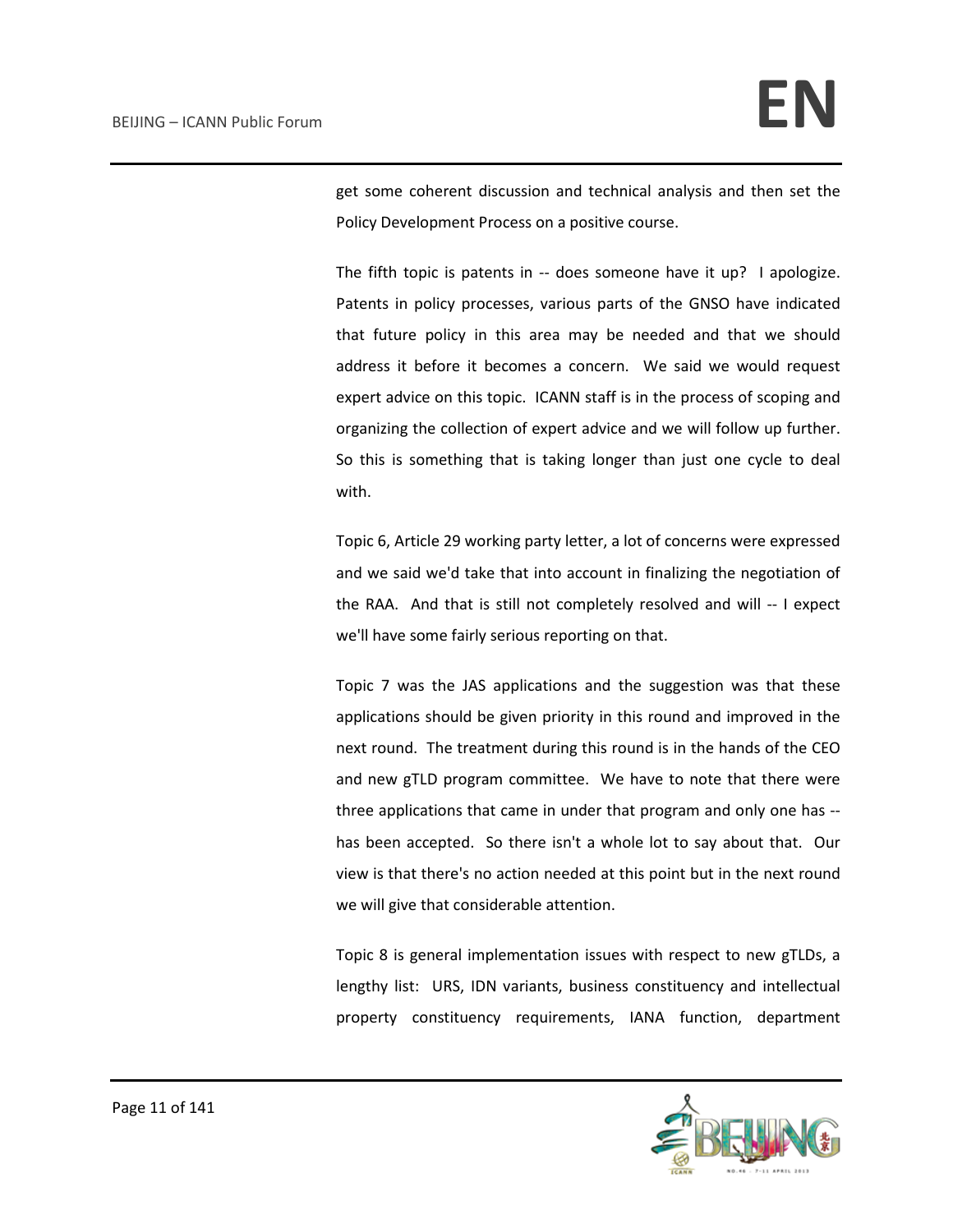readiness, registry services readiness, compliance -- contractual compliance team readiness. And our response on the spot was to instruct the CEO to pay full attention, which he has certainly done.

Work on all of these things is ongoing. Several of them we are well past the point of uncertainty, and we have things under pretty strong control. There's still some areas, IDN variants, for example, that there's some warning signals that we have to pay attention to.

New gTLD funds document the total amount borrowed from the reserve fund to finance the prerevenue period, document the intended repayment schedule. We said we'd do that. Detailed documentation of costs since defined beginning of the program is in the process of being gathered and formalized into a centralized document. Repayment schedule has been determined in the revenue expense recognition position paper and corresponds to a monthly repayment throughout the evaluation process.

I can tell you this is an area that I personally feel very strongly about. I think we have to be very, very forthcoming and clear about the handling of these funds. I know there is a lot of interest of what's going to happen to what seems like a very large amount of money, and there is no question that we have to not only as I say be forthright but also be clear enough that people understand what's been done and what hasn't been done.

Item 10, prioritization draw. There was generally positive feedback that IDNs should have priority a number of suggestions were made to give preference to various subgroups. The next generation program

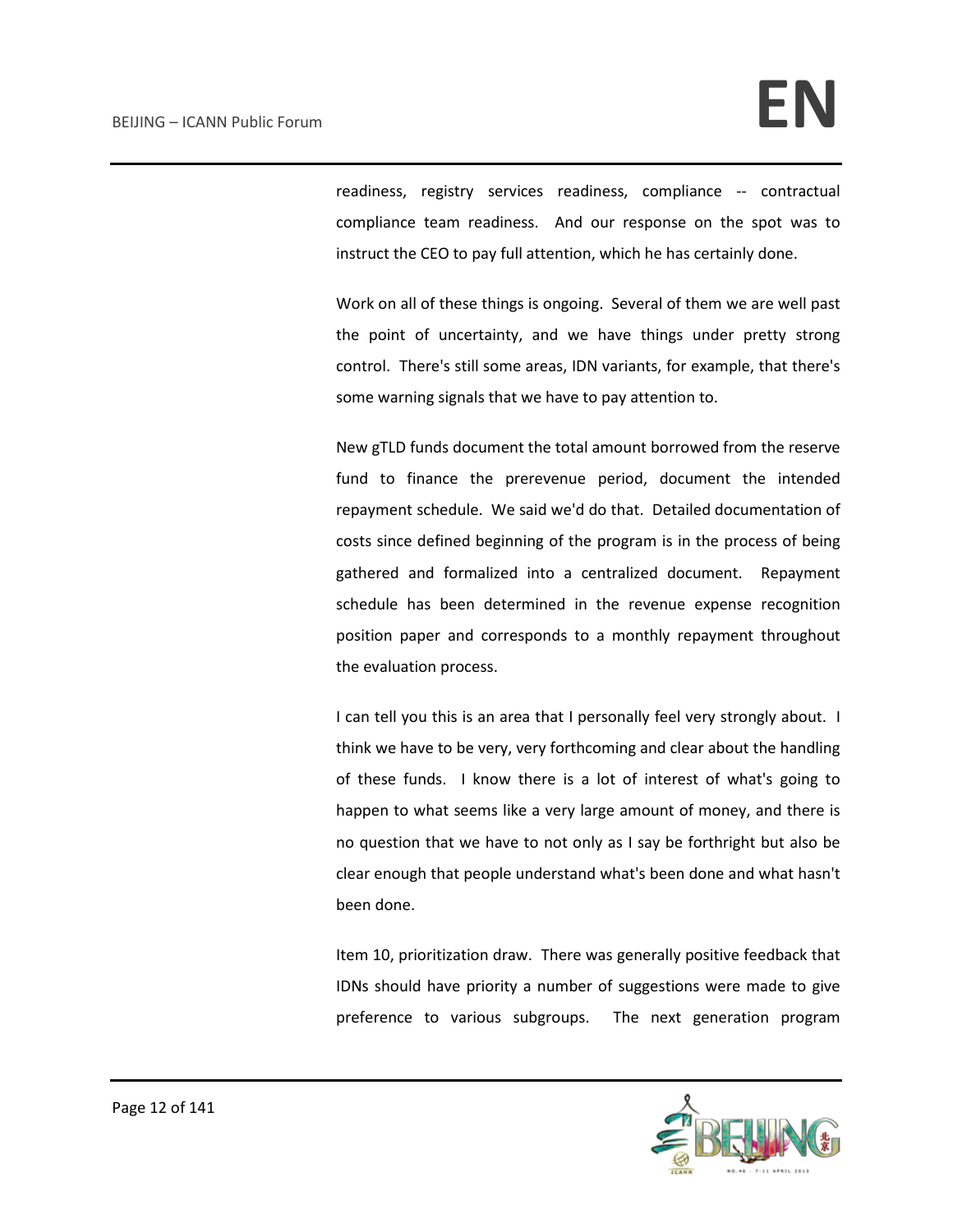committee will consider feedback from this meeting, and the prioritization draw is now well over. It was held 17th December and went exceedingly well.

Item 11, rights protection in new gTLDs, a handful of concerns were raised regarding rights protection mechanisms. The IPC and business constituency reached some consensus. All of these were put in the hands of the CEO. A series of stakeholder meetings were convened to review the rights process mechanism in light of the IPC and business constituency list of recommendations. This resulted in a strawman solution which was posted for public comment. And the GNSO provided its input in public comment summary and review of the analysis was posted.

Item 12, trademark clearinghouse, significant number of issues regarding to trademark clearinghouse both from an implementation a cost point of view. The board supported the CEO's decision to make solving these issues top priority. We agreed that all of this would be made public and that one key point is that the rights -- the intellectual property rights associated with the information in the trademark clearinghouse would remain with ICANN and not become a commercial property.

What we've done since then is that changes have been made to the technical implementation in response to stakeholder feedback. The trademark clearinghouse agreement has been split across functions in several agreements which are posted -- will be posted and the agreements reflect that the rights of the database, of course, remain with ICANN.

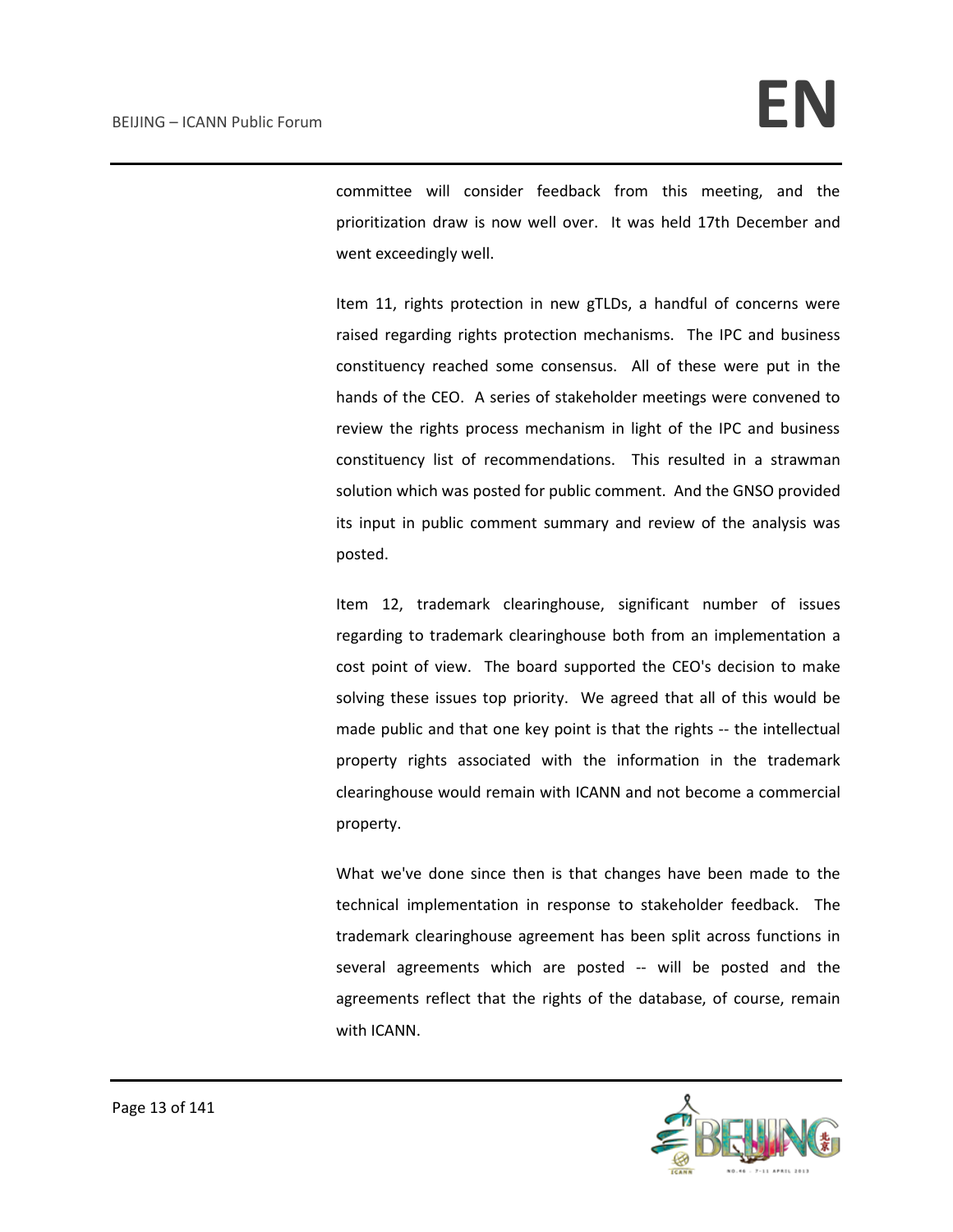And the last topic, submission of public forum topics, we heard that topics should be submitted in advance. We forwarded this to staff and the Public Participation Committee that Sebastien Bachollet chairs. And as you've seen and as you will continue to see this afternoon, we've tried to integrate some of those ideas and evolve further.

So I apologize for having to read through these. I hope it's not been too tedious. But let me open the floor for questions on any or all of these.

Oh, my goodness, my voice put you all to sleep. I like it. I like it.

Brad, what do I do now?

[ Laughter ]

BRAD WHITE: The word "punt" comes to mind.

STEVE CROCKER: Thank you all.

All right. So now we move into the heart of the program, opening the microphones for people to get into different topics. You see posted on the screen -- up there, yeah, the same thing I see in front of me.

The first topic is: Registry and registrar agreements. And Bill Graham has been selected to act as the board facilitator. So he will call on people, listen to the questions and then involve any of us or staff even if necessary to try to be responsive to what we're hearing and so the

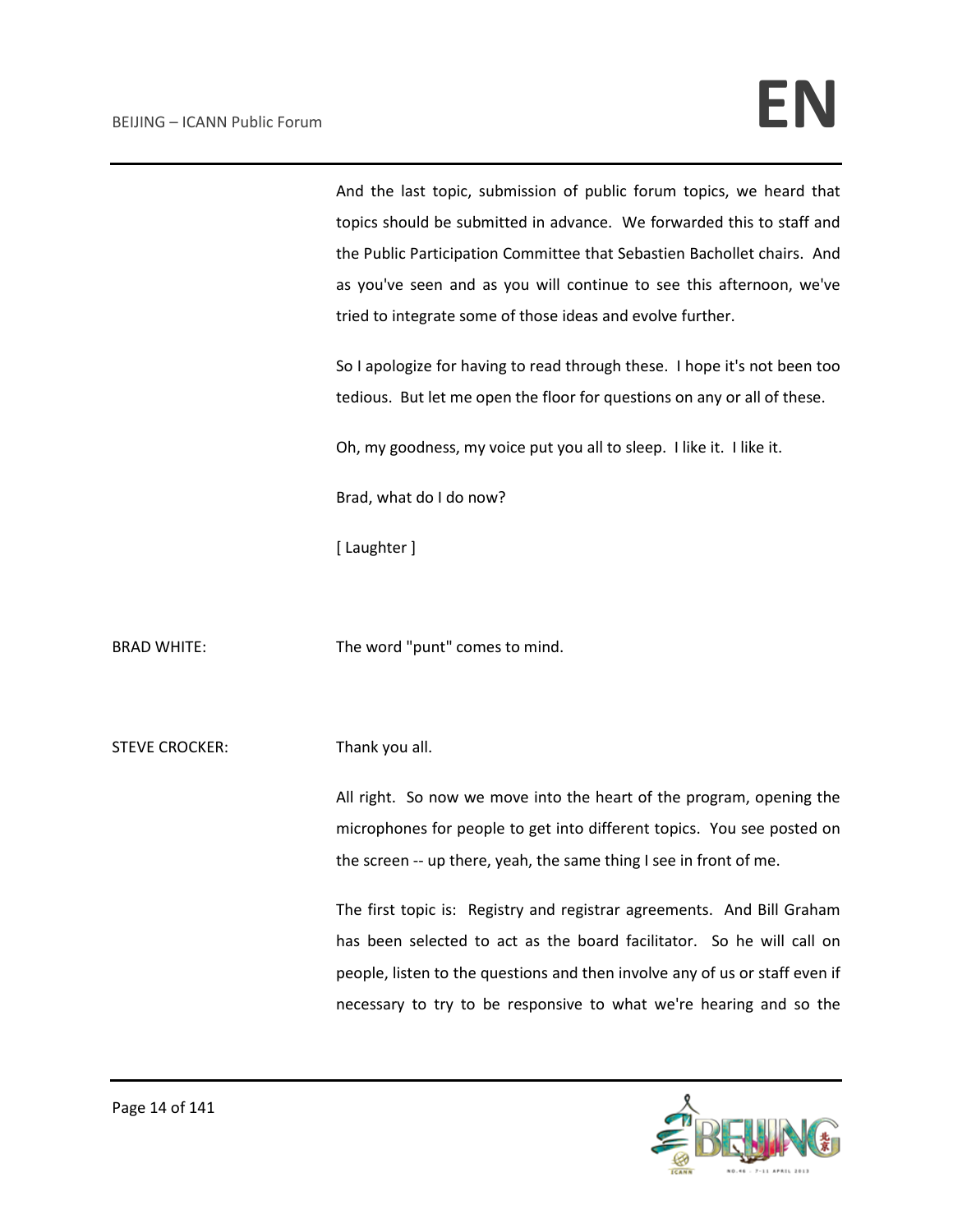dialogue begins. We are going to do this, and then we'll take a break and come back.

This will be segment 1. When we come back from the break, we'll have the best part of the program for presentation about the next meeting in Durban, South Africa. And then we'll move into successive issues.

And, Bill, the floor is now yours.

BILL GRAHAM: Great, thank you, Steve. Welcome, everybody. I'm glad to be the Guinea pig facilitator in this new format. Topic one is registry and registrar agreements. As you know, there has been a good deal of activity on both these fronts this week. And because of that, I'd like to turn first to CEO, Fadi Chehade, to give us an update on where this is and then we'll be going to the mics. I see a line already beginning to form.

Fadi, please?

FADI CHEHADE: Okay. Good afternoon, everyone. I think many of the elements of the update may already be known to many of you here since we've been living with each other for a few days in this space. But let me just summarize where we are.

> First of all, I'm very, very pleased to share with you that we have reached an agreement in principle with the registrars on a new form of a RAA. I think that most of you know that we are still in an active

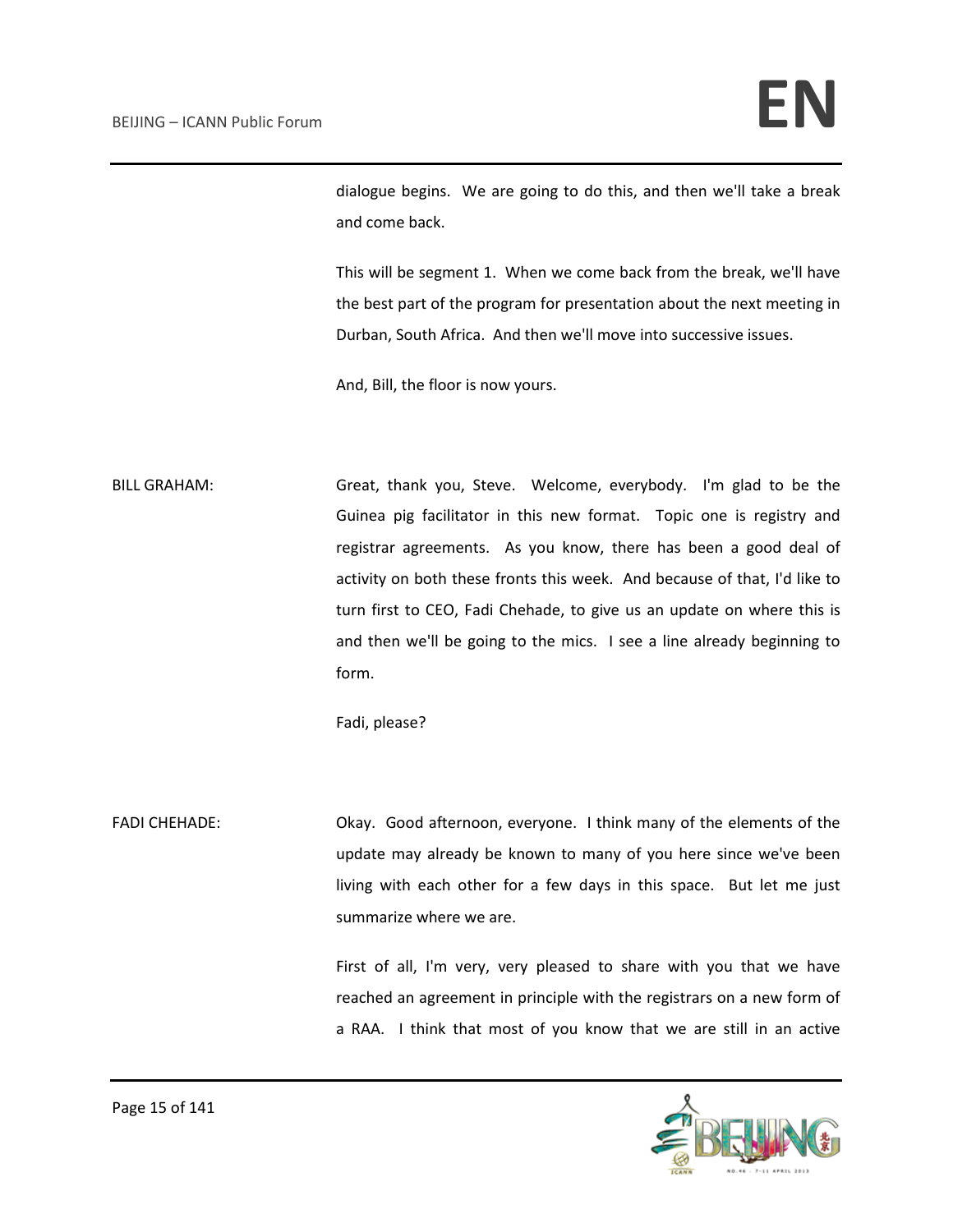comment period on the earlier version. The changes to that version that are posted are largely limited to the areas where we were still not in full agreement. There may be a couple of other areas of interest to some of you, but, in general, we are very, very pleased. We've made great progress with the registrar community. And I want to publicly thank the registrars for the incredible goodwill and hard work, especially their negotiating team has put into making this work for the community.

We did negotiate this on behalf of the community. And we were in intense listening mode throughout -- and continue to be throughout the comment period. And we have listened to you here during the Beijing period intently. And all of this will be part of how we come to some conclusions on that.

On the RA side -- and I will comment on both of these, where we go forward on both of these in a moment. But let me just update you on the RA side. That's the New gTLD Registry Agreement. We have also made substantial progress with the registries during the Beijing meeting.

So aside from everything else that we've all been involved in here, we have had intense discussions with many of the registries to ensure that we can also advance that agreement forward and make sure that contracting is a key activity that we all can move forward with to enable the new gTLD program.

Now, as you know, this agreement was posted on February 5th originally. It is -- it completed the first 21 days of comment period.

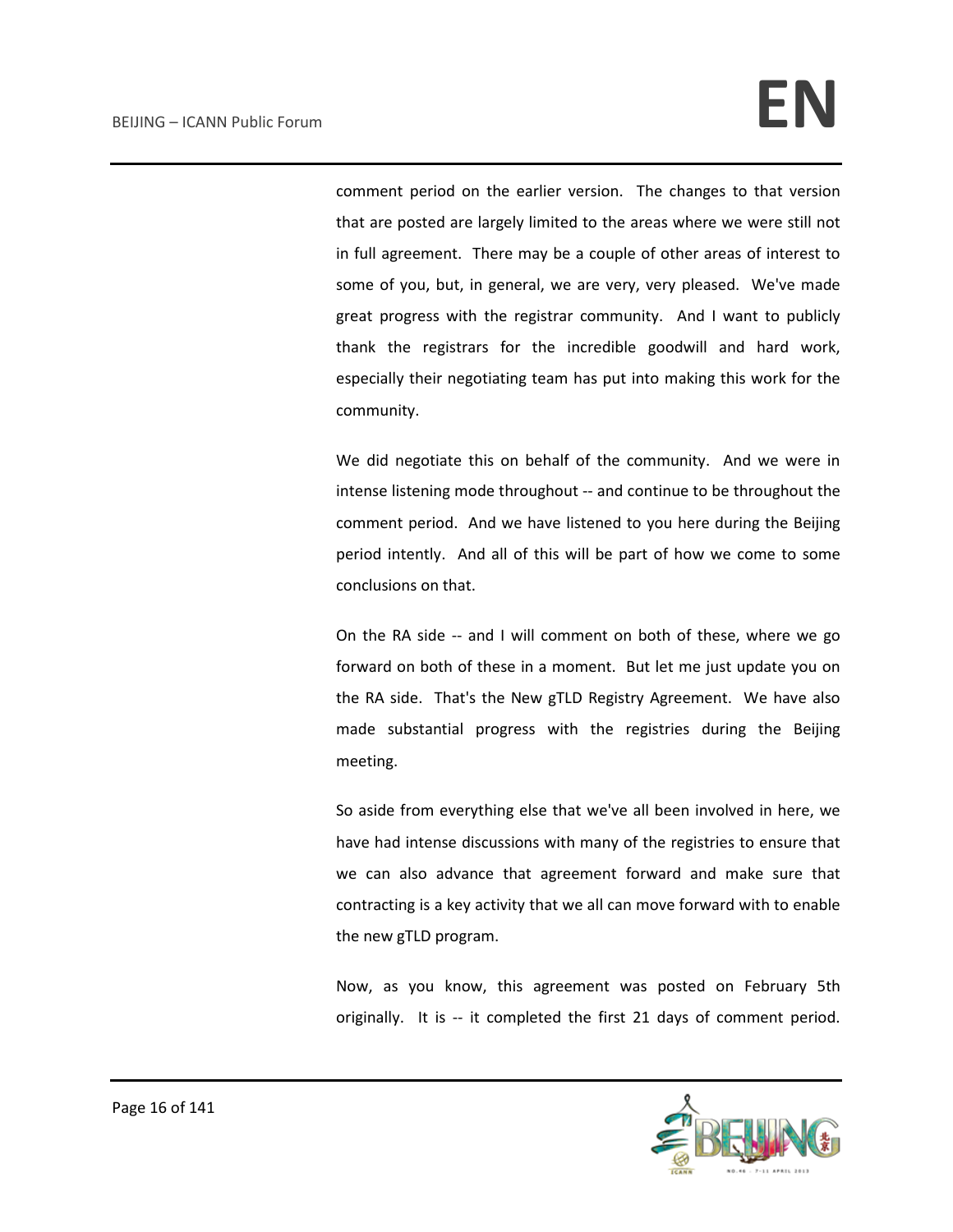Right before we came to Beijing, we had taken a lot of these comments to heart and published another version of the agreement that addressed many of these comments. During Beijing, we've been listening to many of you and talking to the registries.

And we believe that early next week we will have new versions of the RA and RAA agreements that reflect many of the comments we got available to the entire community.

Now, as CEO, I recommend in light of listening to all of you also during these few days that we actually subject these new agreement versions to the full process of comment by the community. These are substantive agreements. And even though you've seen versions of them that are largely what will be in the final version released next week, I am of the opinion given, again, many of your good comments throughout the week on the importance of process and my continued commitment, as I told you in the opening, to the multistakeholder model and its incredible, magical effect on who we are, to actually expose these agreements to the full input of the community.

And so I look to your input this afternoon as to how we can do that. We had originally planned to have the board meet on the 20th of April to approve these agreements. I have asked the board to cancel this meeting so that we can allow for enough time for comments. So I'm here and I'm listening, and I hope this afternoon we can have a positive debate on the right approach to ensure that all of you have a voice, all of you -- all of us have a voice into how these agreements end up being approved so we can frankly, all of us, including the registries and registrars, and I emphasize including the registries and registrars, who

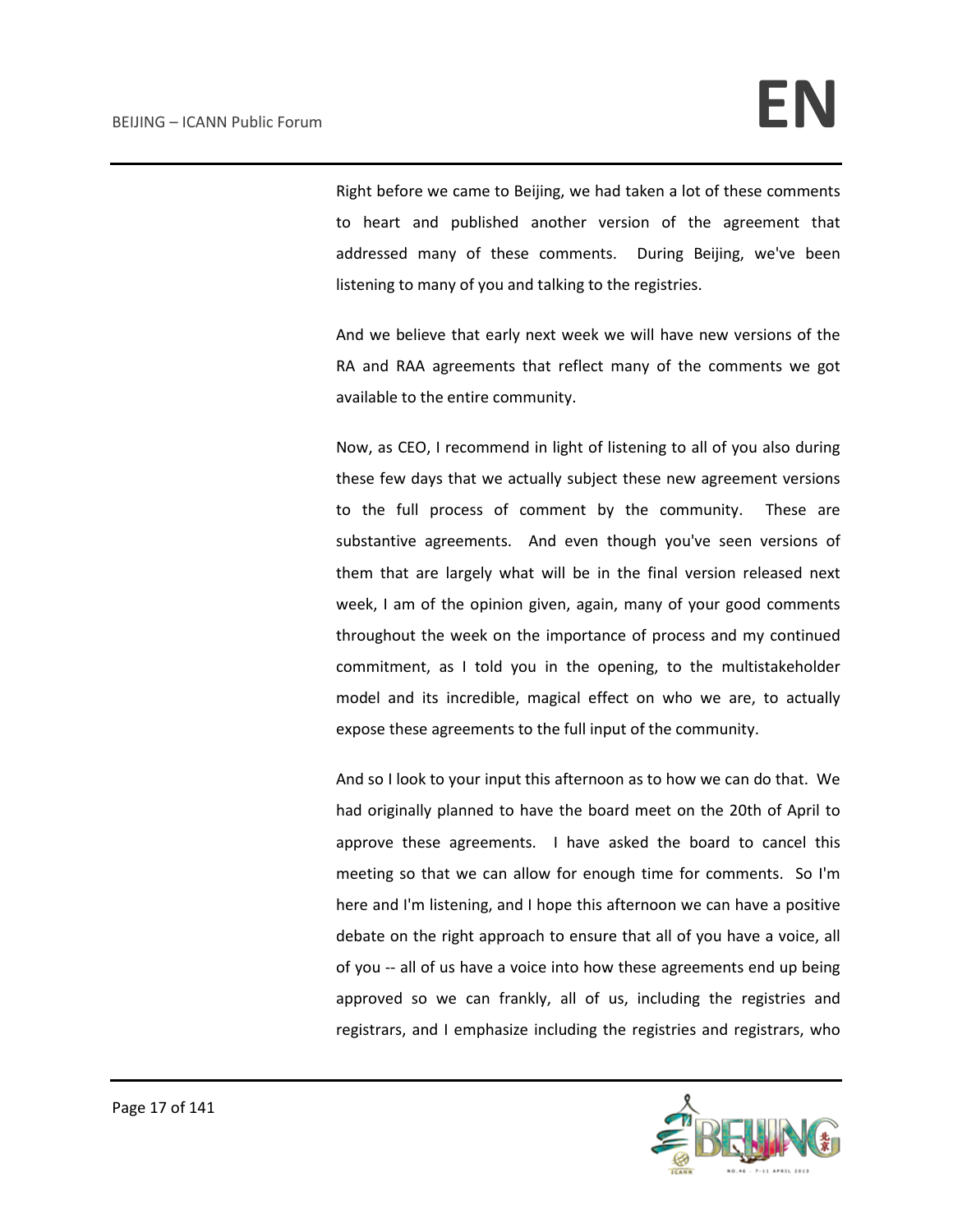worked extremely hard to get to this point so we can very proud in front of the world that these agreements are the result of good-faith discussions including community input.

Bill?

BILL GRAHAM: Thank you, Fadi. That's -- that's great to have that update.

So we'll turn to the mic now and Amadeu, I think you were the first up. Let me remind you that when you speak at the mic, please state your name for the scribes and also your affiliation where that's applicable. Thank you.

AMADEU ABRIL i ABRIL: Amadeu Abril i Abril from CORE. And my affiliation, well, my father was (saying name) Abril and my mother is (saying name) Abril, if that's what you mean. And I work for CORE, if that's the other thing you mean.

> Regarding this RA, RAA, I will not go into the details of the negotiation. There are lots of things that are open.

> I will thank Fadi for expressing that you put out for public comment. I think this is absolutely needed and would be a procedure that we cannot refrain from having.

> But I also would raise the attention of the board to something that's been happening all this time. And I would like the board talking with Fadi and his team and let them understand we are not the enemies. We

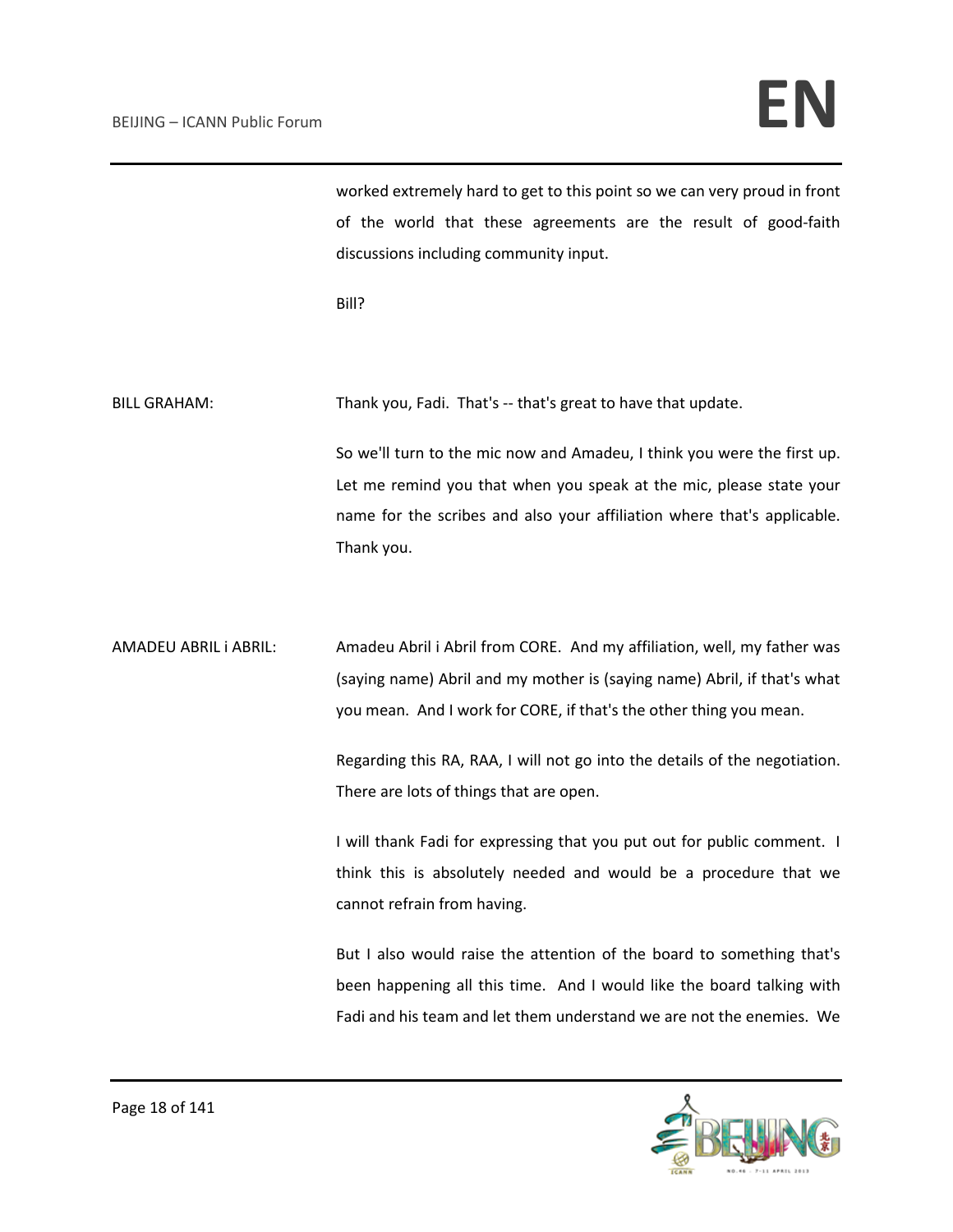are not trying to steal ICANN from anything. We are not complete idiots or children. And we don't deserve the kind of treatment we have been having here, absolute patronizing and with absolute lack of respect and transparency.

You cannot just publish things in a blog and expect people to comment, and there are many examples that they will not be able to comment because of the (indiscernible) limit.

Let me say that many of us are very, very frustrated about the way this is done and also about the attitude of the new managing team that seems to believe that everything that was discussed before they arrived does not exist. This is not the way we should handle things.

BILL GRAHAM: Thank you. Next up, please.

ADRIAN KINDERIS: Yes, good afternoon, my name is Adrian Kinderis from ARI Registry Services. I just wanted to thank Fadi again for his -- for the information he has provided. Fadi, I would ask a couple of things. Number one, do you have any idea of the length of the comment period that you're proposing or is there a standard that you're applying here. I know you are well aware that any delay to the program is a concern to many of the people in the audience here and, indeed, all of the applicants that have been waiting some time.

> Can I ask that you, where possible, try to build in as much certainty as possible to the process.

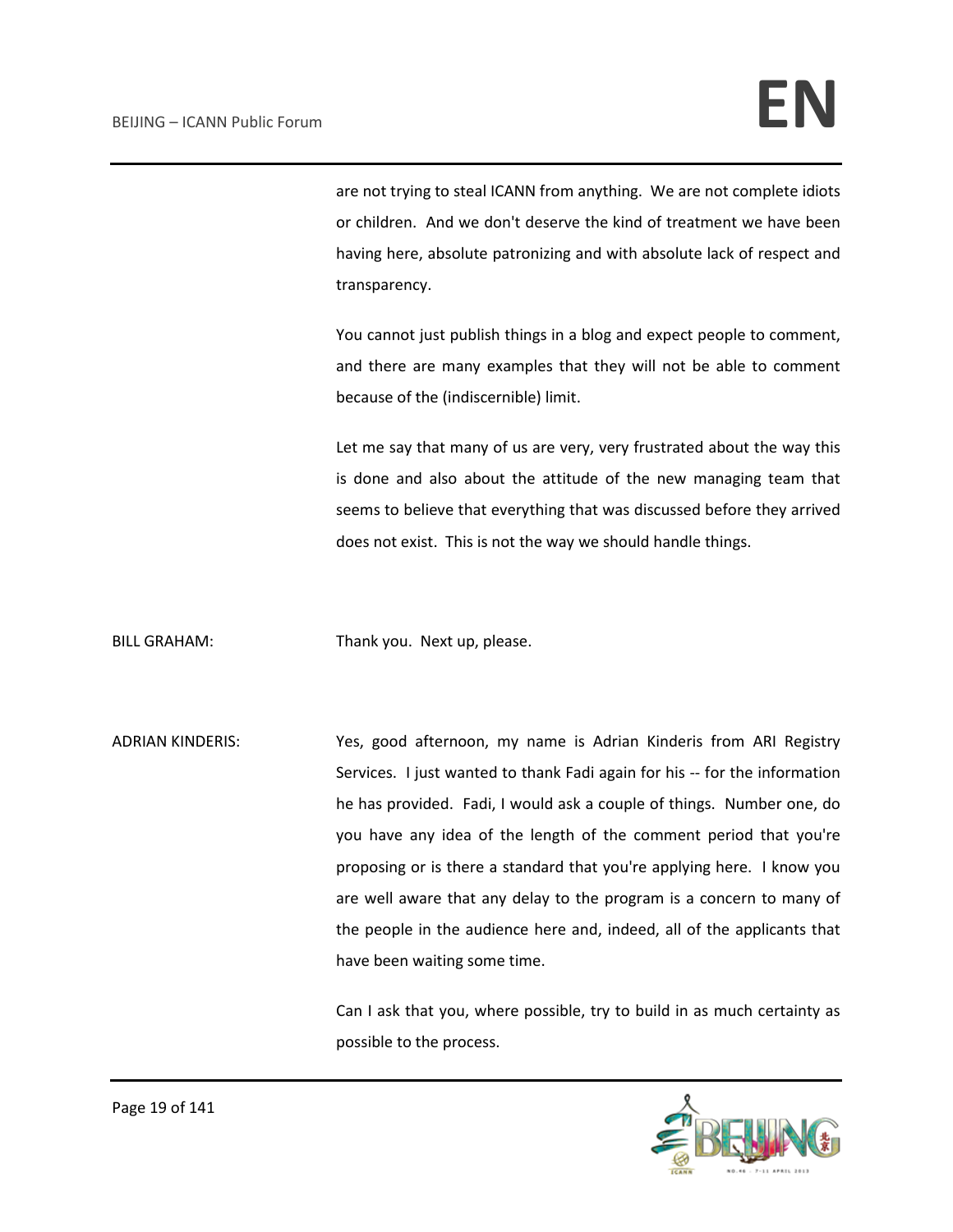Outside of the comment period, I would also like to commend you with -- commend you for suggesting the April 20 date in the first place. I think that helped mobilize the community, and we got a lot of work done this week because of that.

Based on that, can I ask you to then also pinpoint another date in the future that we can aim for as quickly as possible? Whether that's the board meeting in May and whether that can then help shape the length of the comment period that I raised earlier.

So I think having timelines and deadlines is very, very important. We don't want to see this continue to drag on. And I think without these things, folks will see for more opportunity for delay and to re-open Pandora's box. So thank you.

BILL GRAHAM: Fadi, do you want to respond, please?

FADI CHEHADE: Adrian, thank you. We all need to listen to each other this afternoon. That's why we are here. I appreciate your interest in what I would call clarity and visibility so everyone can plan their work. There is a lot of work. And I know now firsthand how much registries and registrars now, because of the new agreement, have to do. The impact on their business to get ready to abide by the spirit of the new contract. I appreciate the need for that.

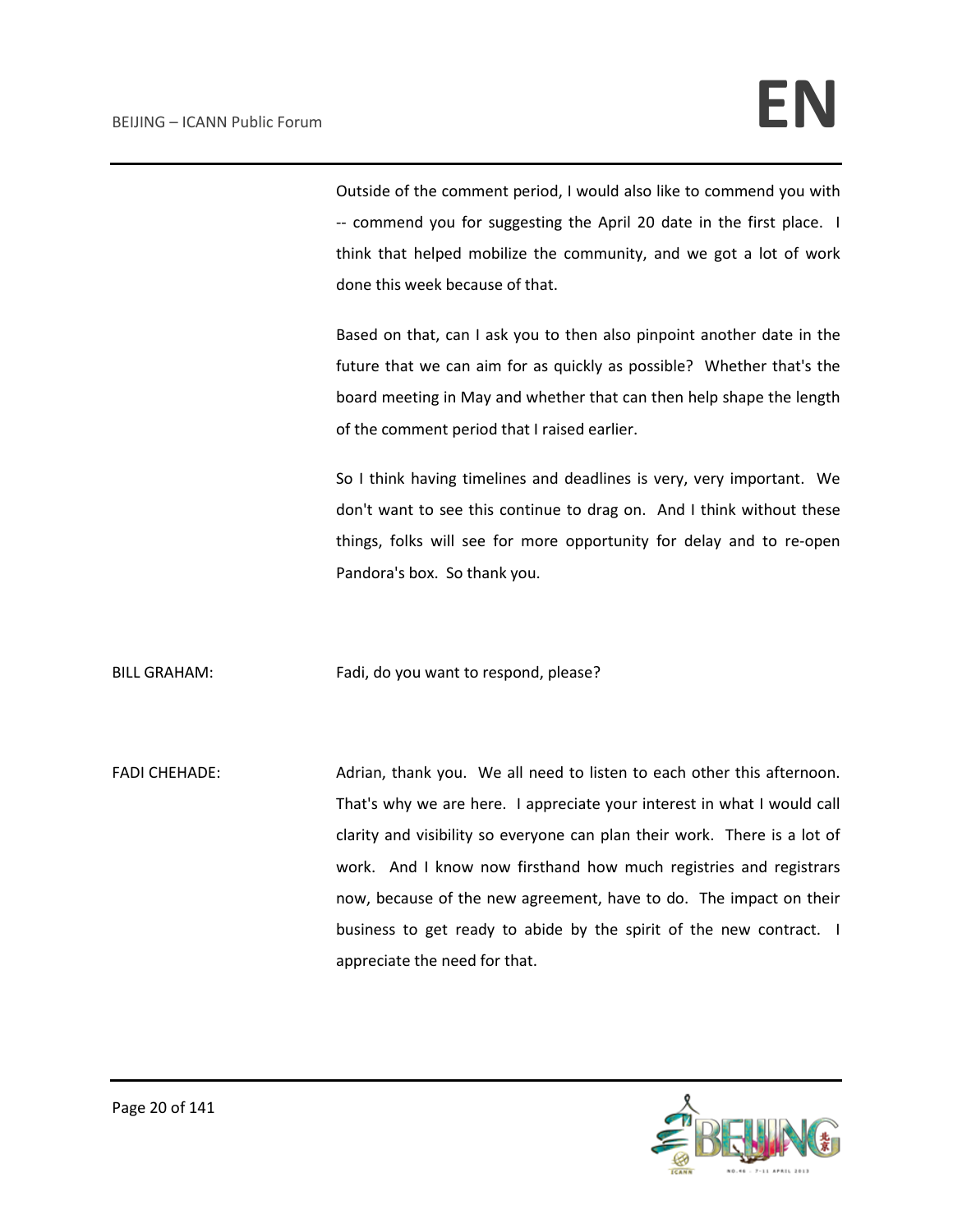### BEIJING – ICANN Public Forum **EN**

Let's listen to each other this afternoon. Here's what I am prepared to commit to you. By the end of this afternoon's session, we should have a date. But that date should be after listening to everyone together.

ADRIAN KINDERIS: Thank you.

BILL GRAHAM: Okay, thank you. Next up, please?

MICHELE NEYLON: Michele Neylon, registrar from Blacknight in Ireland. I'm speaking on behalf of myself and of my own company. I'm just going to follow up a little bit on Adrian. The entire timelines and deadlines is key. Now, I realize and I understand that adding new text, new documents will require feedback from the community.

> However, in the contract negotiations, my understanding that you set a 1st of January, 2014 date for the new obligations. As a registrar, that means I will have to do significant amount of work in terms of training staff, repurposing systems, rejigging systems. There is a lot of extra burden on us. I'm not looking for people to kind of feel sorry for me, but you have to be realistic. There is no way that if we extend out a comment period endlessly that we can sign a new agreement and keep the January 1st deadline. That's impossible.

> So what I would ask you to do is no matter what period you set for a comment period and feedback or whatever you want to call it, that you

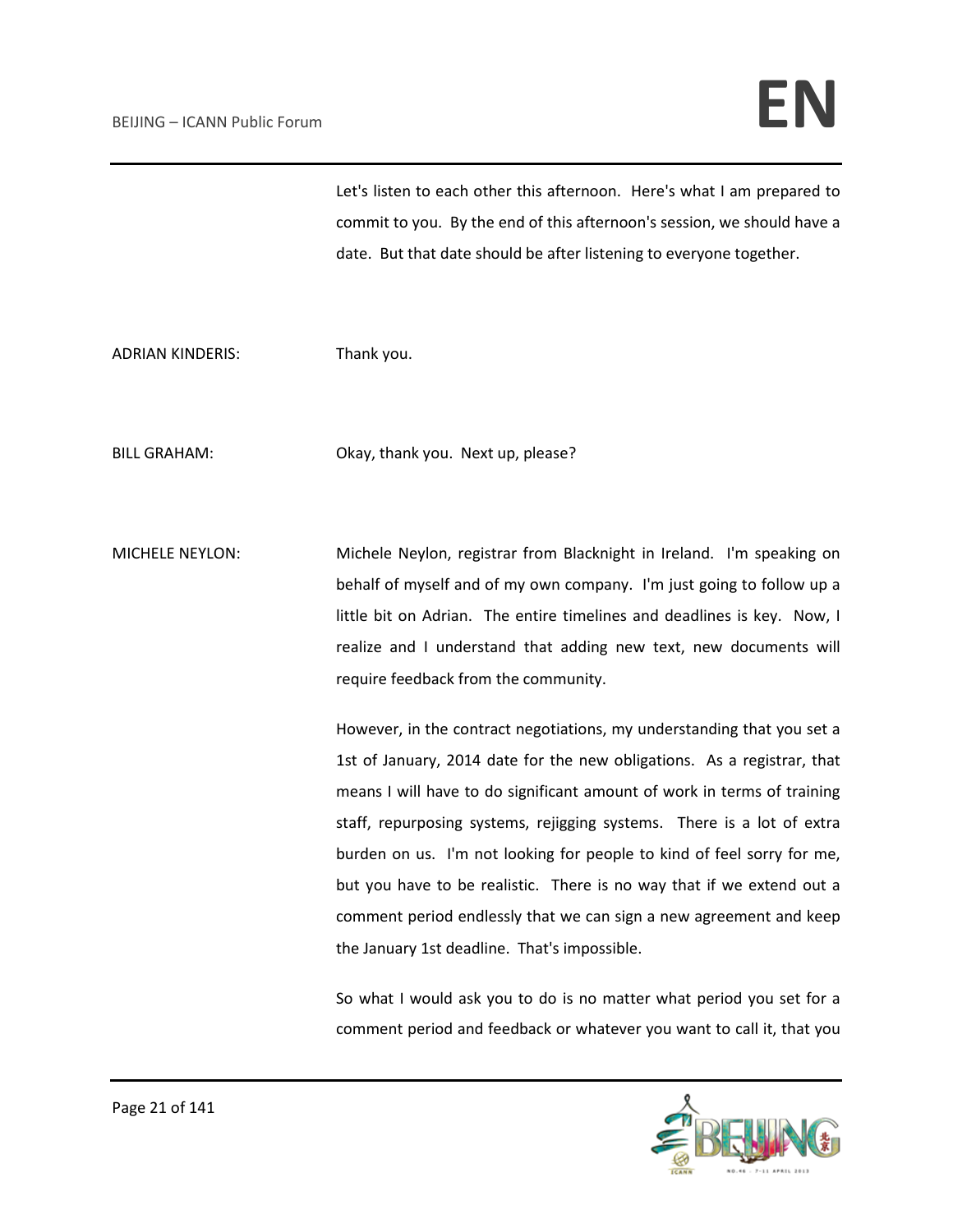take that into account with respect to the trigger date for the new obligations.

As a registrar, I'm quite happy to agree to the obligations under the new contract, the obligations that we're being given are now something that we can agree to. However, we do need the time to do this. I would take issue with your spirit of the contract comment. Your compliance team does not have that leeway. They have to enforce the word of the contract, not its spirit.

You cannot use ambiguous terminology and expect either them or the rest of the community to understand what the obligations and the rights and the entitlements and all of those things are. So I think you should be careful with your wording. Thank you.

BILL GRAHAM: Thank you. Steve, please.

STEVE METALITZ: Yes, this is Steve Metalitz. I'm here representing the coalition for online accountability, a member of the intellectual property constituency.

> I want to support some of what Michele just said. I'm here speaking mostly about the Registrar Accreditation Agreement.

> As Fadi pointed out, that agreement was negotiated by ICANN on behalf of the community. And it is critical, it is essential that the community have a reasonable opportunity to review and comment on not the spirit of the contract but, as Michele said, the words of the contract. So we

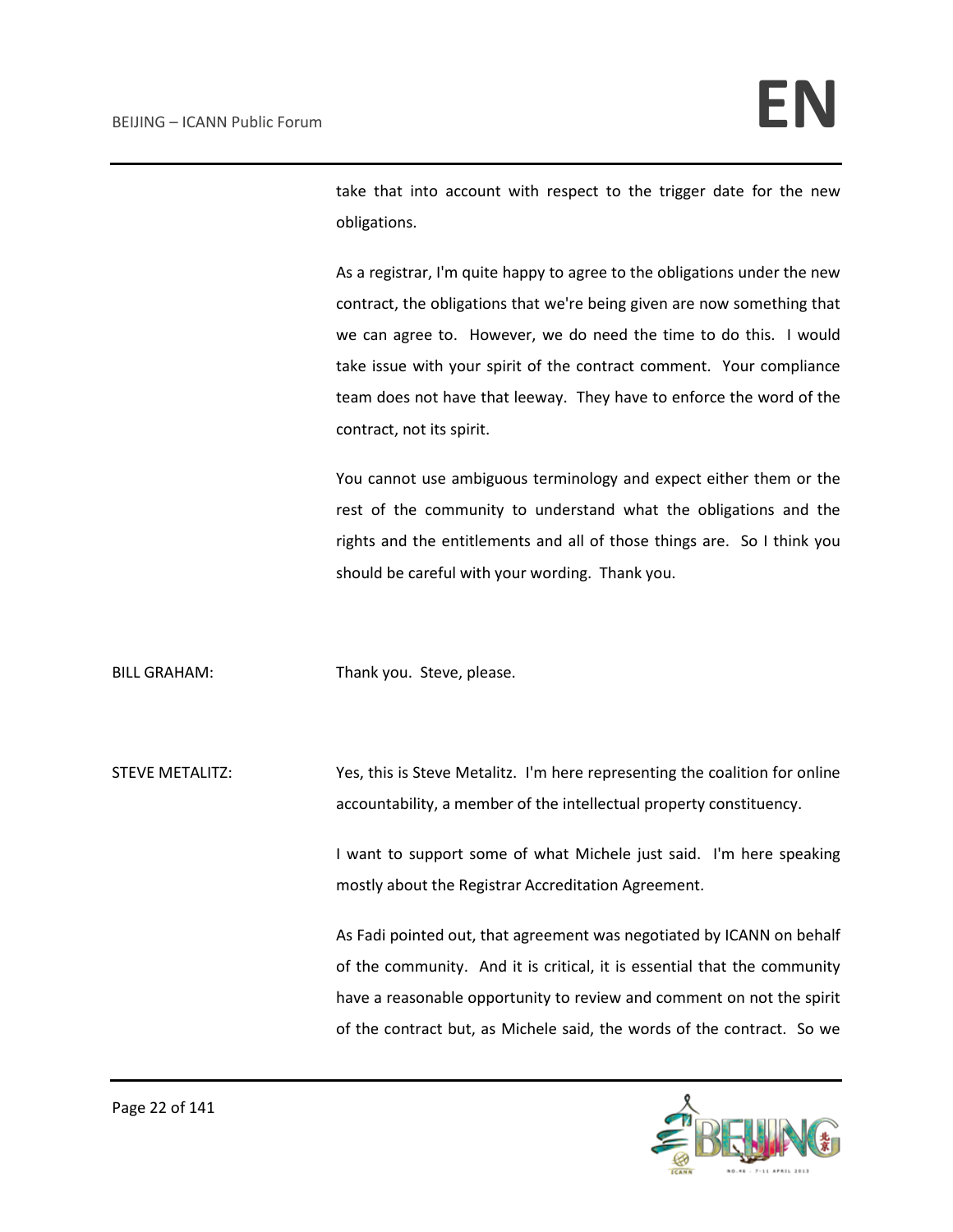need to see those words. We need to have a chance to give our views on them. We need to have enough time for those views to be considered and to be acted upon.

I also agree with Michele that with the deadline that's in the -- as I understand it in the draft agreement, that we have -- this comment period needs to be finite a reasonable period of time. We know there is -- just from seeing the draft, there is a lot of positive steps that have been taken in this RAA.

We did submit comments in the original 21-day comment period and we identified a number of areas where we think further improvements are needed.

So we will look forward to the opportunity to comment on the actual text and to have a reasonable, finite comment period and bring this to a conclusion after the community has been heard and the staff and the registrars have had a chance to react to that feedback about this agreement that has been negotiated on our behalf. Thank you very much.

BILL GRAHAM: Thank you, Steve.

Wendy, you're up, please.

WENDY SELTZER: Thank you. Wendy Seltzer from the noncommercial stakeholder groups --

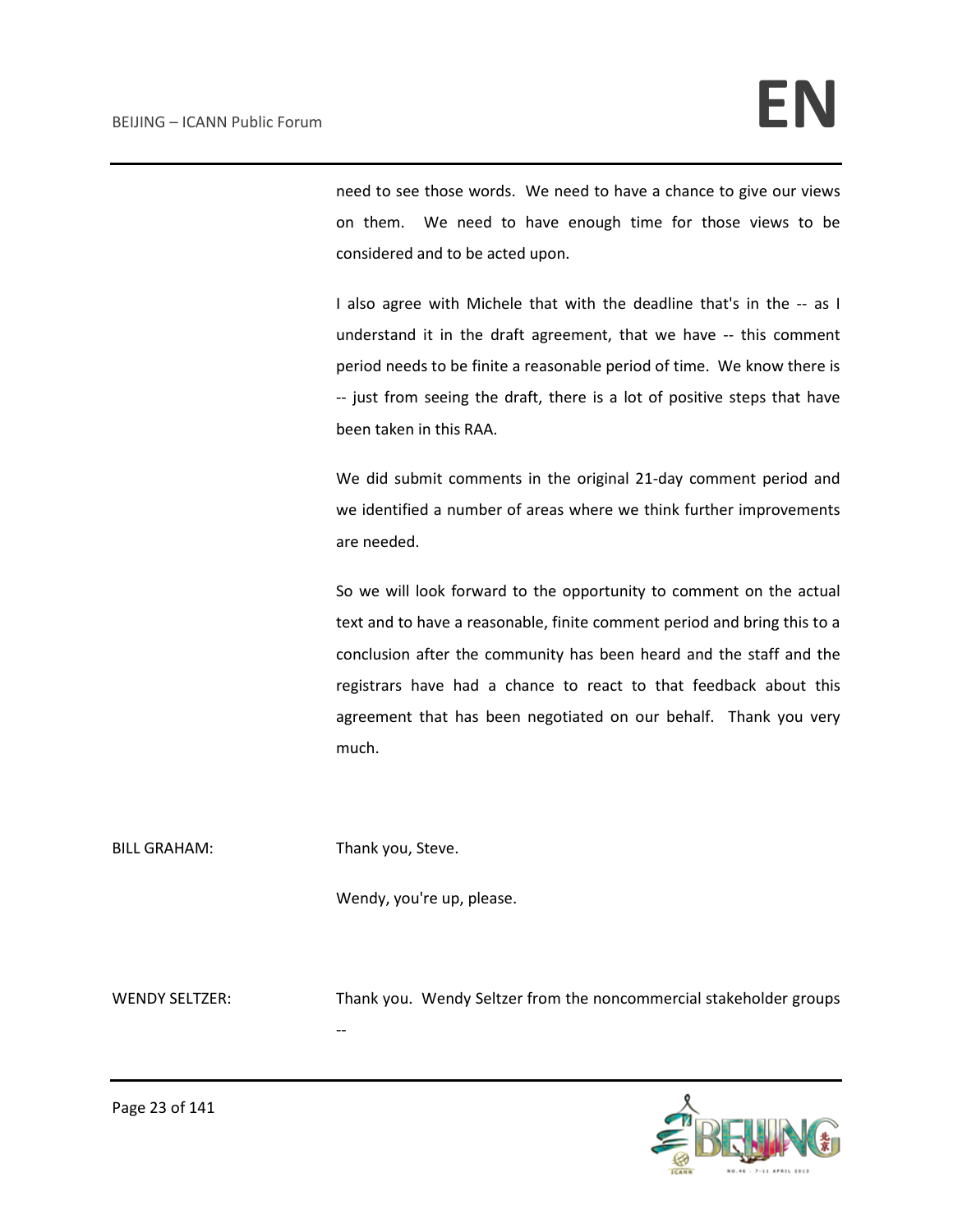# [ Laughter ] WENDY SELTZER: I knew it. BILL GRAHAM: Next up, please. [ Laughter ]

[ Buzzer sounds. ]

It wasn't personal.

WENDY SELTZER: Thanks. I wanted to comment on the Registrar Accreditation Agreement. The noncommercial stakeholder group has been concerned from the beginning that as these agreements are the foundation of registrants' rights and expectations of the Domain Name System, that registrant privacy be guaranteed to a greater extent than it has been. And in place of the registrants' rights and responsibilities document that's attached to the current draft, we're preparing a real registrants' rights and responsibilities document to establish the expectations that we have for a platform that supports the expression and communication that we depend upon the Domain Name System. So that would include the right to reliable resolution of the name, the right to -- and I'm sorry, my computer crashed just as I was getting up here to

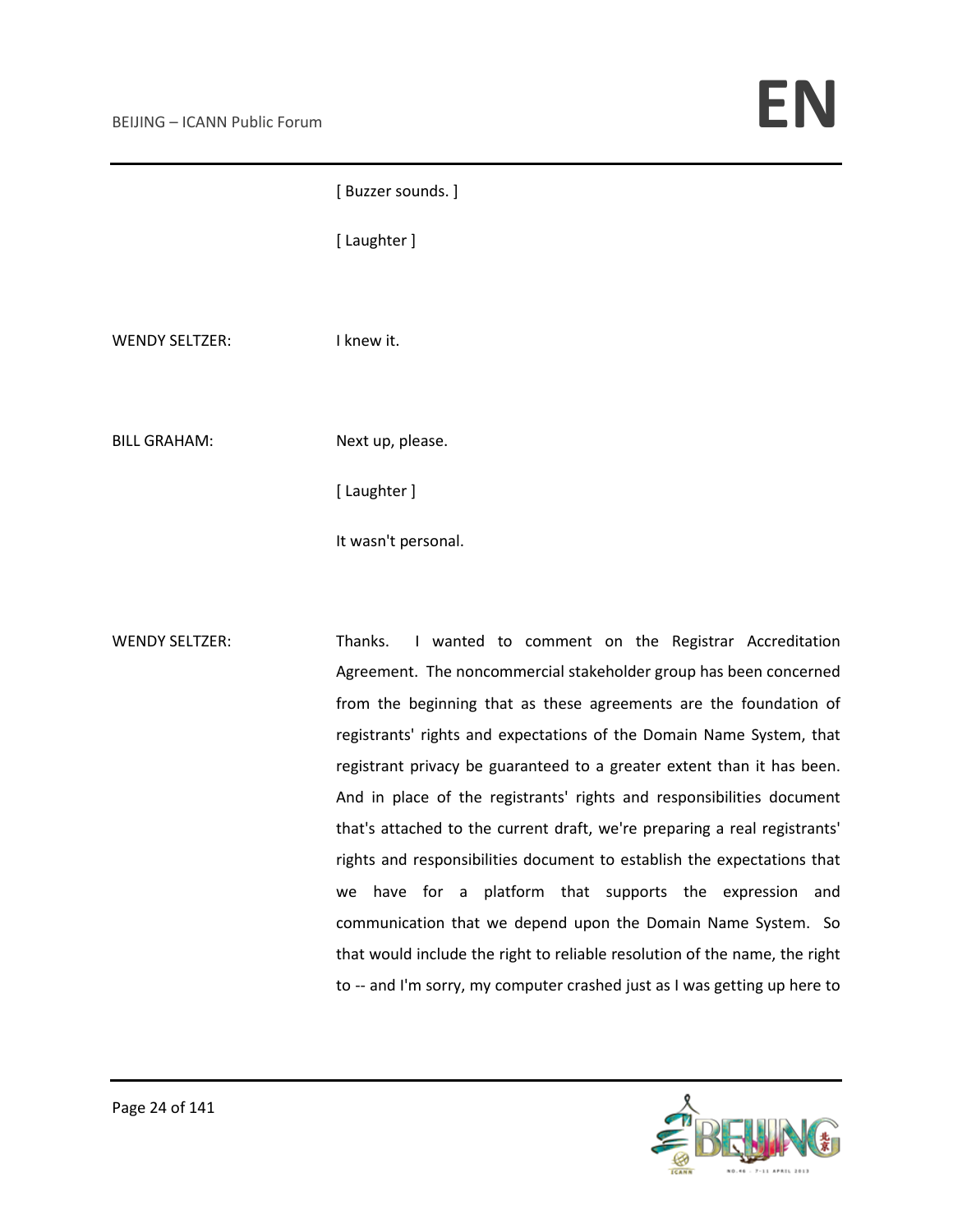offer you more detail -- but rights to freedom from discrimination, rights not to be subject to censorship from registries and registrars.

And none of these things are particularly -- sorry. --

[ Buzzer sounds. ]

And now I get the buzzer.

But in particular, the right to privacy in the registration.

BILL GRAHAM: Thank you. J. Scott, please.

J. SCOTT EVANS: Thank you very much. J. Scott Evans from Yahoo! As an example of the complicated world in which we all now live, I would speak as an officer and a member of the board of directors for the International Trademark Association, a member of the intellectual property constituency, to say that we fully support the comments of Steve Metalitz and the need for public comment with regard to the RAA.

> Now, stepping into my new role as the owner of the dot flicker and dot yahoo applications, I want to say a special thanks to NTAG and to the contracted registries who have allowed those brand applicants to participate in RA discussions during this week so that we could coalesce around the common issues that both brands, open and closed generics registries have so that we can deal with efficiencies with the staff who is overburdened to do the best we can to bring things to a resolution.

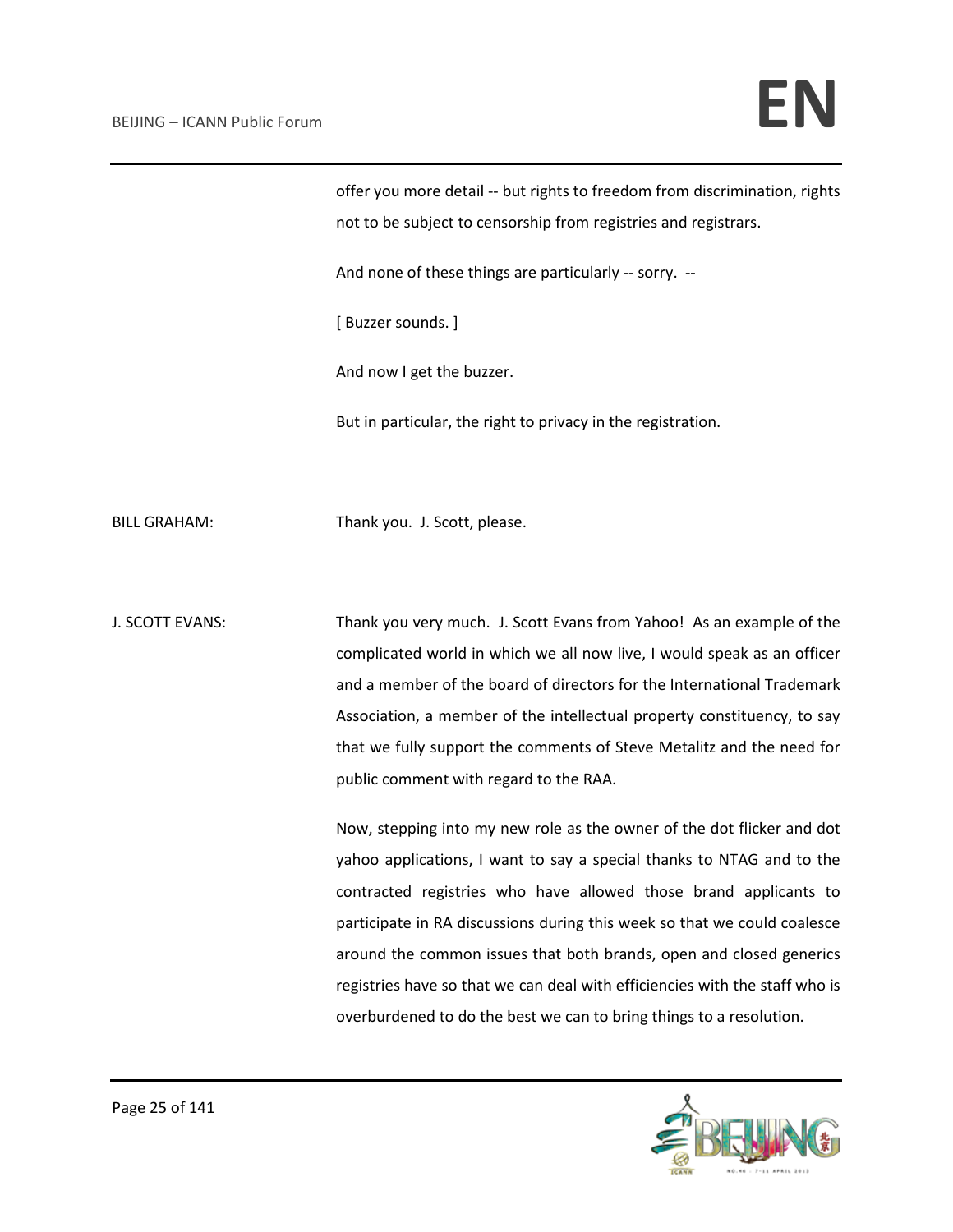I would also like to thank the board and the staff for meeting today with the brand registry group, information that is trying to coalesce the brand owners so that we can take care of the brand owner closed single-user, single-brand-owner registries into an efficient model so we can deal with issues that would deal with about 80% of the issues regarding those applications. I think I said this in the GAC meeting the other day. I want to thank you for that. We're going to proselytize this outside of this universe to brand owners who have applied but attend. We are going to do as much as we can to be a positive force.

In that regard, I personally like to thank Fadi Chehade for his positive leadership and his proactiveness to bring like-minded voices into a room, to bring this to a mature organization that looks for a positive, business-sensible solutions. Thank you.

[ Applause ]

BILL GRAHAM: Thank you. Next up on the right, please.

JON NEVETT: Jon Nevett from Donuts. I, too, want to thank folks in the room for working so hard over the last few days to try to reach resolution on changes to a Registry Agreement. I do note that it is April 11th and tomorrow is the one-year anniversary of when the guidebook application period was to end, April 12th. And the first TLD should have been in the root in January. So a lot of applicants are very anxious,

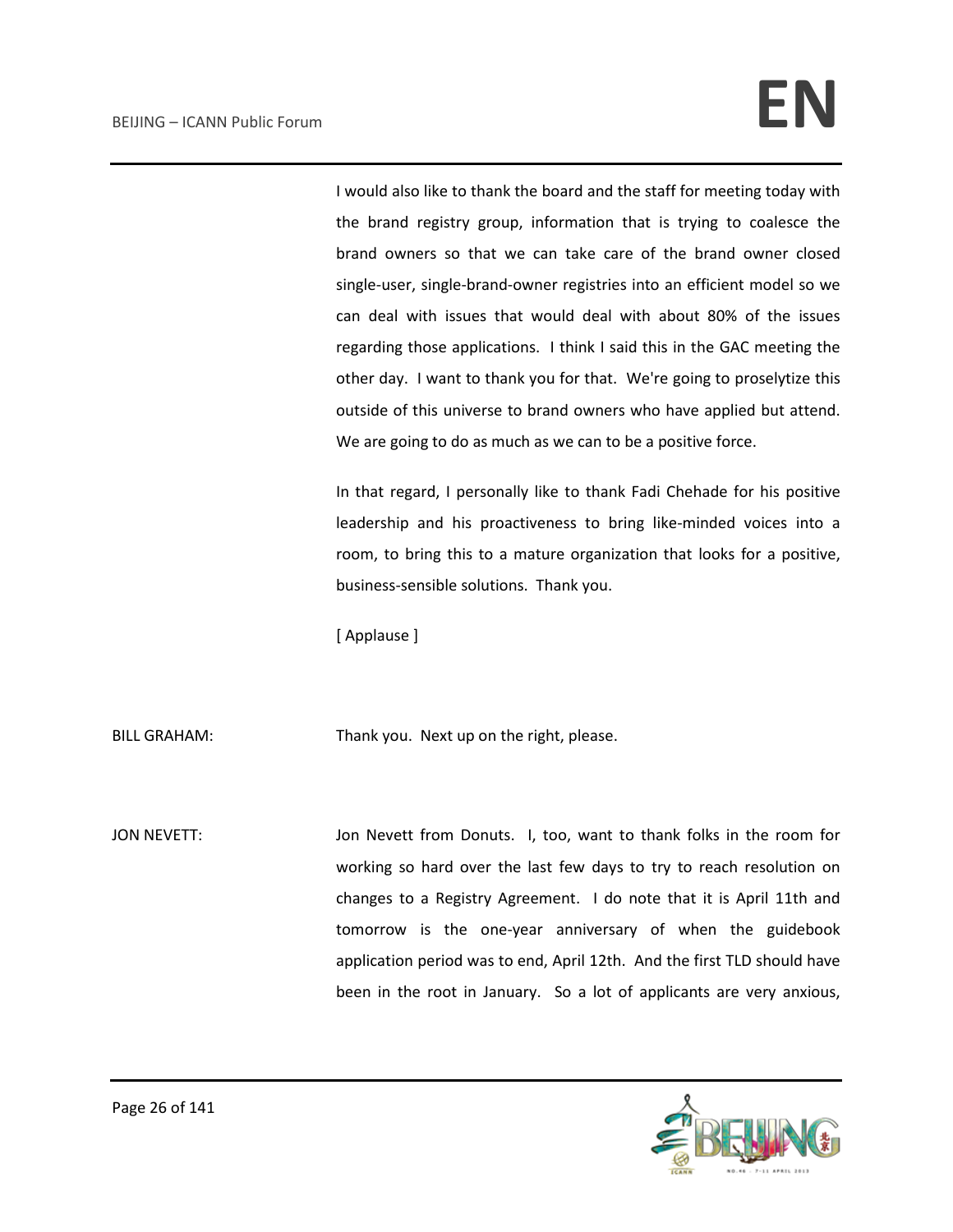understandably, to get this done. And we are working very hard with staff to get it done.

I understand the need for public comment. I agree with Steve Metalitz it should be limited as necessary but long enough to make it real and worthwhile.

Two ideas, though, in order to prevent further delay, one would be either flip predelegation testing and contracting such that you're not waiting for the trigger of the contract to start testing. We could start testing earlier.

Or alternatively we could sign the contract we have already negotiated which was in the guidebook and use that amendment mechanism to change it, to update it as new ones come along. So I think there are a couple of ideas to prevent the delay that is inevitable based on the new process and we can move forward that way. Thank you.

[ Applause ]

BILL GRAHAM: Good. Thank you. Let me just remind people who pay be participating remotely that we do have voice access available, as Brad described at the beginning. So please feel free to use that.

Next up, please.

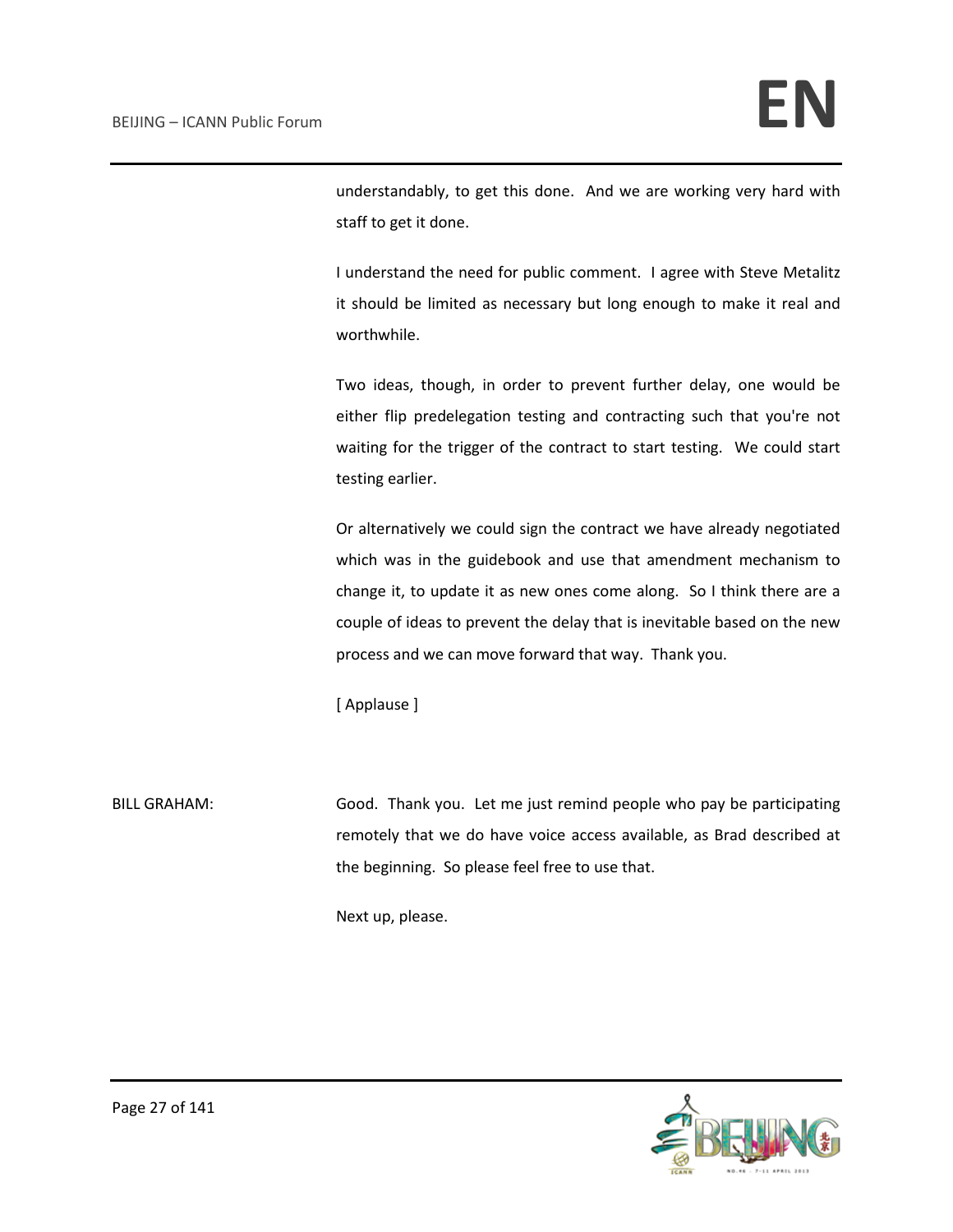### BEIJING – ICANN Public Forum **EN**

| PAUL FOODY: | Hello, Paul Foody. We were talking about the RAA. The RAA includes in      |
|-------------|----------------------------------------------------------------------------|
|             | it registrants rights and responsibilities. If you are going to demand the |
|             | registrants are responsible for stuff, it would be nice if you would let   |
|             | them know exactly what they are letting themselves in for, even if they    |
|             | don't know. It would be great if ICANN could introduce some sort of        |
|             | measure to communicate. Thank you.                                         |

BILL GRAHAM: Thank you. Next, please.

BILL SMITH: This is Bill Smith with Paypal. First, I would like to say the board acting in the public interest has negotiated in good faith with the registrars and that the opposite is also true.

> We hear that we will soon see an RAA that the two parties have agreed to and we have an agreement in principle. That's a good thing.

> However, from the perspective of a registrant, this appears to be an unilateral action with language that we are compelled to accept without an ability to enter into a negotiation. I realize that law enforcement was part of the negotiations and that some of the issues of concern to us have been addressed. But I believe we need a more agile and response mechanism for a level of actors. If we are going to be a truly adult organization we have to find a way to do this, to respond and react to threats as they are presented to us.

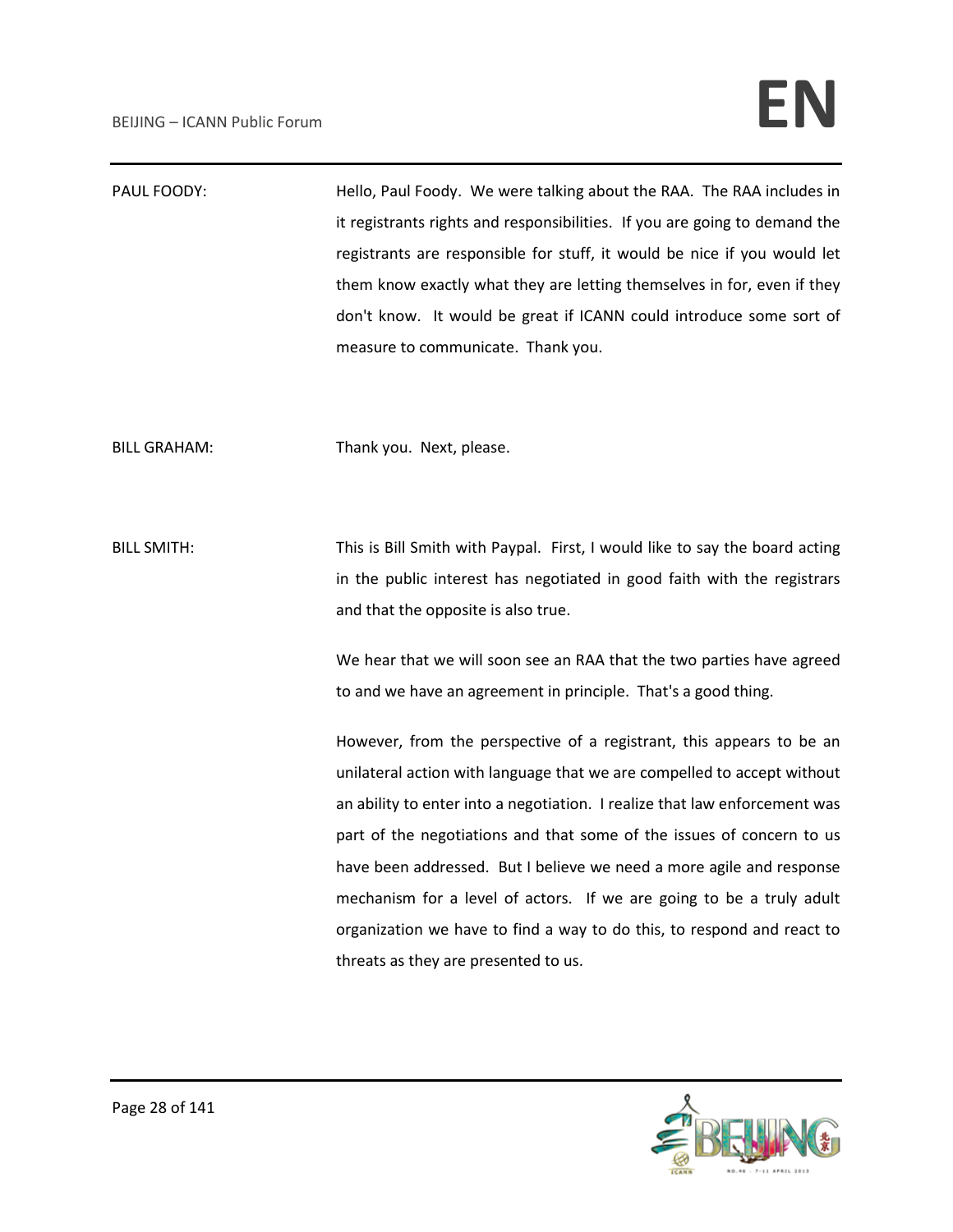We've also been told -- and I want to follow up on what Wendy said - that registrants rights and responsibilities have now been published and that the registrars drafted that for us.

With respect, the registrants would like to be able to have some say in that. And I see very little change in those rights and responsibilities, in particular the rights since the last agreement.

I hope we can evolve our processes and have a RAA that truly addresses the interest of the registrants and the registrars and the registries. And I can believe that we can do this without introducing undue delay. Thank you.

BILL GRAHAM: Thank you. Next, please.

WERNER STAUB: My name is Werner Staub. I work for CORE. I have a comment about the registry -- or registrar agreement, I meant to say, and specifically the assumptions underline the registrants' rights and responsibilities also in the way this document was negotiated.

> First of all, registrants rights and responsibilities implies that there is one single mold for all registrants. This is not true. If you look at just a couple of domains but the domain is not actually given as property to someone, look at internic.net or iana.org what are the rights and responsibilities for those names? As it turns out for new gTLDs there will be many of those where there is actually a domain used to confirm

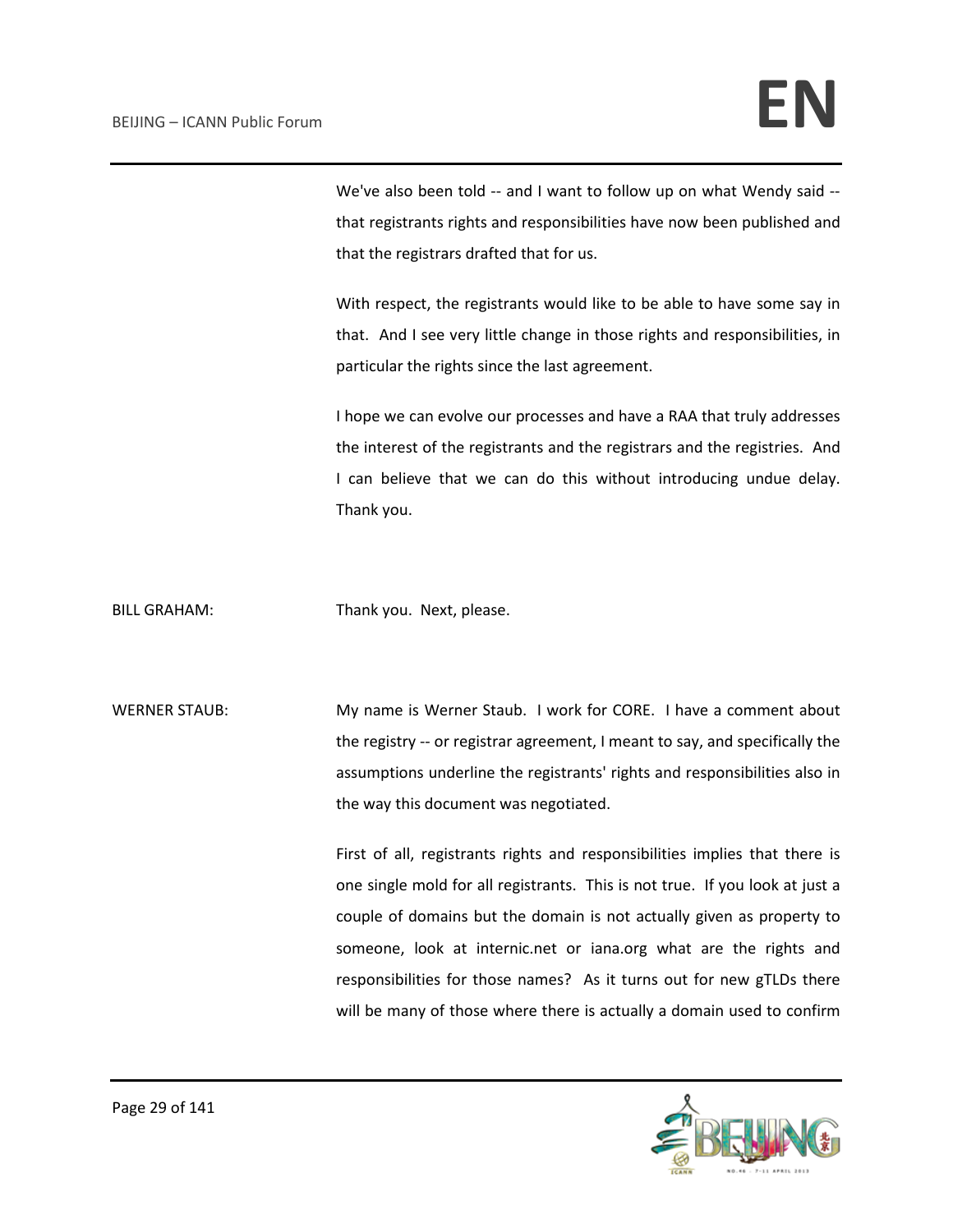a duty, not rights, to a party. And I'm not sure what to do with that document in that context.

Now, with respect to the registrars, we had, indeed, an agreement, as you said, between the registrars.

Who are those registrars? They are what I call, if you make an analogy with the pharmaceutical market, the truckers that bring the stuff to the pharmacies. That's what ICANN is ICANN is doing. It regulates the truckers, and let's the medication be sold by just anyone to the public.

This is the wrong way of regulating. We behave as if the sellers do not exist. Actually, in most cases, formally or informally, the resellers are in there and the only thing we find in those documents is that the registrar has the responsibility to make the reseller take all kinds of obligations, but the reseller is not identified. We have absolutely no process for that.

So if you want to make it fit, we have to have some way of engaging the resellers, and what their reaction is.

[ Buzzer sounds ]

BILL GRAHAM: Thank you. Next, please.

JORDYN BUCHANAN: Hello. My name is Jordyn Buchanan. I'm with Charleston Rhodes Registry, or Google.

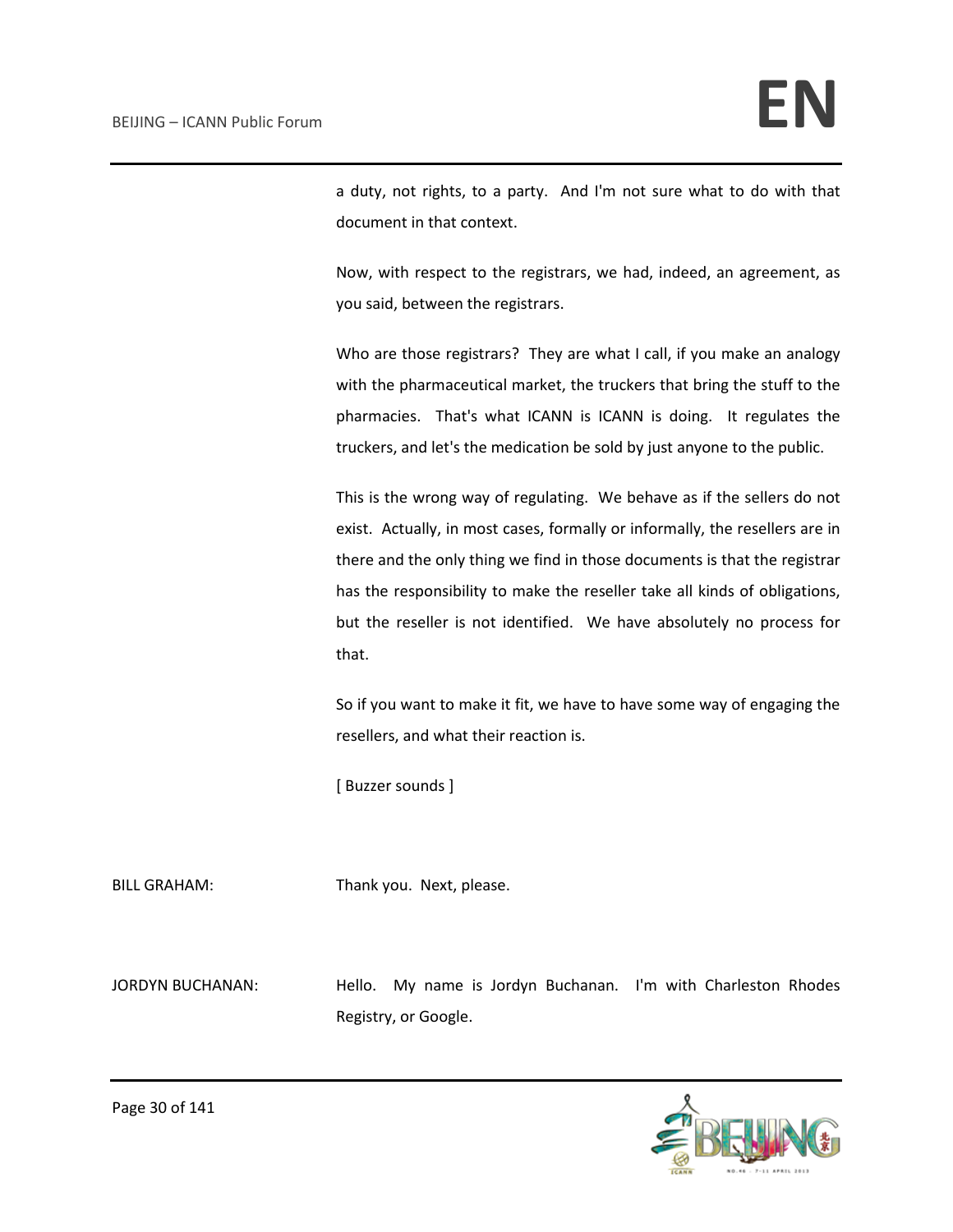So I do know there's been an awful lot of public comments related to - and I'll mostly focus my attention on the registry agreement in particular, the base registry agreement itself recently, on the PICDRP process, and other elements that find their selves moving their way into the registry agreement.

So one thing I don't think we have seen is a summary of what those existing comments look like, and especially on the topic like PICDRP where the public comment period closed relatively recently.

There's also been a lot of other opportunities for dialogue with ICANN over recent months about the registry agreement, either in Fadi himself engaging the registry constituency recently, as well as the community call that the registry constituency set up.

So there's been an awful large amount of input already provided to staff, and it would be great to see what that input was and make sure that it's summarized and provided to the community in an easy-toaddress format.

And I know that sometimes the informal means of providing feedback are some of the most important because the formal public comment process tends to favor people that have a lot of time and money to sit around and write letters to ICANN.

So I would just say let's see what's our -- what the feedback you've already received is, map it to the changes you're anticipating in the agreement, and maybe the agreement is just reflecting the input you've already had, and if that's the case, I'm not sure you need to get more comment on it.

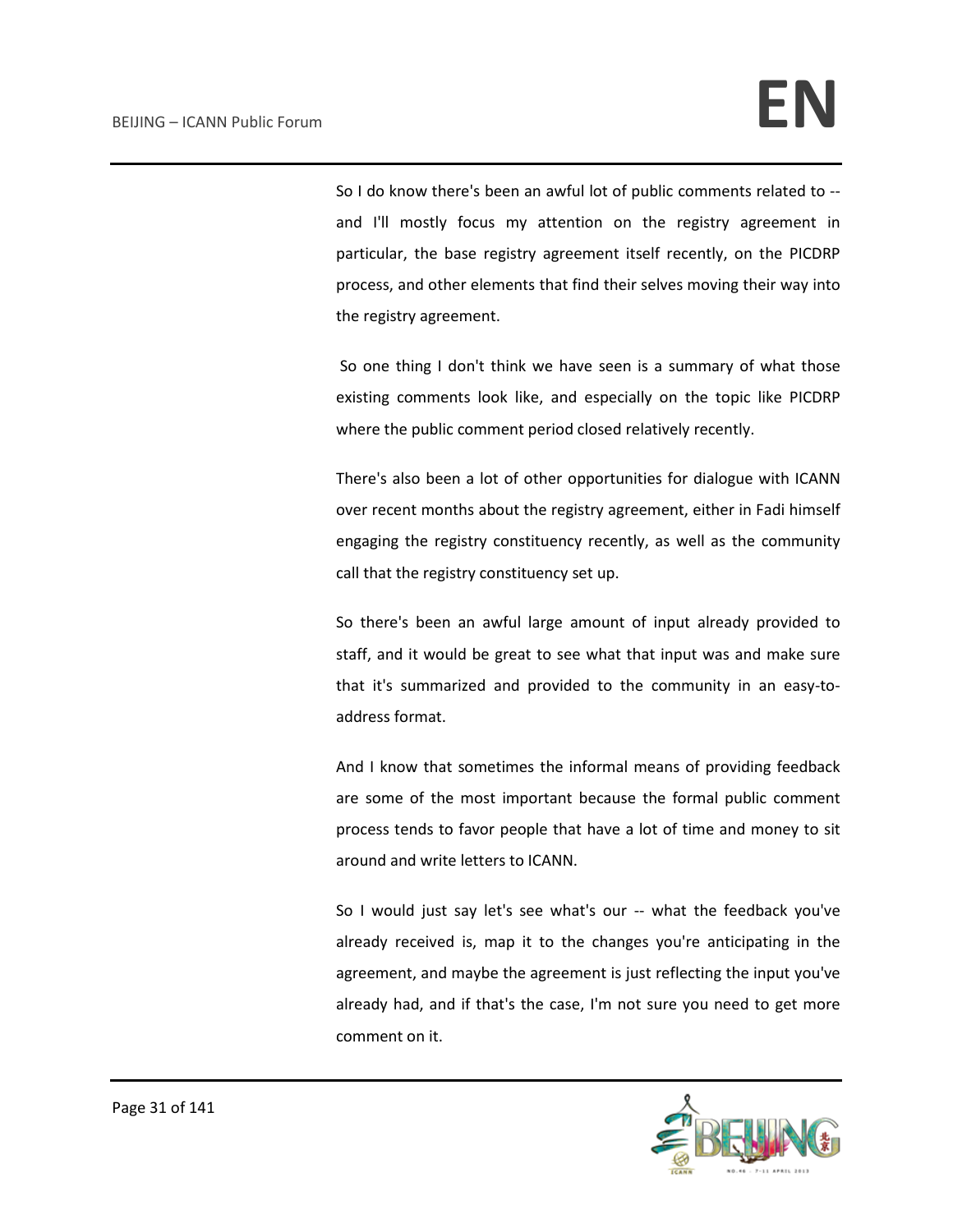On the other hand, if you see new stuff showing up, maybe you do.

[ Applause ]

BILL GRAHAM: That's useful. Thank you. Next, please.

ANTONY VAN COUVERING: Hi. My name is Antony Van Couvering with Minds + Machines. I'm surprised not to see -- or not surprised. I'm pleased not to see a long line of people ready to scream at you, and I've noticed a progression since we first started this, since I first met Dr. Postel in 1997. ICANN was formed. A group of us, many of whom are here -- Amadeu, Elliott, Paul Stahura, others -- have helped birth this organization into something real and useful, and we now see the culmination of one of its promises, which is the new gTLD program.

> After having to watch the embarrassment of the board picking and choosing names in previous rounds, we finally have an objective process for letting people create now top-level domains, and for that I am grateful.

> However, I am concerned that the process of giving to various black boxes decision-making powers -- these are evaluation panels, these are objection panels, these are so on -- is not necessarily objective. I'm seeing worrying signs of ICANN trying to have it both ways, of ICANN saying, "I'm sorry, this is in the guidebook, that's how it has to be," but not giving us any information about why the string similarity panel results were delayed for so long, and what happened there.

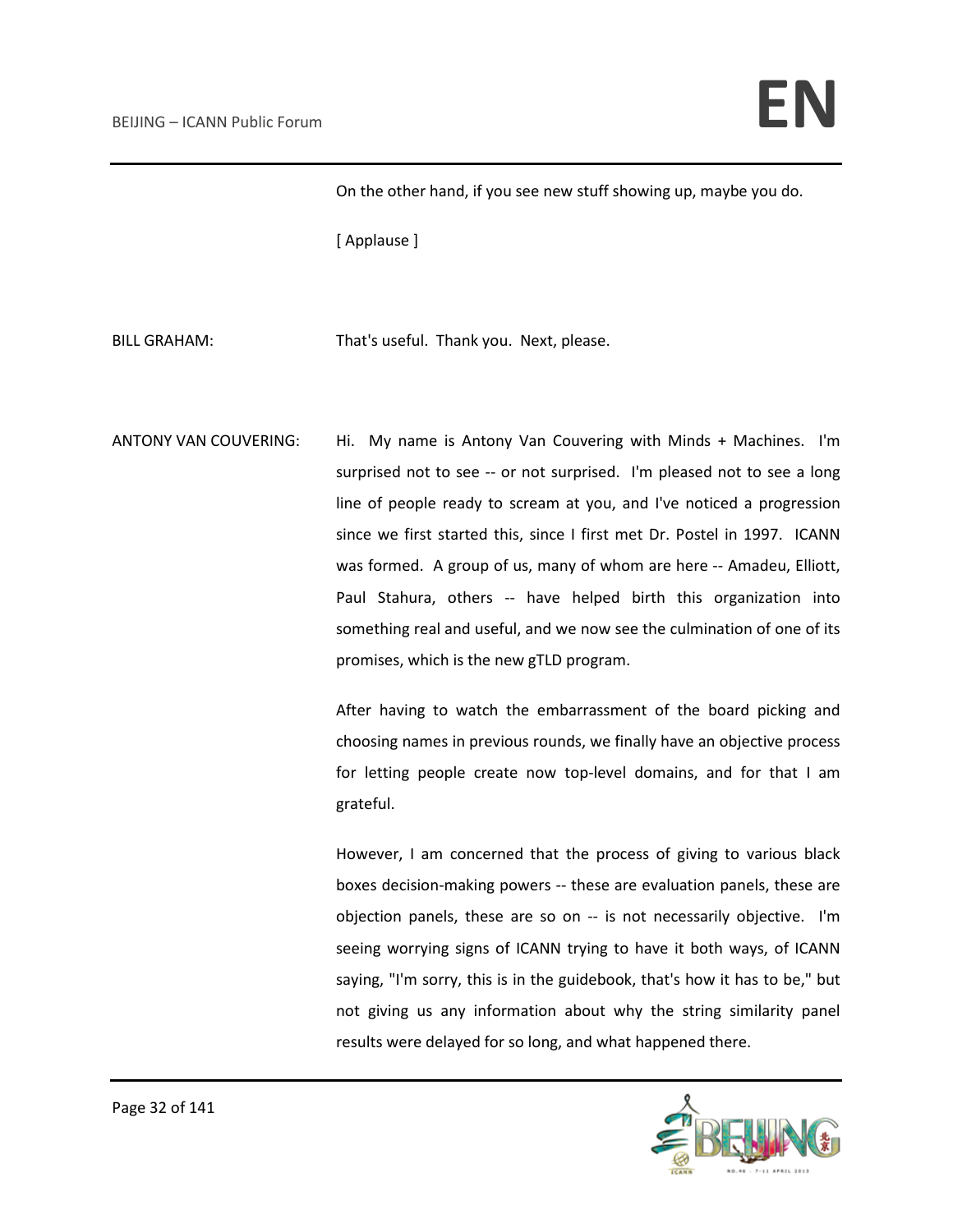We're now going in the objection phase. We're going to see results from that come back. Are we going to have information about what these dispute resolution providers were saying, and more importantly, what is ICANN doing to guide these people, when is it doing it, and what are they saying, and are they following the guidebook?

And I probably speak for many to say that if --

[ Buzzer sounds ]

-- there is a problem, we will be coming to you and demanding that information. So I urge you to stick to the guidebook and don't interfere politically in that process. Thank you.

BILL GRAHAM: Thank you. Kathy, please.

KATHRYN KLEIMAN: Hi. I'm Kathy Kleiman with the noncommercial stakeholder group. And as Michele Neylon and Wendy Seltzer shared, we are defining rights, obligations, and responsibilities, so I wanted to say thank you. Thank you for putting both the registrar agreement and the new registry agreement on public notice.

> Closed doors, as you know, scare people in ICANN. We like the open process and I think it's very important. It can be efficient, it can be fast, but it's very important that this be open. It was a request to the board from the noncommercial stakeholder group, so this is one of the great occasions that we can say thank you.

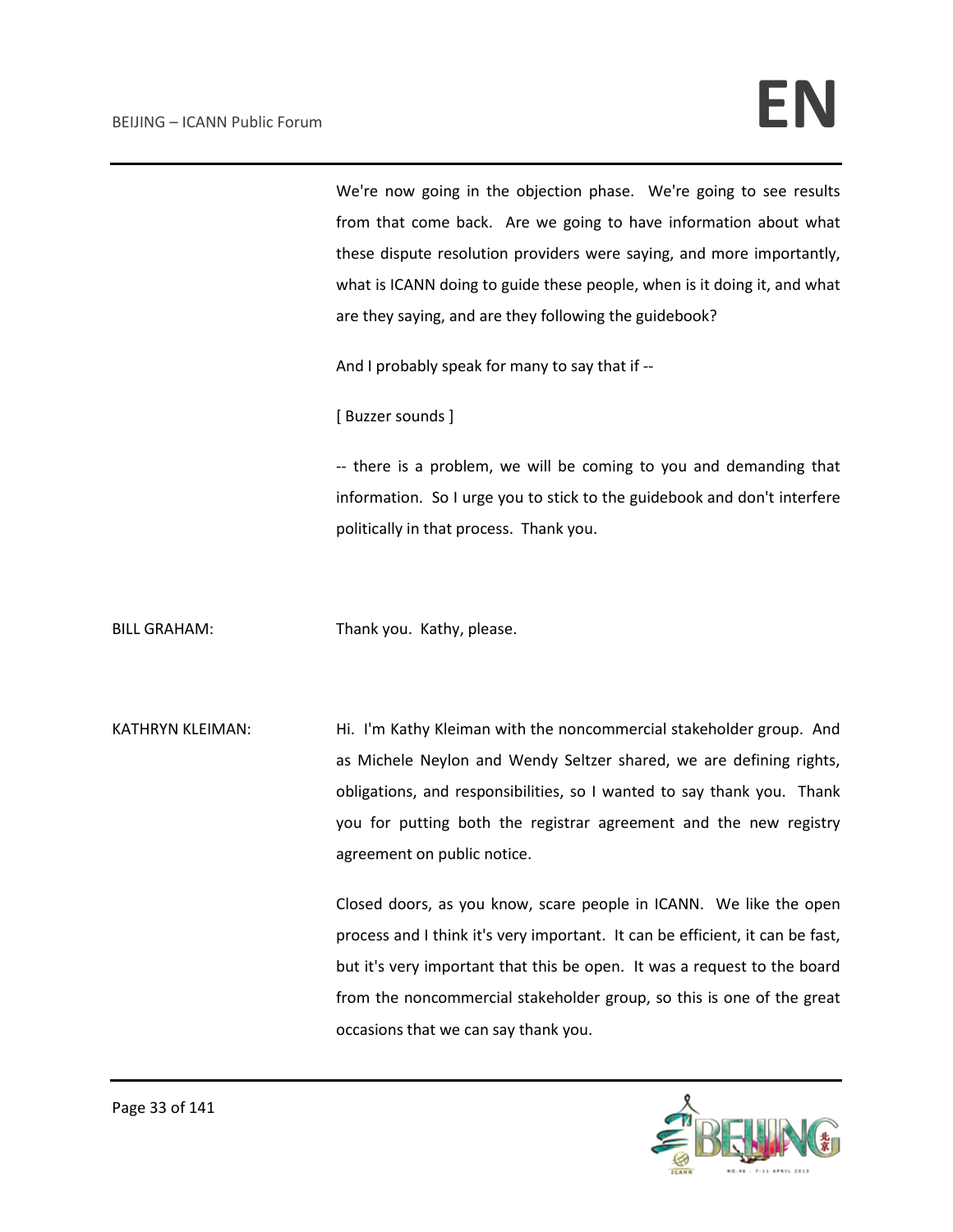| <b>BILL GRAHAM:</b>         | Thank you. Next, please.                                                                                                                          |
|-----------------------------|---------------------------------------------------------------------------------------------------------------------------------------------------|
| <b>STEPHANE VAN GELDER:</b> | Hi. Stephane Van Gelder, Stephane Van Gelder Consulting.<br>Fadi, just a simple practical question. Does what you announced earlier               |
|                             | on mean that we won't be partying in New York on the 23rd?                                                                                        |
| <b>BILL GRAHAM:</b>         | Fadi?                                                                                                                                             |
| <b>FADI CHEHADE:</b>        | We party all the time.                                                                                                                            |
|                             | [ Laughter ]                                                                                                                                      |
|                             | Anywhere, anyplace.                                                                                                                               |
|                             | No, the meeting in New York will carry on on the 23rd. What will                                                                                  |
|                             | happen in the meeting, we will see, but we have some very specific<br>agenda items happening on that day. Most notably, we have for the           |
|                             | first time a large group of CEOs of ccTLDs, gTLDs, registrars, all getting                                                                        |
|                             | together to map their industry and define how the industry looks like<br>together, and so we have a bunch of activities going on on that day that |
|                             | are very, very positive already.                                                                                                                  |
|                             |                                                                                                                                                   |

So the meeting is on.

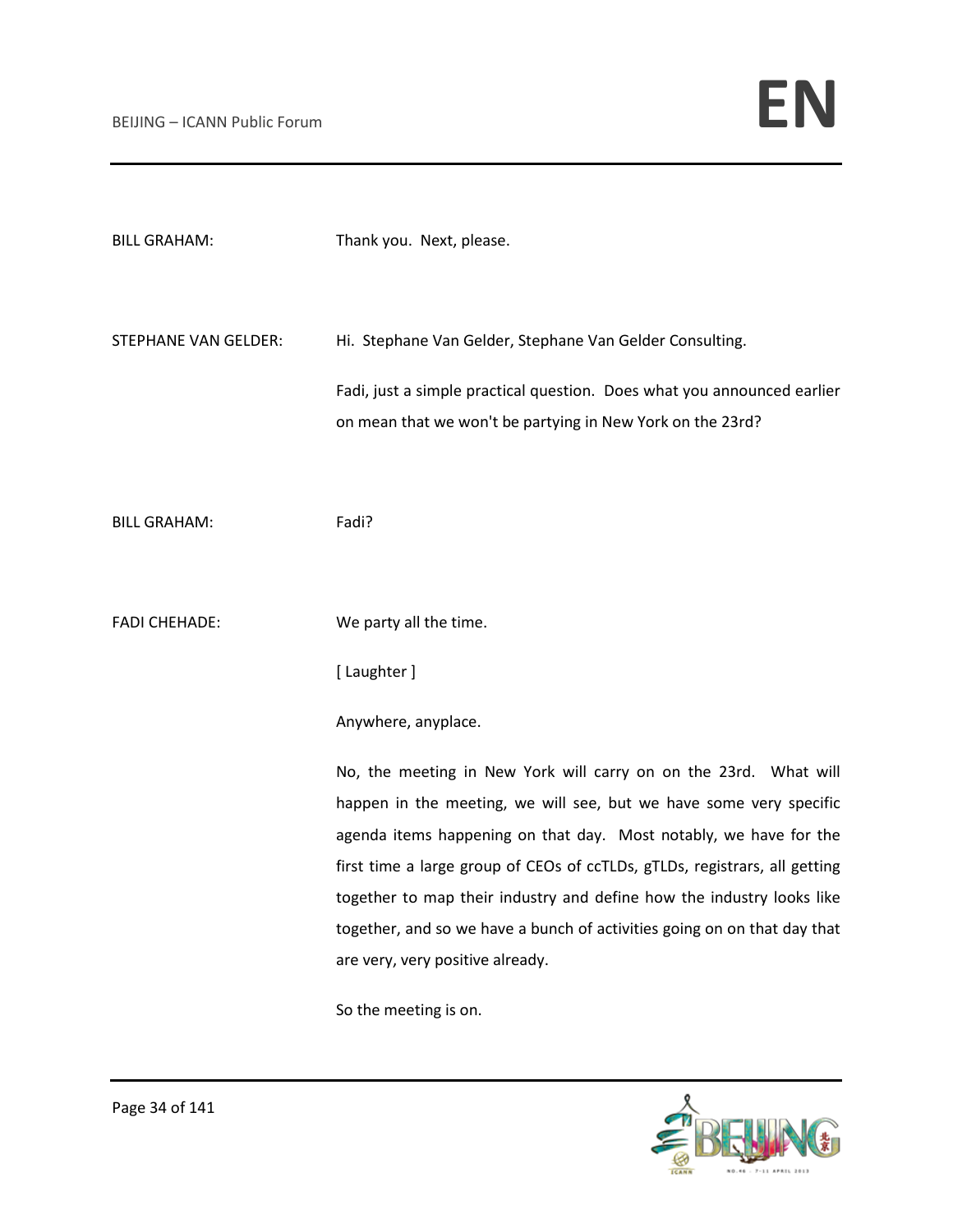BILL GRAHAM: Thank you. Next, please.

BRET FAUSETT: Thanks. Bret Fausett with Uniregistry.

I just wanted to add support for the very good project management point that Jon Nevett raised a few minutes earlier, and that was, if you look at the new GTL time line right now, contract signing is a prerequisite to pre-delegation testing. If we are going to have an additional public comment period on the revised registry and registrar agreements that have now come out of the public comment period, then I would recommend that you allow anyone who has passed initial evaluation and given an indication that they'll sign the registry agreement that comes out of this public comment pipeline to proceed directly to pre-delegation testing. That way, this comes out of the critical path and we can move forward on schedule.

BILL GRAHAM: Thank you. Next one, please.

ADRIAN KINDERIS: Adrian Kinderis from ARI Registry Services. I hope I'm allowed to be up here twice. Please tell me if I'm not. Adrian. That's a female Adrian. Very good.

[ Laughter ]

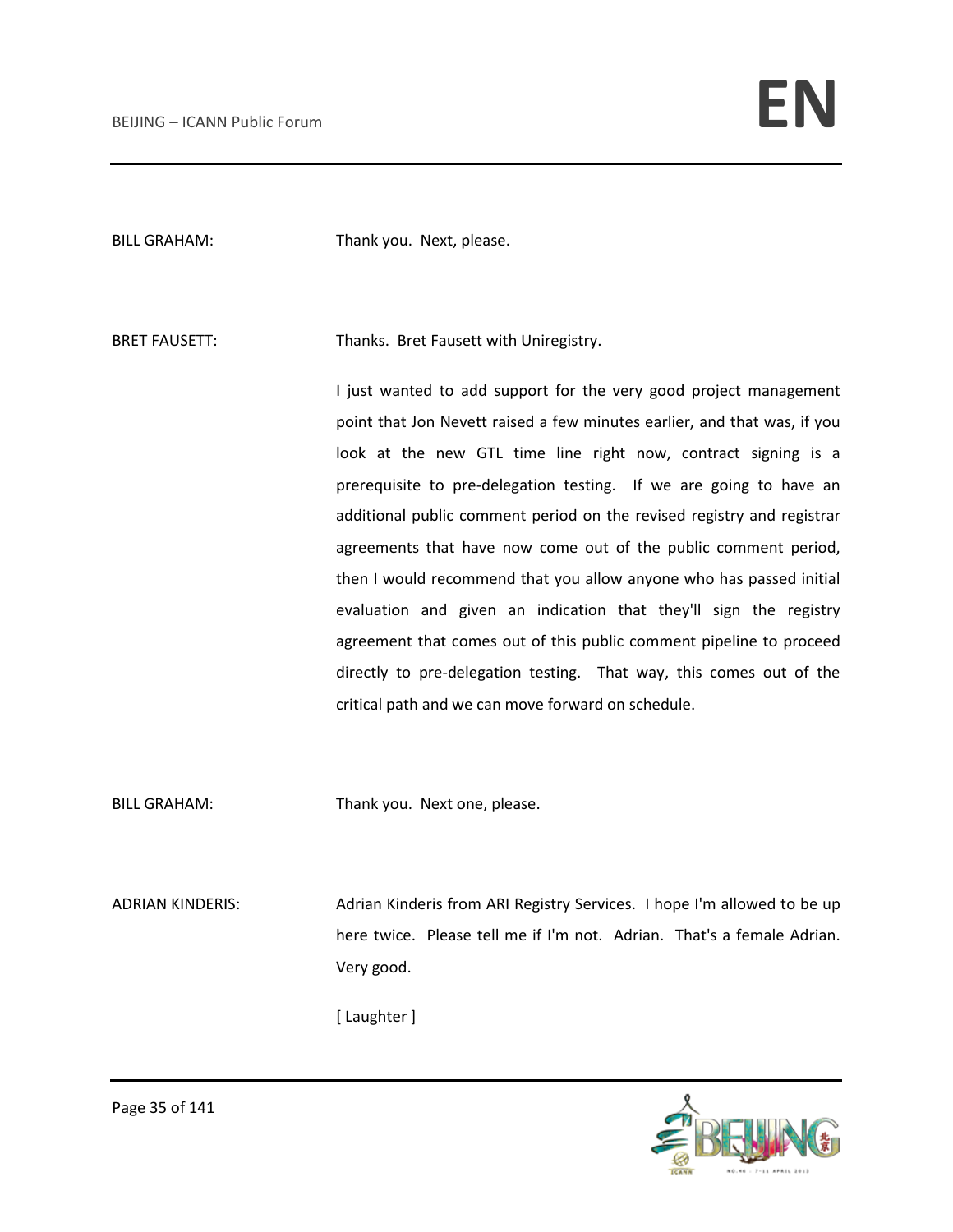I'm biting my tongue.

I just wanted to highlight two things. Number one, I think I speak for many applicants -- and I wanted this to made sure it was hammered home to the board -- delays are unacceptable. Now, we'll put up with them but we don't like them. Please don't make you think we're okay with this, should there be a delay. I don't want, under any circumstances, for you to think that we sit back and say, "Oh, that's okay, it's only another month, we'll be all right." We're not. It's been far too many "only one more months" for quite some time now.

And I think you also have to -- to my second point -- ensure that where ICANN can, it is articulating a solid time line on all projects, and I would request that early next week a time line for all the different moving parts is portrayed to the community.

Largely because now as a services provider to 161 applicants, I now have to go back and tell them that the time lines that were being estimated last week are now not the time lines going forward. And I can assure you they don't get mad at ICANN. They get mad at me.

And I have to -- I'm the one that looks like a goose, and there are many of us in the audience that I'll put in the same position.

So please don't do that to us and please have an understanding of our position here. Delays are unacceptable, and where you have the opportunity to be transparent with respect to time lines, do so with urgency. Thank you.

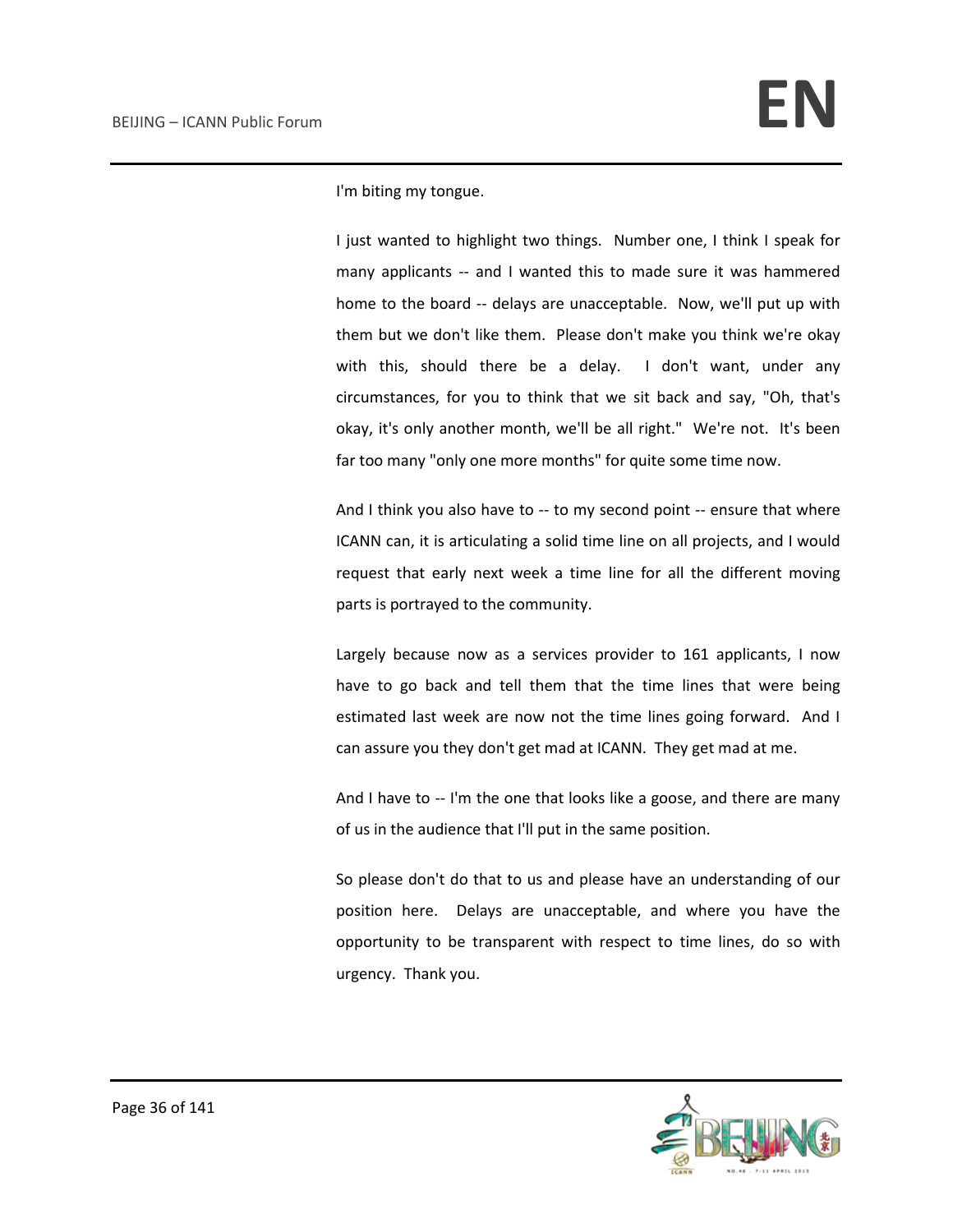BILL GRAHAM: Thank you, Adrian. Rob, please. ROBERT HALL: Hi. My name is Rob Hall of Momentous, and I am a member of the registrar stakeholder group negotiating team that negotiated this new RAA but I have to point out I'm speaking on my own companies' capacity because some registrar yells at me when I try and say "we" all the time. I want to answer your question, Fadi, because I think no one has really touched on your question. So I think that we agree that going to public comment on this is probably a great thing. I think, you know, we're in a public comment on it is kind of part of our frustration. So the public comment period on the RAA is still open. So perhaps I can make a practical suggestion because I think what we don't want to do is get into this endless we have a public comment, we go and we negotiate what the public asked for, we come back, we have to have another public comment and we could end up months down the road and there are people that just want to delay and will use that mechanism to do so. So in answer to your question, I think you asked specifically for what should we do and what the timing should be, and so here's my

suggestion.

We're in the middle of an RAA public comment. Why don't we extend that 21 days from when we publish the documents -- which I'm hoping will be Monday or Tuesday, Wednesday I think at the latest, we're

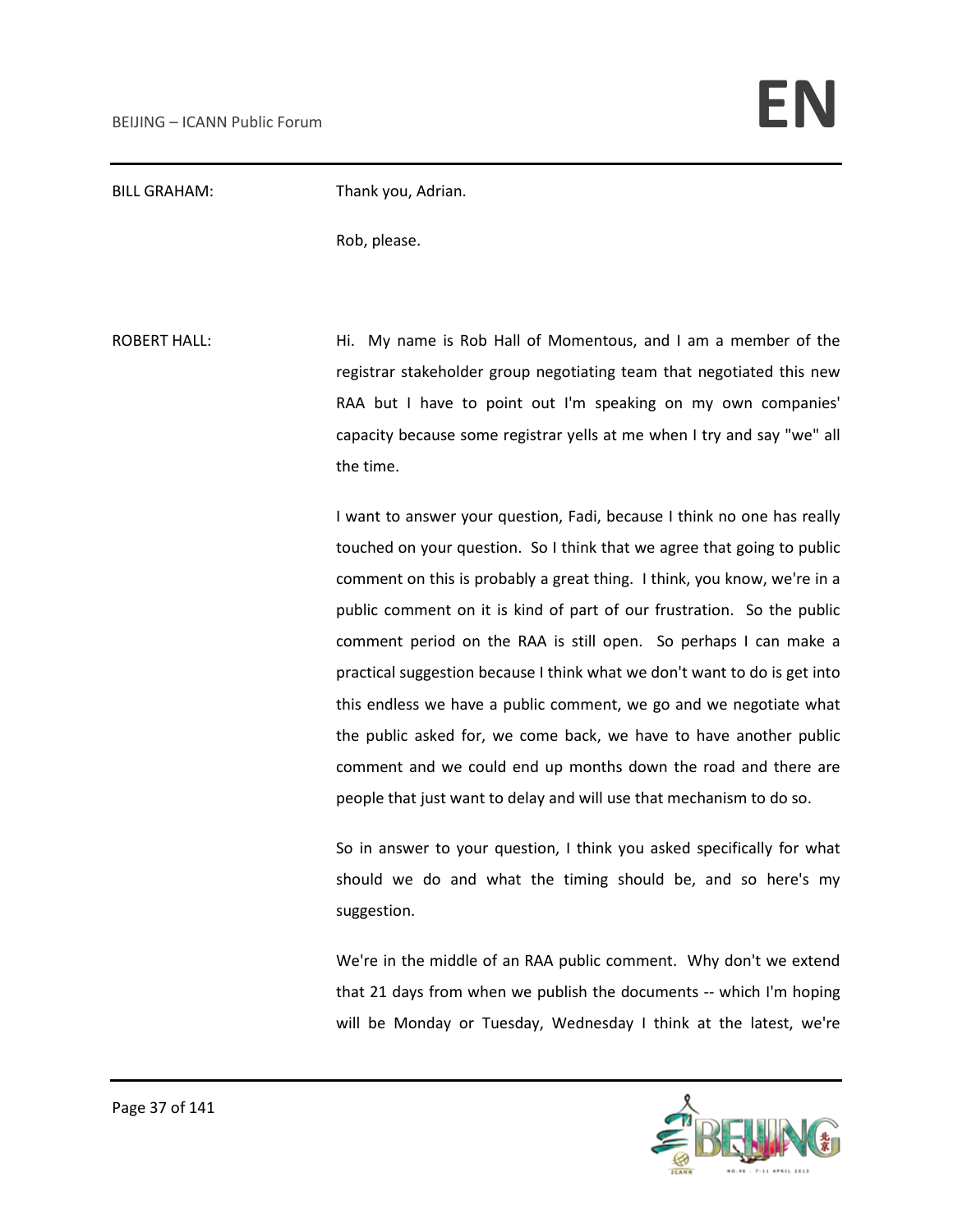rooting for early next week -- extend to 21 days and take it to your board on the May 13th meeting you already have set up. I think that gives the community time to react. They've already been looking at these two agreements. The RA has already gone through one comment. The RAA is near the end of its comment period. So I don't accept the argument that, you know, they need another 42, or whatever the period is. And I would ask the community to please don't wait to the last day to post your comments. Let's have a debate in the comment period, as opposed to everybody whanging their comments in on the last day and then we need this reconsideration period and this reply period.

So if we can all say "Look, we've been at this already for I think 15 or 16 days of public comment. Let's get to a 21-day period. Let's get all the comments on the table." I think registrars would commit to go back and look at the comments and say "Is there anything that needs to be renegotiated?" I'm hopeful not, but if there is, we'll commit to do that. And let's try and get some finality on this process. Thank you.

BILL GRAHAM: Thank you, Rob. Looks like we may have exhausted our lines.

Brad, there's nothing on line at the moment?

BRAD WHITE: That's right, Bill. We've got nobody joining by either phone or e-mail questions at this point.

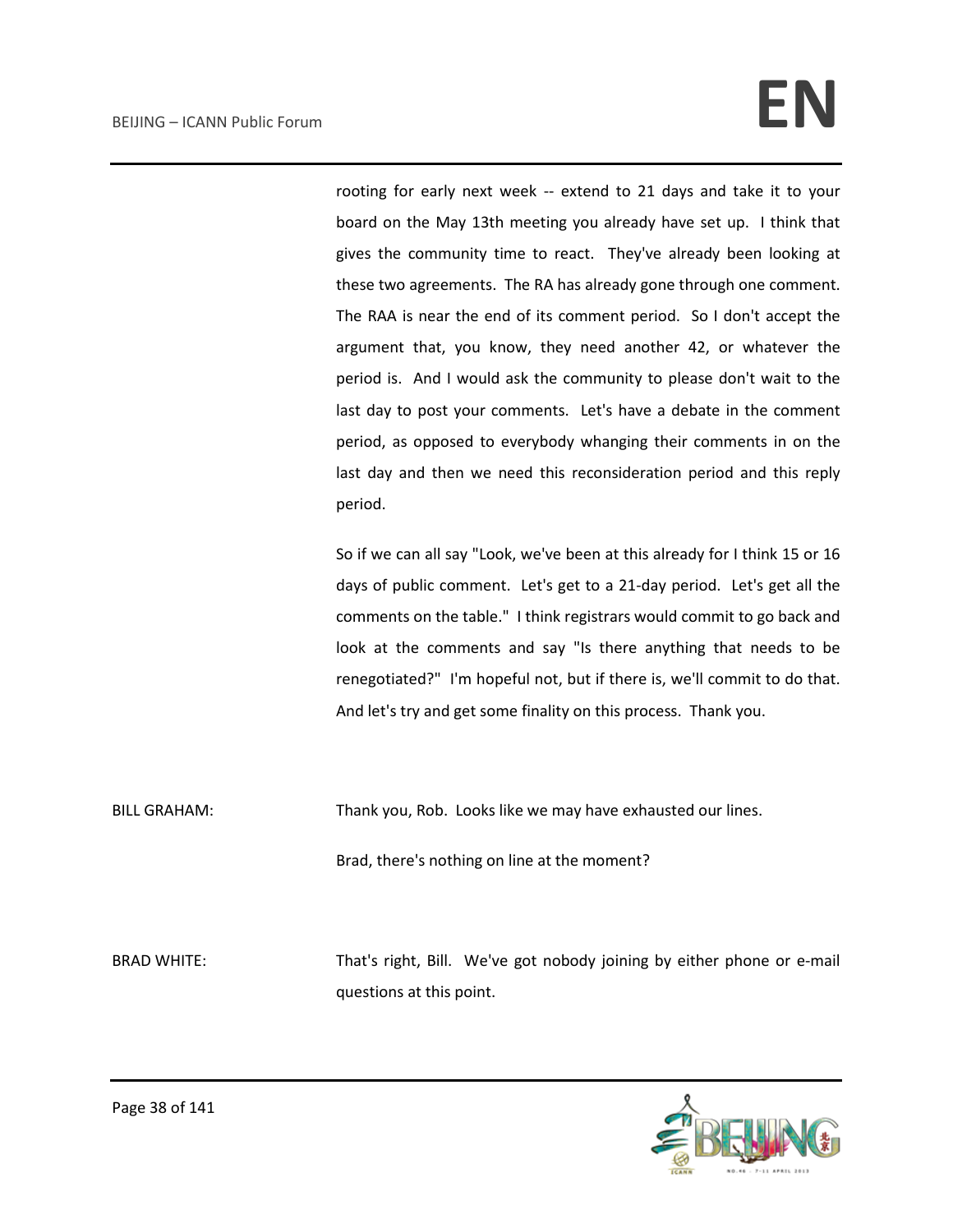| <b>STEVE CROCKER:</b> | Let me --                                                                                                                                                                                                                                                                                                                                                                             |
|-----------------------|---------------------------------------------------------------------------------------------------------------------------------------------------------------------------------------------------------------------------------------------------------------------------------------------------------------------------------------------------------------------------------------|
| <b>BILL GRAHAM:</b>   | Okay. So --                                                                                                                                                                                                                                                                                                                                                                           |
| <b>STEVE CROCKER:</b> | Bill, let me just insert one thing.                                                                                                                                                                                                                                                                                                                                                   |
|                       | Rob, you made a reference to our May 13th board meeting. I don't<br>think that's the precisely right date. It will probably be a few days after<br>that, just for the record.<br>Yeah, the board -- the board will convene -- the board will gather in<br>Amsterdam the evening of May 15th and be working May 16, 17, 18.<br>So somewhere in there will be the formal board meeting. |
| <b>BRAD WHITE:</b>    | We're a little bit ahead of schedule, which is a rare thing for the public<br>forum, but we're going to seize the opportunity.<br>Let's take a 30-minute break and if people can be back in the room at a<br>quarter past the hour, then we'll go from there. Thank you.                                                                                                              |

[ Break ]

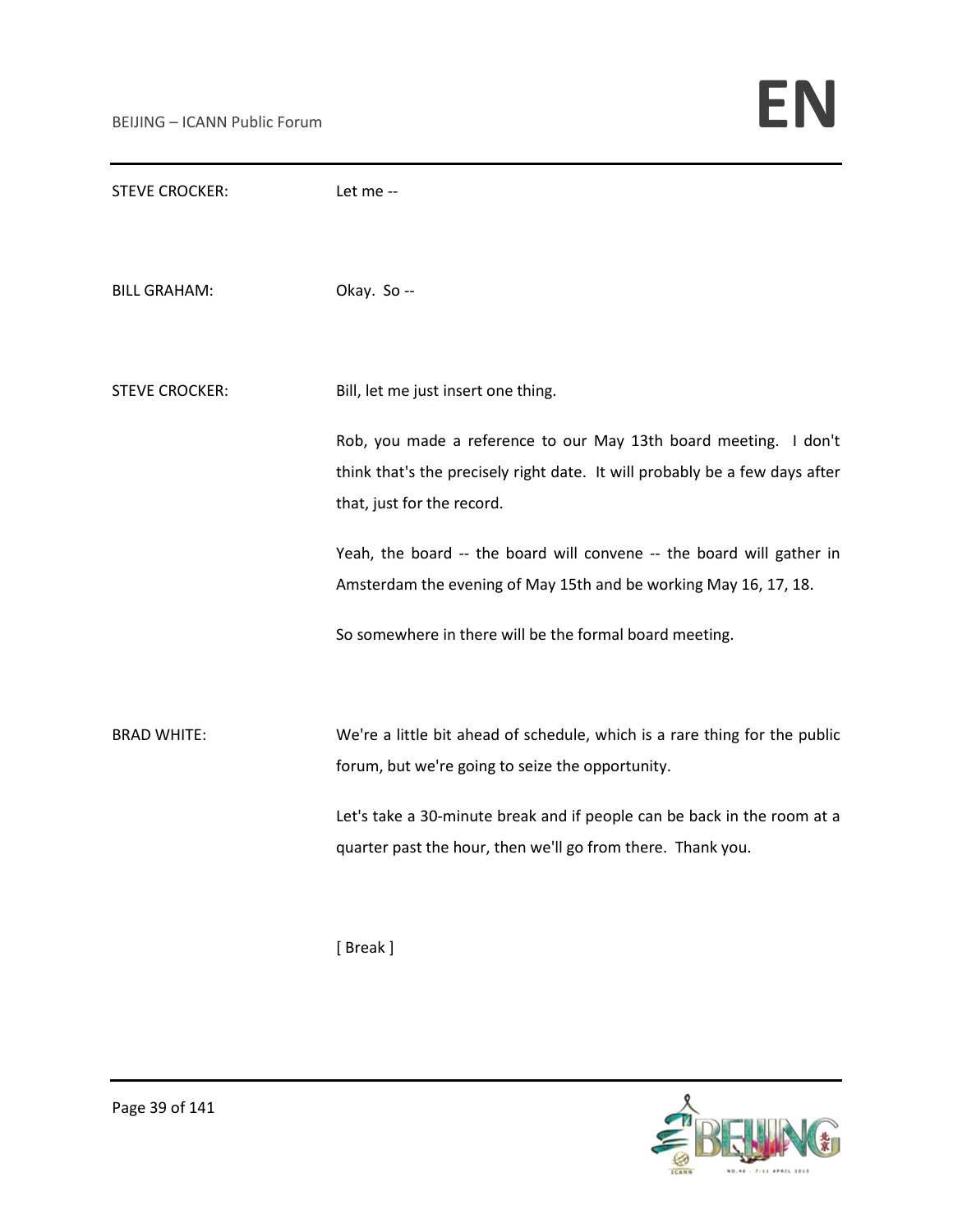| <b>BRAD WHITE:</b>    | Ladies and gentlemen, if you could please take your seats, we'll be<br>starting in just a few minutes. Please take your seats.                                                                                                                                                                                                                                                                                                                              |
|-----------------------|-------------------------------------------------------------------------------------------------------------------------------------------------------------------------------------------------------------------------------------------------------------------------------------------------------------------------------------------------------------------------------------------------------------------------------------------------------------|
| <b>STEVE CROCKER:</b> | All right. While Brad is trying to round up everybody in the audience, let<br>me do my small part. Board members, please reconvene here.                                                                                                                                                                                                                                                                                                                    |
| <b>NANCY LUPIANO:</b> | Ladies and gentlemen, would you please take your seats. We'd like to<br>get started with the next portion of our public forum, and we would like<br>you seated so we can begin.<br>We appreciate it very much. Thank you.                                                                                                                                                                                                                                   |
| <b>BRAD WHITE:</b>    | All right. Ladies and gentlemen, if I can have your attention, please,<br>Steve had mentioned earlier that this is the best part of the public<br>forum. I don't know if it's the best but it's the most visual. We're going<br>to look ahead to our next meeting in Durban, and the gentleman who is<br>here to tell us about that is Lucky Masilela. He's with the dot za board,<br>and he's also a member of the ICT review panel. Lucky?<br>[Applause ] |
| LUCKY MASILELA:       | Certainly, Brad. I think this is quite exciting.                                                                                                                                                                                                                                                                                                                                                                                                            |

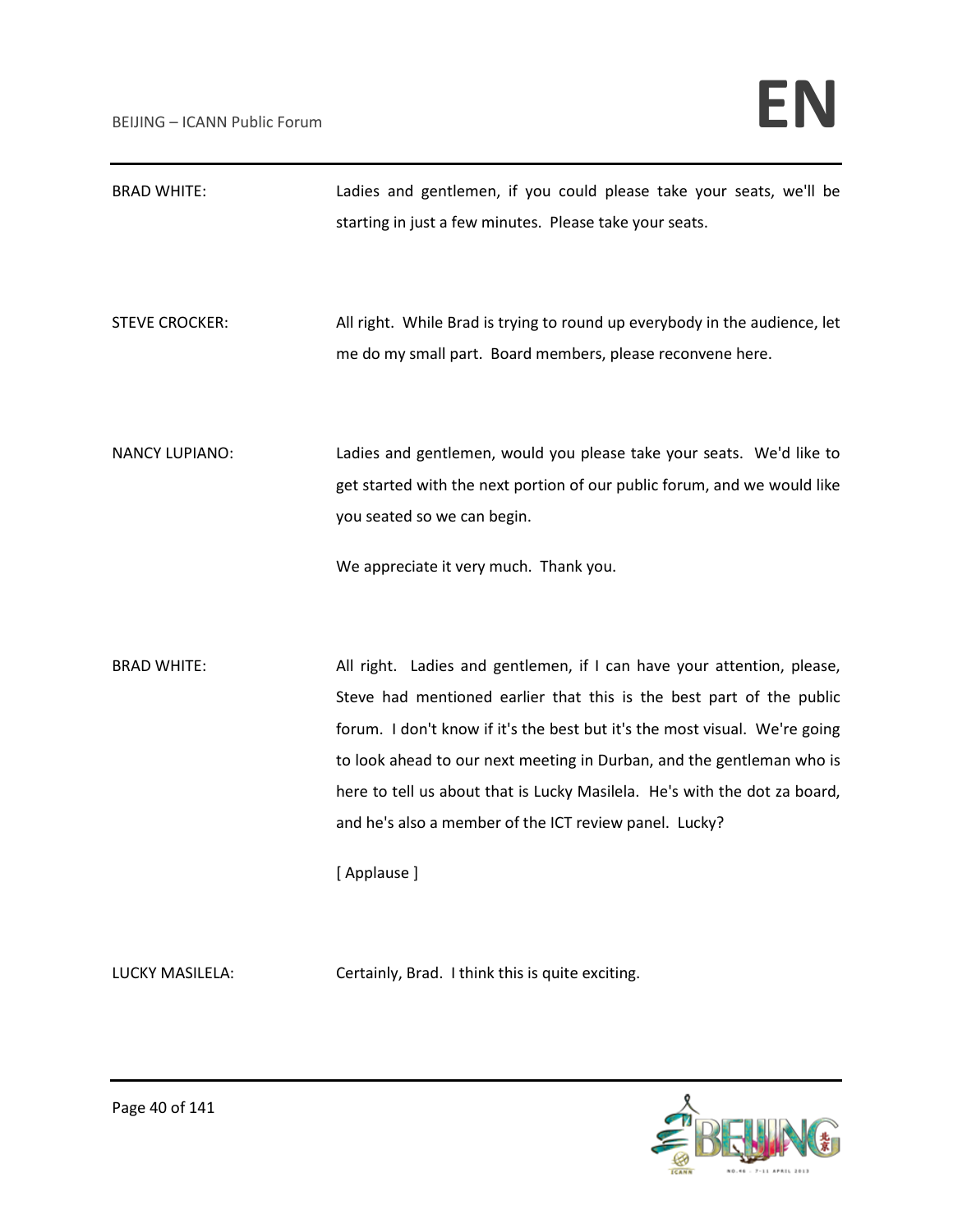Let me start off by greeting you. We will do some preparatory run for yourselves. "Right on" would be shosholoza. When you get to South Africa, I expect you to know "shosholoza" and a few words so we start with -- I am translating "right on" Shosholoza. Let me hear that.

Shosholoza.

That means "right on."

On behalf of Zedna, the Department of Communications, our partner in this effort, za registry, I would like to begin by extending, in anticipation, a very warm welcome to the warm city of Durban.

I know today, tomorrow, and the next day you will be packing your bags and going home, and when you get home, you'll unpack your bags, and immediately after that, you'll be packing again in preparation for Durban. Right.

What's going to happen in Durban?

It's going to be nice and warm. You are going to come to warm people. You're going to come warm waters. You're going to come to warm food. Probably a little bit hot, but still it's going to be warm.

Then for those of us who enjoy golfing, we've decided to spice this thing a little bit more. We are going to host a golf day on the 19th, which is a Friday, just before you leave. This is good for jet lag, by the way. So we'll have a round of gulf at Durban Country Club.

By the way, Durban Country Club is rated in the top 100 courses in the world. This is by the Golf magazine, USA, and it is Number 11 in South

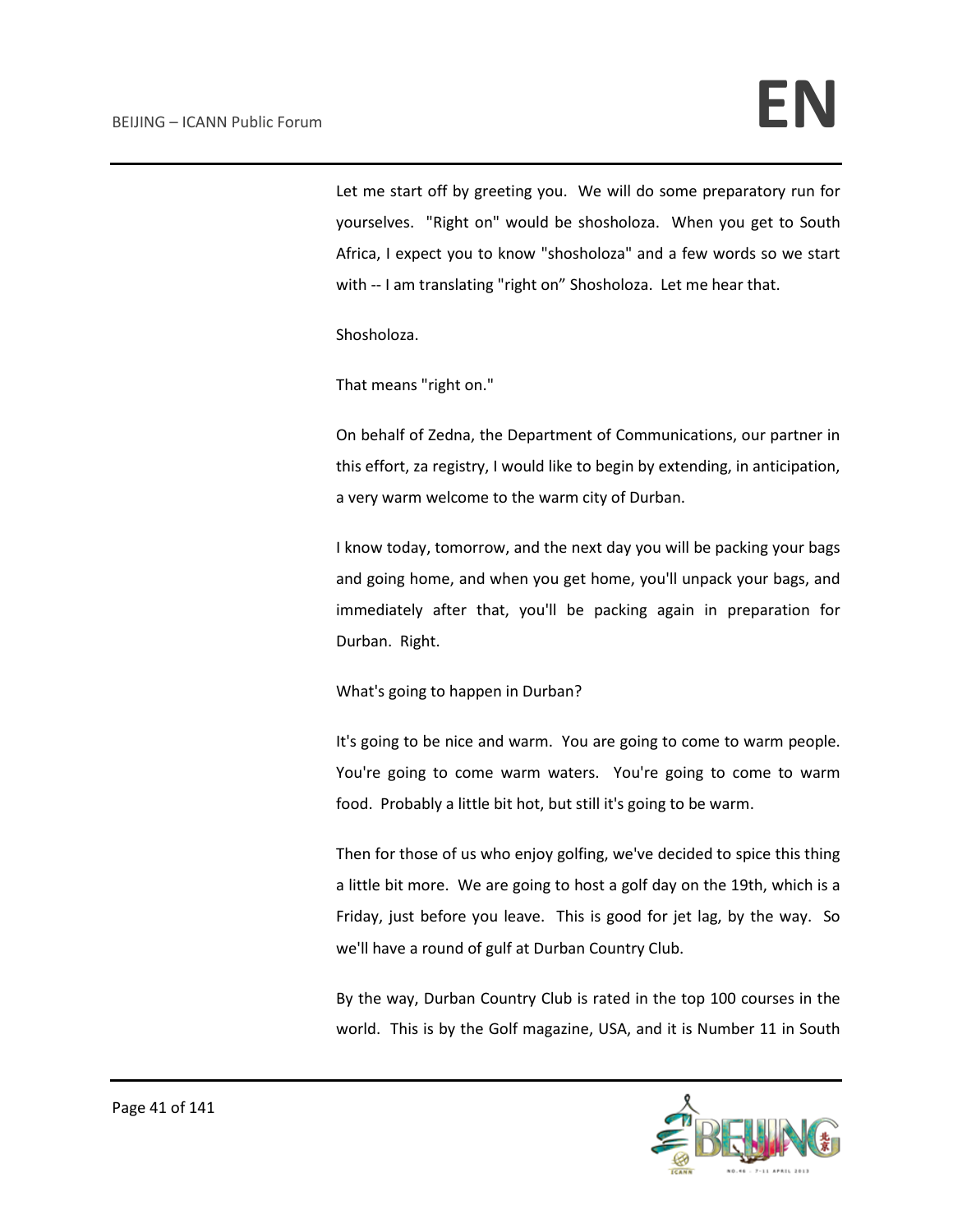Africa. It has hosted quite a number of sunshine tours and tournaments, the SA open, the centenary of the South African open tour.

So as we proceed, remembering "shosholoza," we are looking forward to welcoming you in Durban.

I will be meeting with this gentleman. He will be giving me your individual photos, so through the immigration and customs, I will be checking that you have all arrived, and once you have all arrived, we will shut the doors.

[ Laughter ]

On that note, I want to share something with you, a snippet of what to expect in Durban. Please join me in sharing something with you.

[ Applause ]

[ Video starts ]

[ Applause ]

LUCKY MASILELA: "Siyanemukela" means we welcome you. That was the last word that appeared. But for today, I will not teach you a lot of zulu. I will go back to "shosholoza."

> So what we are going to say now, all of us, (non-English word) shosholoza in Durban. We want to get down in Durban. (non-English word) shosholoza in Durban.

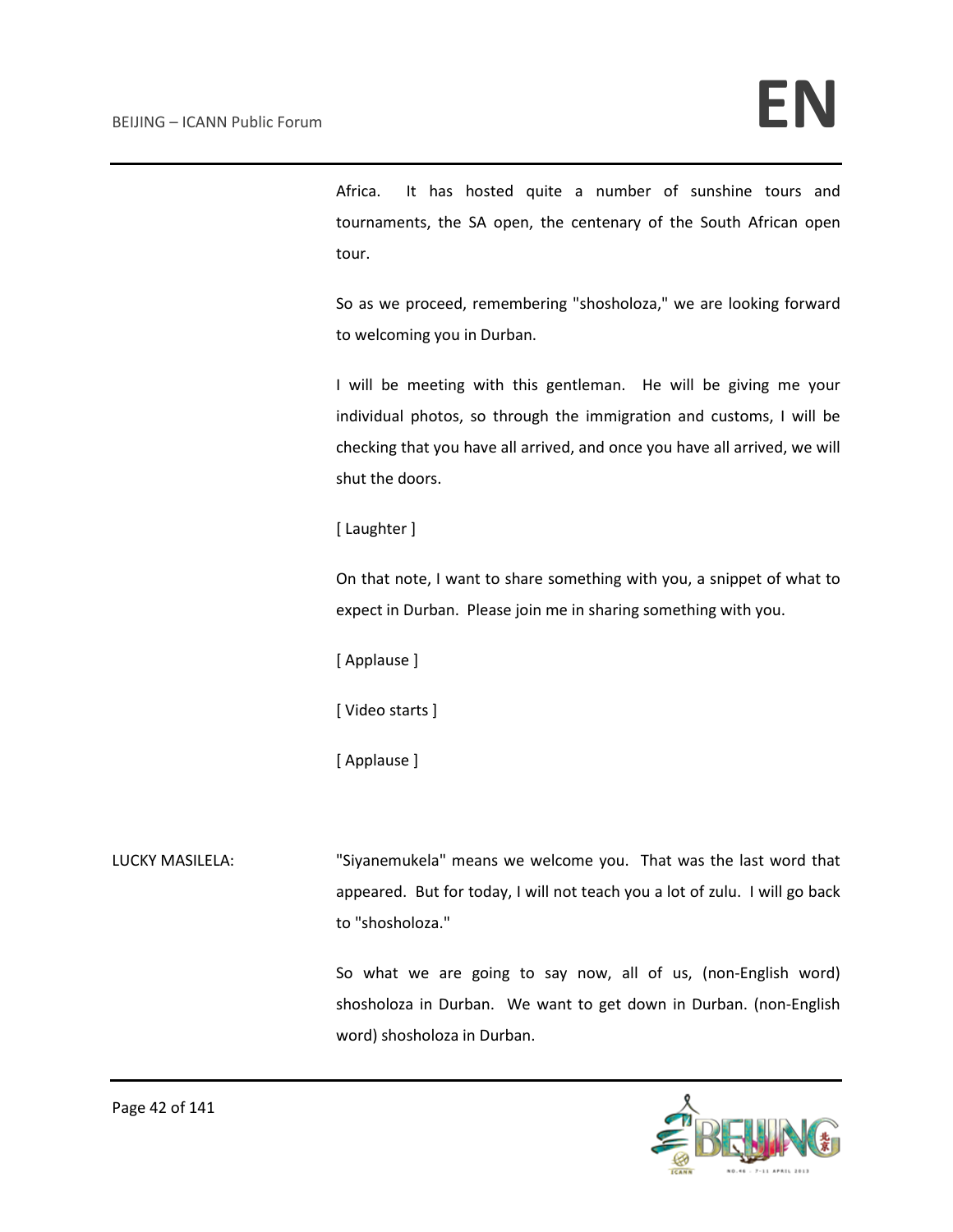Now then, on the count of two -- normally they do a count of three. I do a count of two. That's 47 for you.

[ Laughter ]

On the count of two. One, two.

(non-English word) shosholoza in Durban.

That's not loud enough, but I'll do it for you. (non-English word) shosholoza in Durban.

I want to welcome you again. We're looking forward to hosting you in Durban and Godspeed. Good luck.

[ Applause ]

BRAD WHITE: And that video looked like fun but wait until you see the cut version of this public forum. I mean that's nothing.

[ Laughter ]

Next session, new gTLDs. Cherine Chalaby is going to be the board facilitator for that discussion.

CHERINE CHALABY: Thank you, Brad.

Later on this afternoon, we're going to have a formal new gTLD committee meeting where we will update the community on four

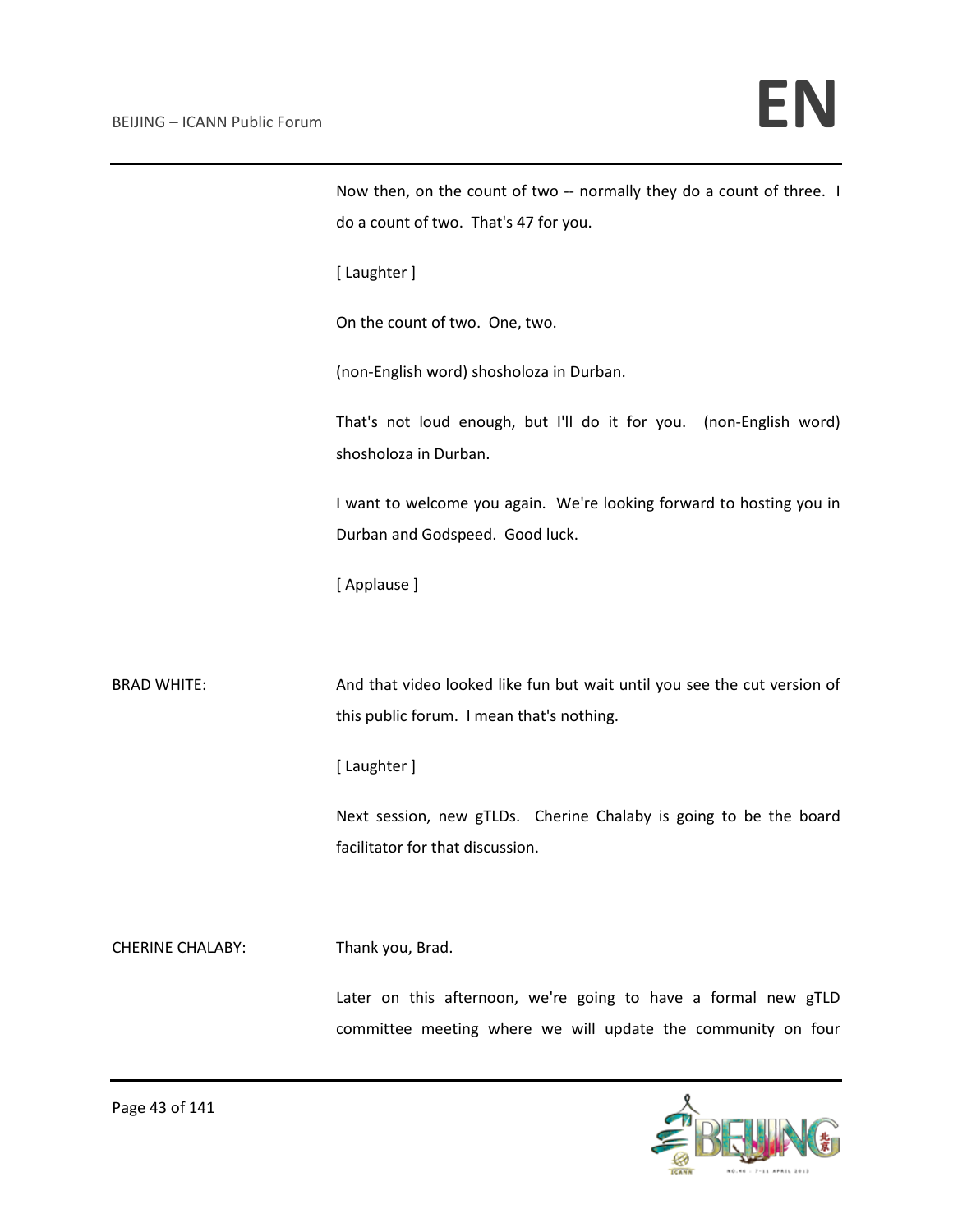topics: program readiness, IGO protection issues, closed generics, and we will ask Fadi to make a statement about everything he heard today in regards to the RA and RAA agreements.

So I invite you now to ask any question you wish in relation to the new gTLD or just make a statement.

If I remind all the speakers, please state your name and affiliation before you speak, and we are here to basically listen to all of your points. Thank you.

May I take the first speaker, Amadeu, please.

AMADEU ABRIL i ABRIL: Good afternoon. I'm Amadeu Abril i Abril, public forum junkie. I just want to -- I mean, there are lots of issues that are going on on the new gTLD program. Most of them are good. Most of them are acceptably good, given the circumstances that we all know and we all agree are not ideal, and some of them, well, it depends on how you look at that.

> But I would like to raise the attention of the board and the staff and the people being here to something new that seems to appear now. At least it's a surprise to most of us in the reading of something that seems a clear change of policy, and we would like noting that.

> And it's regarding the role of the trademark clearinghouse. In all the discussion in the previous years, in the guidebook, in Specification 7 of the base agreement and all the general understanding, the TMCH, trademark clearinghouse, is a very good tool to lower the cost for brand owners to deal with a variety of TLDs and it's a mandatory minimum

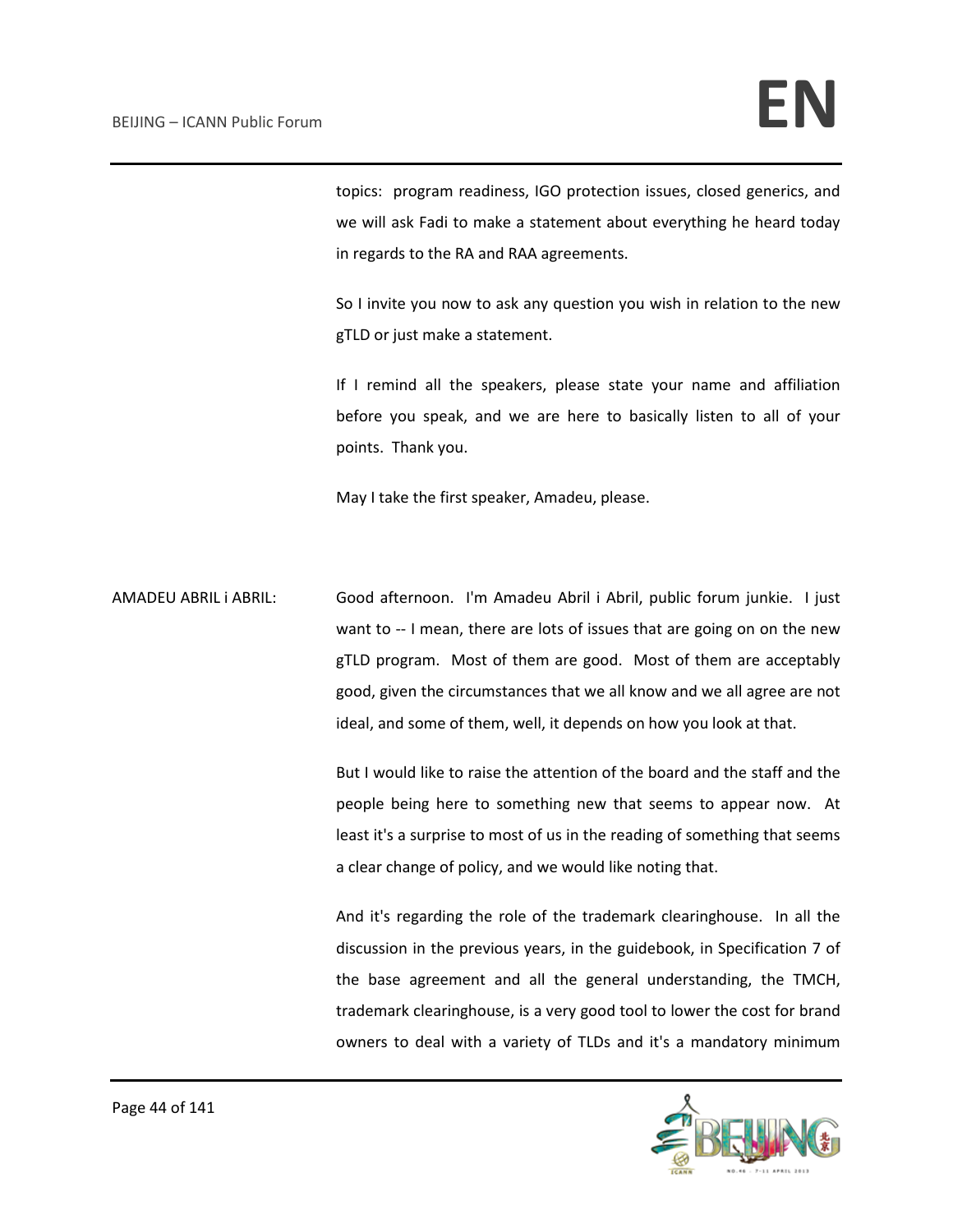requirement for registries. They have to accept as trademarks what has been validated by the trademark clearinghouse without doing that themselves, and then apply eligibility criteria if needed.

But it apparently has moved from being a minimum requirement, mandatory minimum requirement, to be the exclusive way of guaranteeing intellectual property rights and we wonder how this has happened, how is this warranted.

And, you know, this is not -- I don't want to raise the competition problems or even the practical problems. For, you know, a TLD like, for instance, dot sport or dot radio, it doesn't make sense to validate different trademarks. Not at all. The trademark clearinghouse is perfect. When you go to TLDs, for instance, who are locally based -- a dot Barcelona, a dot France, a dot Paris -- you don't have any other choice than to accept local valid trademarks that you can easily check because you have the trademark office right there and you know that.

These trademarks even --

[ Buzzer sounds ]

-- through the TMCH. Thanks.

Just one short advice. I do that once a year. In 2013, I have not yet done.

When you have these time limits, would you please consider allocating for those who are not native English speakers, you know, 30% more time. Thanks.

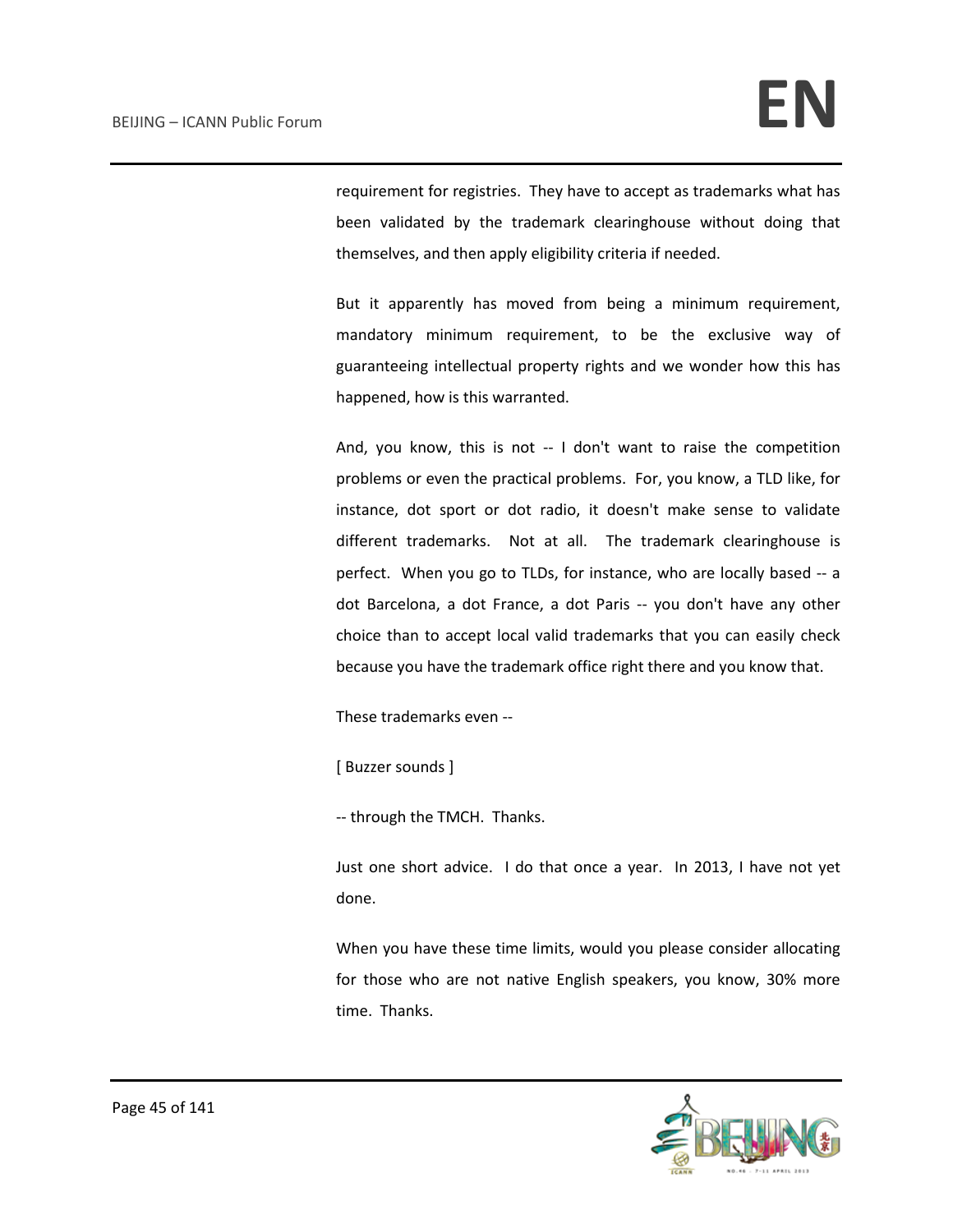#### [ Applause ]

CHERINE CHALABY: Thank you, Amadeu. Would you like your 30% now?

[ Laughter ]

Rinalia, next speaker, please.

RINALIA ABDUL RAHIM: Thank you, Cherine.

My name is Rinalia Abdul Rahim. I'm a member of the At-Large Advisory Committee and I speak on their behalf at this occasion right now to raise an issue for your attention.

The At-Large advisory community is deeply concerned by the implementation model outlined in the trademark clearinghouse rights protection mechanism requirements published on April 6, 2013.

The model overlooks IDN variants and we believe that this would seriously impact the public interest in the pertinent user communities.

The ALAC will be issuing formal advice on this very important issue. We understand that in the general case, the handling of variants is a complex one.

However, we urge ICANN to ensure that for cases that are well understood, such as the Han script, variant support be included in the

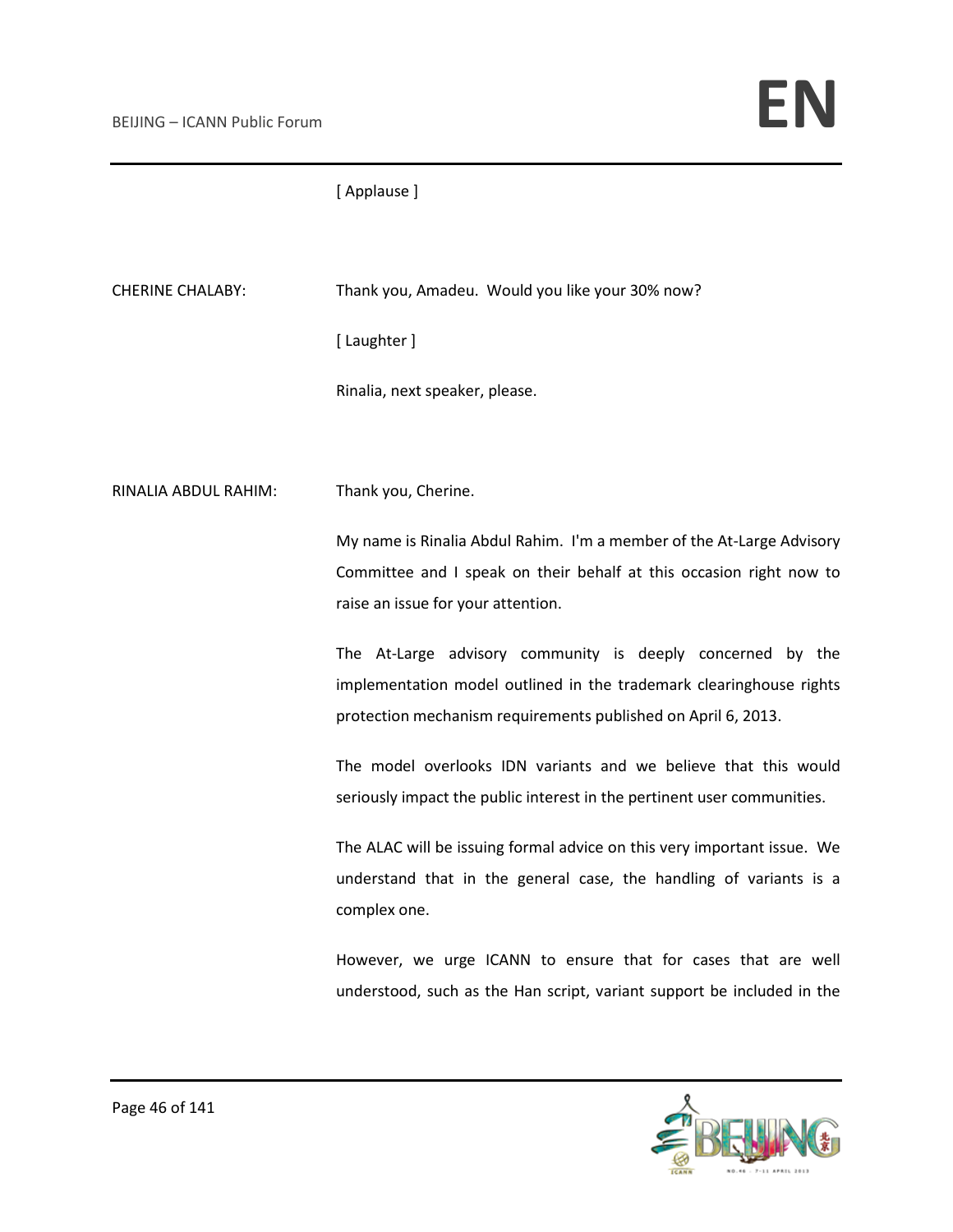TMCH in time to accommodate delegation to the appropriate TLDs. Thank you.

CHERINE CHALABY: Thank you, Rinalia.

Next speaker, please.

JIM PRENDERGAST: Sure. Jim Prendergast, the Galway Strategy Group.

I want to pick up on something that Antony Van Couvering brought up in the previous session, and it goes to something that came up in the NTAG meeting yesterday.

I don't know if the board is aware of it or not, but it appears that there have been objections that have been filed that came in after the deadline, did not have appropriate attachments.

When asked if ICANN intervened or gave advice, the answer was no, that the DRSPs got together and made the decisions on their own to allow extensions and revisions.

I want to know: Is the board aware of that process and is the board aware that these rules were set forth in the guidebook. Applicants had a long time -- or objectors had a long time to file objections, so changing the rules at the last minute without any ICANN involvement is a little unsettling, to say the least.

[ Applause ]

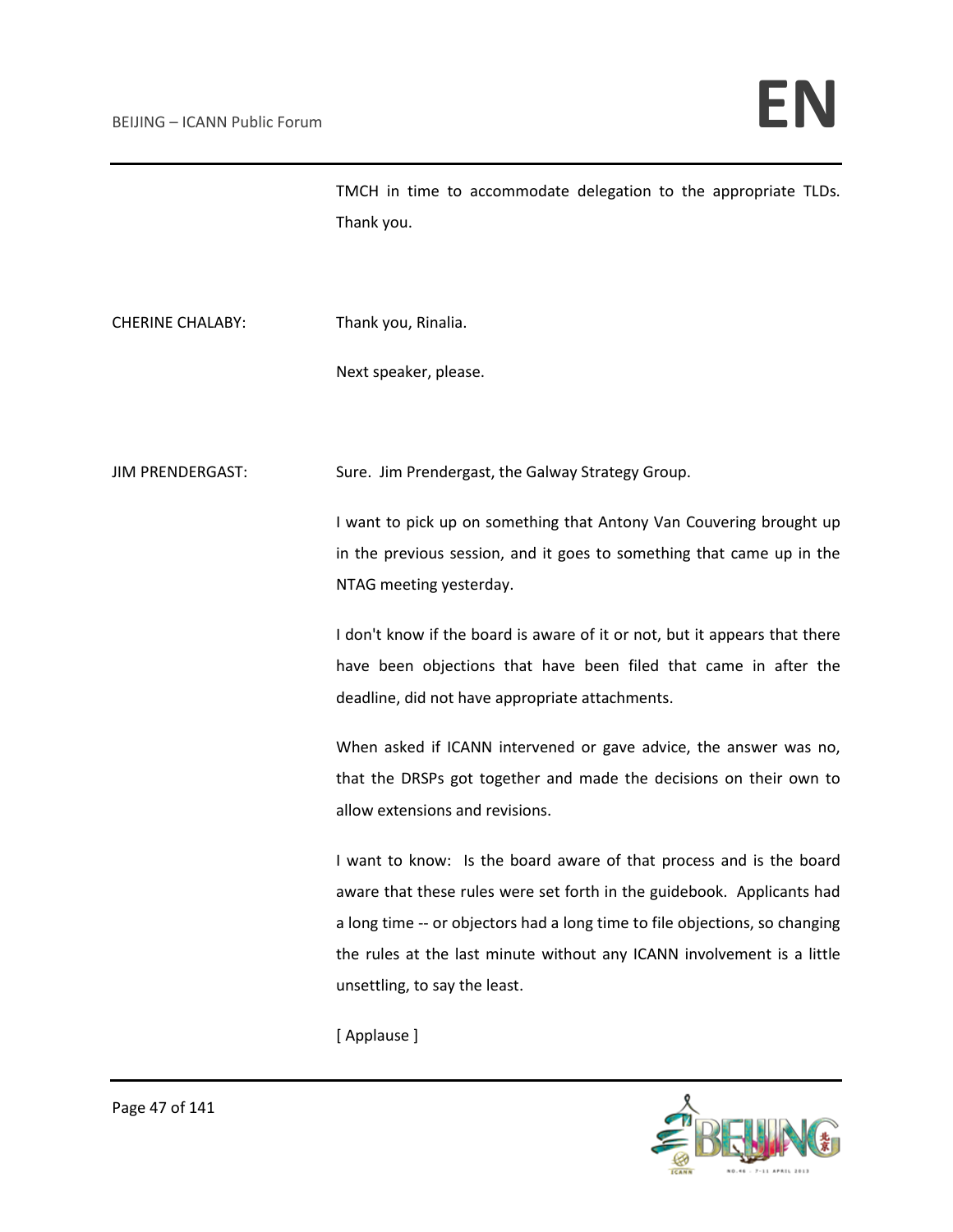| <b>CHERINE CHALABY:</b> | Thank you.                                                                                                                                                                                                                                                                                                                                                                                                                                                                                                     |
|-------------------------|----------------------------------------------------------------------------------------------------------------------------------------------------------------------------------------------------------------------------------------------------------------------------------------------------------------------------------------------------------------------------------------------------------------------------------------------------------------------------------------------------------------|
| <b>JIM PRENDERGAST:</b> | Was the board aware of this situation?                                                                                                                                                                                                                                                                                                                                                                                                                                                                         |
| <b>CHERINE CHALABY:</b> | Okay. Christine? We will answer you later on in writing. Thank you.                                                                                                                                                                                                                                                                                                                                                                                                                                            |
| <b>JIM PRENDERGAST:</b> | Okay. Thank you.                                                                                                                                                                                                                                                                                                                                                                                                                                                                                               |
| <b>CHERINE CHALABY:</b> | Next speaker, please.                                                                                                                                                                                                                                                                                                                                                                                                                                                                                          |
| ANNE AIKMAN-SCALESE:    | Yes, thank you. My name is Anne Aikman-Scalese. I'm with the law firm<br>of Lewis and Roca. I'm also a member of the intellectual property<br>constituency, but I'm not speaking in that capacity. My firm represents<br>the United States Postal Service which is an independent establishment<br>of the U.S. Government which does not receive any taxpayer dollars in<br>its operating budget. Having said that, I have three points I would like<br>to make on behalf of the United States Postal Service. |
|                         | First, the USPS has deep respect for the process being followed by the<br>U.S. Department of Commerce and the GAC within ICANN, and the USPS<br>wants to communicate its full support for this process. The USPS is                                                                                                                                                                                                                                                                                            |

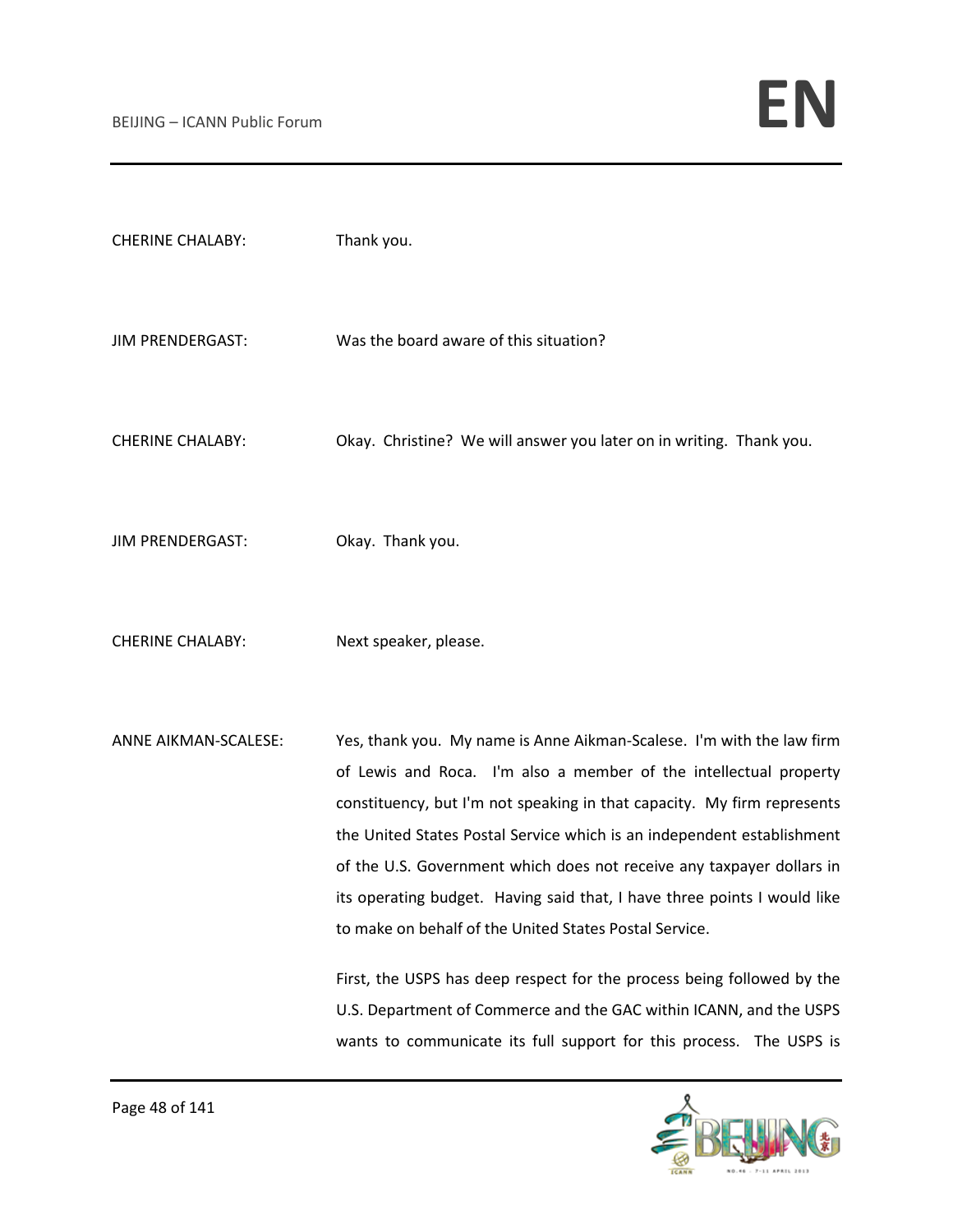concerned about the significant potential for consumer confusion and fraud in the proposed dot mail TLD, and accordingly filed legal rights objections based on its 240 mail formative trademark registrations by the deadline, specifically in order to avoid a waiver of rights.

Thirdly, and perhaps most importantly, as the board knows, the Universal Postal Union also filed objections to the same seven applications for dot mail. To avoid any misunderstanding, the postal service wishes to clarify for the ICANN community that it fully supports the Universal Postal Union in connection with its community objection filings. If there are any further questions with respect to USPS position, I do have a statement and contact me afterwards and I can provide the statement for journalists, bloggers, or for the board. Thank you very much.

CHERINE CHALABY: Thank you. Next speaker, please.

EDMON CHUNG: Edmon Chung here. I think you already know how important IDN and IDN variants are for Chinese community and I won't repeat that. We've been waiting a long time. You understand that. As I applaud the IDN variant program with the very good progress and very good reports that are out, I want to remind the board a couple of things. One of which is that you now have everything it takes, the GNSO policy, the report, the LGR report, and the user experience evidence to show you that you can implement IDN variants. And IDN variants for Chinese is extremely important. So when you weigh the risk of adding the IDN variant into

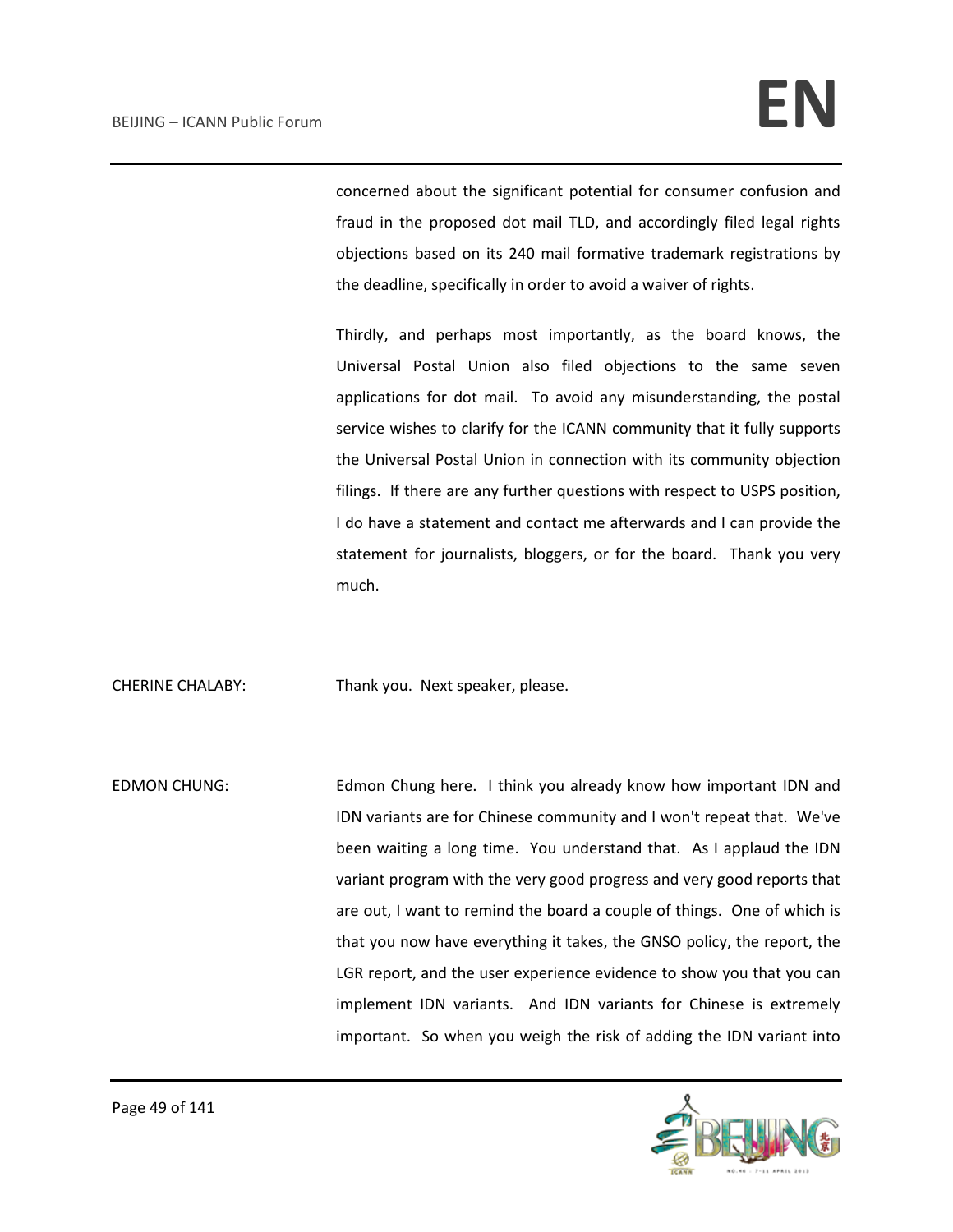the root of the security concerns, weigh it against the risk of the loss of consumer trust to the DNS. Weight it against the loss of consumer trust from the Chinese community if the variants are not in the DNS. Because with the report you can see that almost 20%, 20% of Chinese users are going to feel that the TLD did not work for them. The reason is because we need the IDN variants. And today you already have those reports, you have those documents, you have the policies, and you have the process that you can fast forward and make it happen at delegation. Not a year from now. Earlier. It is possible and if anyone from the board feels that, you know, that cannot be done, I and I think a lot of people from my community is more than ready to walk you through all the things that is already in place in your hands that can make this work. So I urge you to think about the risk of disenfranchising the consumer trust and do the right thing. Put the IDN variants for Chinese in the root.

[ Buzzer sounds ]

[ Applause ]

Good timing.

CHERINE CHALABY: Thank you, Edmon. Next speaker.

MICHELE NEYLON: Thank you. Michele Neylon again. Speaking both on behalf of myself and on behalf of my company. As a registrar when I make comments about domain names a lot of the time people assume that I'm making

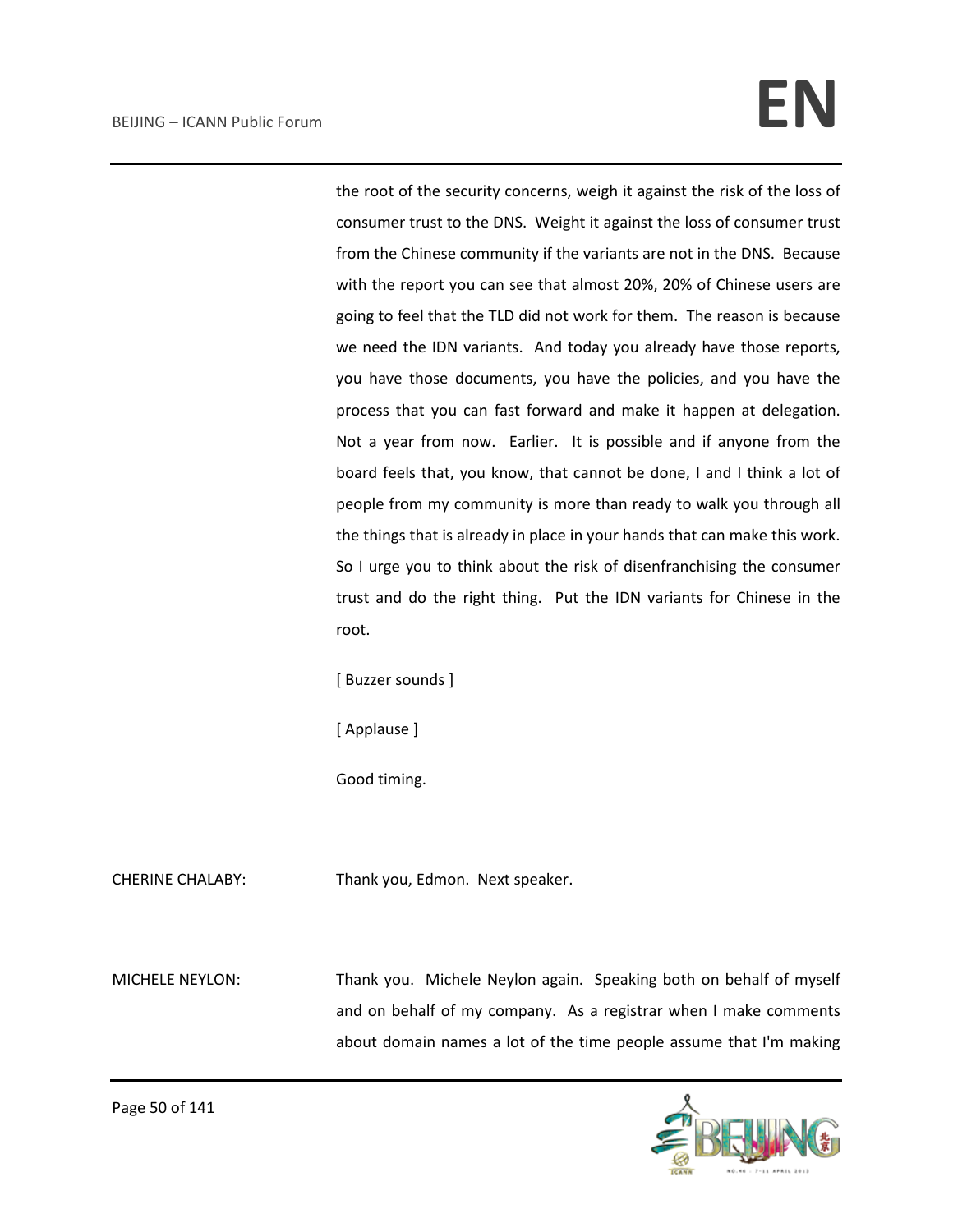those comments because of the business impact of the decision of a policy of how something is implemented. And I'd just like to state for the record that that is not always the case. We are not a particularly large registrar, so some of these policy changes and things or that won't have a material impact on our business. It would be great if it did. I would love to be a multi-millionaire and fly over here in a private jet and swarm around the place but the reality is that's not going to happen anytime soon. So I wish to speak to you very, very briefly with respect to the topic of closed generics. This is a topic that I've spoken to several times in the past and this is more a comment for those here rather than any attempt to lobby the board in any particular fashion.

In the last couple of weeks we've seen a seismic shift. We've seen Google go back to you and say that they're going to change four of their applications, they're going to open them up. In other words, they're going to do what I would see as the right thing. The very concept that strings such as dot blog which others have described as being such an obvious indicator of the type of content that you would find under that domain, that that would have been restricted to only users of a particular blogging platform to me personally was abhorrent.

It was something that this is an emotion that was shared by others and they supported me when I -- when we wrote to you several times in the past. This is a -- if you look at the comments that were submitted with respect to closed generics, you also see that other companies that have no skin in the game, they're not applicants, they're not registrars, they're not registries, but they are large rights holders, these are large entities --

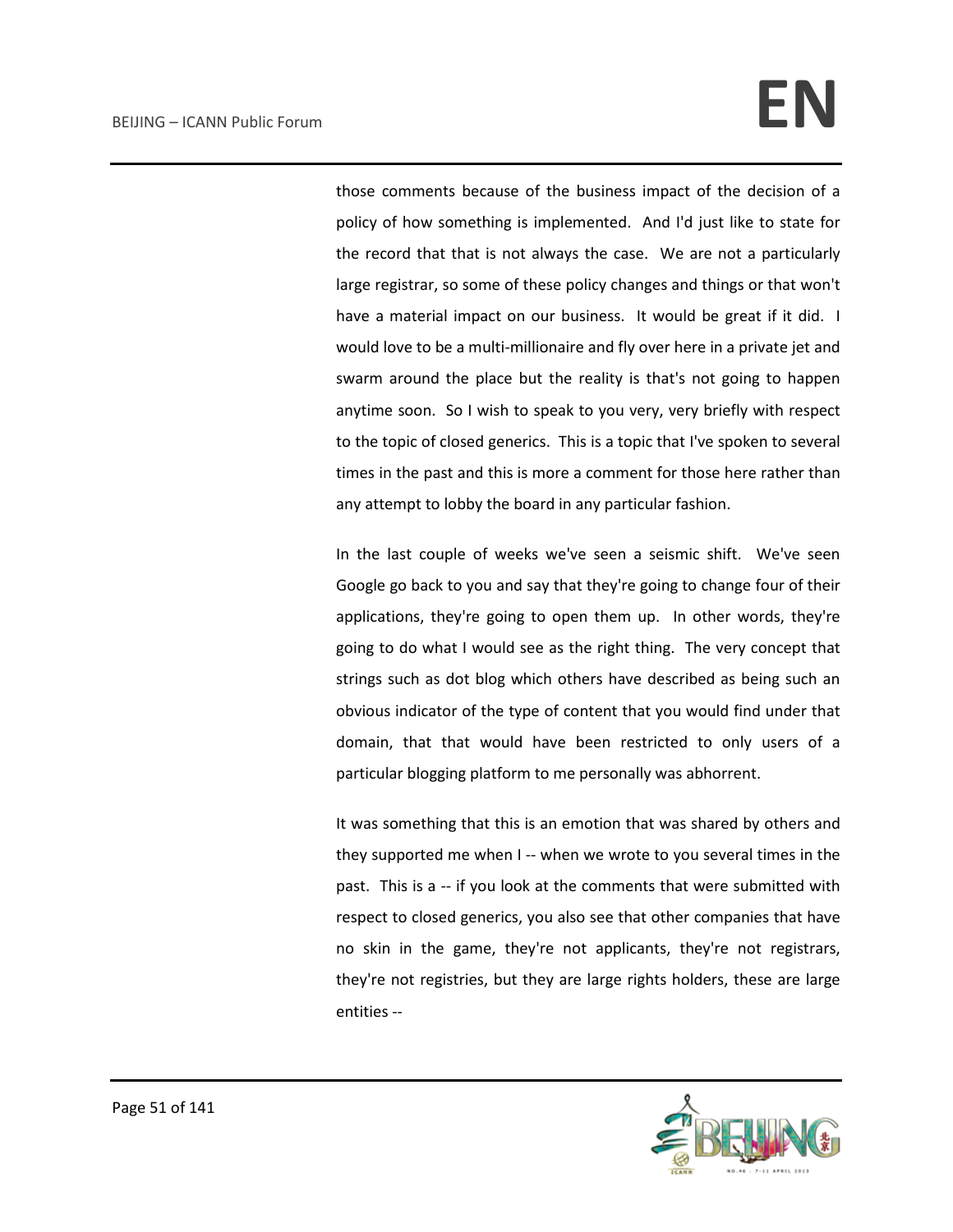#### [ Buzzer sounds ]

Damn it, I'm out of time. I knew -- I'll shut up now. Just please, you know, look to what Google has done and the other applicants, I'd ask you if you've got closed generics, do the right thing. Open them up. Thank you.

[ Applause ]

CHERINE CHALABY: Thank you, Michele. Next speaker, please.

PHILIP SHEPPARD: Thank you. It's Philip Sheppard with a little good news I hope. And I'm speaking behalf of the Brand Registry Group information. A little bit of background. I'm sure as you know, only about one third of all applications were submitted by brand owners for a string that matches their brand or their product or their service. All these applicants have a common interest, common vision. They have unique plans to run registries in furtherance for business purpose which is beyond offering registry services to the general public. As a result of that, they have a unique set of needs. As future registries which include a specific type of registry agreement -- something that was commented on earlier today - - and specific relevance to certain registry protection measures which are no longer relevant. A group of the applicant registries have established the Brand Registry Group, and I'm pleased to report now on some developments in the last few months. The founding supporters of that group have been reaching out to other registries with a view to

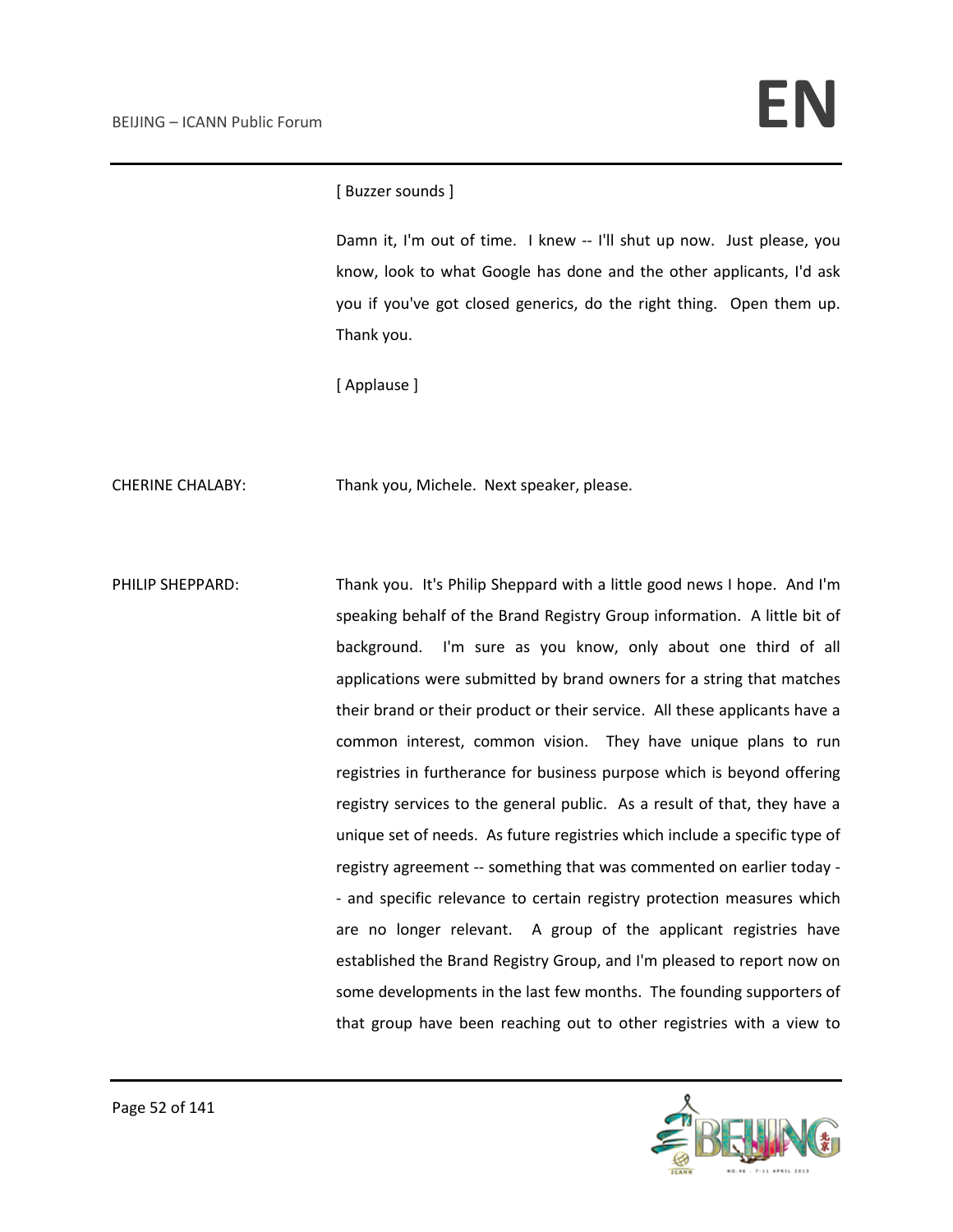establishing our group more formally. And following our meeting yesterday, this will now happen. It's envisaged that we will be an independent membership organization, be a not-for-profit established under national law and seek to represent the members' common interests. A couple of comments on who we are and who we are not. It is not envisaged at this time that the group will represent registries, a single registrant, single user, generic type. It is envisaged that the BRG will represent future top-level domain registry operators, though we are currently characterizing by five cumulative criteria. These are registries who are the owners of an organizational brand that forms their applied for TLD. The TLD represents an identical preexisting trademark whose TLDs are in furtherance of their pre-TLD operation's interest whose business area is outside the domain name industry and whose TLD will be single entity, single user, not intending --

[ Buzzer sounds ]

-- to sell second level domains to the general public. Thank you very much.

CHERINE CHALABY: Thank you. Steve.

STEVE DelBIANCO: Steve DelBianco for the business constituency. ICANN's string similarity panel was charged with placing into contention sets any strings that created a possibility of user confusion. But in late February ICANN announced contention sets that did not include the plural and singular

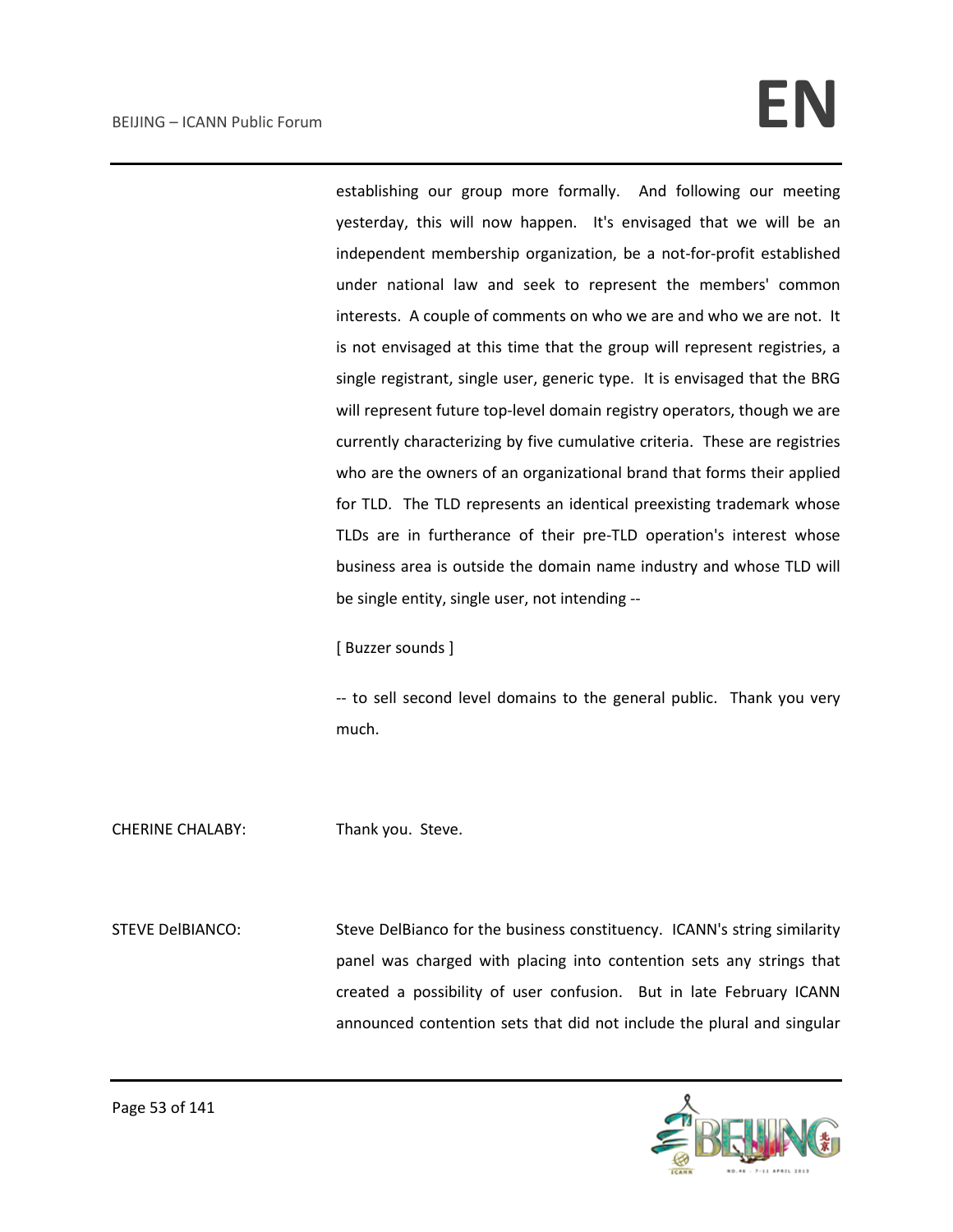forms of the very same word, either an English and Spanish. We all get delegations of both web and webs, game and games, sport and sports, hotel and hoteles. The risks of singular and plural forms in the TLD are already well-known. There's consumer confusion, especially if they hear it in the media or from a friend and they don't remember which one. And there's certainly the terrible precedent of thinking that in the next round an applicant need only, you know, publish an S on the end of any successful TLD in the current round. And there's the added concern that it makes ICANN look pretty ridiculous. So that's well understood. What's not understood is what are we going to do about it. The first response is to ask if your panelist actually follow GNSOs policy advice on string confusion. For that we need some more transparency than we have right now. The second response is Chung which I hope is Chinese for do it over. And do it over, not for the entire set of TLDs but just the 24 pairs at issue here. And I believe you could even copy WIPOs rules which say that words used in the singular include the plural and vice versa as the context may require. I guess we could correct to the guidebook but I think that's going to be troubling and we should also wait for the string confusion objections panel to come back because they may well conclude that this was wrong in the seven cases they looked at and the board could then apply that common sense correction to all 24 of the pairs. Failing that, there's reconsideration. And we all worry about pressure from intergovernmental groups who are waiting for ICANN to mess up. We have enough vulnerability already. Let's not have an unintentional self-inflicted wound.

[ Applause ]

[ Buzzer sounds ]

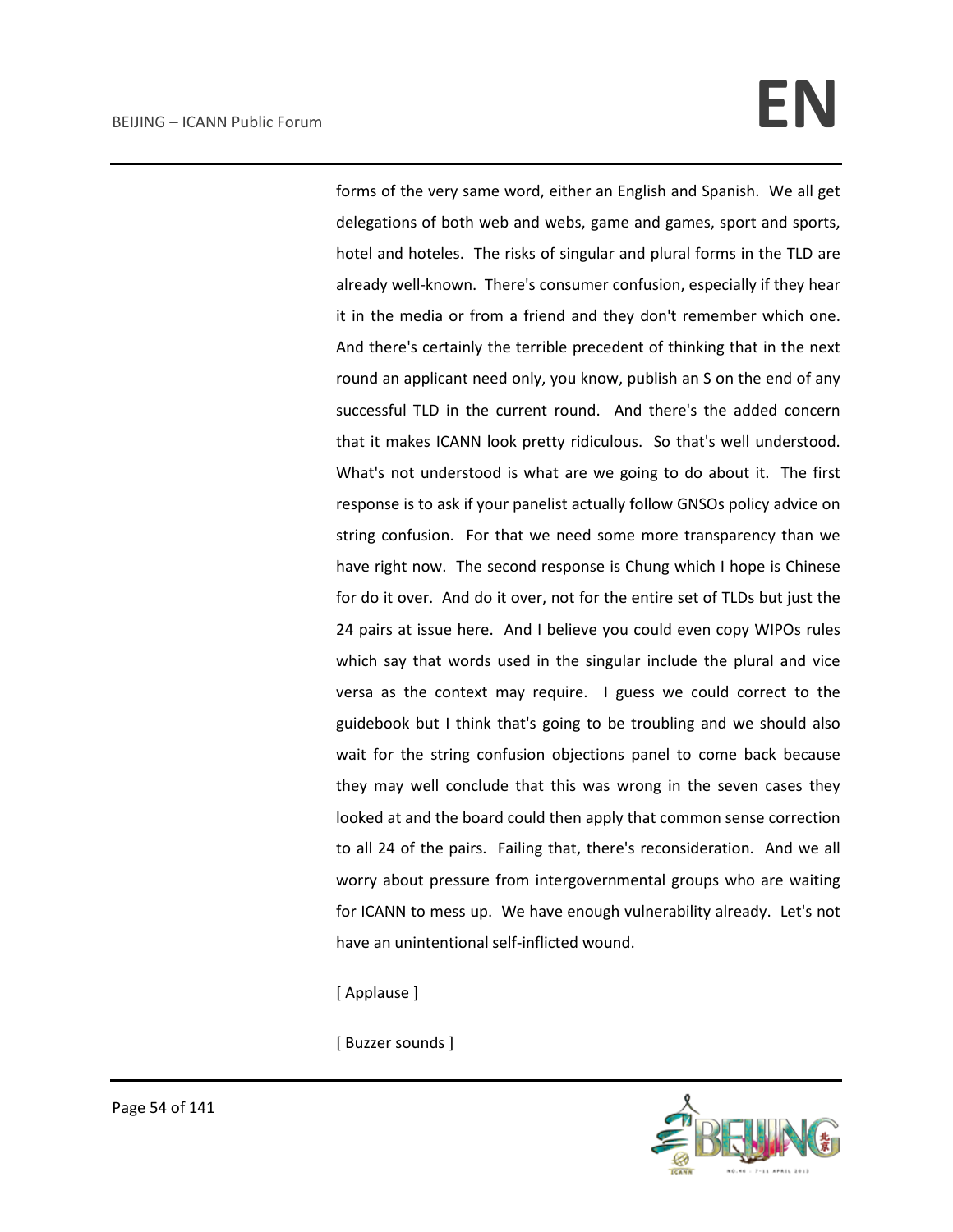CHERINE CHALABY: Thank you, Steve. Next speaker, please.

MIKEY O'CONNOR: Hello, my name is Mikey O'Connor. I'm a toiler in the bottom of the bottom-up process and member of the ISPCP constituency, but I'm speaking in my own capacity. I have a whole series of questions for the -- for the board and for the community that sort of revolve around security and the transferring of risk from ICANN to people who don't even know those risks are out there, primarily registrants and end users of the Internet. I'll just go through my questions until I run out of time.

> The first one is about SAC 45 which was a report that was written in 2010 that talks about error strings at the root. We have a number of applications for TLDs that match those. I'll stick with one example which is dot corp, and the question I have for you is, what's the process by which ICANN decided to transfer that kind of risk to end users? Another question would be, don't you think there's some ethical considerations to that? There are some responsibilities to the community that we ought to address? Another one that I would ask about SAC 45 is, what's the process to get a recommendation like that actually implemented. You know, it's sort of like it was out there. I quite frankly thought it was going to get implemented, the recommendation was very clear to put it in reserve strings. It's not. There's another whole conversation about internal certs. Been a lot of conversation this week about that. And there's a very specific question on that. What about putting a rule in to match the browser

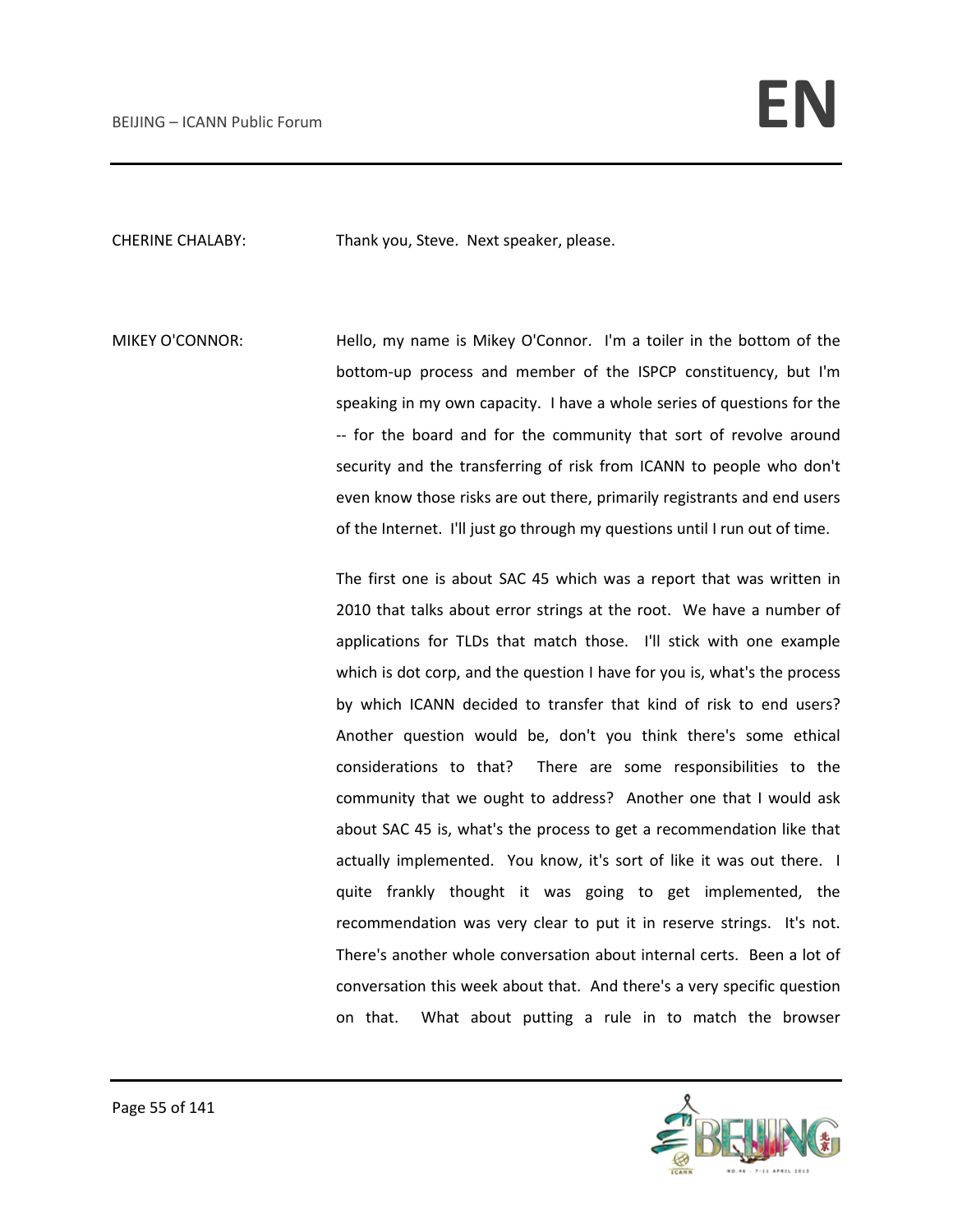association's 120-day expiry limit that we put a rule in something along the lines that no TLDs will be -- or no domains will be delegated until 120-day interval is passed so that those internal certs kind of expired. Another question --

[ Buzzer sounds ]

Never mind. I'm out. Thanks.

CHERINE CHALABY: Thank you. Next speaker, please.

TAO HUANG: Okay, so this is Tao Huang.

CHERINE CHALABY: Excuse me could you state your name and your affiliation?

TAO HUANG: Yeah, I'm just doing that. I'm standing here on behalf of Chinese Unicom. For anybody that might not know, Chinese Unicom are one of the largest operators in the world, and we have over 300 million subscribers of telecommunications services. And we have over 200 million Internet users. I'm standing here because our application of dot unicom had been announced by ICANN to enter into the contention set with dot unicorn with string similarity, and we do think that is inappropriate. First, the objective standards that were used by the panel is -- in determining string similarity has never been published.

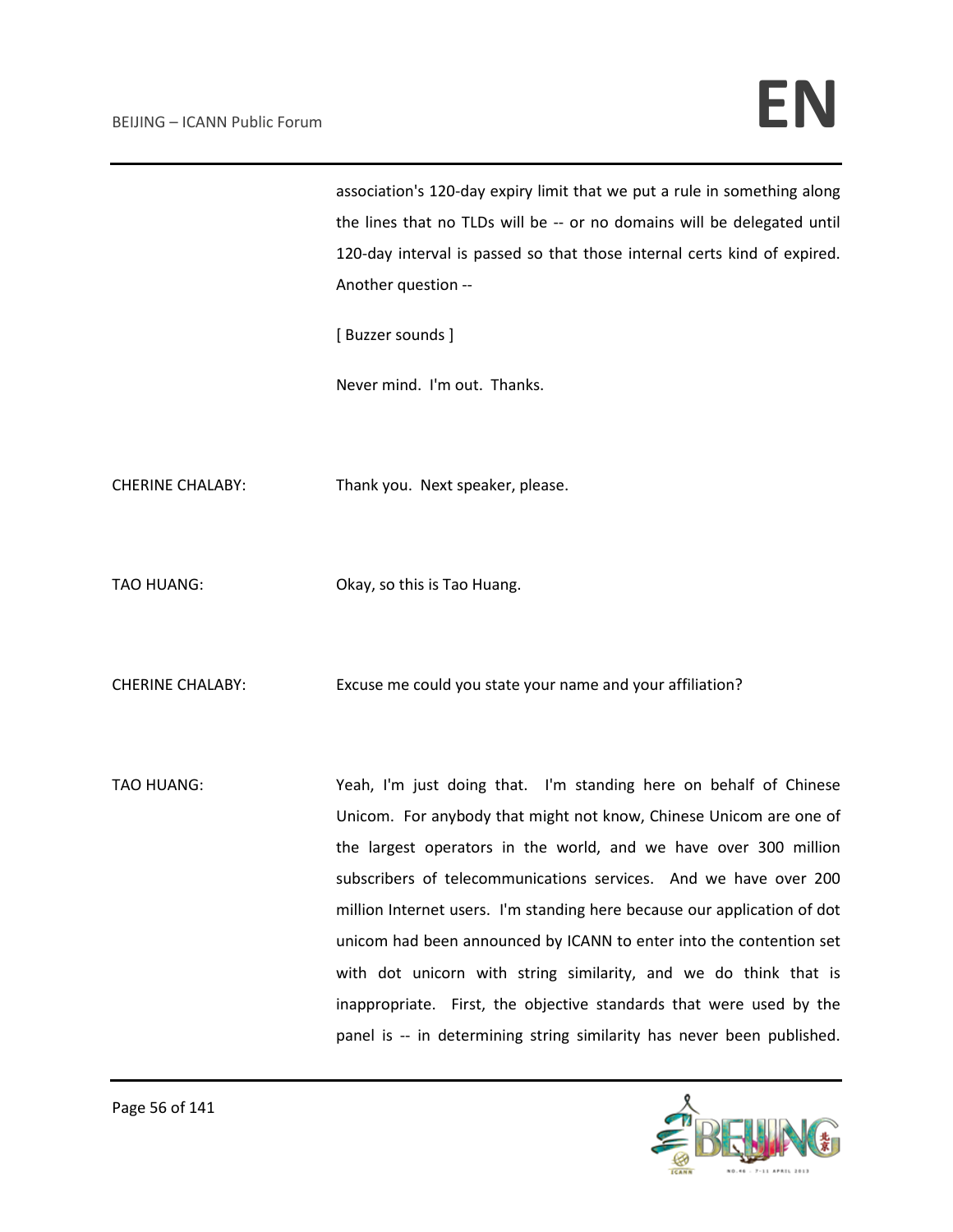You know, this concerns was echoed by the GAC during session with the board this week. There has been no rational posit nor explanation where there was such a substantial delay. The only formula that was posited was the SWORD algorithm and no one can explain exactly how that works and why that algorithm have been continually tricked even after the results of the panel was published. The fact that what most people considered was similar plurals and singular were not found to be similar. Yet Unicom, a well-known trademark of Chinese company, was found to be similar to unicorn, which is kind of a horse.

### [ Laughter ]

The conclusion of putting us into a string contention is unfair. Dot unicom and dot unicorn not only have different appearances but have completely different meanings.

### [ Laughter ]

Both TLDs have completely different (indiscernible) communities and there is no possibility of --

[ Buzzer sounds ]

(Cheers and Applause).

CHERINE CHALABY: Thank you.

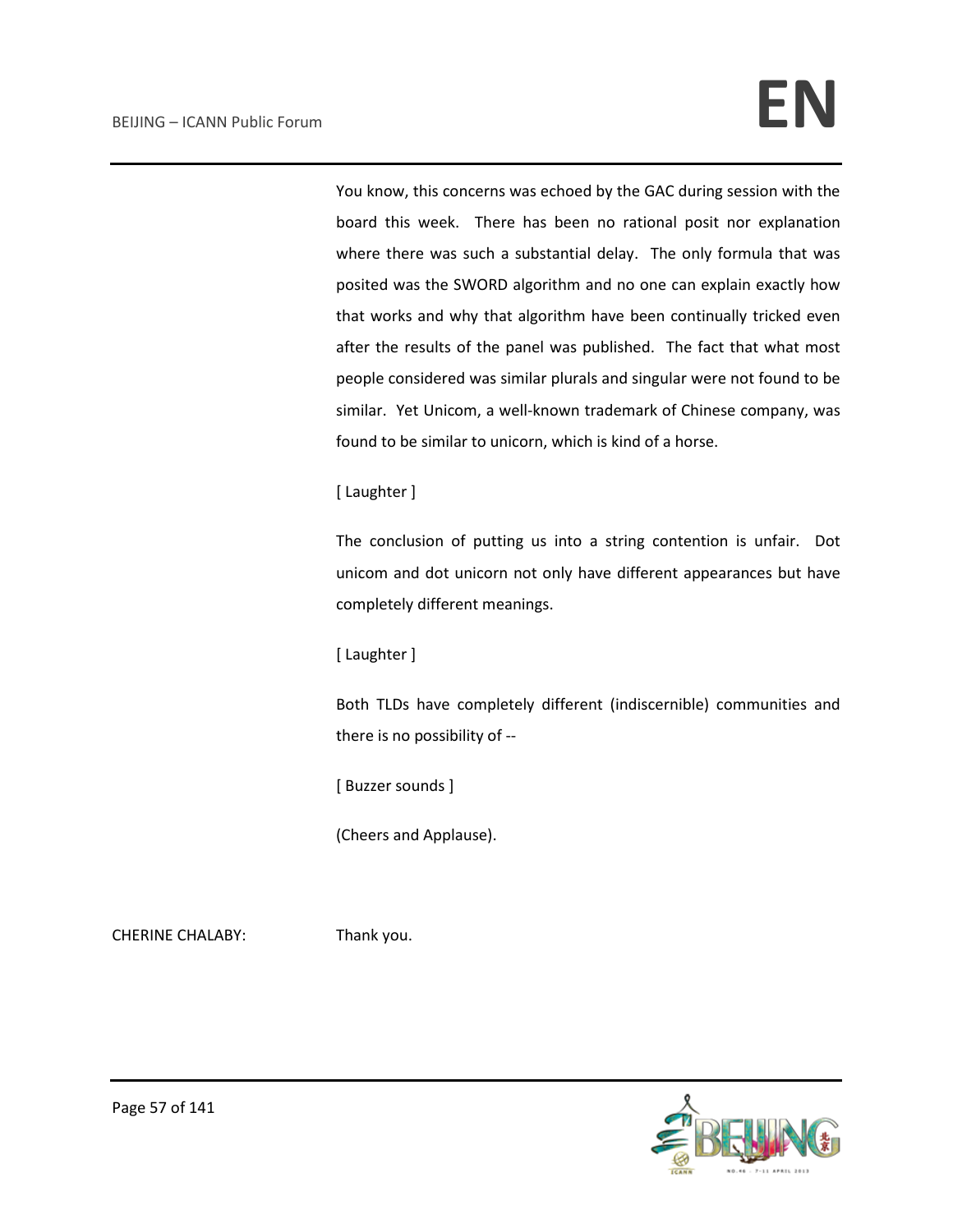TAO HUANG: Okay, so thank you for the second chance. I'm going to finish my speech. So with respect to the algorithm there are other strings that have higher scores than dot Unicom and dot unicorn, like dot CEO and dot ECO which were not found in the similarity contention set but we did. Finally both dot Unicom and dot unicorn each coexist as trademarks in the EEO.

CHERINE CHALABY: Excuse me, you're exceeding your 30% that Amadeu has suggested.

( Laughter )

- TAO HUANG: Okay. Whatever, thank you.
- CHERINE CHALABY: Don't go away, please. Don't go away. We have Kuo-Wei from the board who's going to make a statement.
- KUO-WEI WU: I will speak in Chinese. You can also use English. I heard your presentation very well carefully. I -- basically we need to go through an independent panel review and they will pass another review process by the ICANN board. We will respect the opinion of the independent panel. Following that we will move on to the follow-up. If there is a second -- if you want a second chance, you can also make a

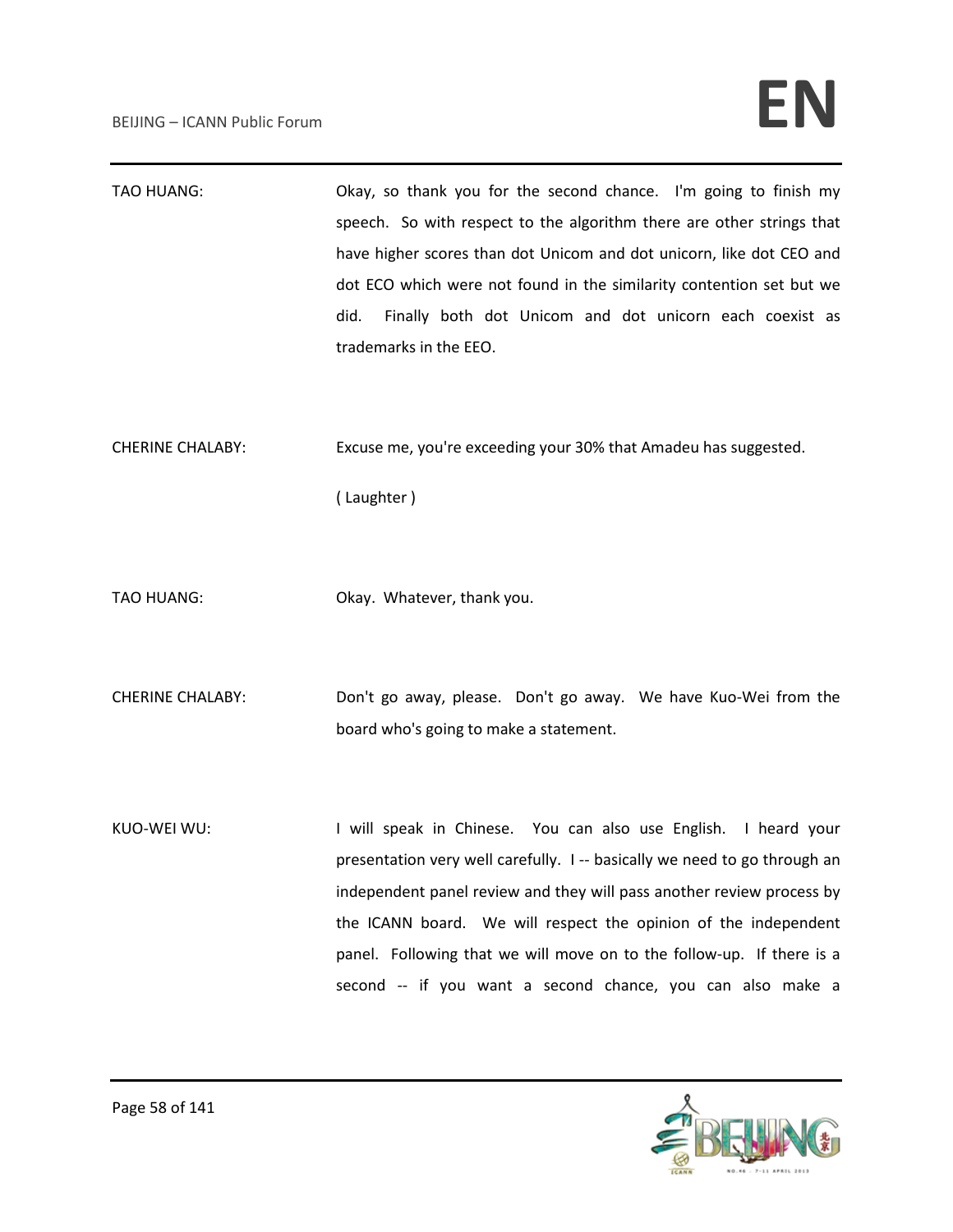presentation in English. You don't need to do it in English. You can do it in Chinese. You don't have to do it in English.

CHERINE CHALABY: -- for respecting the two-minute rule as well.

KUO-WEI WU: The problem is, do you understand what I'm talking about?

CHERINE CHALABY: It was translated. Thank you. Next speaker, please.

AMY MUSHAHWAR: Yes, I'm Amy Mushahwar, and I represent the association of national advertisers. All we're hearing today -- well, a significant amount of all we're hearing is don't delay. Unfortunately, many brands could not come here due to travel costs and IT security concerns. Because of that, there's been a noticeable change in tone since our brands were able to attend in the last meeting in Toronto. In Toronto we heard considerable discussion regarding consumer protection and out of that came the straw man solution. Thank you, Fadi, for being willing to listen to brands and being willing to make this a place where we can do business. However, we do believe that more still needs to be done and we do believe that the LPR, the Limited Preventive Registration, must be looked into and we must continue to think about consumer protection. And I ask everyone in this room to let consumer protection guide everything we do here at ICANN. VeriSign has mentioned that there are

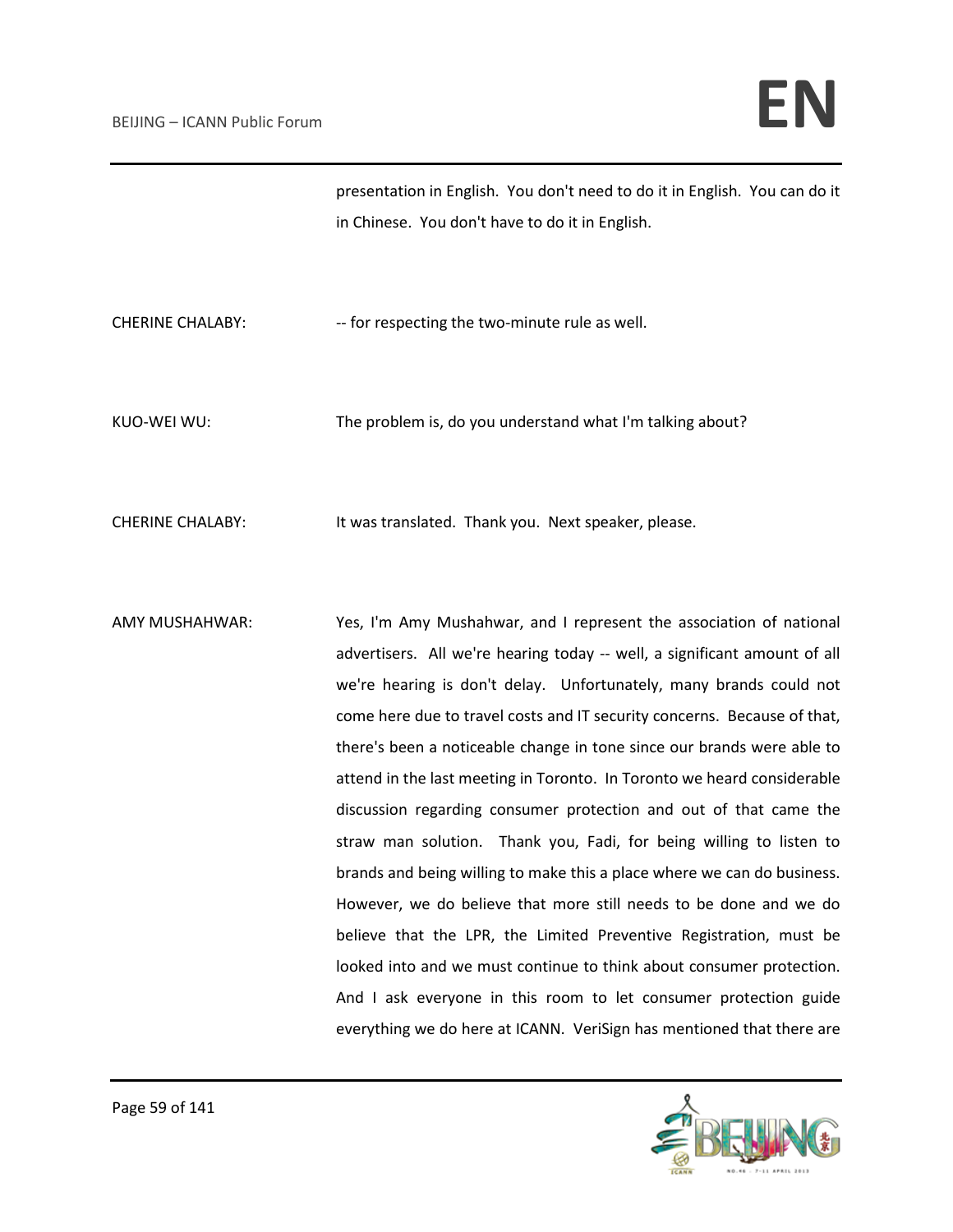serious security concerns that must be addressed with new gTLDs. I know many of you may be skeptical of the author, but we still need to evaluate those security concerns and we need to do it in the most intent way possible. Mikey has raised concerns regarding SAC 45, and we've heard considerable consumer protection concerns in the singular names versus the plural names that are proposed applications. I ask that each one of these items be addressed in writing before we delegate any TLDs into the root. Really, as we sit and contemplate being on the precipice of a new Internet, we have to ask who are we going to choose, applicants that are waiting for defensive registrations or are we going to choose billions of consumers who all need to be protecting.

Thank you very much for your --

[ Buzzer sounds ]

CHERINE CHALABY: Thank you.

PAUL FOODY: Thank you very much, Paul Foody. ICANN is still justifying the introduction of new gTLDs on the basis of competition because they claim that there are no dot coms left if you want to get a decent dot com. Four years ago you did an economic study and you brought in to defend that study Steve Salop. And Salop spoke to us in Sydney and he talked to us about a number of things. But one of the justifications for his introduction was the fact that he, together with Tom Krattenmaker had first articulated the notion of raising rivals' costs as a significant potential antitrust concern. The basic of antitrust is quite simple. Firms

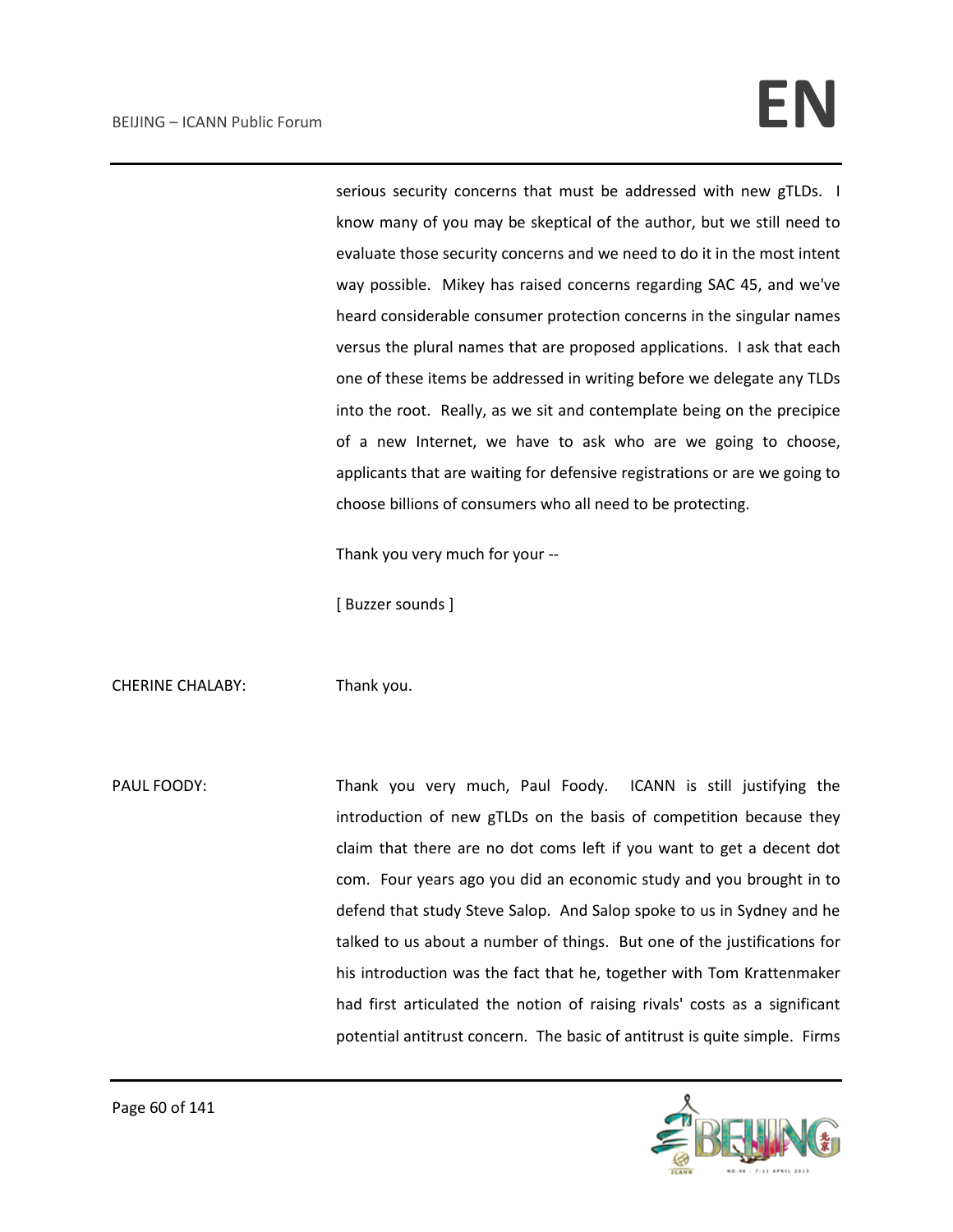should not be permitted to obtain or exercise the power to raise prices above competitive levels by undue collusion among competitors or by unjustifiable exclusion of rivals.

Now, the other day I registered a number of dot coms, I registered Maggierip.com, ripmaggie.com, Thatcherrip.com and ripthatcher -- Thatcher -- the four together. Altogether they cost me \$60 to register. Okay? \$60. In the future, to get that sort of presence on the Internet, it's going to cost me millions of dollars. Now, given Mr. Salop's statement that -- in his report that when exclusion is alleged, won't you first ask yourselves whether the challenged conduct unavoidability and significantly increases the cost of competitors, specifically given the tiny number of contributors to ICANN policy, do you really think that this isn't an antitrust issue? Thank you.

CHERINE CHALABY: Thank you, Paul. May god rest Margaret Thatcher's soul in peace.

Hear, hear.

Next speaker, please.

WERNER STAUB: My name is Werner Staub, and I work for CORE. I was pleased to hear that there was work underway for registry agreements specific to the brands because there are many things that are required of brands that actually have no point, no sense, and be just sending messages to themselves over EPP or that kind of thing. Or publishing under WHOIS that every domain belongs to the same brand. This is actually useless.

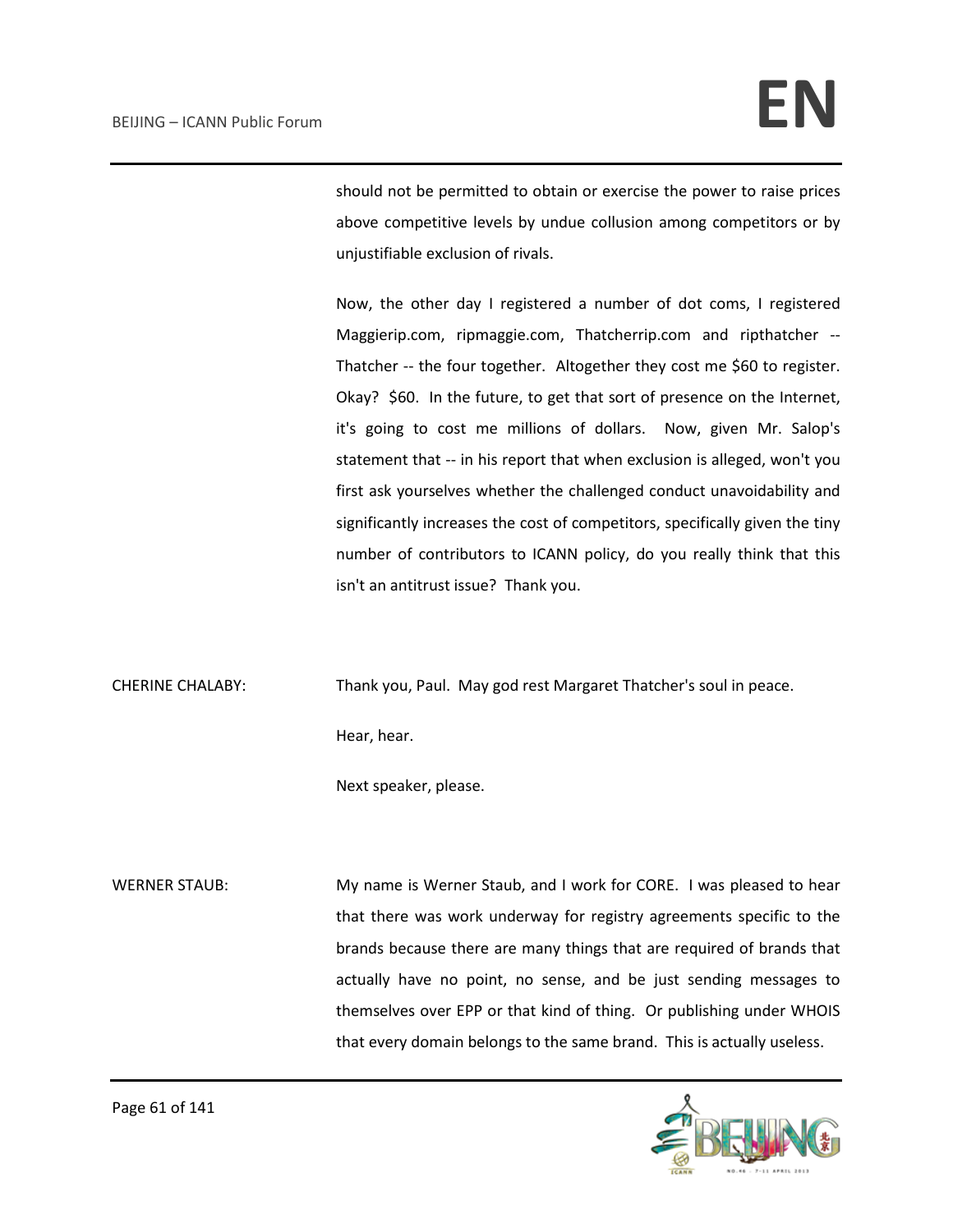Now, there are other cases where something should be done, specifically for community and geographic TLDs. And actually, the loss of what had existed before for the sponsored TLDs where they had the allegation of policymaker authority is bug. It is not a feature. And that bug was actually caused by the composition of the teams that originally worked on the standards. It is also linked on an essential point that ICANN has to work on. And which specifically is even missing in the community evaluation standards and even the objection standards which is the concept of accountability. Accountability should be the first thing. Accountability means, it implies, that the governance function must be exercised on the appropriate level. If a governance function is overcentralized such as being overcentralized inside ICANN which is already overloaded, then of course there's no such a thing as accountability and failure is guaranteed.

There are many communities who now face the situation that ICANN claims that it is in charge of their governance, ICANN has no idea whether it is, and then ICANN says implicitly they're not, that anybody who applied for a certain string would actually then be able to make the rules, impose its rules in that community. That's not okay.

### CHERINE CHALABY: Thank you.

### [ Buzzer sounds ]

Everyone will be heard. I just want to take a one-minute pause here and ask -- Bruce wants to make an announcement and then we have

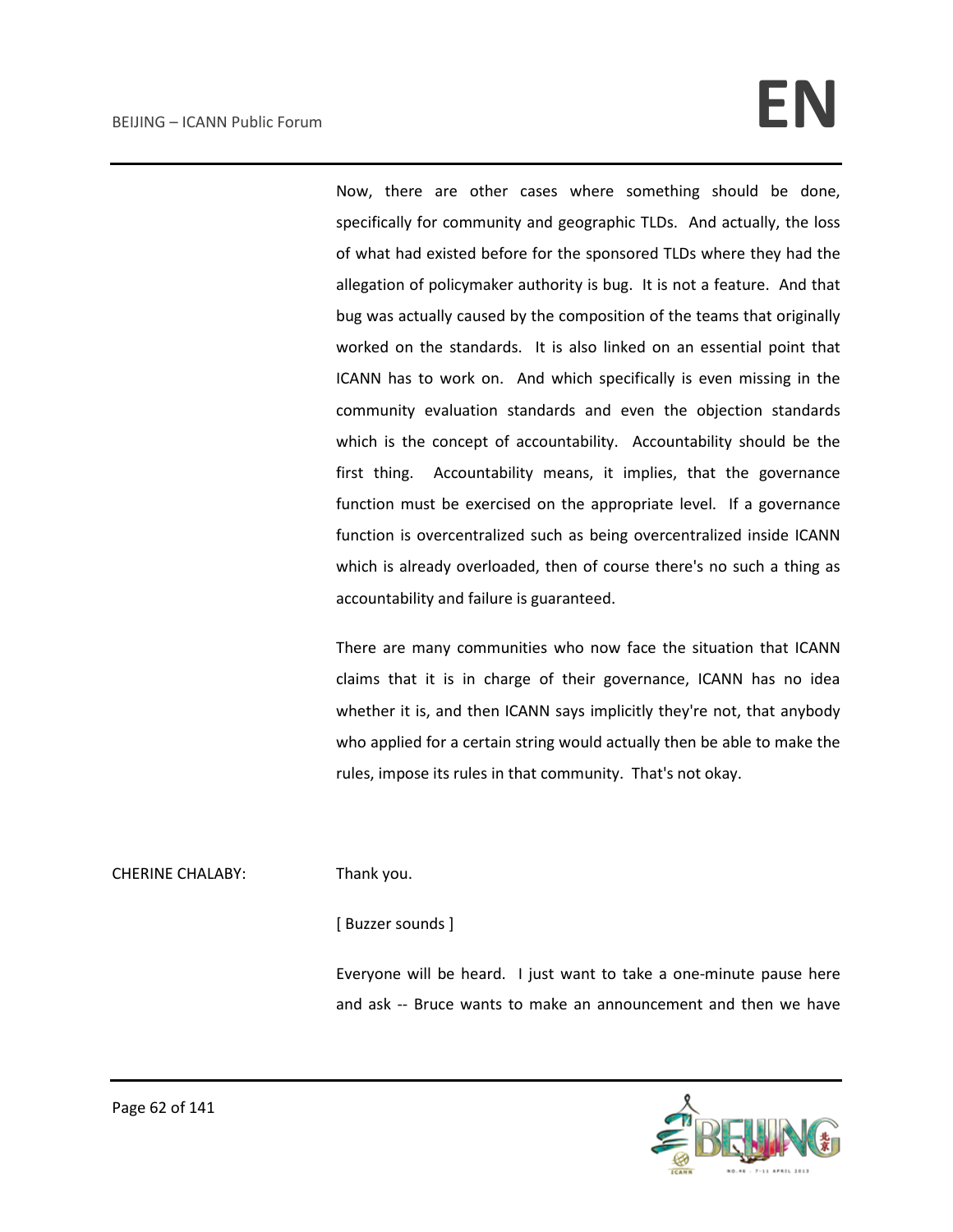someone from outside who's an e-mail. We want to read this e-mail, and then we'll resume the queue again. So please bear with us. Bruce.

BRUCE TONKIN: Thank you, Cherine. I just wanted to announce that the GAC communique is now published on the GAC Web site. So gac.icann.org for those that want some reading.

CHERINE CHALABY: Thank you, Bruce. Now, Brad, you're online and tell us if there's a couple of e-mail questions?

BRAD WHITE: Thanks, Cherine. We've got a question from Aaron Cohen with Intermedia. What is being done to protect the rights of 300,000 registrants who have an existing IDN, dot com, dot org domain where, unless treated properly, the new gTLD transliteration that is coming will lead to widespread confusion and fraud. For example, COM and KOM.

CHERINE CHALABY: Thank you. We'll resume the line.

PHILIP CORWIN: Good afternoon. My name is Philip Corwin. I'm principle of Virtual LLC. I am speaking today on behalf of RX Rights, a U.S-based coalition concerned with the high price of prescription drugs which has recognized that the word "pharmacy" reflects a regulated industry and

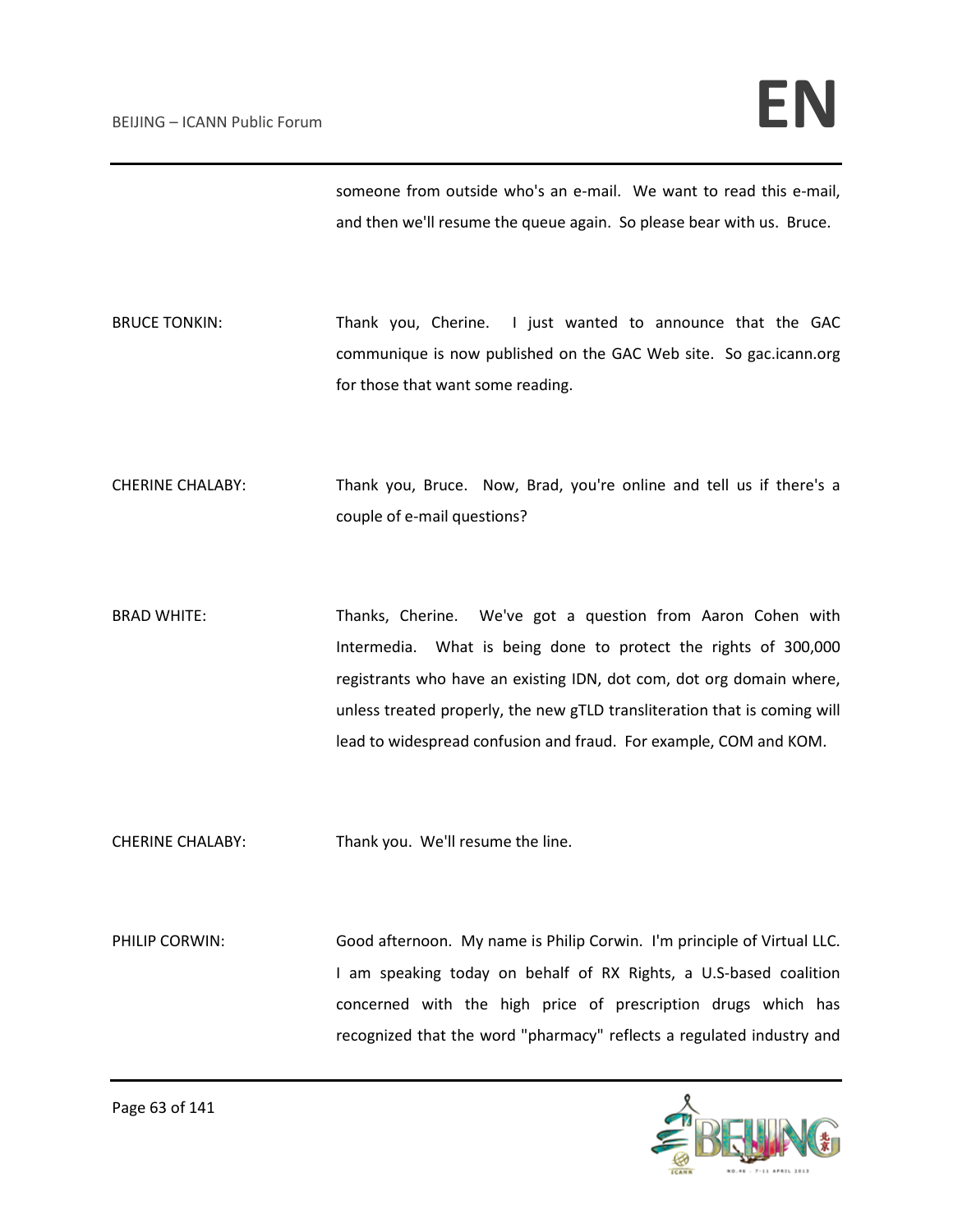has consumer safety implications. By March 12 ICANN's independent objector filed community objections against several health and medicine-related applications. This sector has also been the focus of that GAC concern regarding applications for words associated with regulated industries, with consumer safety implications.

Such strings require appropriate safeguards. The pending dot pharmacy application is incomplete in many essential respects and should be moved into the health/medicine area. It is not alone in the need for such safeguards. Strings from regulated industries with consumer safety implications much -- must take consumer risks into account. Such safeguards should include, as a non-exhaustive list and using dot pharmacy as an example, consultation undertaken within a broad set of -- global set of qualified pharmacies and representative organizations, publication of final registration criteria before approval, clear enforcement mechanisms, and impartial appeals process for registration denials, appropriate inclusion of representatives of consumer groups, and an appropriate advisory role for regulatory authorities. Thank you very much.

CHERINE CHALABY: Thank you. Michael.

MICHAEL PALAGE: Thank you. Michael Palage, Farris Global. In advance of the new gTLD board meetings next session, I would ask that you would have ICANN legal counsel obtain a copy of the WIPO 2 second domain name report, and specifically I'd like to direct you to the following sections of that

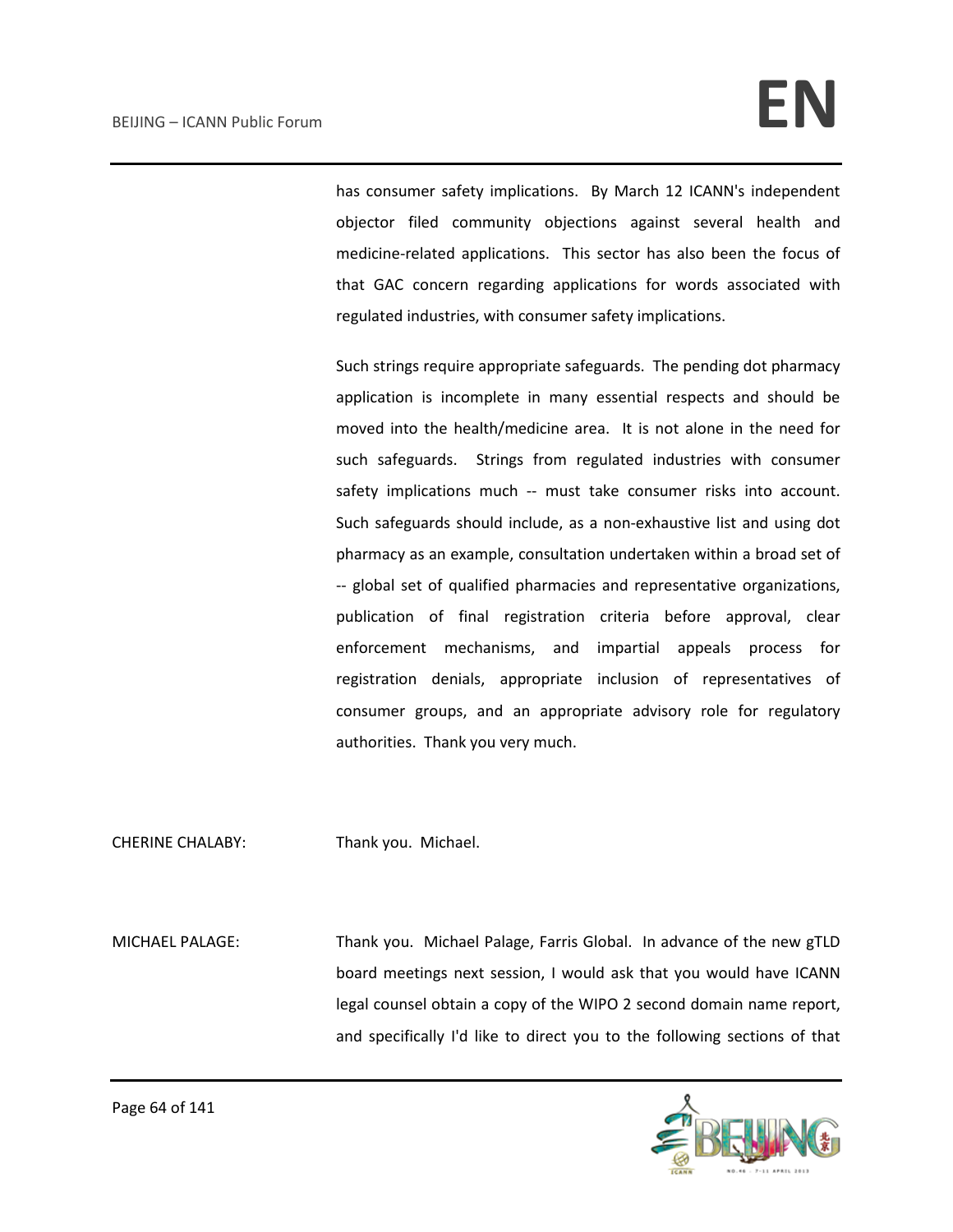report because I believe they're very relevant in the context of your IGO discussion as well as the future geographic protection.

With regard to paragraph 60 in this report, regarding IGOs it states, the protection of the name of IGOs raises less complicated and more straightforward questions than the protection of acronyms of IGOs where there is necessarily far greater scope of concurrent good faith use than the same letters as the acronyms of some IGOs in various different contexts. With regard to intergeographical identifiers, the following is relevant from paragraph 245 of the WIPO report, it is recognized that there is widespread dissatisfaction with the use of geographical identifiers as domain names by persons unconnected to the locality to which the geographical indicators relate. We consider that in order to deal with this problem new law would need to be created in the view of inadequacy reach of existing law.

The reason I'm raising these points in the last 30 seconds is, earlier in the week Bruce and I, during the registry constituency session with the board, talked about ICANN's greatest success, being the UDRP. And what was so successful about the UDRP is ICANN did not make law. It relied upon existing law. If I -- if the ICANN board is pressured by external forces to make new law which are not globally recognized, even though the GAC may choose to do so, you start down a very slippery slope. Thank you.

CHERINE CHALABY: Thank you, Michael. May I ask staff --

[ Buzzer sounds ]

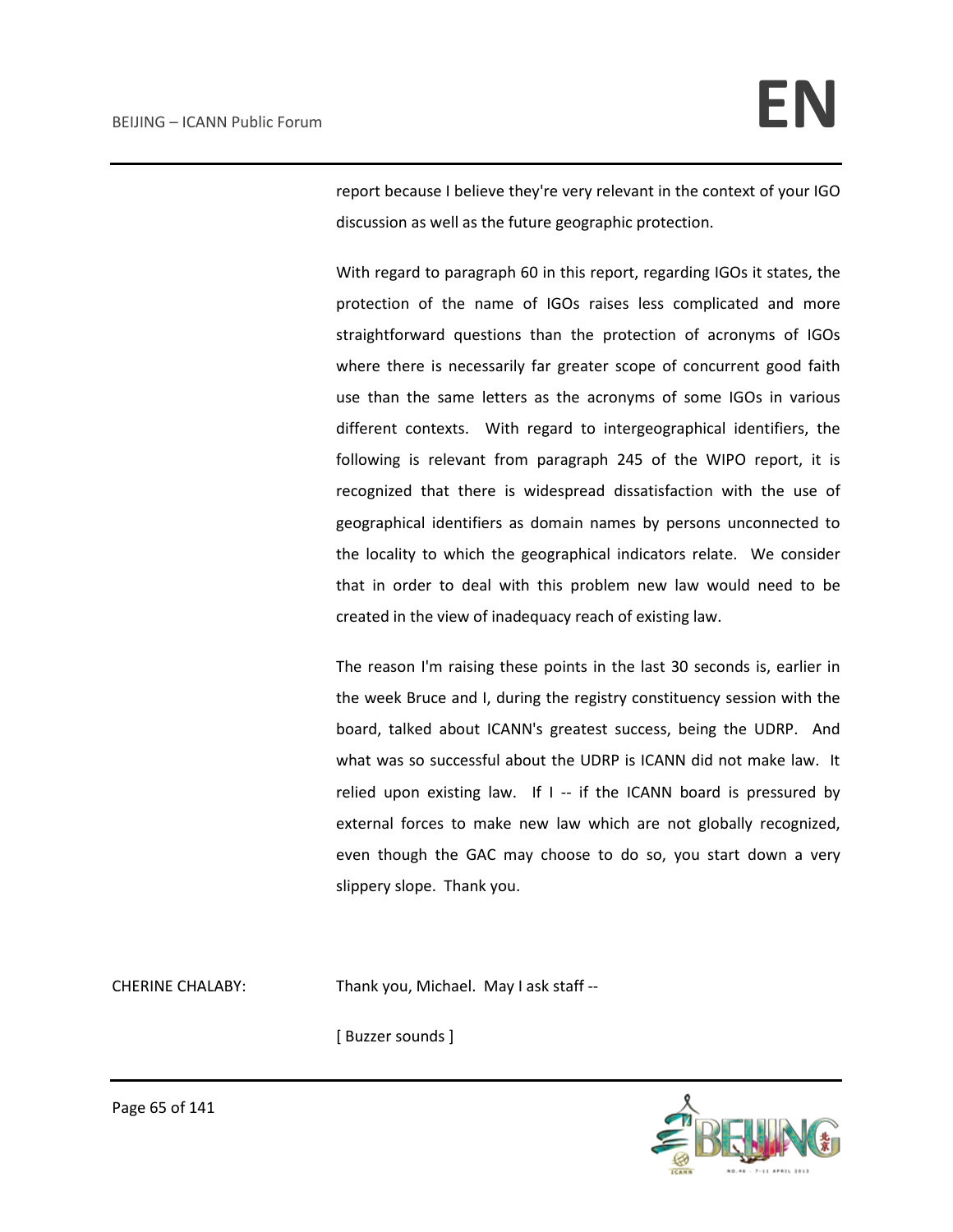-- this request. Thank you. Next speaker, please.

- CONSTANTINE ROUSSOS: Hi, this is Constantine Roussos from dot music, a community-based applicant. ICANN's history in regards to the significance of communityfocused TLDs to serve the global public interest is well-known since its inception in 1998 and deep rooted in its commitments to serve a wide array of communities. We've witnessed ICANN's commitment to prioritizing IDNs and I applaud that. The first question is, why hasn't ICANN treated community-based applicants in the same manner? ICANN objection processes have not taken into consideration that community applicants are primarily supported by not-for-profits. Despite that ICANN agreed to an extraordinarily expensive community objection process with the ICC in which we have no choice but to pay between half a million to a million dollars to formally object to music themed applicants on the basis that includes insufficient enhanced safeguards to protect music copyright to prevent more piracy --
- CHERINE CHALABY: Michael, Michael, Michael, the translators are having difficulty. Can you slow down a little bit. You'll get 30% extra.
- CONSTANTINE ROUSSOS: Sure. So my question is, how is this objection process fair, appropriate, and cost efficient for communities. I would like to the commend Christine Willett for assuring us that scoring guidance will be provided to community priority evaluators which will be made available to the

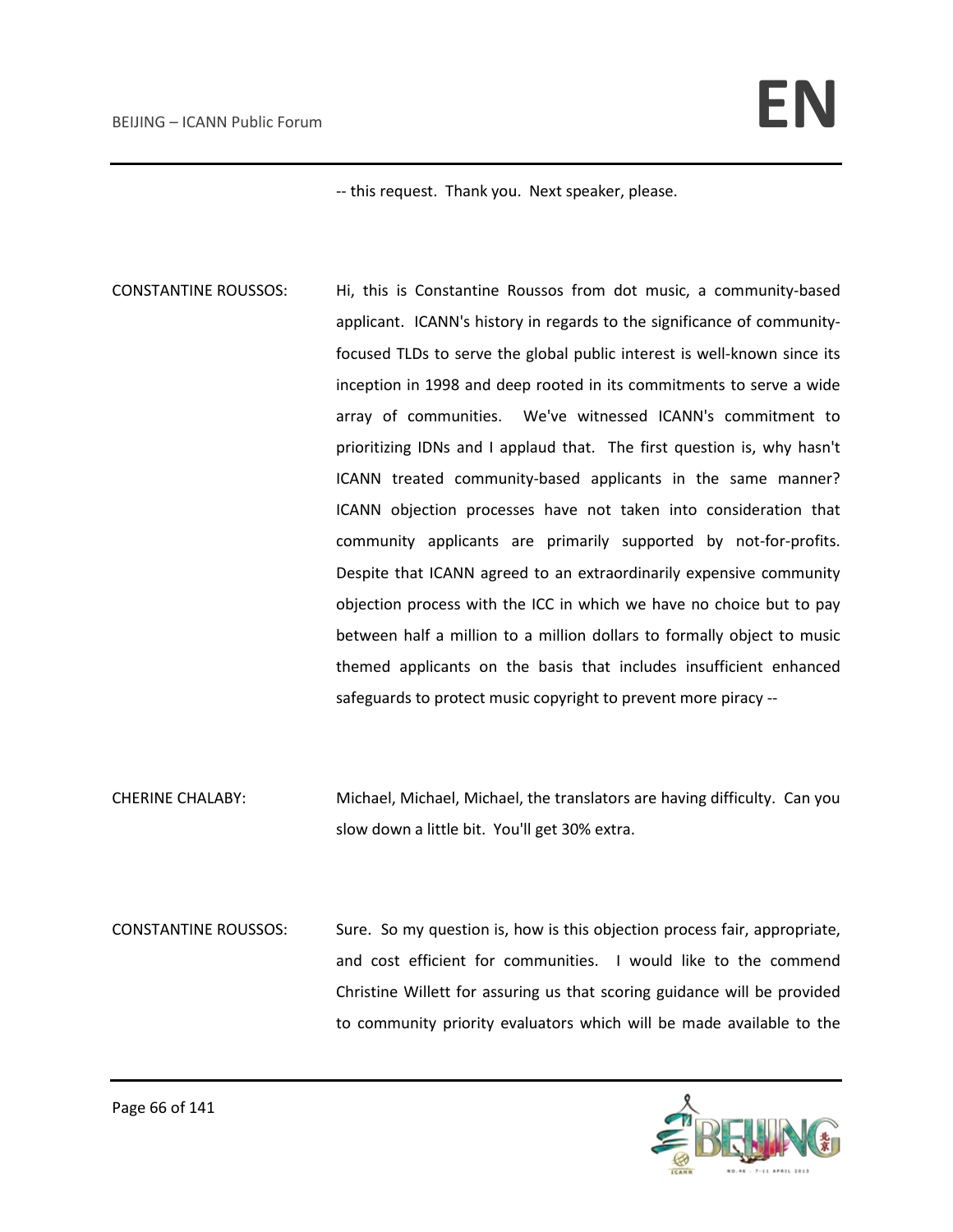community prior to evaluations begin. We agree that a high threshold is wise to prevent gaming and made-up communities. As a matter of fact, only 4% of applications are community-based, so it's apparent that ICANN has significantly mitigated the gaming aspect.

However, ICANN has not given us an objective reasoning why the scoring threshold was placed at 14 points, not 12 or 13. We have spent years and significant resources engaged in our communities. And all we ask is for the evaluators to be –

[ Buzzer sounds ].

CHERINE CHALABY: You have 30% more, if you want to take it.

CONSTANTINE ROUSSOS: Okay, I have more. With 100% accuracy, I can guarantee that if we presented our application to the board and it was graded, the scoring would be different from each board member. This is not an objective process. How will ICANN prevent this objective bias? And, secondly, if offensive globally recognized communities fail to pass, will ICANN take accountability to explain to our respective communities, the general public, and media that they are not recognized as communities by ICANN? All we ask is for a fair, consistent, and reasonable evaluation to add to the context that goes with the program. Thank you.

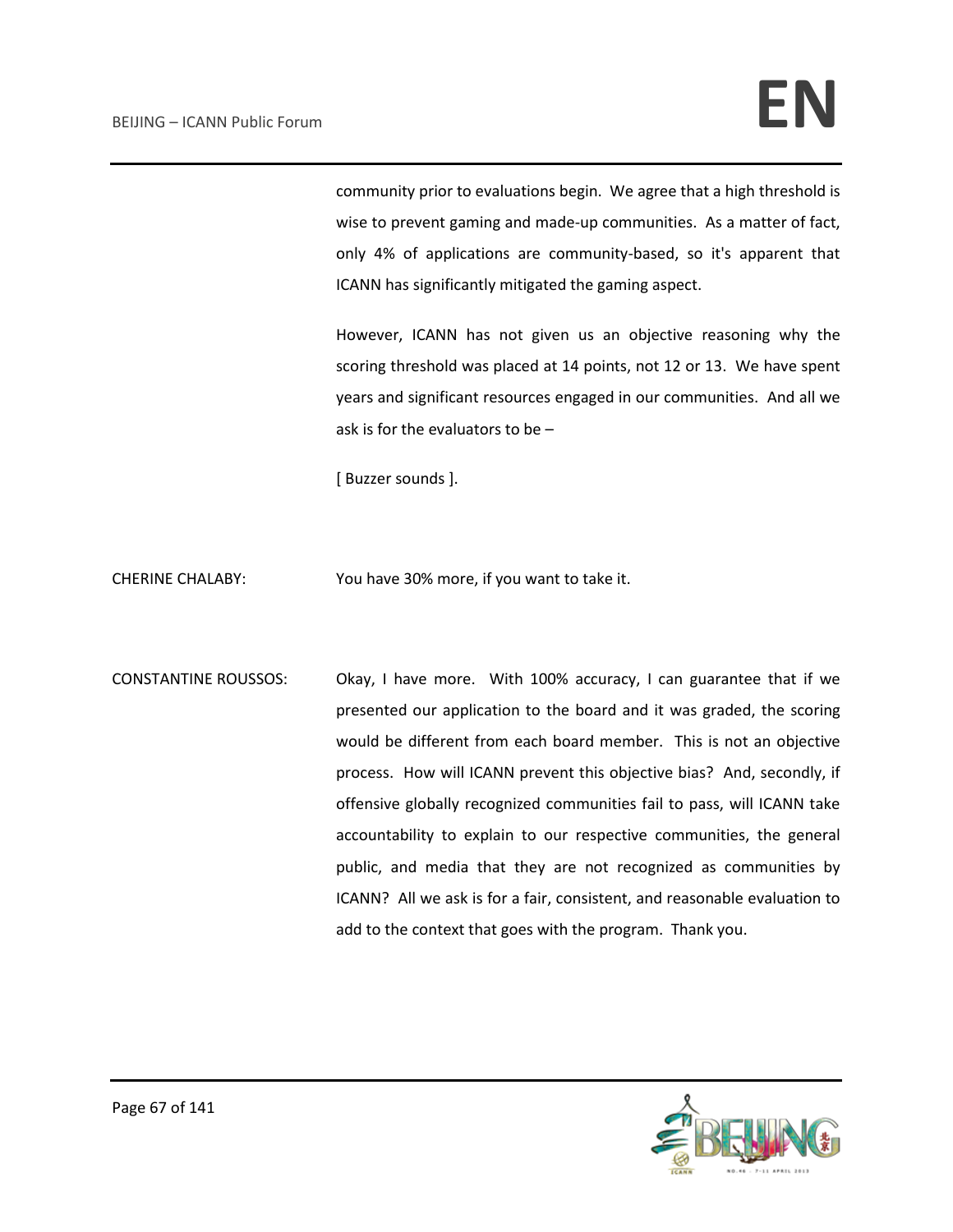| <b>CHERINE CHALABY:</b> | Thank you. Okay. We have another e-mail coming. Don't worry,<br>everyone in the queue, you will be heard.                                                                                                                                                                                                                                                                                                                                                                                                                                                         |
|-------------------------|-------------------------------------------------------------------------------------------------------------------------------------------------------------------------------------------------------------------------------------------------------------------------------------------------------------------------------------------------------------------------------------------------------------------------------------------------------------------------------------------------------------------------------------------------------------------|
| <b>BRAD WHITE:</b>      | We have a question from Jean Guillon project dotVinum.                                                                                                                                                                                                                                                                                                                                                                                                                                                                                                            |
|                         | Is ICANN aware of the problems of wine geographical indications<br>protection in the new gTLD program? Are they going to be protected at<br>the source and not only with the TMCH?                                                                                                                                                                                                                                                                                                                                                                                |
| <b>CHERINE CHALABY:</b> | Thank you. Next speaker in the cue.                                                                                                                                                                                                                                                                                                                                                                                                                                                                                                                               |
| <b>HONG XUE:</b>        | Thank you. My name is Hong Xue, law professor at Beijing Normal<br>University. I'm speaking on seven Internet user organizations in Chinese<br>speaking organized community. We're based in Beijing, Hong Kong, and<br>Taipei. We're all ICANN at-large structures, and we are all members of<br>AP RALO. At welcoming ceremony, we know the CEO kindly said<br>without the participation of Chinese, we have to put a question mark on<br>the legitimacy of ICANN. We welcome that speech.<br>Chinese speaking user community serious concern the implementation |
|                         | of trademark clearinghouse and especially the recently released<br>document regarding the requirement of implementation. It completely<br>overlooked the need of Chinese character IDN variants.<br>IDN variants are critically important for Chinese community, because we                                                                                                                                                                                                                                                                                       |
|                         | have two sets of writing using simultaneously. If you only include one                                                                                                                                                                                                                                                                                                                                                                                                                                                                                            |

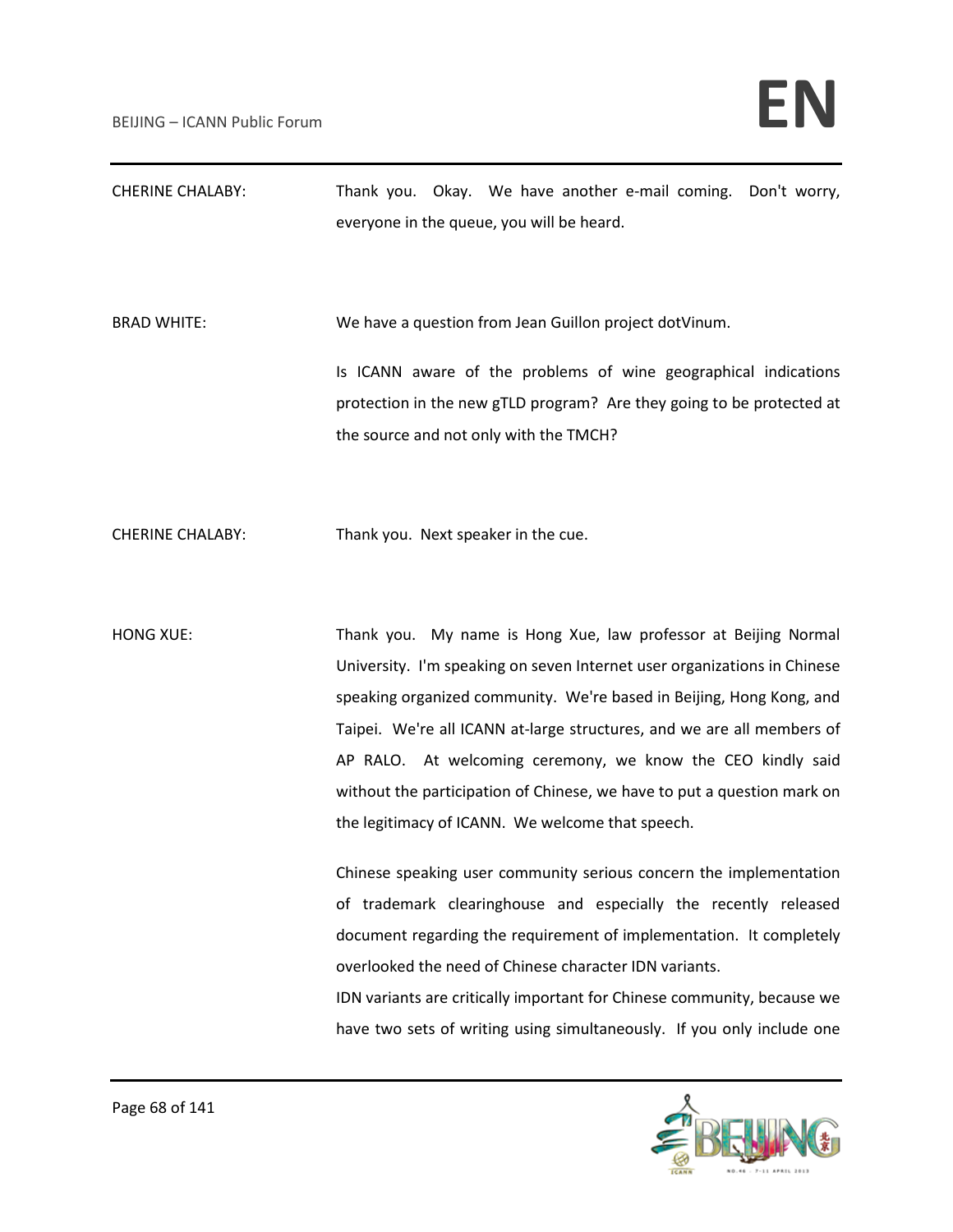version in the trademark clearinghouse and leave another version or mix up the version and protect it, this clearinghouse is completely unusable to Chinese community. If ICANN is even willing to think about giving 50 derivations to the trademark, what will you think to protect the Chinese character trademarks in two variants which is actually the same mark? I'm not coming here to talk about trademark protection. I'm here to talk about user protection. Think about -- [buzz] -- such as HIBC bank, the two versions registered by two registrars. What will happen to Internet user in that language community? Thank you.

CHERINE CHALABY: Thank you.

[Applause]

Next speaker, please.

IZUMI AIZU: (Speaking language other than English) My name is Izumi Aizu from Japanese speaking language community. First, I'd like to echo what the previous speaker, Miss Hong Xue, said. Although we don't speak Chinese language, we use Chinese characters very similar to the Chinese characters. So please consider that.

> This is my first ICANN meeting since 2010. In between was the new gTLD introduction. Everybody welcomed this. I'm glad to see. However, while we see many applications from rich side of the world -- Google had more than 100; Amazon had 70 something -- we had very few, as we may know, from the poor side or developing country side.

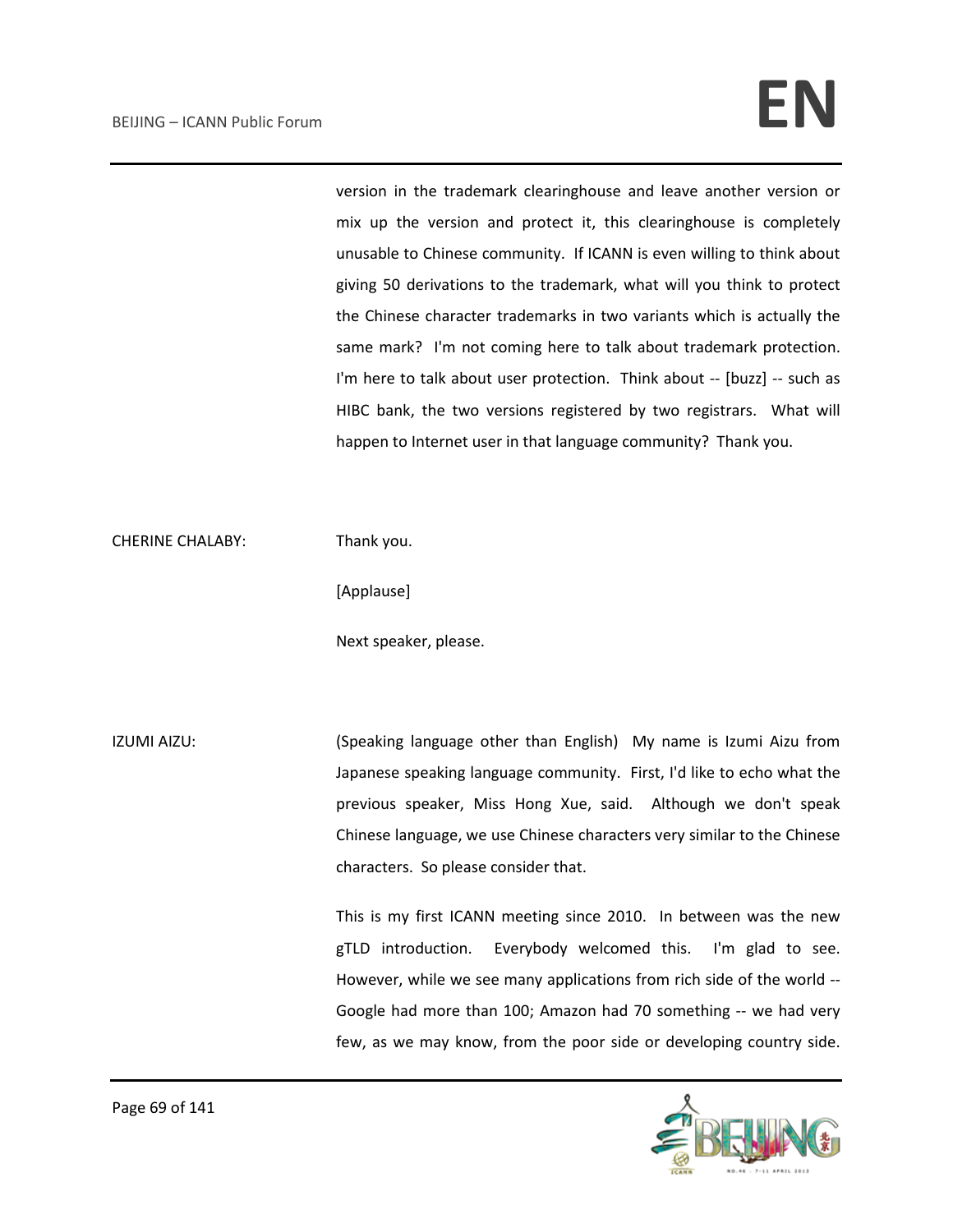And, whether this is -- the practice could be the program design itself or the poor outreach or any other external conditions that ICANN can't deal with, but I think we appreciate if you could review this for the second round.

And, more specifically, there were only three applications came who requested for the SARP or support applicant review panel for which I volunteered for the panel. I was not chosen, luckily.

But then yesterday's working group meeting I participated in. I have three comments or suggestions. Let me repeat. First is please announce who are the members of the SARP, at least at the same time as the announcement of the result itself.

I am sure it was vaguely announced in the working group thing yesterday. But there was no confirmation on the web yet. I do not understand how do you take one month to announce just five names?

Second, as reflected by SARP members themselves, make a report just like NomCom does.

And, third, please have another open meeting with the members at the next ICANN meeting [buzz] to do more reflection. Thank you.

CHERINE CHALABY: Thank you, Elliot.

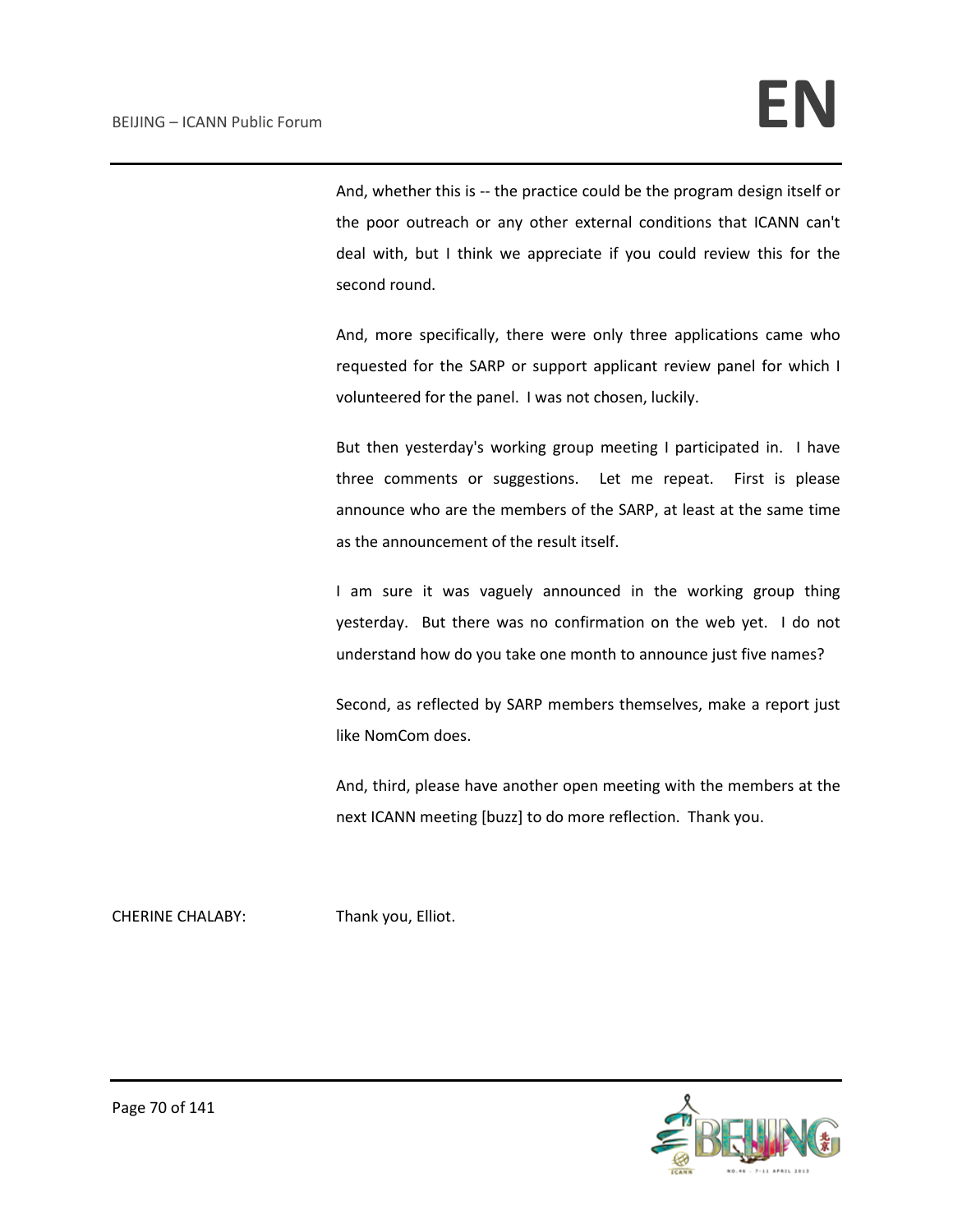ELLIOT NOSS: Elliot Noss. I'm here today representing the applicant for dot unicorn. No, I'm not. Elliot Noss from Tucows.

> I want to make some comments about the trademark clearinghouse. As we near the rollout of the new gTLD program, many outside of the ICANN and domain name communities are starting to become aware of the trademark clearinghouse. And those outside of the intellectual property community are starting to express concern that this is becoming a proxy for a global trademark registry.

> I want to say two things about that. First, that I think it's very important that we do recognize that, less in the short-term but more in the next year, two, and three, this is indeed likely to become a proxy for a global trademark registry. And, second, that that is a good thing.

> ICANN is the only real working example of a global multistakeholder program or project in the world. It is quite natural that other areas that are outside of the domain name system but are also participating in the community here who have global problems and challenges in nature will start to try to bring their problems to affect solutions inside of this community. It might be a little bit unnatural. It might be a little bit messy. But I argue that anything that recognizes the global nature of the Internet and how that creates global user communities and global businesses is a good thing. I want to make that explicit in this room, have us all keep that in our minds, and to embrace it. Thank you.

[Applause]

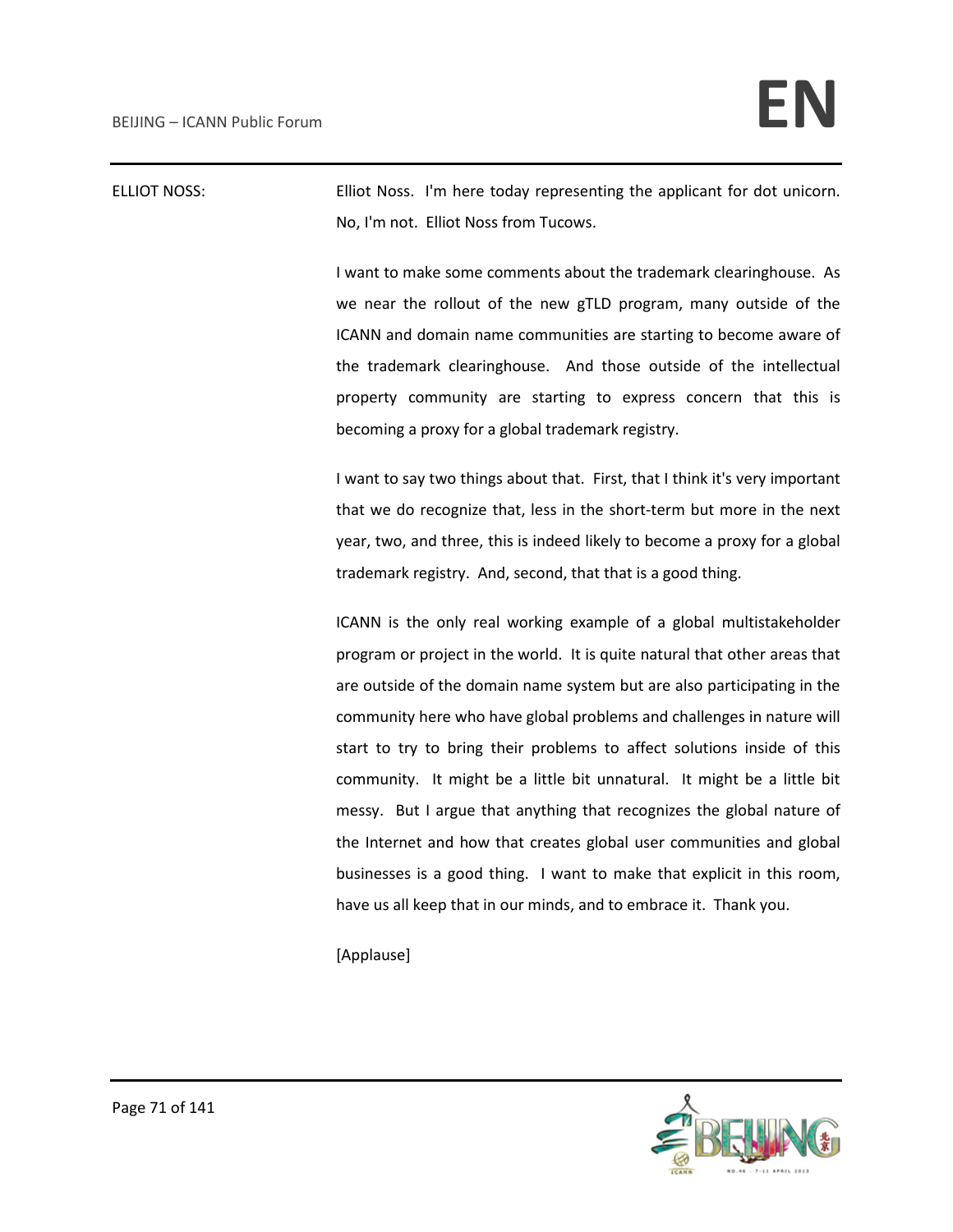CHERINE CHALABY: Thank you. Next speaker, please. AMADEU ABRIL i ABRIL: Amadeu Abril working for CORE. Cherine, if I speak very fast, you'll give me 60% extra? CHERINE CHALABY: Your contribution is absolutely right. AMADEU ABRIL i ABRIL: I just came here to just emphasize the need that we have in focusing on one area that has been not very at the center of the professions. And people like Constantine and have Vera have already pointed that out. And just in a community part of the guidebook and the scoring, the community priority, there will be more than really I expected, contention sets with community involvement. And the scarcity of information is alarming. We have what we have in the guidebook, but the guidebook must be interpreted many ways. We saw the different panels go from extreme, (non-English word or phrase) nothing, you know, is part of our world like the string confusion that even the most stable teams were, you know, not considered to probably a tighter one like, you know, the financial review. Even if this, you know, brought the end of some applications. What we have in the technical or financial, very often is extremely, extreme bureaucratic approach to anything that's not complete. And anything else, you know, they are quite liberal in accepting, you know, very different solutions, even good or bad in our experience. So what's important

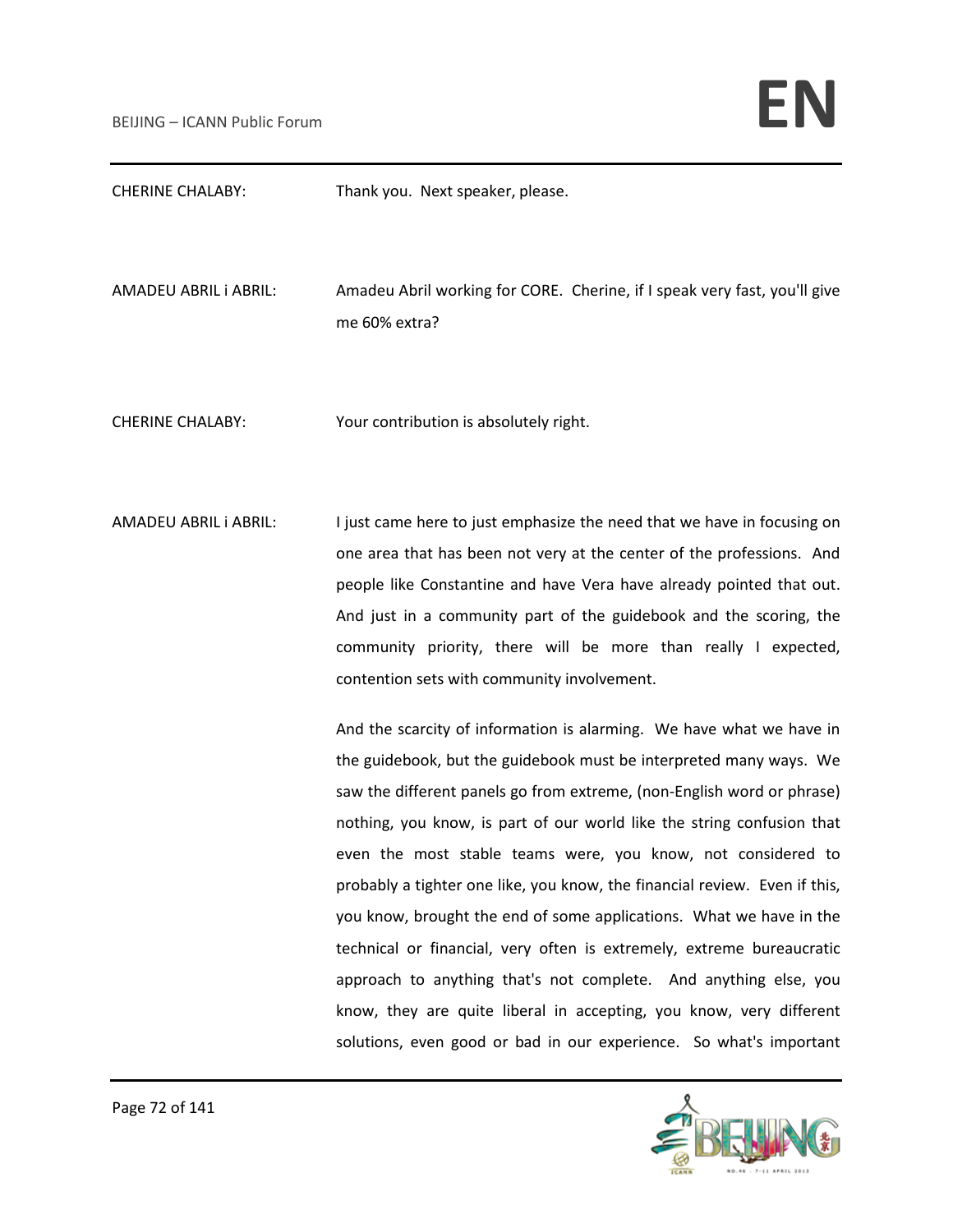here is that I think that we need to have the staff producing now guidelines for the participants, for the non-community participants in the contention set and for the experts, as it has been delayed, some clear guidelines on how this really works. Couple final things: Plus one to what Edmon and Michele and the people talking about the IDN variants have said and how you should implement this function of people being able to support what others are doing instead of coming here to repeat exactly the same mistakes. Just in time.

CHERINE CHALABY: Thank you. Next speaker, please.

BILL SMITH: Sure. Bill Smith with PayPal. I have two things I want to talk about. First, I was confused and surprised to see that singular and plural strings were declared as not confusingly similar. Anyone and everyone that I speak to about this issue reacts the same way. And, basically, the response is this defies a common sense application of the term.

> If ICANN is indeed acting in the public interest, it must act to correct what is so obviously an error.

> The second issue we believe is also a common sense issue. And it's one that has been discussed this week. That issue is the delegation of certain well-known strings that have been used within private networks for decades. This was considered best practice at least in part due to the scarcity of TLDs and the fact that these domains, the private domains, would resolve only within private networks. Delegating these

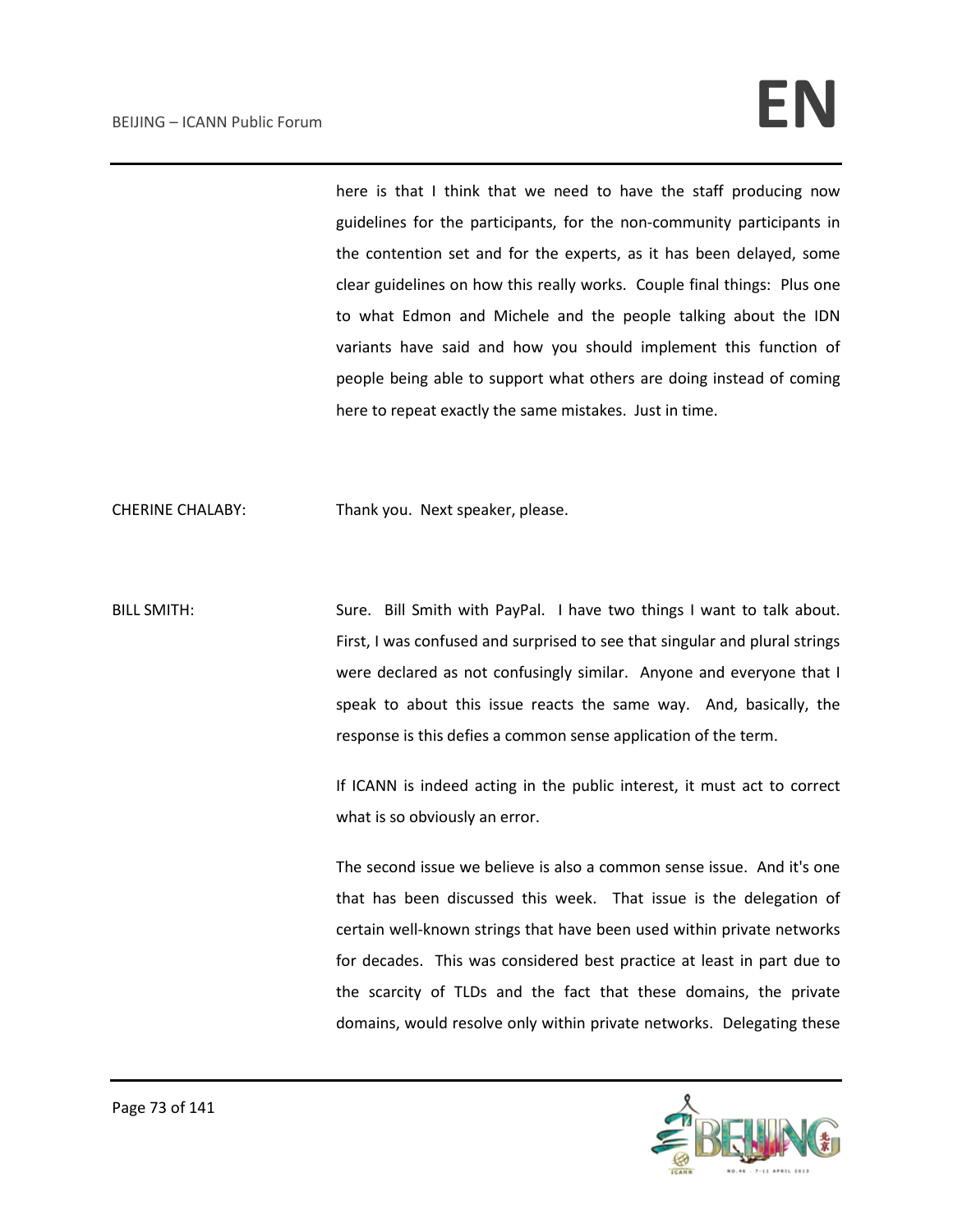strings into the root will result in the same strings resolving on public networks. And we have identified some 13 strings that we believe are especially problematic. We also indicated in our letter that a more prudent approach would be to consider the negative externalities for each of the applied-for new TLDs and especially the 13.

While this might delay the launch, launching these TLDs and especially the 13, will certainly introduce security issues. At large scale this will prove harmful to ICANN, users, and the Internet itself. Thank you.

CHERINE CHALABY: Thank you.

[Applause]

I'd like to take another online.

BRAD WHITE: Thanks, Cherine. Before I read the question, I'd like to make one note, though. Apparently, some people in the back are having a hard time hearing what's going on because of conversations that are going on around them. So, if you could have the courtesy, if you've got business to conduct, stepping outside so that the people seated around you could hear, that would be most appreciated.

To the question: Erick Iriarte of Alfa-Redi, an NCUC member.

"I want to put on the table the declaration of Montevideo of Latin American countries made last week in Montevideo that had the

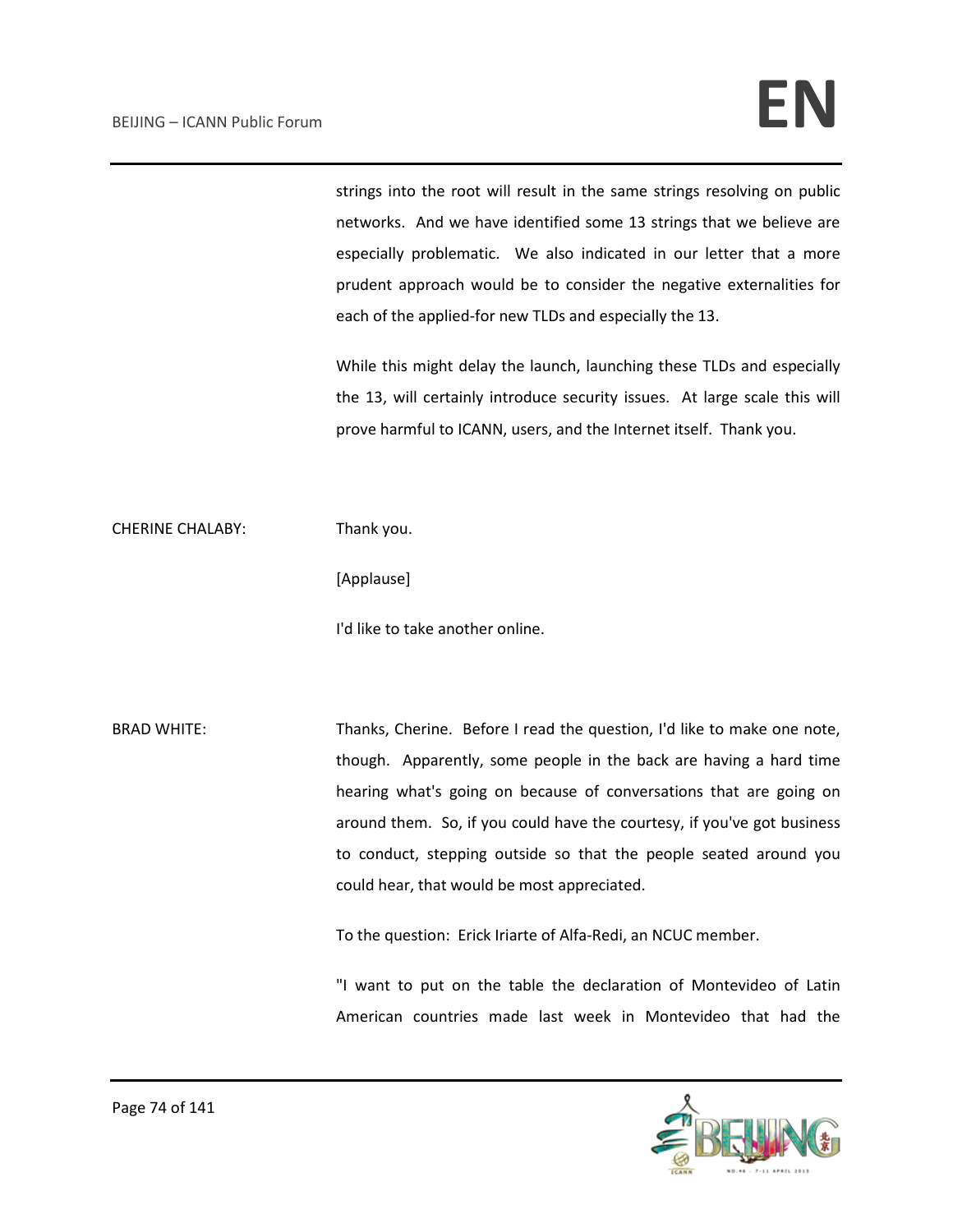resolution 1010 reject any attempt to appropriate without the consent of the respective countries of Latin America and the Caribbean that denominations Amazon and Patagonia in any language or any other generic top-level domains referring to geographical areas or historical, cultural, or natural features which should be preserved as part of the heritage and cultural identity of the countries of any region.

CHERINE CHALABY: Thank you. I just want to take a check on time. How much more time do we have for this session?

- BRAD WHITE: About 30 minutes.
- CHERINE CHALABY: Okay. Is it fair to say that everyone in the line now will be heard? I'd like to do that. Okay.

Proceed, please.

KIRAN MALANCHARUVIL: Hi, Kiran Malancharuvil, Silverberg, Goldman and Bikoff on behalf of the International Olympic Committee regarding the protection of the Olympic words on the top and second level of all new gTLDs.

> We would like to thank the board new gTLD program committee for their attention and continued work on this issue. And we look forward to receiving further clarification regarding the board resolution on

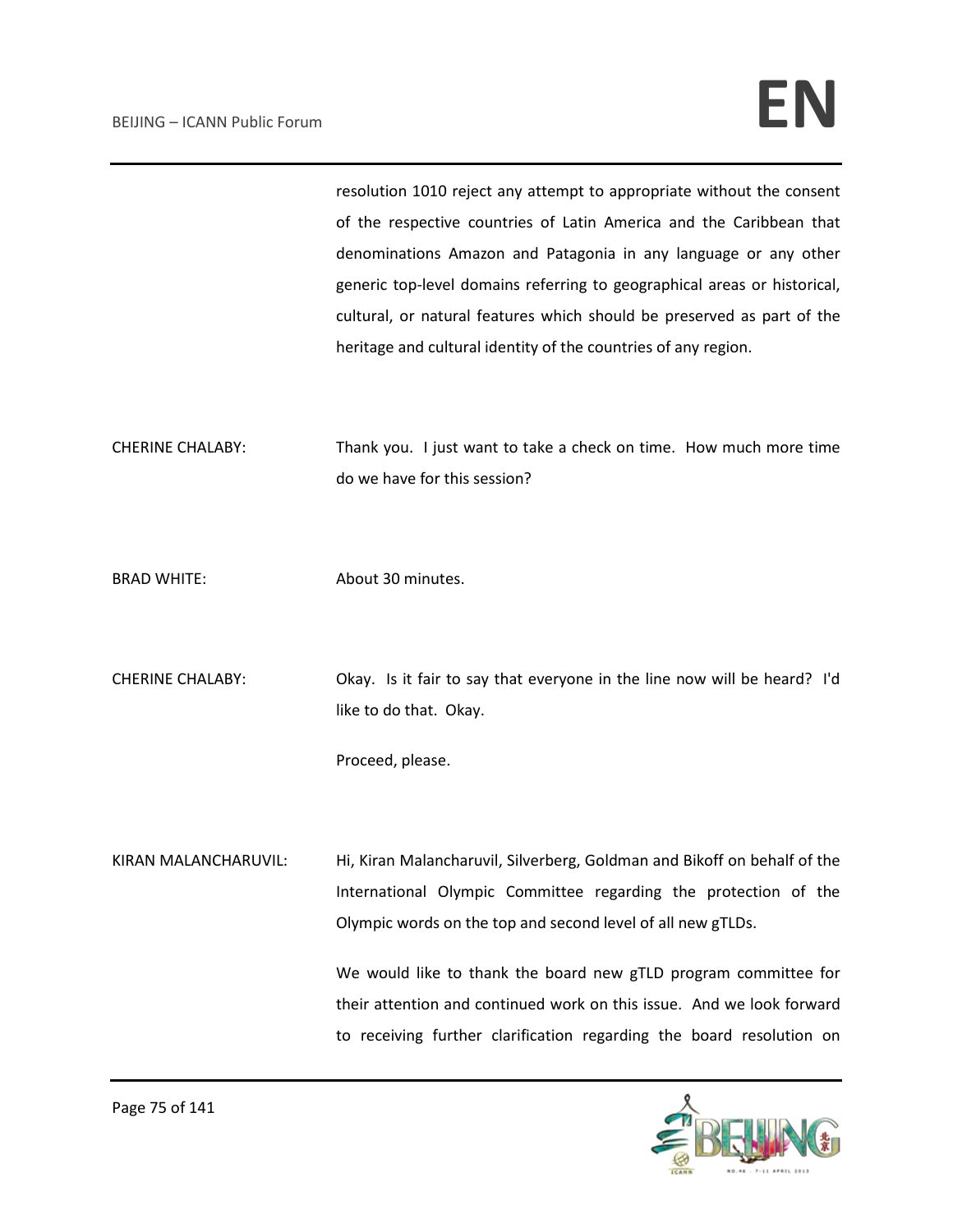# BEIJING – ICANN Public Forum **EN**

IOC/RCRC issued on September 13th, 2012. Specifically, we seek clarification about whether, in the absence of GNSO advice regarding public interest or security and stability by the imposed deadline of January 31st, 2013, the protections that were the subject of this resolution are indeed now permanent.

Accordingly, we look forward to receiving clarification on a language of the registry agreement on the same. Specifically, specification 5.7 which relates to the IOC and the Red Cross.

We're particularly confused by the presence of the phrase that the words will be protected initially in the first round.

And we understand that the board will respond to the GAC on this issue. And it may be in the GAC communique which was just released but I have not read. Again we thank you for your continued work. We appreciate that very much. Thanks.

CHERINE CHALABY: Thank you. Next speaker, please.

ZAHID JAMIL: Hi. Zahid Jamil. I'm from Pakistan. I'm sorry. BC Councillor to the GNSO, but speaking here in my personal capacity. I would like to comment and questions. I support Hong's comment just right now on behalf of the Chinese community that we do need an IDN variant policy for new gTLDs. Even where I come from, Urdu, Arabic, Farsi, Sindhi all have variants. And it would be good to go into the trademark clearinghouse and also have a policy for new gTLDs going forward.

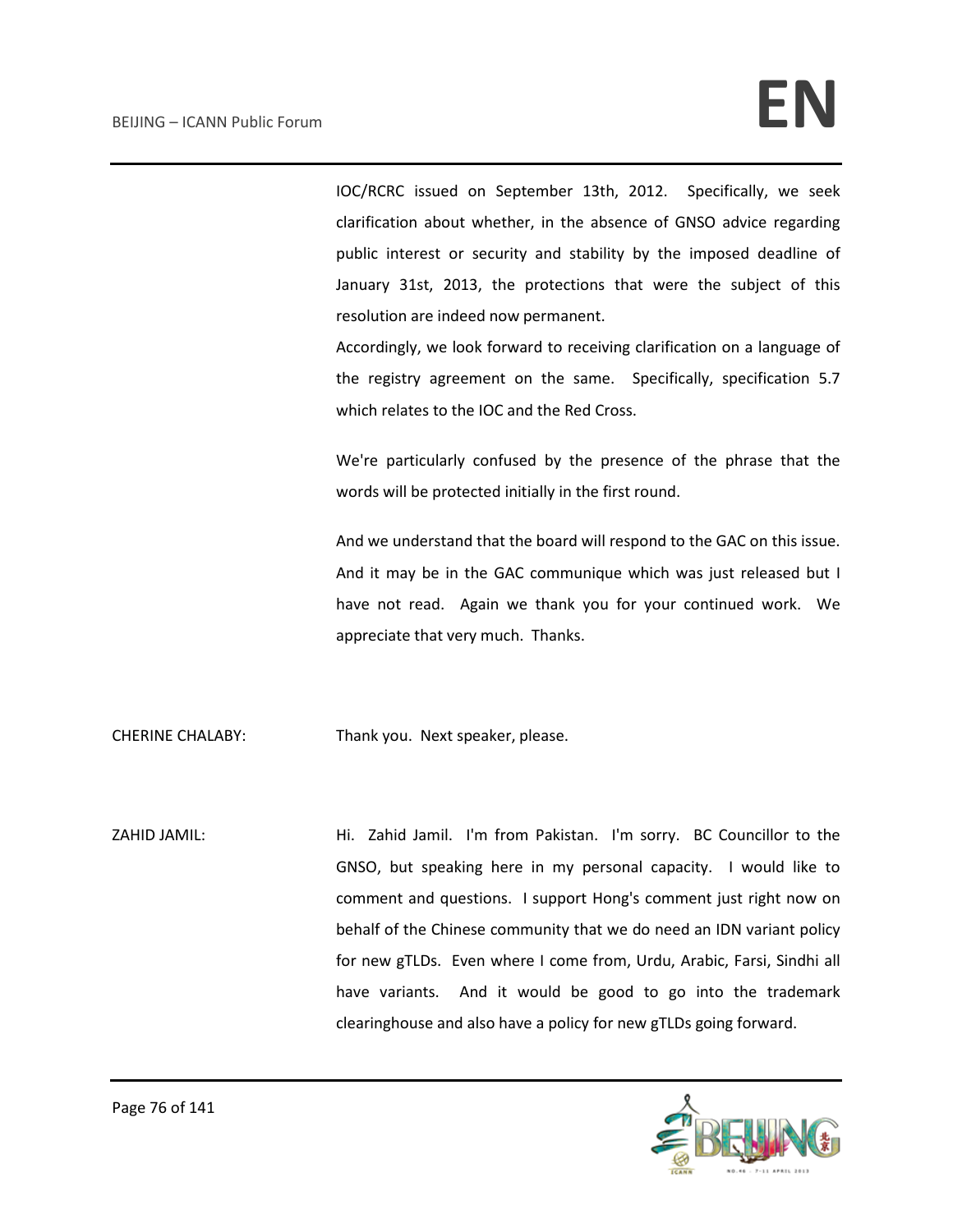My question: Would the board be revisiting the decision or find a way in some way to revisit the decision to hold plural strings not in contention with singular strings? Would you be thinking of prohibiting such contention in the next round? If the answer to both is no, then should future applicants view this as a signal that, in applying for plurals, possibly dot coms, dot orgs, dot nets and dot ints, their applications would not be rejected on the basis of being plurals of existing gTLDs? Thank you.

CHERINE CHALABY: Thank you.

Next speaker please.

DAVID CAKE: My name is David Cake. NCSG GNSO councillor. I think what I'm about to say represents NCSG policy or at least NCUC. If I got that wrong, I apologize to my colleagues.

> I just want to talk about the so-called strawman solution changes to the trademark clearinghouse. I know you've heard a lot of comment this week about the process leading up to that. And I'm sure you'll hear some more. But I, specifically, wanted to speak about the policies themselves. It isn't just the process. We think there are some real flaws in there. It doesn't mean, if they've gone through the policy process, they'll necessarily be rejected. They may be fine tuned, in particular, the trademark+ 50, the -- you know, variants. I think that needs quite a bit of work. That could be improved a lot with. I don't want to defend people who are cybersquatting and so on or people doing variants. But

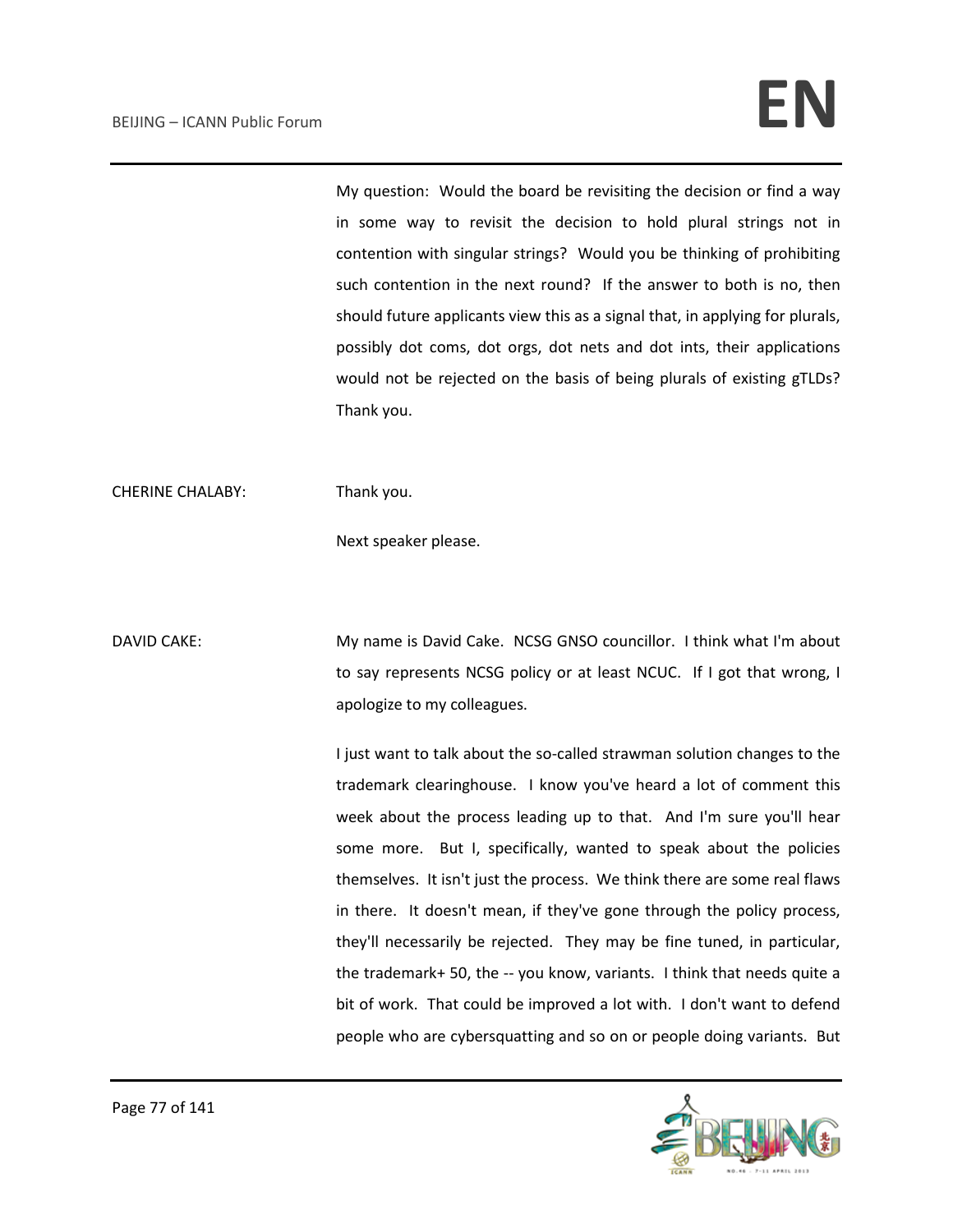# BEIJING – ICANN Public Forum **EN**

things that have been -- haven't been found to lose a UDRP being taken as evidence that there is something wrong with the string itself does not reflect the UDRP process. A string that can be perfectly valid if used in a totally different class of goods, you know, gTLD that represents totally different class of goods used in good faith for the same purposes if the same trademark is in a few different places in the world, there are plenty of reasons why it should be perfectly valid. And that process needs to acknowledge those -- that difference. That's just one example. We also think there are problems with the -- potentially ways in which the number of registrations -- variant registrations could be much higher than it should be and a few other problems in the process. So I'm just going to say this isn't just about the process leading up to the strawman solution. We think there are very real issues with the policy as developed. And it really does need work. And there are plenty of people in the community who are -- would be happy to roll up their sleeves and do some of that work.

CHERINE CHALABY: Thank you. Next speaker, please.

RAMI SCHWARTZ: Yeah, Rami Schwartz, applicant for dot 2. There has never been a comment period as lively as that for open and closed generics. This demonstrates the importance this debate has for the community and the importance of reaching a verdict. I will not theorize about this but offer my real life experience as an applicant for an open gTLD competing in the same contention set with a closed one.

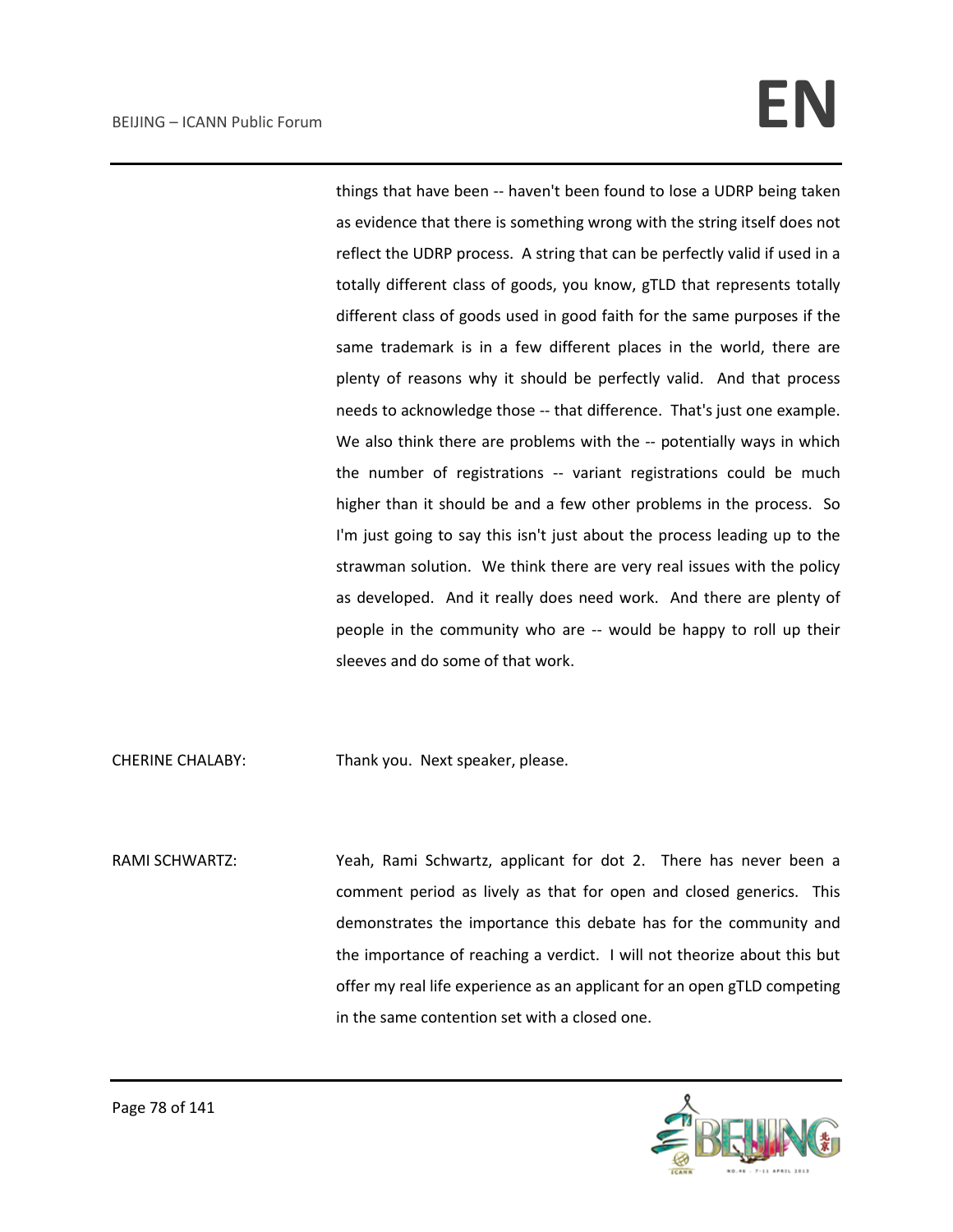One, applicants for open gTLDs want to get to market as soon as possible. Applicants for a closed are in no hurry. In December ICANN had a lottery draw. My competitor did not purchase 24 tickets. Most for closed gTLDs, delaying 78 applications, which is 10% of the contentions. This is indicative of an approach that is very different between open and closed applicants.

Two: Market dynamics are very different in an auction when one party seeks to be an open and the other a closed gTLD. The first has to be in consideration of market forces, while the second is seeking to secure a monopoly position. One is bidding for apples and the other is bidding for oranges.

Three: ICANN encourages negotiation between applicants, yet such collaboration is almost impossible when one applicant wants to sell as many domains as possible and the other wants to bar the general public from buying domains in the new gTLD.

Four: Open gTLDs applicants must secure substantial letters of credit. Closed have much lower financial obligations. All they have to do is state that they will create a limited amount of second level domains, and they only need to secure letters of credit for the minimum amount. And, finally, if one of the applicants in a contention set is granted an exemption to the code of conduct and the other one not, that [buzz] that uneven is the playing field and ICANN should fail to uphold its mission, principles, and core values.

CHERINE CHALABY: Thank you.

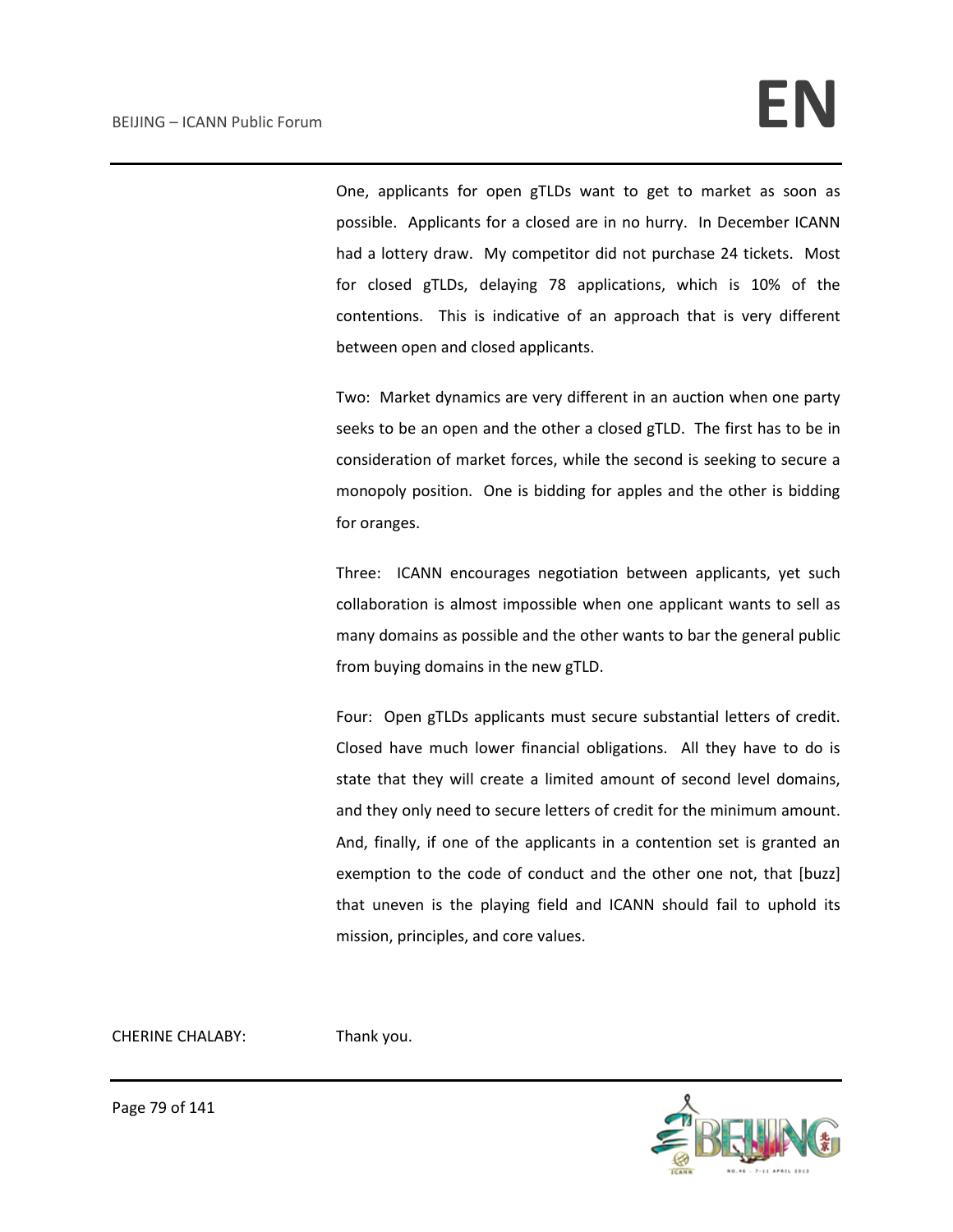Next speaker, please.

KATHY KLEIMAN: Hi, I'm Kathy Kleiman again. A little closer. And seeing myself on a big screen. Okay.

> I wanted to clarify I'm not speaking for the non-commercial stakeholders group which has various views on this issue.

> It's time. It's time to hear from the board about the exceptions process for new gTLDs. It's time to implement the registry code of conduct specification 9 and enforce its non-discriminatory provisions. Particularly, 1B that says registry operators will not be allowed to register domain names in their own right except, basically, to summarize for technical purposes. It's time to lay out and define the exceptions process and how applicants can request the exception that allows them to keep all second-level domains in a gTLD. This is, of course, the exception in section 6 of the registry code of conduct. And it's time to set out the process that shows how the request is in the public interest.

> You've wonderfully opened a proceeding on closed generics, and you've heard a huge number of comments. You've heard from people who have never participated in ICANN before. You've heard from associations and groups. I thank you for opening that proceeding, and I now ask for the next steps. Thank you.

CHERINE CHALABY: Next speaker, please.



Page 80 of 141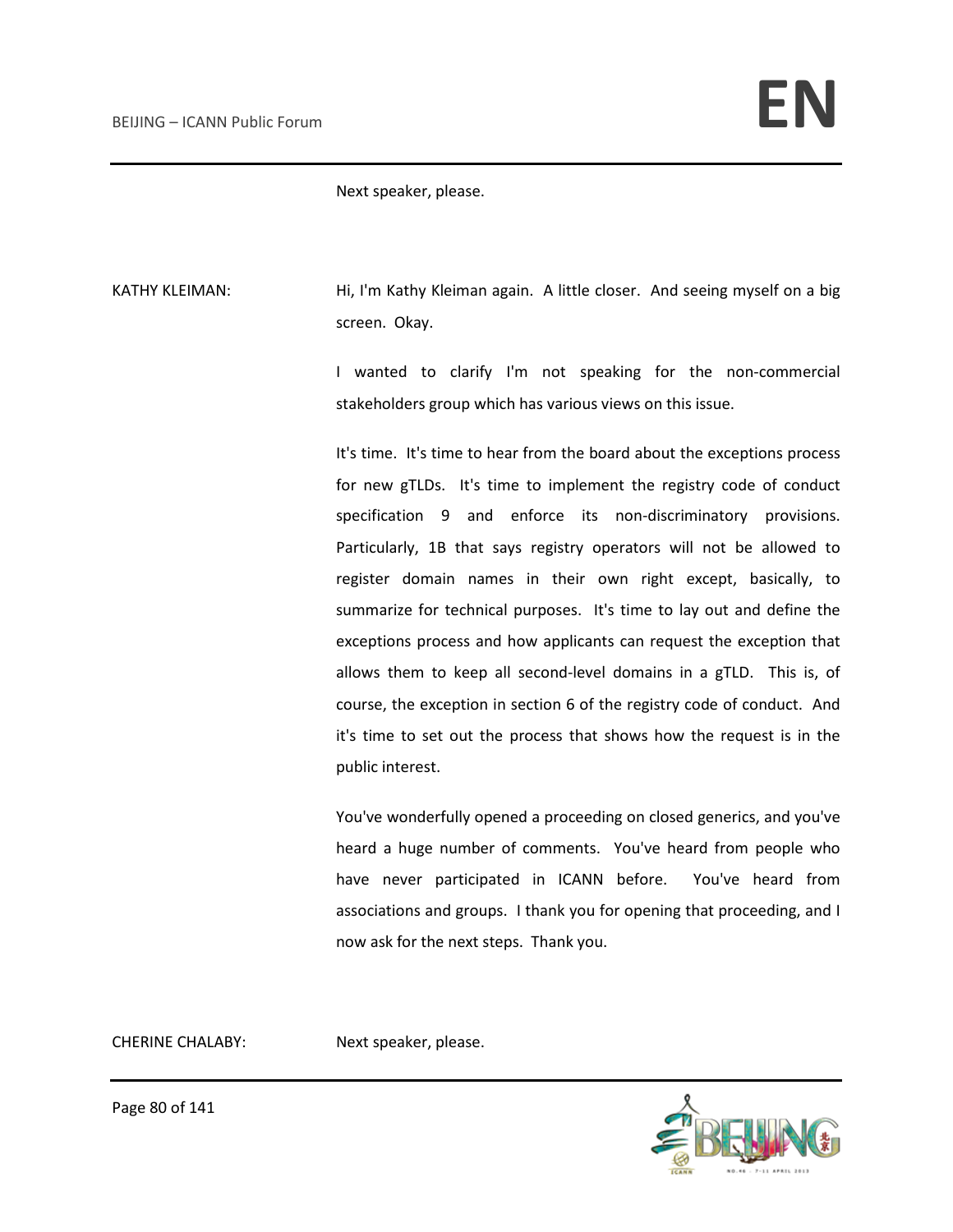TAO HUANG: Okay, this is Tao Huang from China Unicom again. I want to say thank you in case I reach my limit.

> So I'm going to keep on our arguments there for dot unicom and dot unicorn. We each coexist as trademarks in the EU. The fact these marks allow to coexist by trademark regulator in the EU demonstrates that they do not believe there is similarity.

> And, to conclude, we strongly urge ICANN to take these into consideration, revisit the panel's decision, and remove us from the contention set.

CHERINE CHALABY: Thank you.

Next speaker, please.

VICKY: Hi, I'm Vicky from Hong Kong from the first children's forum in ICANN. Can you guys just put aside all kinds of commercial and business subjects for just one and a half minutes? I just want to say what I want to say.

> I just want to ask you guys to think of yourself to think of the children. Your beloved sons and daughters. Imagine they're using Internet. Can you see the consequence of them crossing bad Web sites? What if new

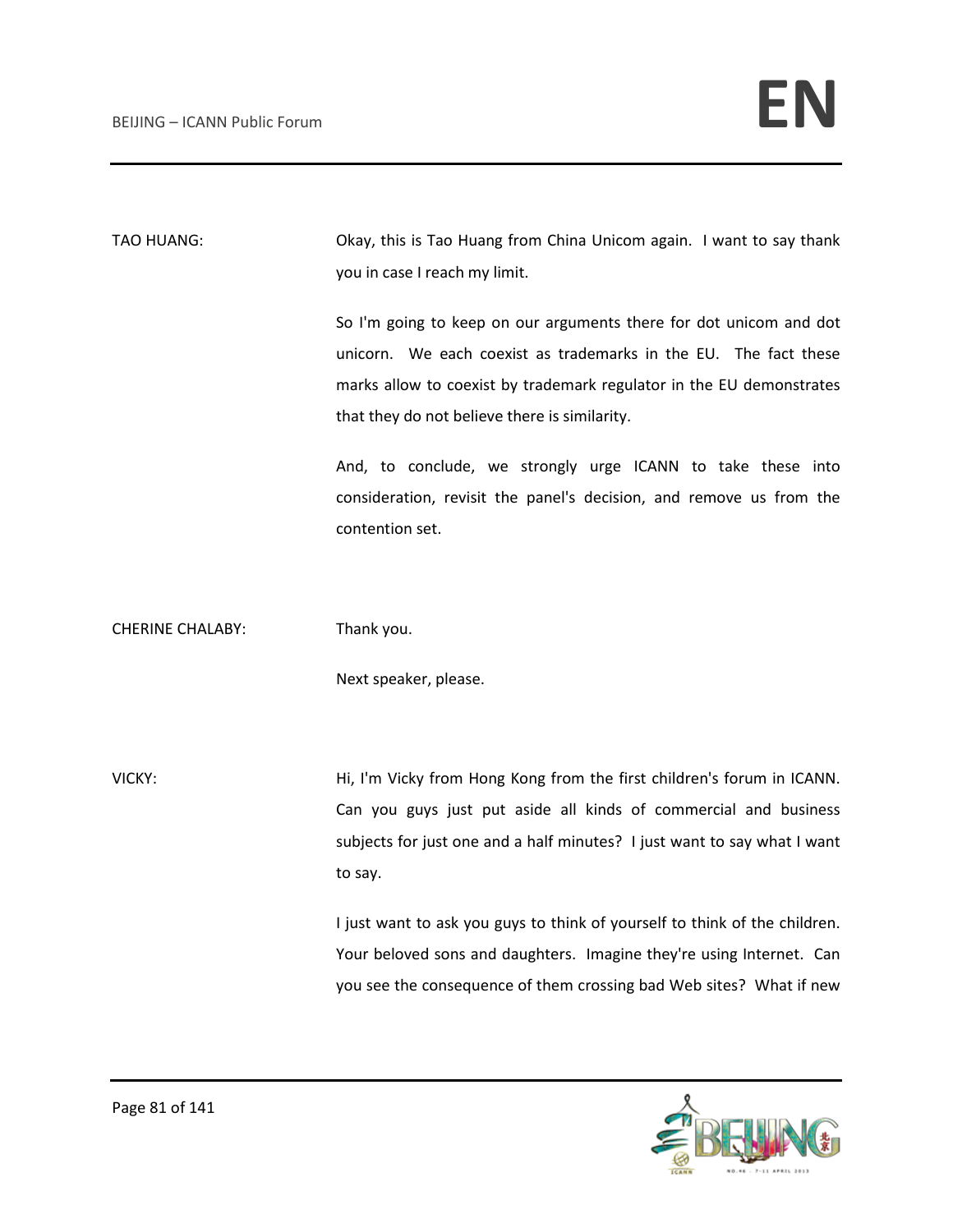gTLDs like dot child brings indiscretion? Do you think it is appropriate to have explicit content in a Web site in such gTLDs?

Well, actually, the answer is quite obvious. In the past few days, 70 child representatives from 10 different countries has a discussion on child-related new gTLDs in the children's forum held alongside with the official ICANN meetings. Why we are being neglected so often in kind of policy making while around 1/3 of the Internet users are youngsters?

In our perspective, we think that there should be regulations given to child-related gTLDs both in content, format, and privacy of child. It is essential to have extra protection, particularly, for children, as we are all the future leaders in the not too distant future. For example, contents which is offensive should be forbidden as they harm the children mentally. I think all of you agree with that.

Furthermore, we should actually urge Web sites with child-related gTLDs to be educational, entertaining with child-friendly content. We are here to show you that children have the ability as adults do. And it's really our pleasure to see a change for children -- having children involved in the ICANN meetings with the concept multistakeholders. Thank you

[Applause]

CHERINE CHALABY: Thank you.

Next speaker, please.

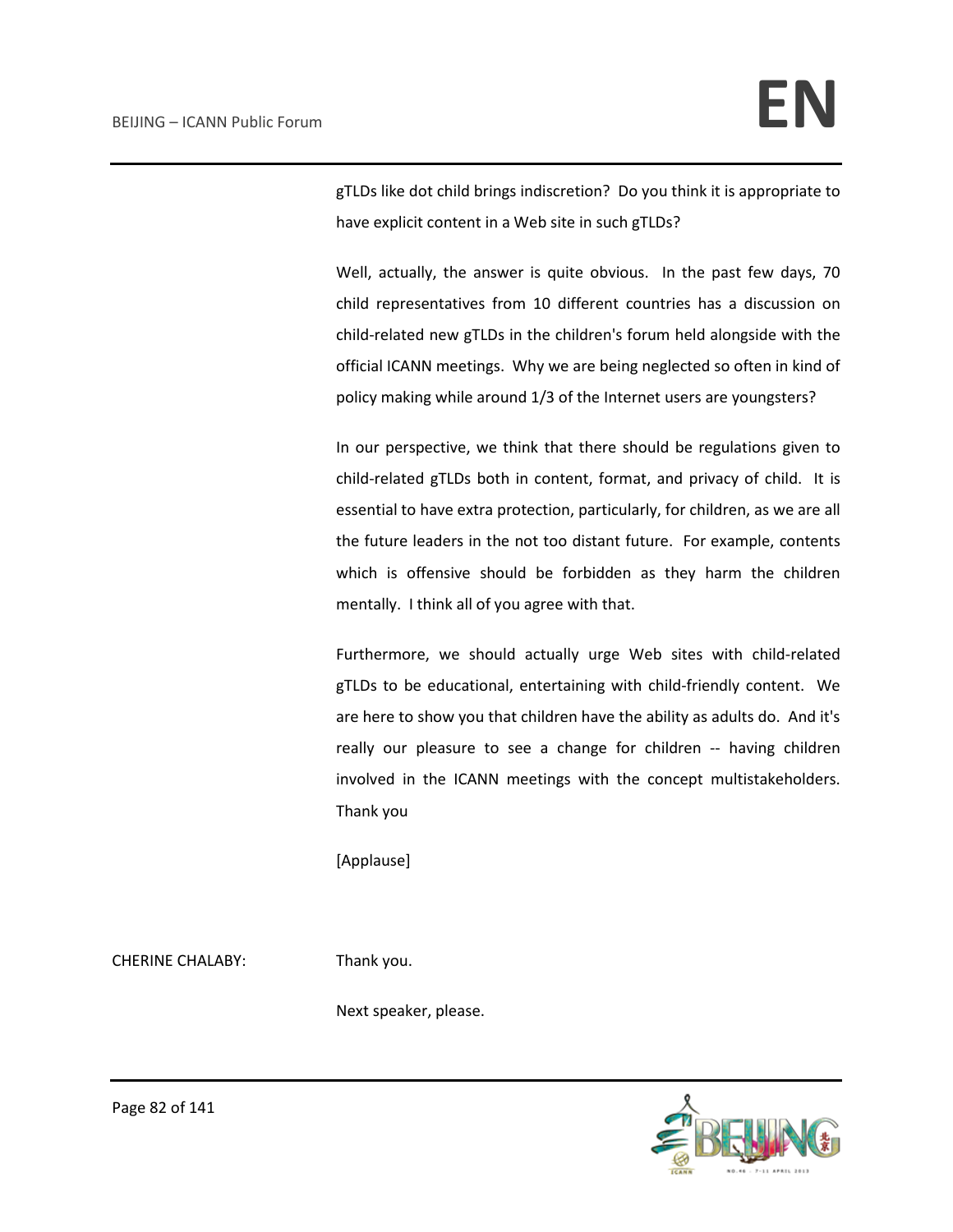WENDY SELTZER: Wendy Seltzer from the non-commercial stakeholders group. The end is in sight and not just of the line or of this meeting. But we're starting - the feeling around the room is that we're seeing the launch of the new gTLD program and the launch of the first domains.

> We shouldn't see the closeness of that as a reason to short circuit processes that have been developed and have been used successfully up to now to develop the policy around gTLDs. And, although the GNSO Council often seems broken in its operations, the GNSO's policy development process remains the best way we have to gauge the consensus of all of the stakeholders represented in our multistakeholder organization. And so, when new policy questions come up, we still need to go back to the GNSO, to the generic name supporting organization, to ask what is the policy position that we should be taking? Don't -- we don't want to see changes made on the fly in the name of speed; but rather, we want, as a community, to develop the policy to -- and to evaluate the implementation against those policy choices that we've made.

Thank you.

CHERINE CHALABY: Thank you, Wendy. Hold on a second. We have an online, and then Brad wants to say something else.

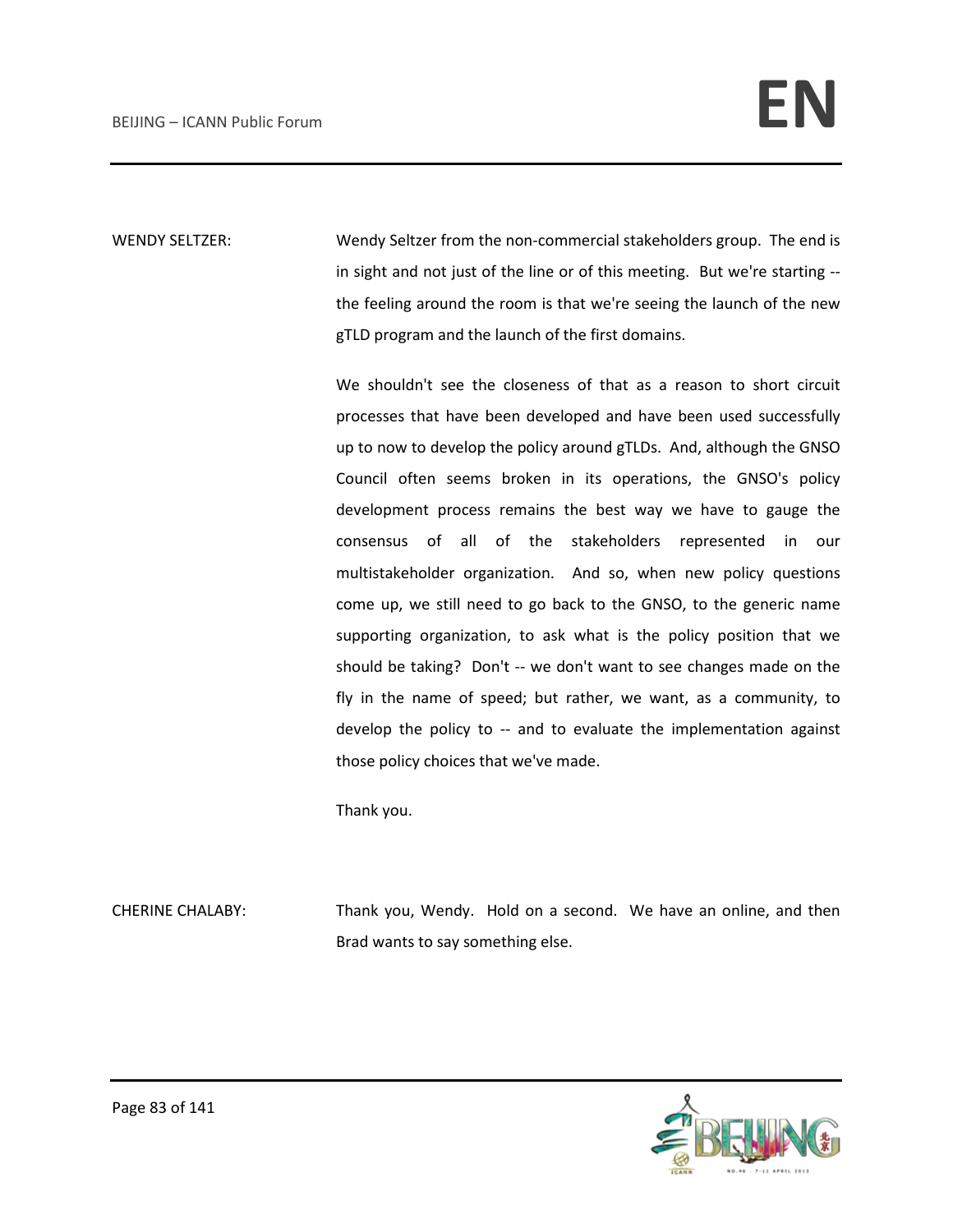# BEIJING – ICANN Public Forum **EN**

| <b>BRAD WHITE:</b> | We don't have an online, Cherine. But I just wanted to say I know this is  |
|--------------------|----------------------------------------------------------------------------|
|                    | the first ICANN meeting for a lot of people. ICANN doesn't involve itself, |
|                    | as most people in the community know, with content, online content. I      |
|                    | think we have to have some degree of relevance to what the ICANN           |
|                    | function is because there are a number of people that want to speak.       |
|                    | Thank you.                                                                 |

CHERINE CHALABY: Thank you. Can we proceed with the next speaker, please.

THOMAS RICKERT: Thank you. My name is Thomas Rickert, and I'm the chair of the IGO/NGO PDP working group. And I'd like to offer background on this issue that has been one of the major issues of discussion during this meeting.

> To start with, the GAC has questioned why the GNSO has started this PDP at all. And the PDP working group, to make this perfectly clear, has not been set up to interpret treaties that the GAC has referred to.

> We are working on recommendations for both existing and new gTLDs for potential protections for the IOC, RC/RC, IGOs and INGOs. And this can only be achieved by means of a PDP potentially resulting in a consensus policy. Also, we're working on how to operationalize potential protections. Details on that were not included in GAC advice, which is another reason why PDP is needed. It is planned that the working group will publish an initial report for public comment in the

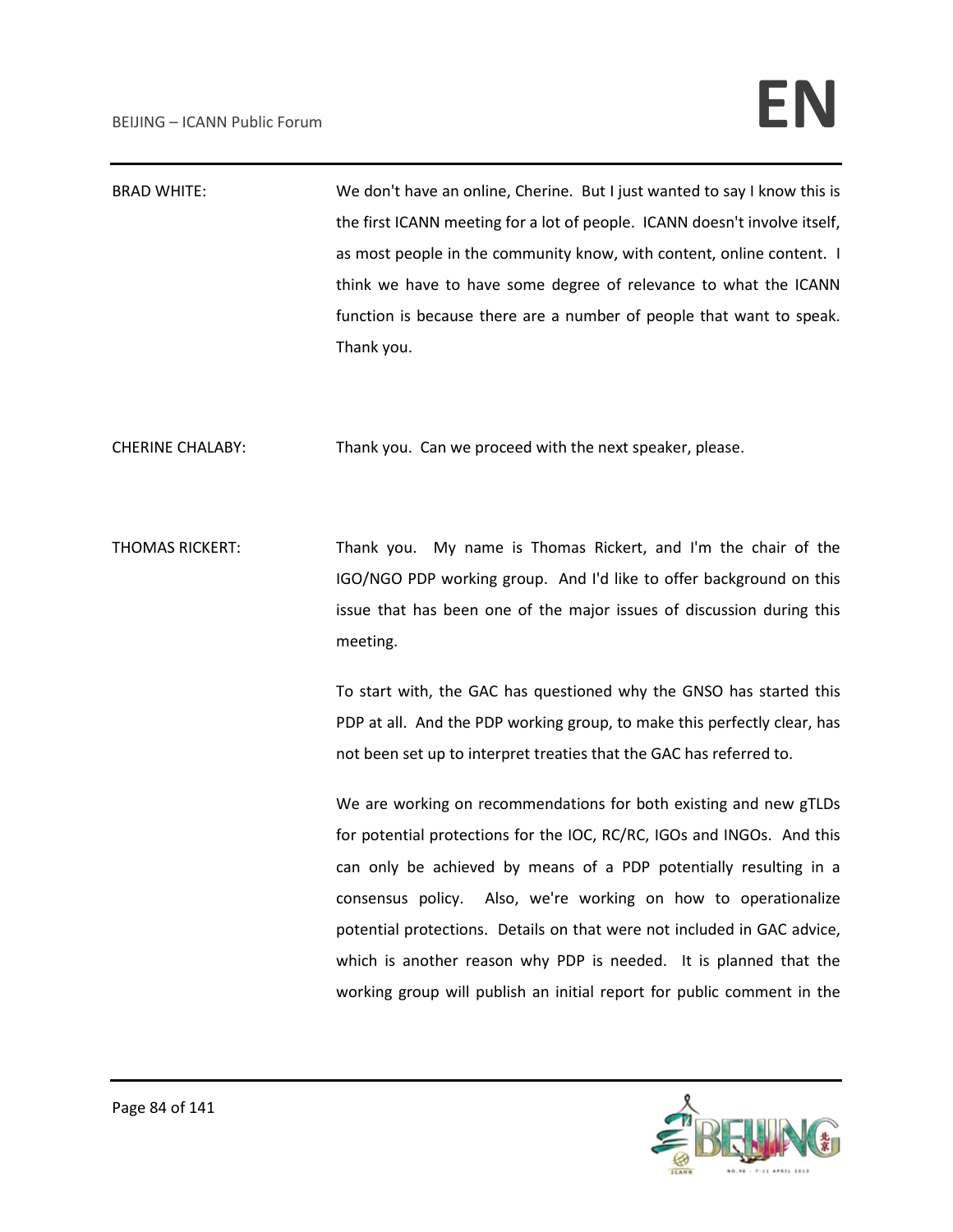coming weeks, including all potential recommendations the working group is considering.

I would like to highlight a few issues we are discussing. The legal basis for protections is not as clear as it seems. There is no absolute legal protection for names and acronyms of all requesting parties based on international treaties and national laws. The working group supports an exemption process to allow for legitimate third parties registrations and, depending on the protection mechanism, for the organizations and questions ourselves. We're yet unclear as regards the details of such exemption process.

There has been extensive debate around the question of preventive versus curative mechanisms. There are some that claim that no registration should be blocked. They state that curative mechanisms are sufficient to address abuse of registrations. Others are claiming that those curative mechanisms are not sufficient to efficiently prevent abuse and that preventive mechanisms need to be in place. [buzz]

Just one final point of clarification. We seem to have some in the group that would be in favor of considering protections of the identical names of the organizations. But there's a lot of uncertainty and discussion around the protection of acronyms. There are some that would support an initiative whereby the acronyms could be entered into the TMCH. But I should state this does not go far enough for some in the room. Thank you.

CHERINE CHALABY: Thank you.



Page 85 of 141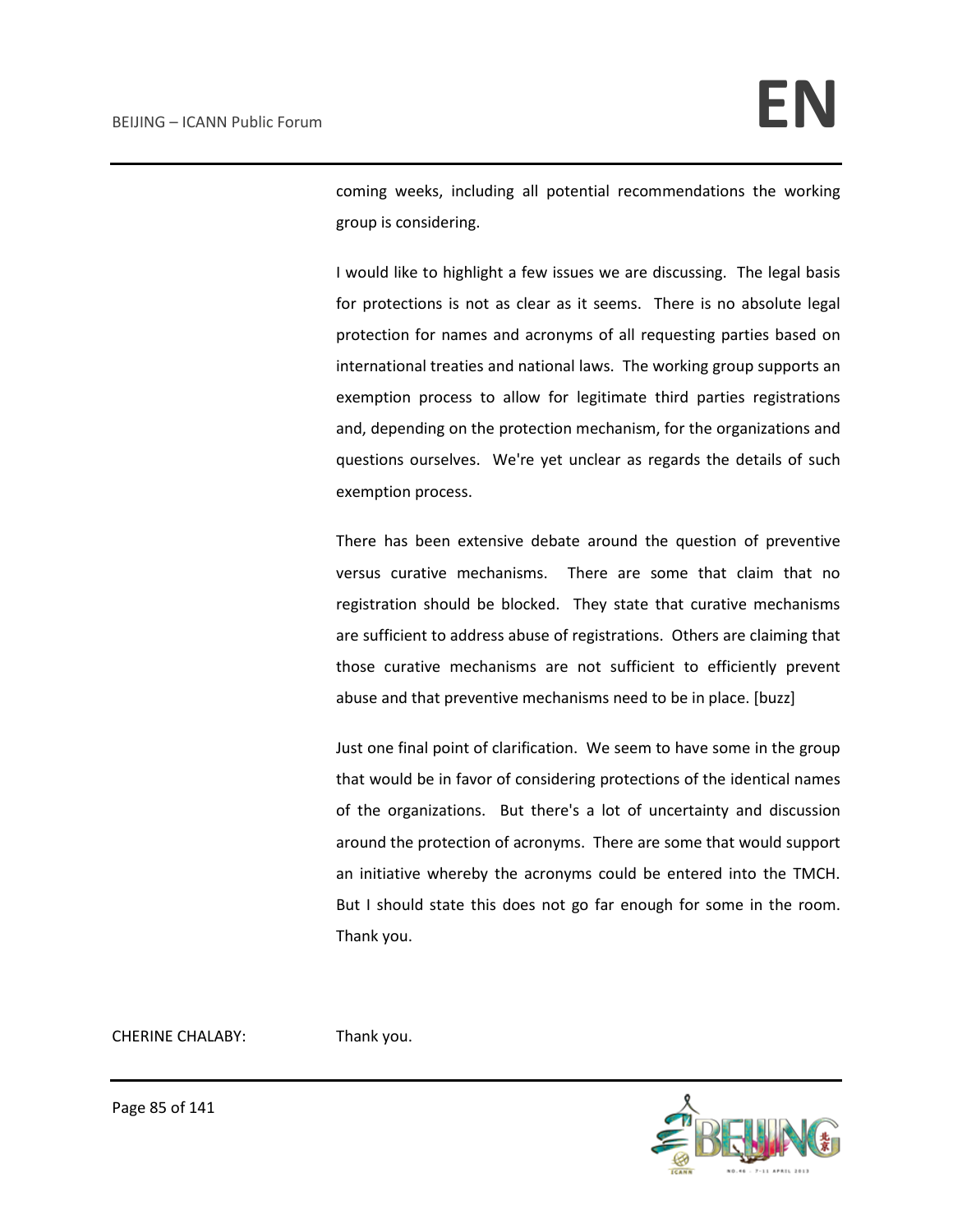Next speaker.

VANESSA CRAVO: My name is Vanessa Cravo. I'm here as a fellow and I speak on my own. As a Latin American and Caribbean citizen, I would like to stress my objection regarding the two applications for the strings dot amazon and dot Patagonia.

> Amazon is a region in South America that encompasses several countries in the region, including my own Brazil. And the region is wellknown in the whole world for its biodiversity.

> The region has also recognized international treaties. Patagonia is a region in the south of Argentina and Chile well-known for its natural beauty. It is important to highlight the communities do not support the applications. Allow me to say it again. The communities do not support these applications. Neither do the governments involved as shown in the GAC early warnings.

> These names should be preserved in defense of the public interest involved. I hope the board takes this into consideration. Thank you.

CHERINE CHALABY: Thank you.

[ Applause ]

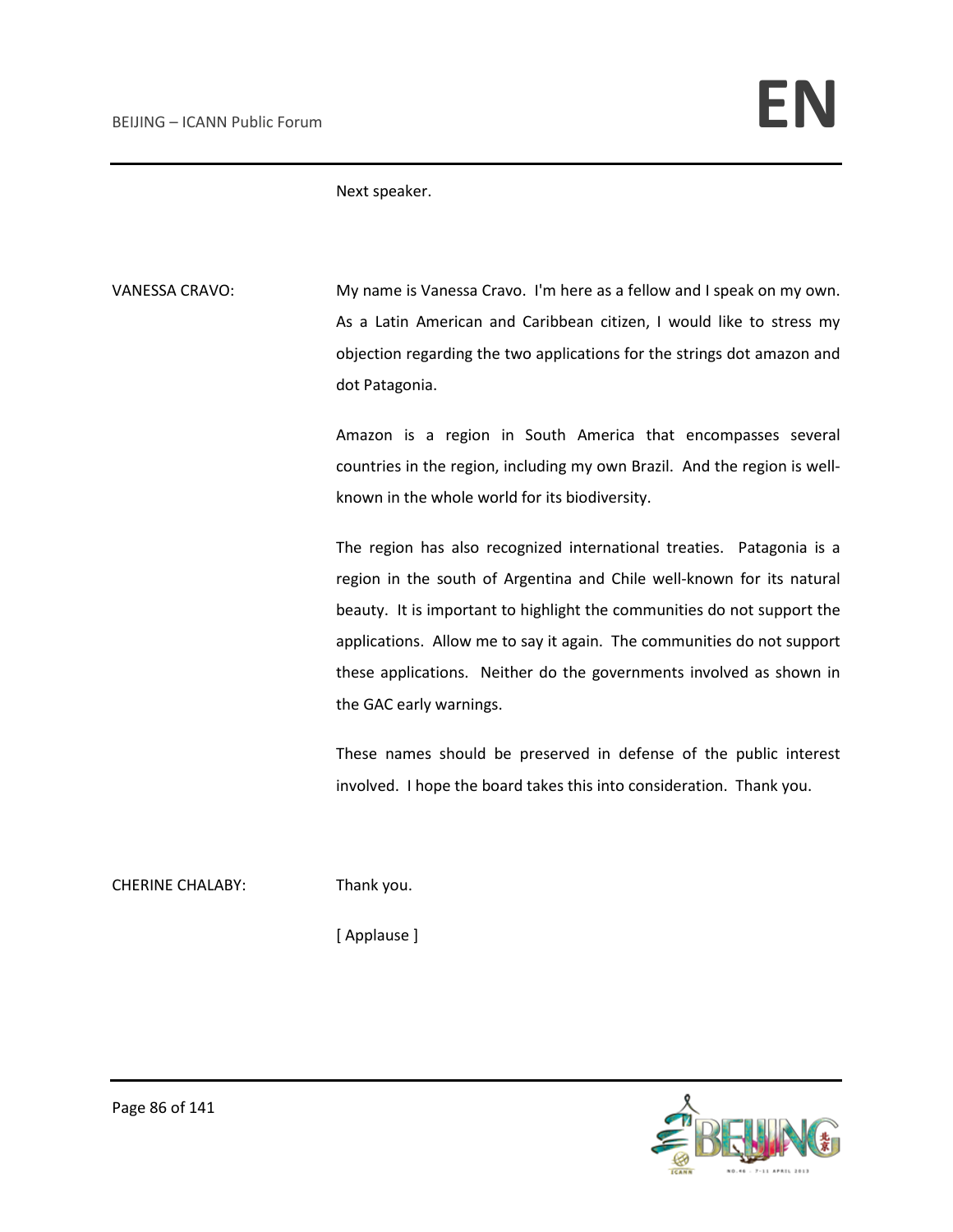| <b>ERIC PIERSON:</b> | Hello, my name is Eric Pierson from Starting Dot. We are applicants to    |
|----------------------|---------------------------------------------------------------------------|
|                      | three community-based applications, and we are part of the CTAG           |
|                      | community, new gTLD applicant group. I would like to add one specific     |
|                      | point concerning the CPE process, community priority evaluation           |
|                      | process, and would like to focus only on timing of election of the CPE by |
|                      | a community-based applicant.                                              |
|                      | We feel this can very easily be elected way in advance of when the        |
|                      | process actually starts.                                                  |
|                      | We understand, of course, that ICANN is not ready today for specifics on  |
|                      | the CPE process. That should not be an issue.                             |
|                      | The first community-based application will go through initial evaluation  |
|                      | next week or the week before. It is time to allow that application and    |
|                      | the subsequent applications to elect CPE at that time as opposed to wait  |
|                      | to September. That's point number one. Please consider it.                |
|                      | Point number two, let us please with ICANN figure out the best way to     |
|                      | be more precise, indeed, concerning the CPE process. I will not add to    |
|                      | what has already been said before. Thank you.                             |
|                      | [Applause]                                                                |
|                      |                                                                           |

CHERINE CHALABY: Thank you. Next speaker.

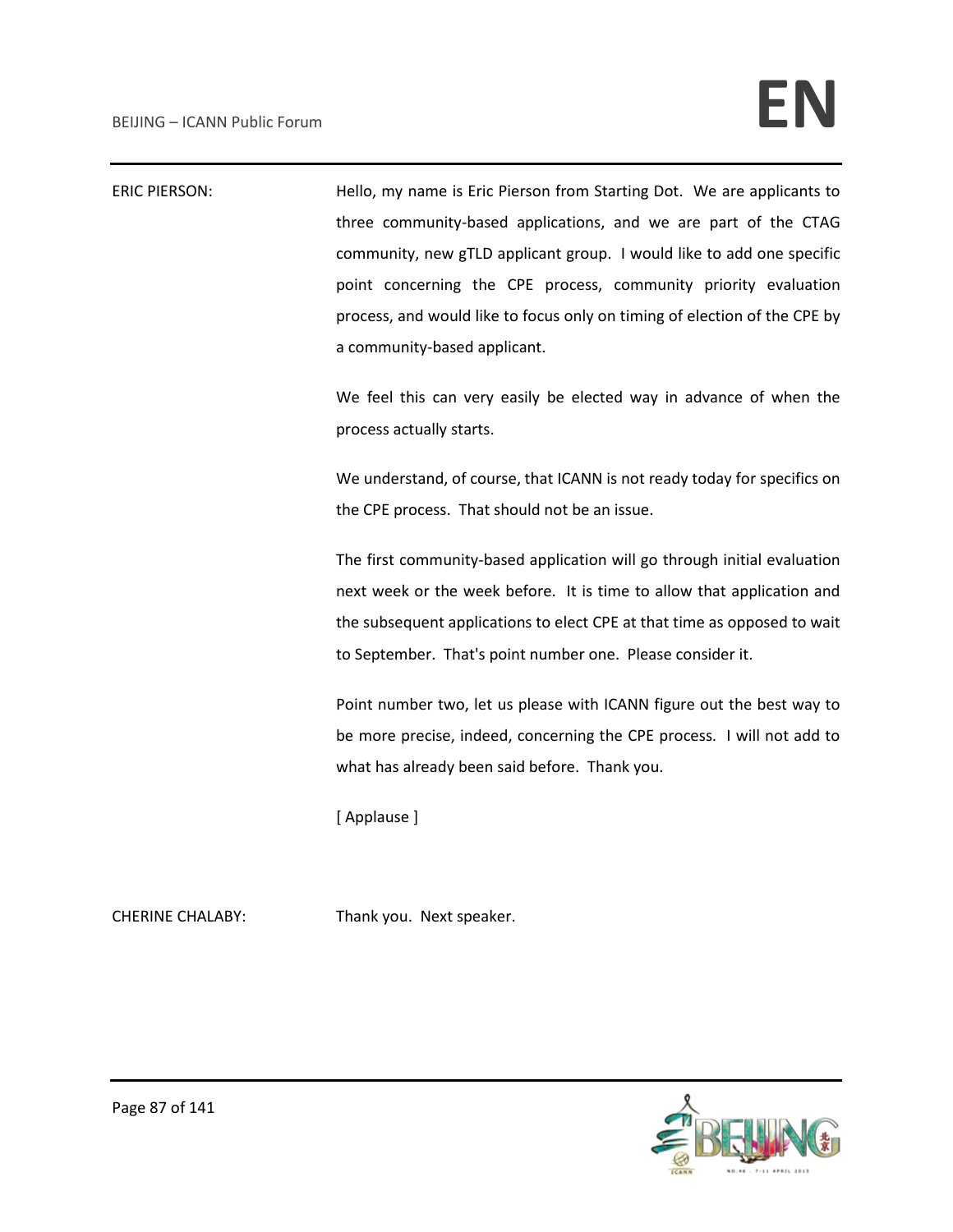WEIWEI DOU: My name is WeiWei Dou. I'm a foreign language student. Why do I speak in Chinese? Because I started a Korean language. To some customers -- (receiving intermittent translation) -- like in China, there is so much veteran language users on the Web site. We could reflect some scripts in the languages -- (intermittent translation) -- like Koreans -- (intermittent translation) -- for the new gTLD language.

Do they only focus on the official languages? For those individual users, the protection of their privacy is the issue. For some languages, for example, like net, in Chinese, it's spelled a W-A-N-G. It could have different meaning. It could mean the Internet. It could mean the surname as Mr. Wang.

Would that have some impact on the privacy in the new gTLD once it is open for those characters that have multiple meaning for those end users? I would like to ask how the board takes that into consideration. Thank you.

CHERINE CHALABY: Next speaker, please.

KRISTINA ROSETTE: Thank you. Kristina Rosette, Covington and Burling, speaking on behalf of my client, Patagonia Inc. I'm requesting that the ICANN board hold within the next seven to ten days a Webinar that will involve board participation, particularly from the New gTLD Program Committee that will advise the community how the board intends to act on the GAC advice that has been received. And in particular, the advice that the

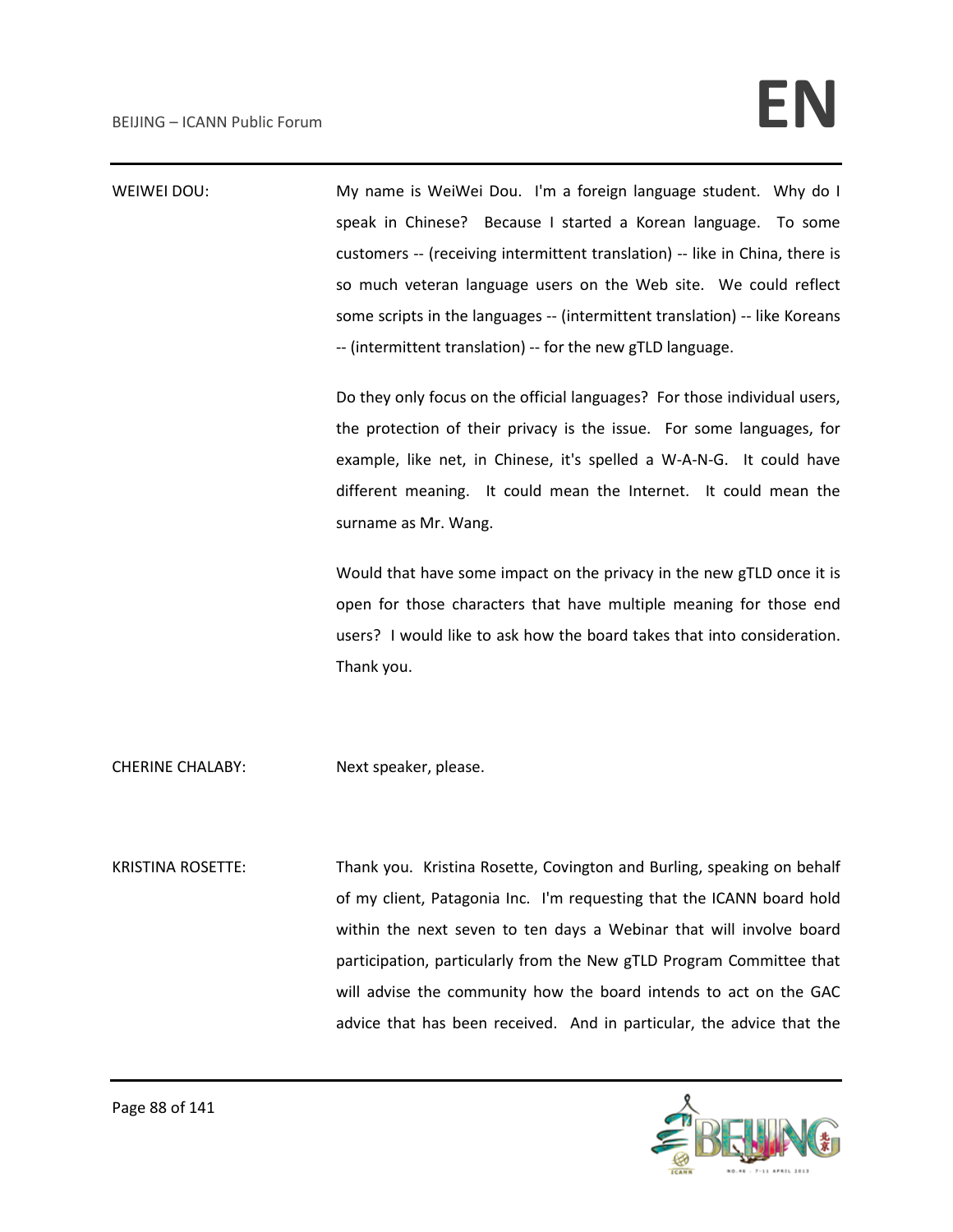board should not proceed beyond initial evaluation for certain strings and, frankly, an area that should be of greater concern to everyone in this room the fact that the GAC has advised that safeguard advice should apply to non-exhaustive lists of strings in certain categories which on its face suggests that further examination of all strings to identify those that fall within those categories is in order.

Second, I would just know that I am, of course, aware of the Montevideo declaration. And unfortunately this process has not necessarily afforded a full exchange of information. I would just note - and this will be highlighted in Patagonia's response to the board -- that as of the application filing date, as of reveal date, and as of today, there are no laws in Argentina or Chile that provide special protection to the term "Patagonia" and, in fact, both countries for decades have granted "Patagonia" trademark rights in that term.

Finally, I also wanted to note that the ICC, the dispute resolution provider for community objections, seems to be unaware of the extraordinary circumstances standing requirement that applies to the independent observer.

In light of that significant issue and ongoing concerns about conflicts of interests that the independent observer has --

[ Buzzer sounds. ]

-- applicants, I ask that ICANN not proceed to publish the list of objections filed by the independent objector until these issues have been resolved.

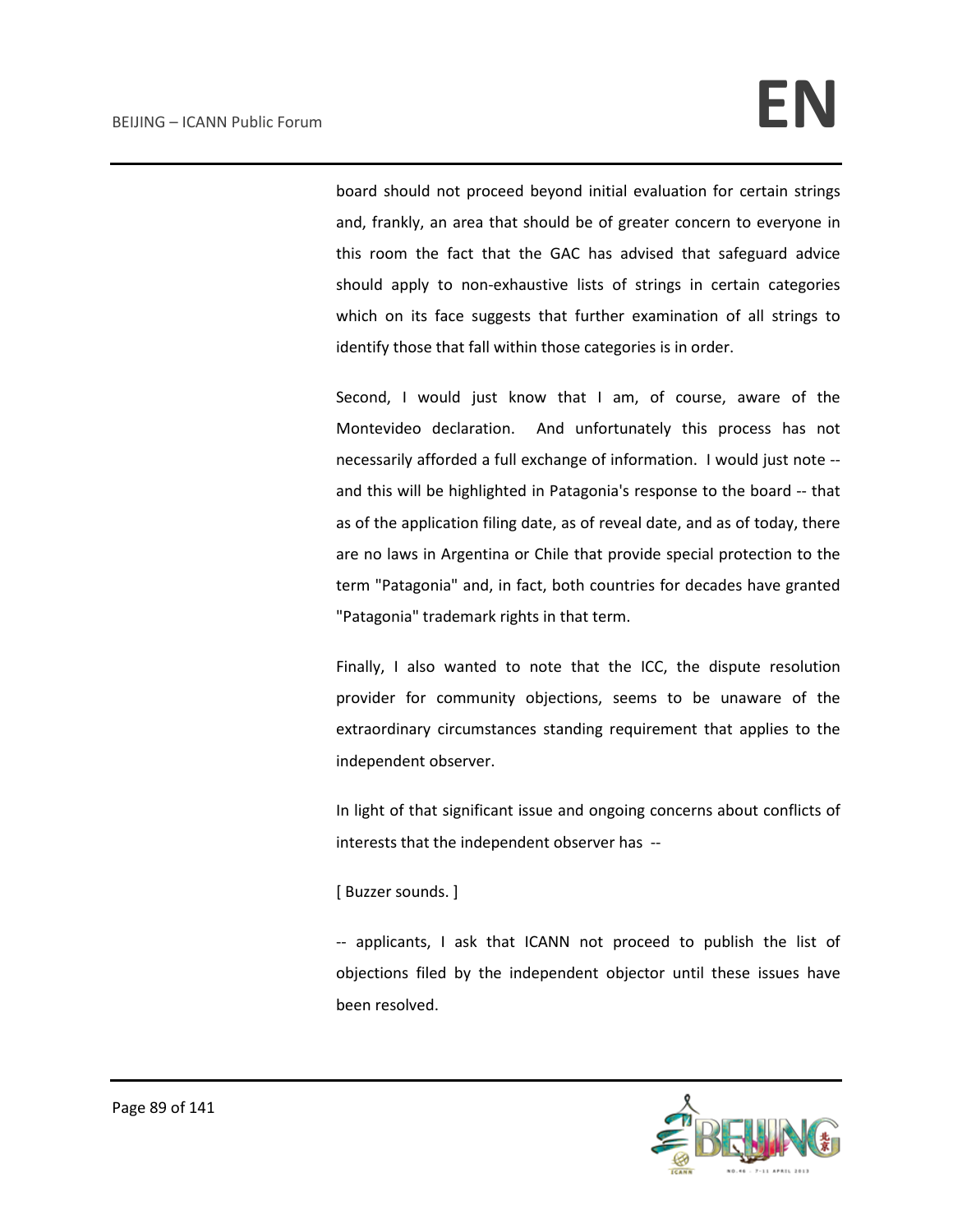| <b>CHERINE CHALABY:</b> | Thank you.                                                                       |
|-------------------------|----------------------------------------------------------------------------------|
|                         | [Applause]                                                                       |
|                         | The line is now closed to the five people. Are you waiting for the next<br>line? |
|                         | Next one.                                                                        |
|                         | Are we done?                                                                     |
|                         |                                                                                  |
| >>                      | Yes.                                                                             |
|                         |                                                                                  |
| <b>CHERINE CHALABY:</b> | All right. Anything online?                                                      |
|                         | Thank you very much, everyone. A lot of thoughts, a lot of questions, a          |
|                         | lot of suggestions. I have just spoken with our CEO, and we will commit          |
|                         | to answer every one of those questions in writing and to take all of your        |
|                         | comments and suggestions into account in our decision-making process.            |
|                         | Thank you very much. This session on new gTLDs is closed.                        |
|                         | We are going to open another subject -- another session on any other             |
|                         | business. And, obviously, those that wanted to speak on new gTLD,                |
|                         | they can continue to do so. Thank you very much.                                 |

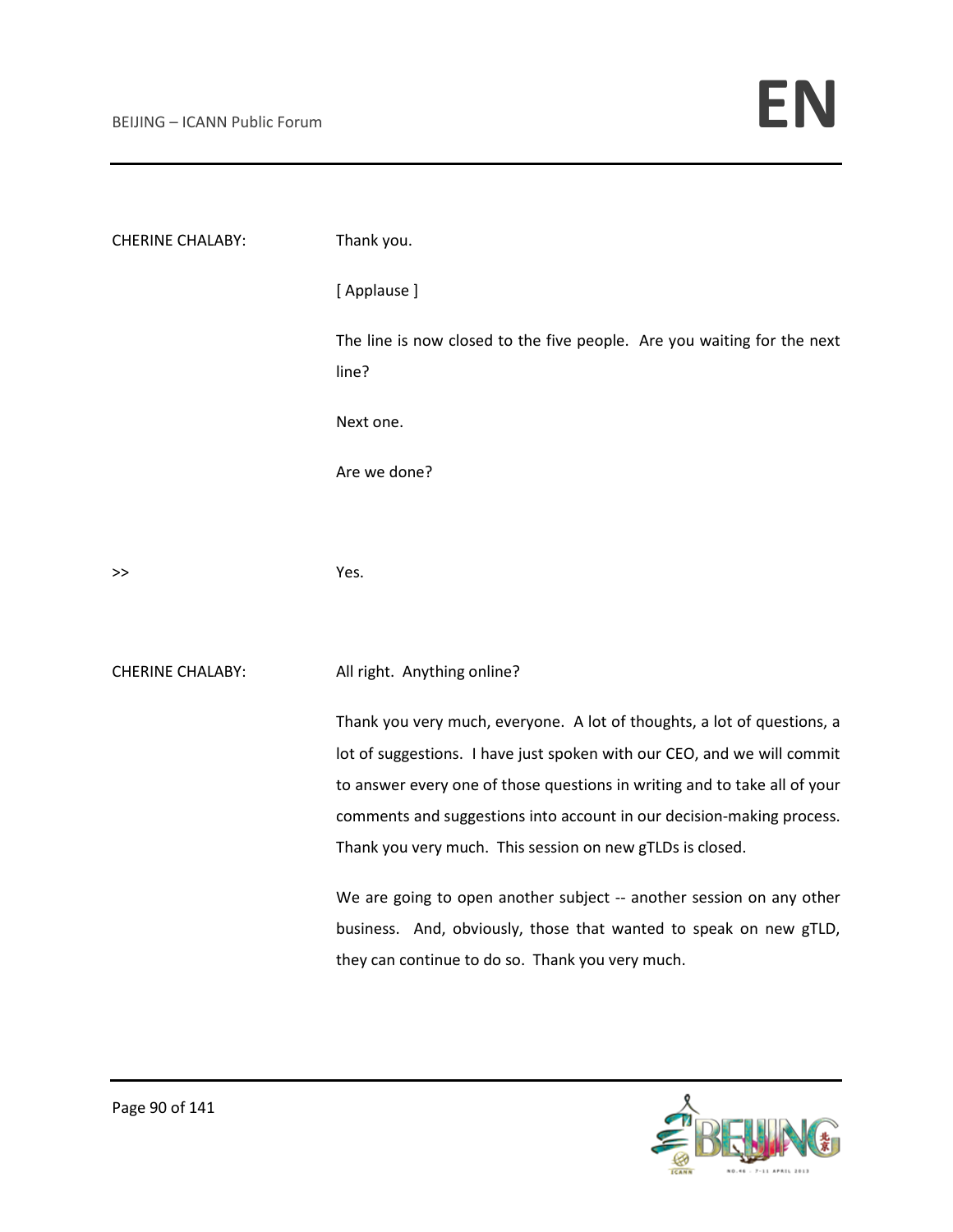# BEIJING – ICANN Public Forum **EN**

| <b>BRAD WHITE:</b>        | I would like to add that our next board facilitator is Chris Disspain who<br>will be handling any other business. If I can make the note again, if we<br>can make it relevant to what ICANN is about, relevant to ICANN's<br>mission, that would be greatly appreciated.<br>Chris?                                                               |
|---------------------------|--------------------------------------------------------------------------------------------------------------------------------------------------------------------------------------------------------------------------------------------------------------------------------------------------------------------------------------------------|
| <b>CHRIS DISSPAIN:</b>    | Thank you, Brad. Thank you, Cherine, for permission to continue to<br>discuss new gTLD matters if the crowd wishes to.<br>I'm sorry. Is that any better? Fantastic news. Don't worry what I said                                                                                                                                                 |
|                           | before, it wasn't very important.<br>[ Laughter ]                                                                                                                                                                                                                                                                                                |
|                           | Let's go to the first person in the queue, Jonathan.                                                                                                                                                                                                                                                                                             |
| <b>JONATHAN ROBINSON:</b> | Thank you, Chris. I think you will find this directly relevant to ICANN's<br>mission.                                                                                                                                                                                                                                                            |
|                           | My name is Jonathan Robinson, and I'm speaking to you in my capacity<br>as chair of the GNSO Council of ICANN. I would say at the outset of this<br>meeting, we have held numerous, productive and forward-looking<br>meetings including with the board and CEO and had some refreshing,<br>full, and very positive forward-looking discussions. |
|                           | With this backdrop in mind, I'm going to give you a statement from the<br>GNSO Council. And we start by saying we would like to remind the                                                                                                                                                                                                       |

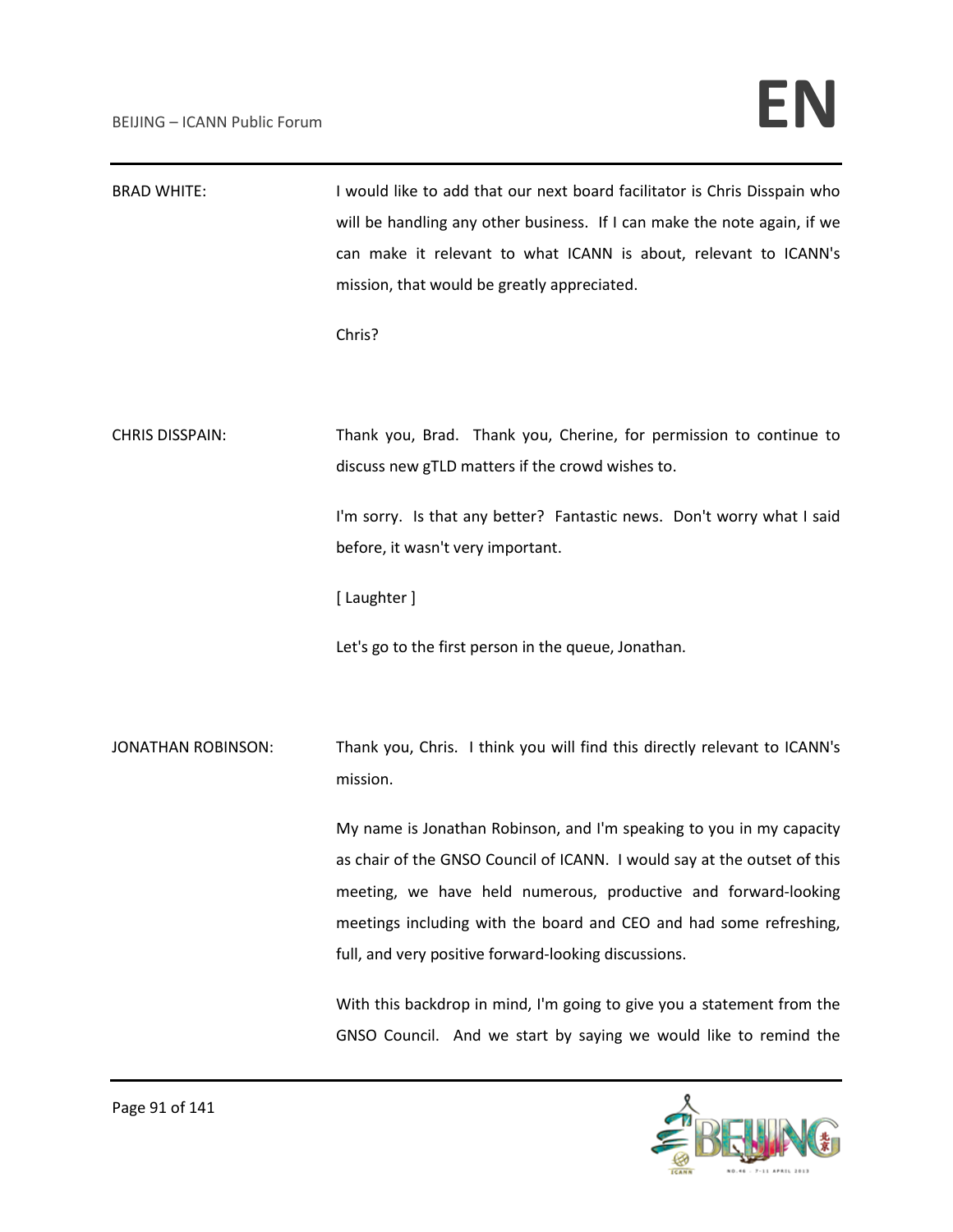ICANN board, the staff, and the broader community that the GNSO of ICANN is the only entity charged in the bylaws of ICANN with policy development and providing recommendations to the board on substantive policies relating to gTLDs.

In this context, the GNSO Council recently provided advice to a letter from staff to the effect that an issue being considered was a matter of policy rather than implementation.

However, at the time it was staff's view that the issue was implementation and not policy. Accordingly, it was staff's decision to proceed with the implementation of what the majority of the Council considered policy.

The Council's firmly held view is that when there is not an agreement on whether or not such an item is policy, as in this case, that the staff and/or the board must at a minimum refer back to the Council before proceeding further.

As a general point, it's the council's view that should it provide policy advice to the staff and/or the board in future, then in the event that staff and/or the board seek to act in a manner which is not consistent with the council's advice, then the staff and/or the board must consult with the GNSO Council, explain the rationale behind its decision, and allow the council at a minimum to respond to the staff or the board's decision. Thank you very much.

CHRIS DISSPAIN: Jonathan, are you going to send that to us in writing?

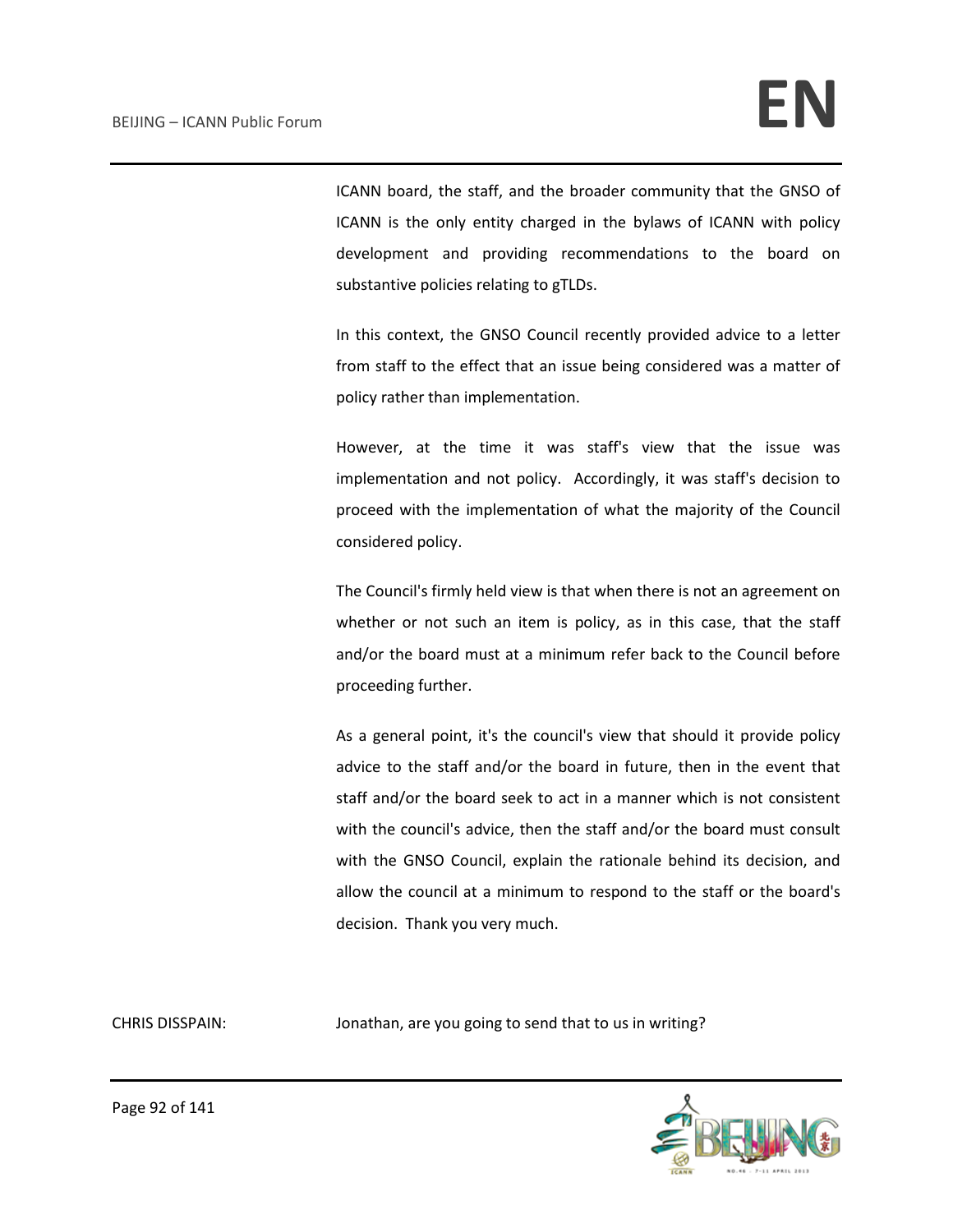JONATHAN ROBINSON: I can do.

CHRIS DISSPAIN: Thank you. Next speaker, please.

PHILIP CORWIN: Good afternoon. Philip Corwin, again. This time speaking on behalf of the Domain Name Investors and Developers of the Internet Commerce Association. I have two questions relating to Uniform Rapid Suspension, one of the two new rights protection mechanisms for new TLDs.

> The first refers to the fact that the STI RT unanimously recommended that URS providers be placed under contract, and then the board unanimously adopted all of its organizations regarding the URS. And, yet, the National Arbitration Forum which had been selected as an URS provider is bound to ICANN only by a two-page memorandum of understanding with no enforcement provisions. So the first question will be: Will there be a contract developed that goes beyond that nonenforceable memorandum of understanding?

> The second relates to: Will there be other URS providers? The press release at the time NAF was announced said it was the first. And yet I have spoken to other highly qualified applicants who applied to be providers, and they have been able to get no response from ICANN staff regarding if or when their applications may ever be acted upon.

So any clarification on those points would be appreciated.

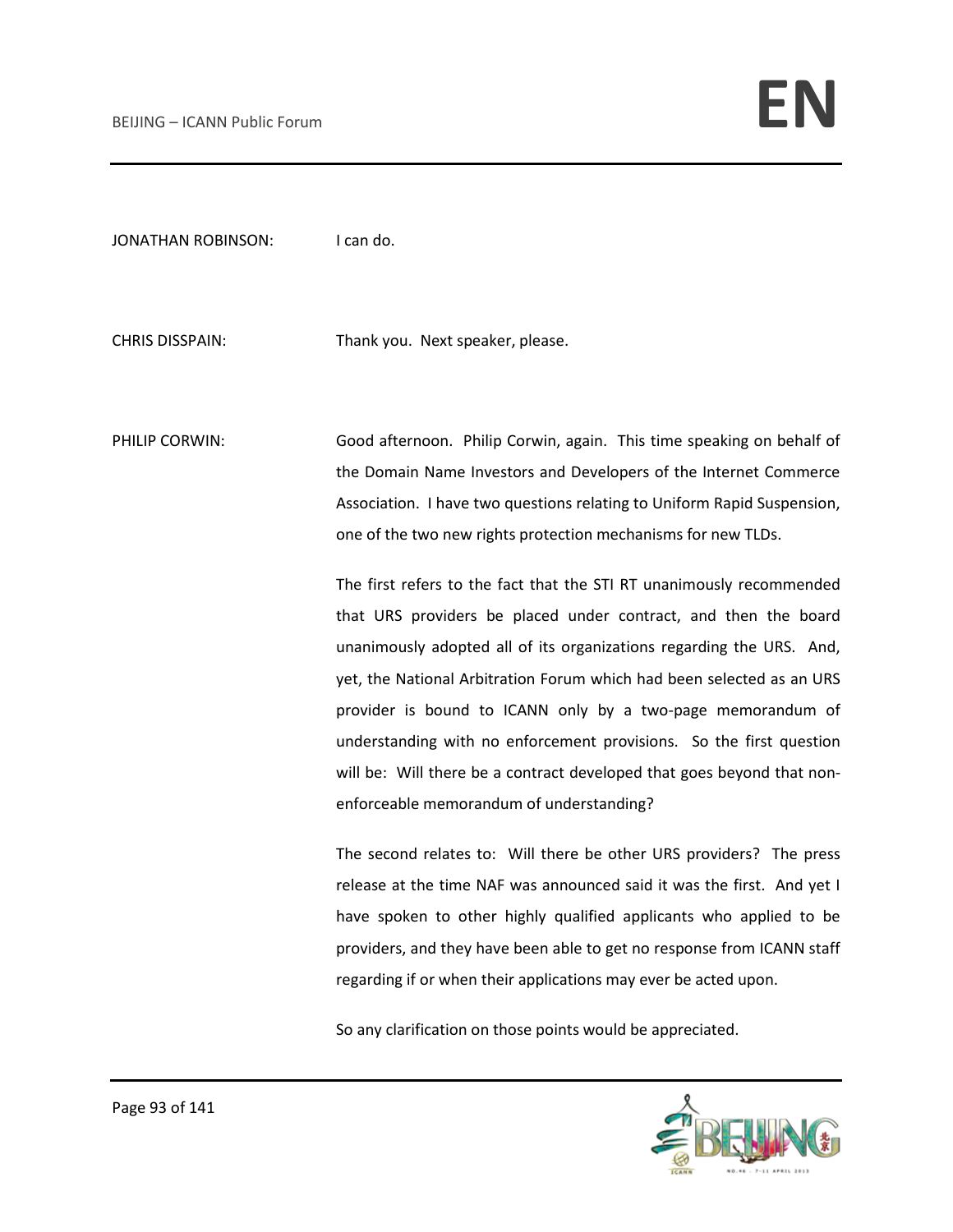And I do want to thank ICANN for the fact -- and note that we were able to get a U.S. provider at the projected price point without any further reduction or modification of the rights of registrants under the URS. And we are very appreciative of that. Thank you.

CHRIS DISSPAIN: Thank you. And the next speaker, please?

MARIO SOERENSEN GARCIA: My name is Mario Soerensen Garcia. I'm Brazilian, lived three years in the Amazon region and have the honor to have been an elite of the Brazilian Olympic team where I gave all my energy in favor of the Brazilian colors.

> Today I am an attorney with almost 30 years of practice, and although the Amazon company is one of my clients, among several others, I'm here speaking solely on my own capacity.

> I am gifted -- in a gifted position to understand precisely the sentiments of defense of what belongs to Brazil and other countries of the Amazon region. But from a legal viewpoint, this sentiment is not accurate in this specific case because the coexistence of the parties has been tested already and proved to be specific and with no harm and confusion.

> I'm very frustrated that the ICANN system over the new gTLDs made prior specific players become antagonists and the option to go and mediate is an invitation for the user for the forums of dispute beyond the capability, of control of ICANN.

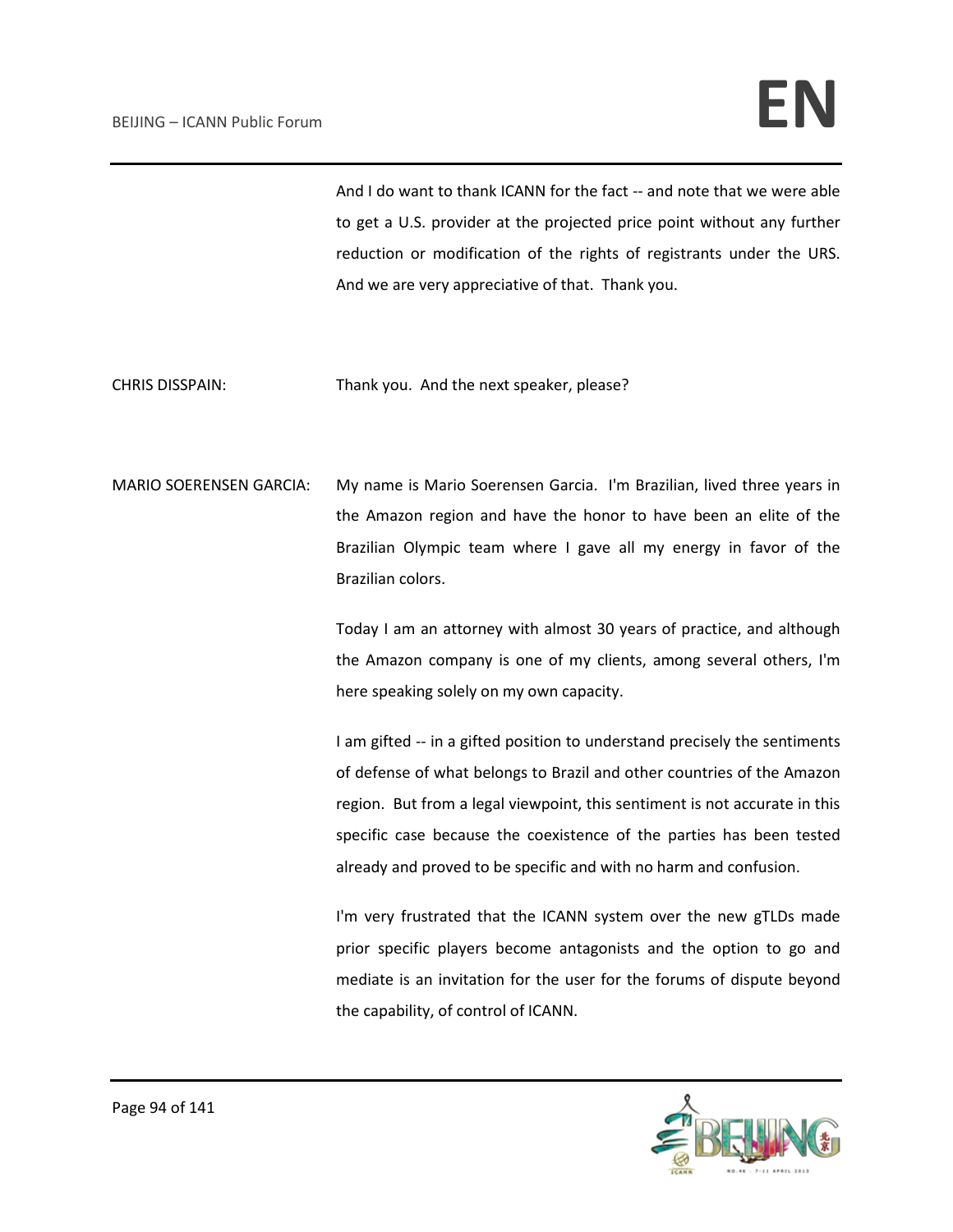The multistakeholder model is critical and should not be undermined into a mini ITU or have encouragement to resolve solely with governments outside the ICANN sphere.

The beautiful model of democracy cannot make each all of the constituencies feel a voiceless minority. For me, the new gTLD project launched after years of input from many different communities.

Now, it has some changes without deference to that community work and without understanding or caring about the impact the decision has on business globally.

Your options about geographic denominations are not aligned with international predominant understanding. Thank you.

CHRIS DISSPAIN: Thank you.

[ Applause ]

Mr. McCarthy.

KIEREN McCARTHY: Hello, Kieren McCarthy here from dot Nxt. I want to say I much, much prefer this room layout. I think it is significantly better. Although I still don't like standing here and talking in front of an enormous room of people. I think that's a little bit intimidating, frankly. It's better.

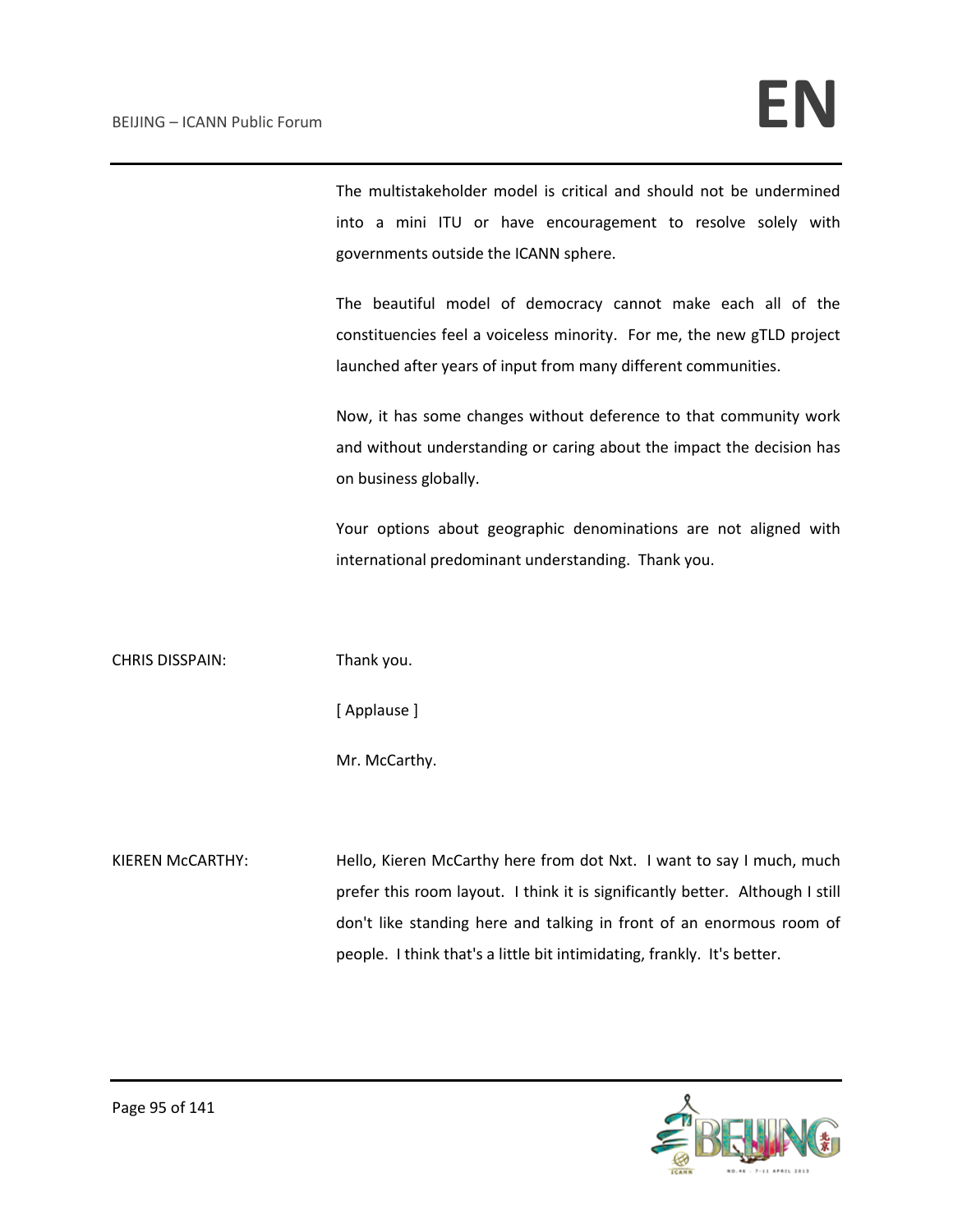CHRIS DISSPAIN: Yes, it seems to have intimidated rather a lot of people, Kieren. KIEREN McCARTHY: It doesn't mean that they like it. It means that they feel obliged to do it. What I want to talk about is I want to urge the board to take document publication dates more seriously. There's -- ICANN has an old habit that it's never quite unlearned which is to provide documents as late as possible. And that happened again this time. My concern is that because you made progress with these contracts, that bad habit will be reinforced because the argument will be, Well, we did some work. But when the board passed this document publication operational policy back in 2009, you said you wouldn't provide any documents less than 15 business days in advance of a meeting. And that caused literally 16 days out everyone would have to deal with 200 documents. But that's better than receiving documents when people were just about to get on planes. I won't go into why that's a terrible idea. It is self-evident why that is a terrible idea. The board decided when it introduced this policy that it was a terrible idea. I won't go into all the reasons why. But I do want to urge you to make that a strict requirement from this point on.

> Policy doesn't mean all documents, but any document that's going to be up for discussion should be at a minimum of 15 business days. And I

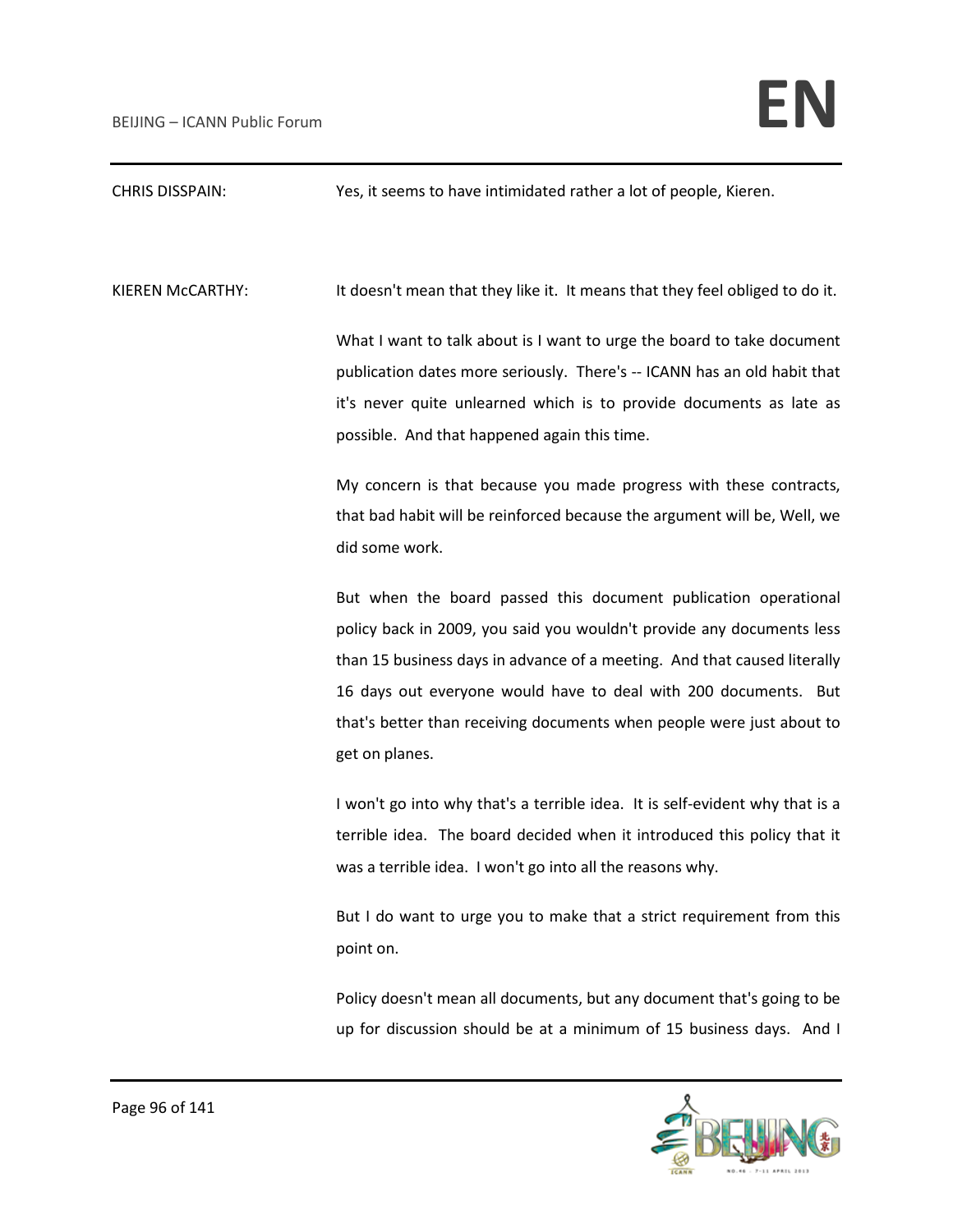|                      | think you should tell the staff -- I will run out of time. I think if the staff<br>should view it as a --                                                                                                                                                        |
|----------------------|------------------------------------------------------------------------------------------------------------------------------------------------------------------------------------------------------------------------------------------------------------------|
|                      | [Buzzer sounds.]                                                                                                                                                                                                                                                 |
|                      | -- and then from that point communicate its content rather than keep<br>producing documents.                                                                                                                                                                     |
| CHRIS DISSPAIN:      | Thank you, Kieren.                                                                                                                                                                                                                                               |
|                      | Next customer, please.                                                                                                                                                                                                                                           |
| <b>FADI CHEHADE:</b> | Nice now. Just introducing --                                                                                                                                                                                                                                    |
| CHRIS DISSPAIN:      | Would you say your name and where you're from, please.                                                                                                                                                                                                           |
|                      | [ Laughter ]                                                                                                                                                                                                                                                     |
|                      |                                                                                                                                                                                                                                                                  |
| <b>FADI CHEHADE:</b> | My name is Fadi, and I'm with ICANN. I'm introducing this young child,<br>lady. Her name is Sherifa. She is 15. She has been preparing for many<br>weeks to speak today. And she was outside and looking for some<br>support to come, so I asked to support her. |
|                      | She is from Egypt. She is 15. She is a blogger. And I think she will be<br>the next ICANN CEO.                                                                                                                                                                   |
|                      |                                                                                                                                                                                                                                                                  |

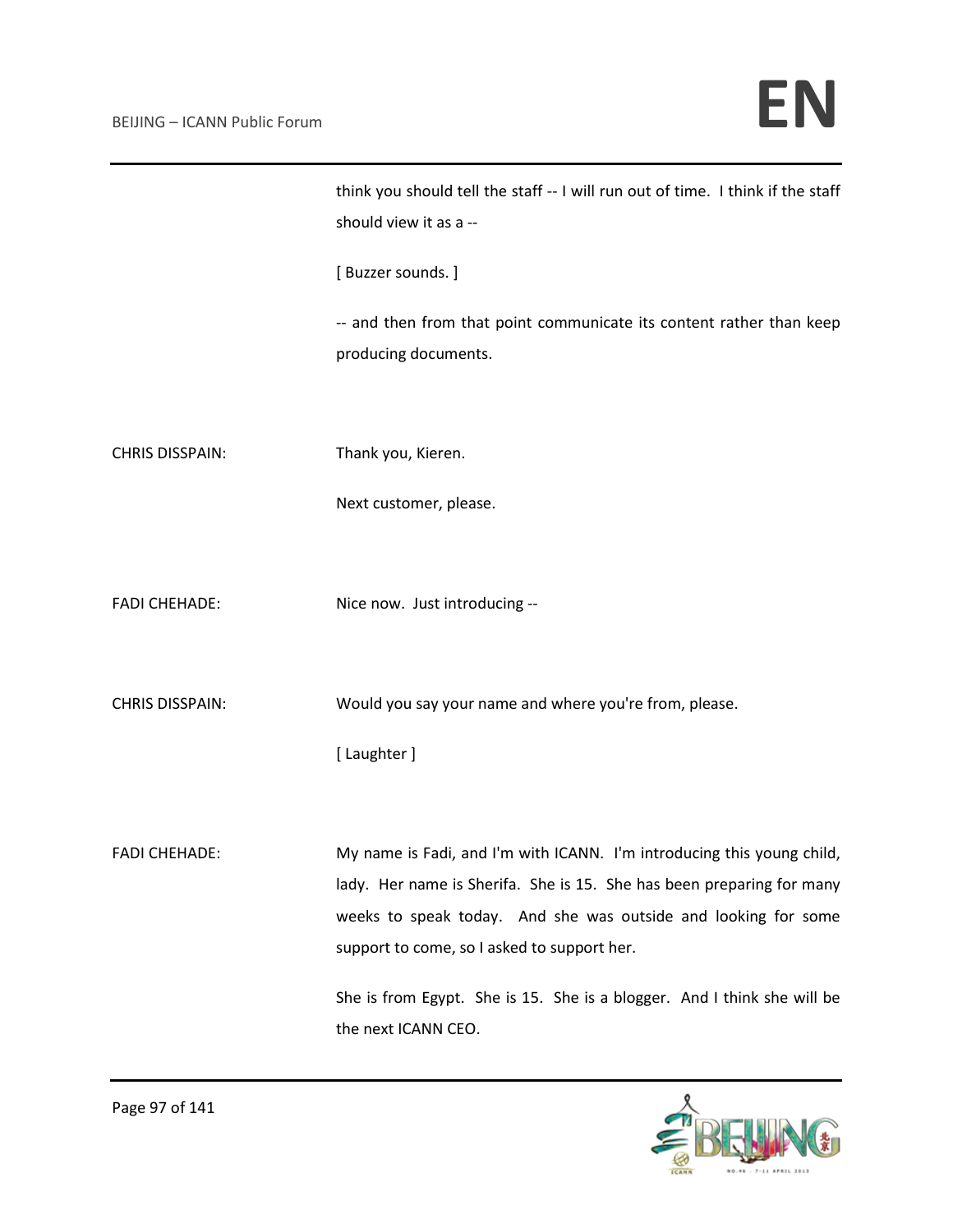### [ Laughter ]

[ Applause ]

CHRIS DISSPAIN: Thank you. Just, Sherifa, before we start -- they have reset the clock. Off you go.

SHERIFA AWA: So I know ICANN is not there to police the Internet and does not really decide what's the content of the Web site, but I just want -- we just -- as children of the world, we just want to make sure that parents are comfortable with their children using Internet in terms of safety and privacy and content. Of course, all parents are concerned about these matters.

> For example, what we want in terms of privacy is that Web sites limit exposure of information about the child and that no direct messages should be sent without the child's consent or his parent's consent.

> Secondly, the children really need a space to share their thoughts and voice their opinion. We also thought about monitoring the Web site using child-related gTLDs for any spam or explicit content. It could be monitored by parents, teachers or the organizers of these Web sites.

> But we propose a code of conduct and self-regulation -- code of conduct to be signed by Web sites using these gTLDs for -- so if they use any explicit content, they would be removed.

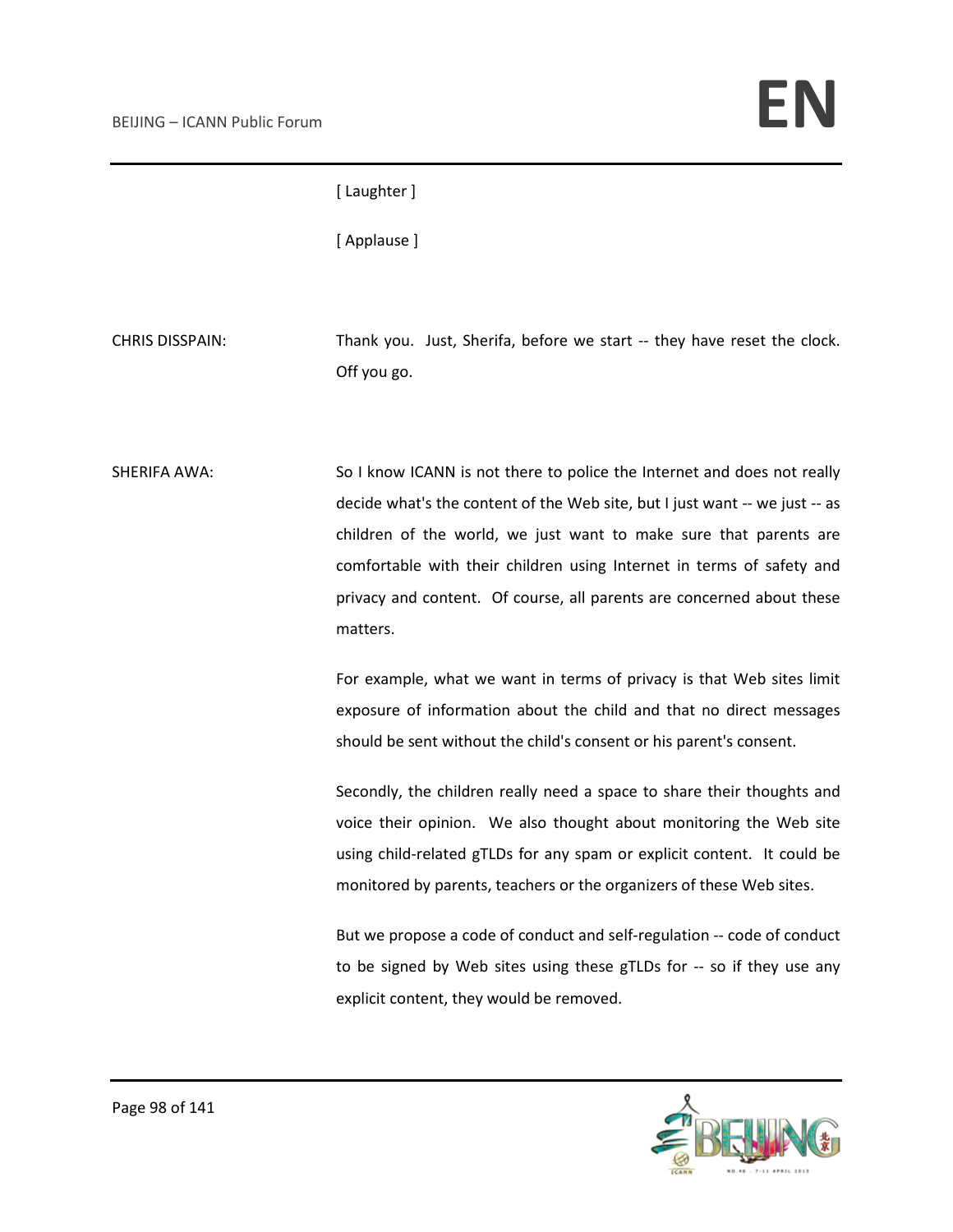What we are asking is that there should be some specific criteria set for a Web site using a child-related gTLDs and a platform for children to voice out their opinions in an ICANN structure.

As children with dreams, we ask you to consider our ideas and help transform those ideas to reality for favorable use for the Internet of a children. Thank you.

[ Applause ]

CHRIS DISSPAIN: Thank you.

[ Buzzer sounds. ]

[ Applause ]

CHRIS DISSPAIN: Follow that, Milton.

[ Laughter ]

MILTON MUELLER: With pleasure. Grumpy old man can take on innocent young children any day of the week.

> And grumpy I am because we're talking about Governmental Advisory Committee. I have just read their communique. And I want to express my sense that the board needs to understand what it's dealing with

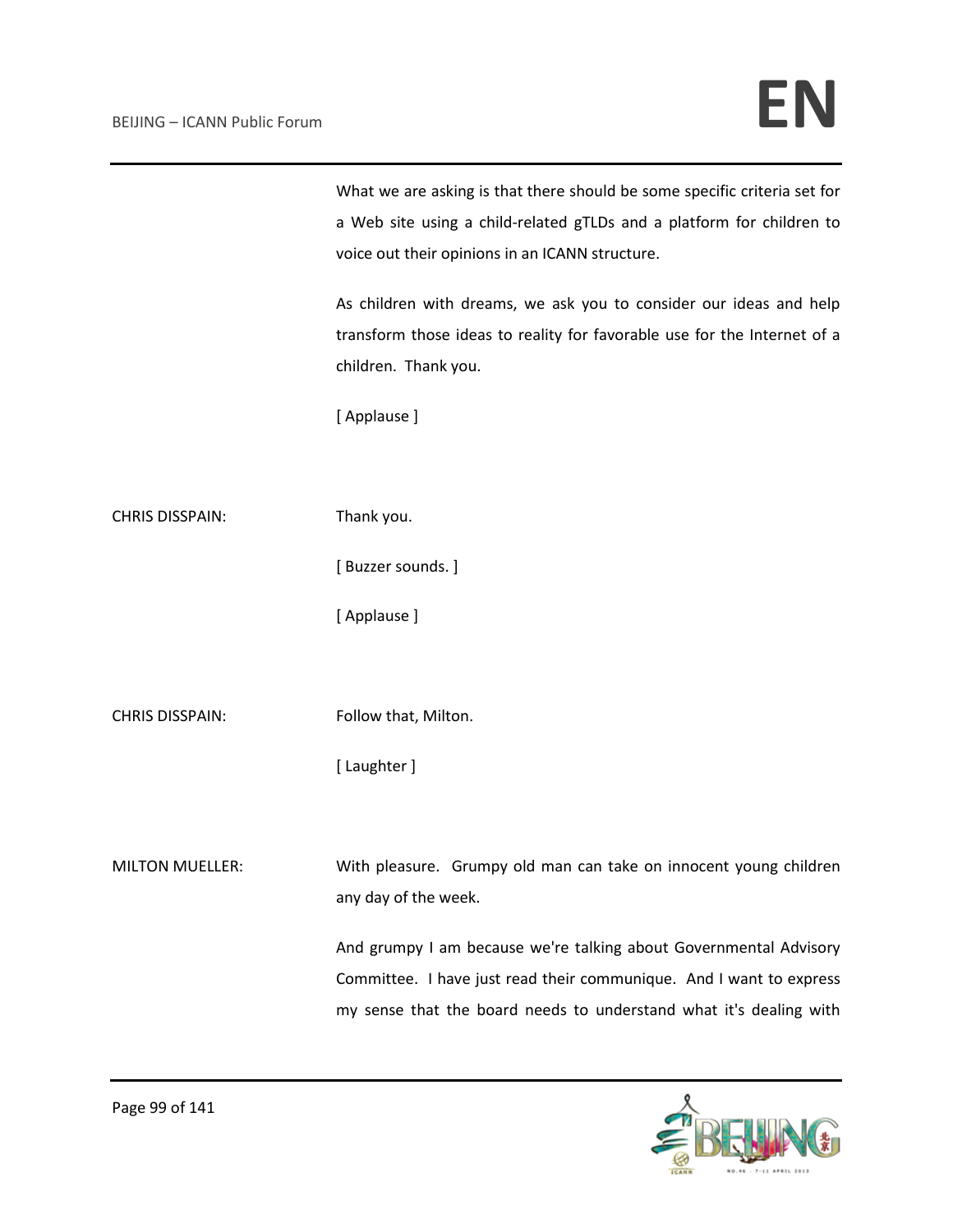here, and that is basically a complete rewrite of what is or is not an acceptable top-level domain. In other words, the GAC --

[ Applause ]

Yes. The GAC has created six new categories in Toronto and, oh, here's three more in Beijing. And these categories are basically ways of - categories of classifying top-level domains. And then they are applying criteria to these domains that will determine whether they think they are acceptable or not. None of these categories, none of these criteria were known to the applicants at the time they made their applications and spent \$185,000. None of them were known to the GNSO which is supposed to be making the policy.

Now, the other problem with these categories is that they're really not well-informed. For example, when we talk about competition issues, the GAC shows no awareness of the way actual competition policy has developed. For example, if you say that -- if you control the word "book" and make it a closed TLD, do you control the market for books? Really?

Is there a market analysis? Is there market power analysis of the global market for books when you are making this decision? Or are you just sort of saying if they have the string, they suddenly control a market?

Something very remarkable happened about 20 minutes ago, and that was I find myself nodding vigorously at the statement of Kristina Rosette.

[ Laughter ]

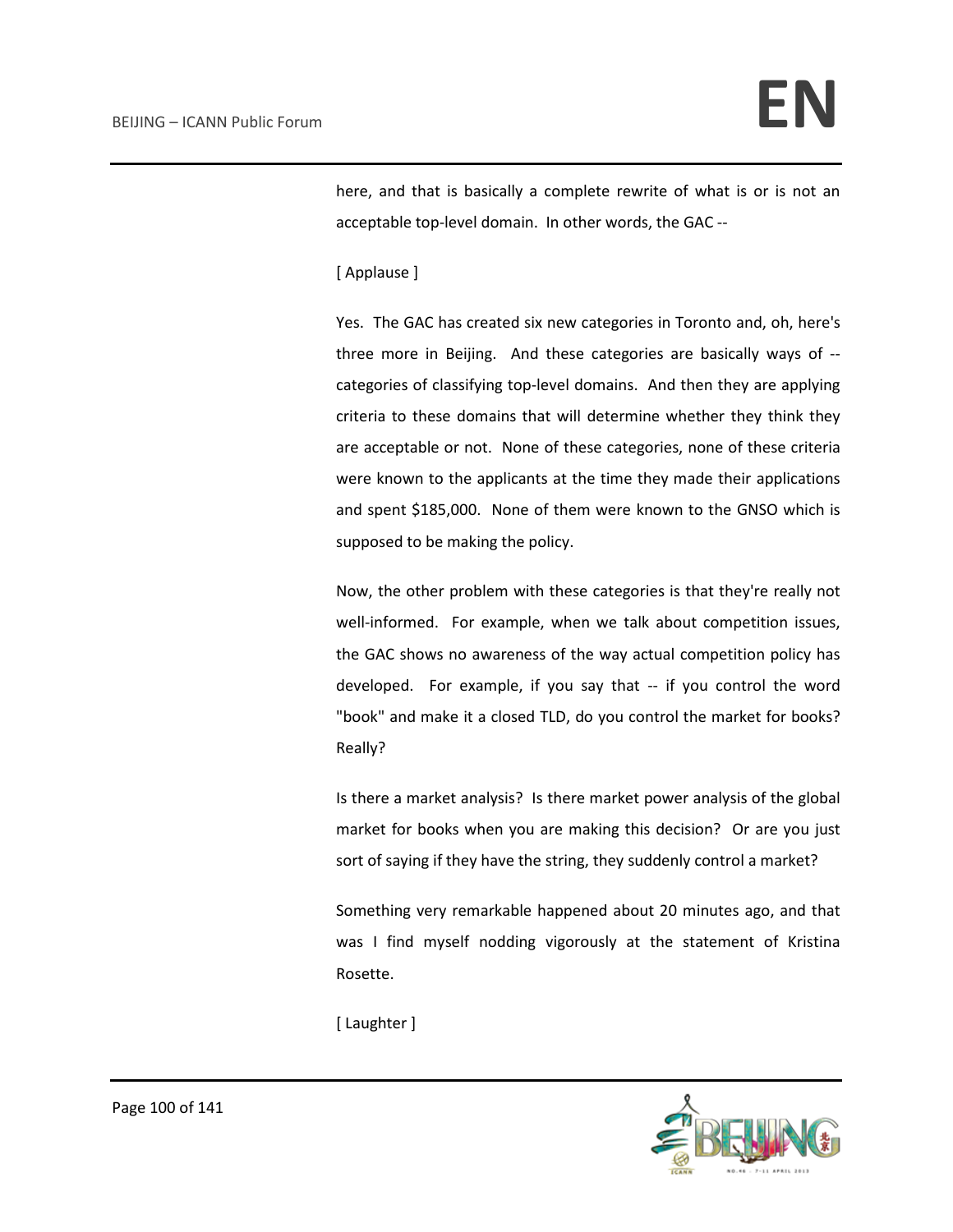#### [ Buzzer sounds. ]

When that happens, you know that governments are acting outside the bounds of law. And when we can agree on that, something has to be done. And you're in a position to do it. Please.

CHRIS DISSPAIN: Thanks, Milton.

[ Applause ]

Over to you, Khaled.

KHALED FATTAL: Thank you Chris. Khaled Fattal, Multilingual Internet Group. In 2007 I found myself compelled, perhaps forced, to actually challenge the board to actually stand up and be counted on what it believed IDNs were supposed to represent. And as a result, and to my pleasure, the board responded swiftly. And by the next day two IDN resolutions were adopted as a result of that intervention.

> Today I'm finding myself compelled again to remind you and ask you to stand up and be counted on what you believe needs to be done on the subject matter I'm going to raise with you. This is not the first time I raise this point.

> Action Number 1, we are embarking on the biggest seismic change to the Internet, the biggest since its creation.

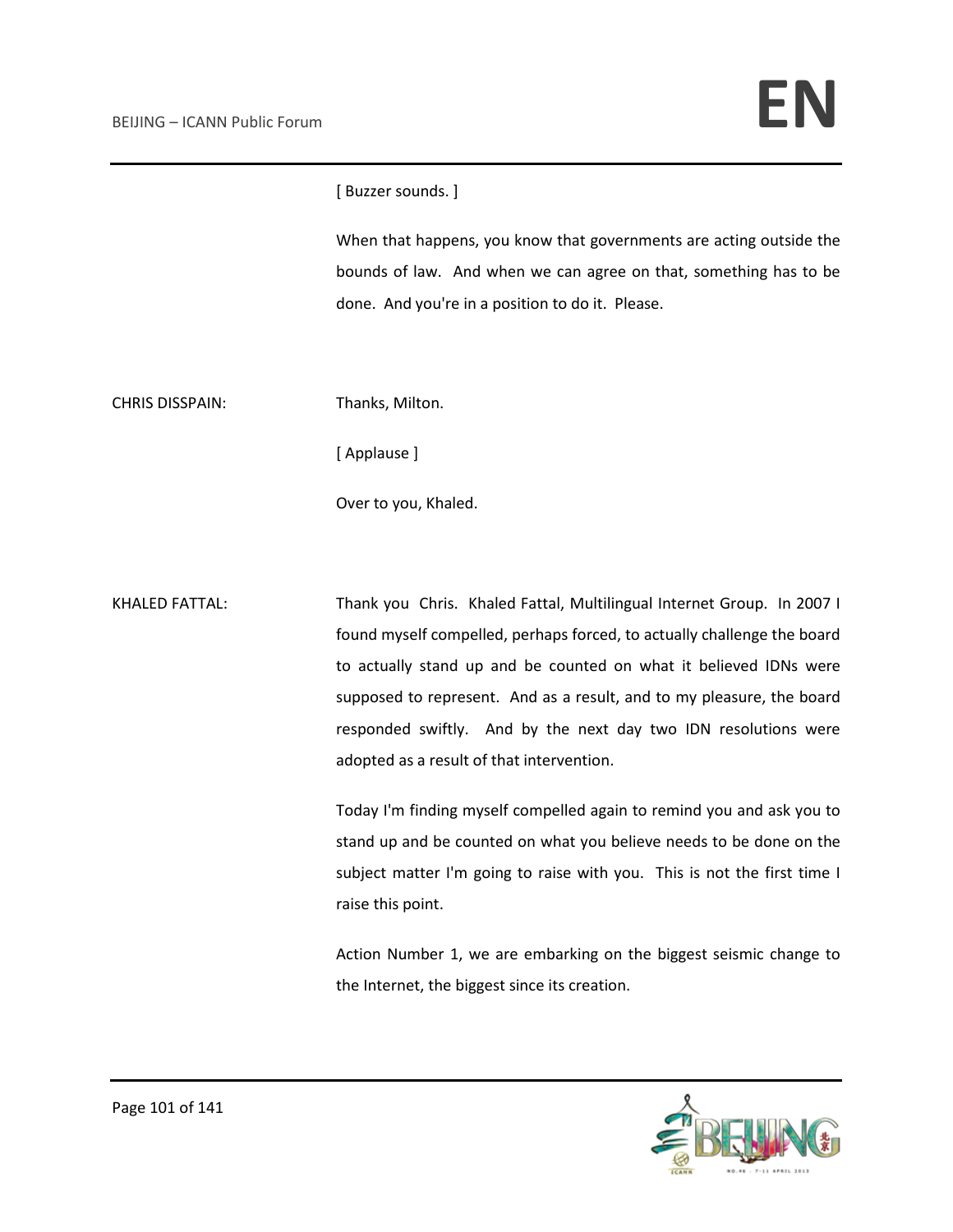Action Number 2, we are seeing the birth of the global multilingual Internet. As a result, the change that this is -- that we are witnessing requires a new infrastructure for the -- for ICANN to actually represent the global community.

I have mentioned this already many times in the past, but here I'm calling up on you again to stand up and clarify your position.

Do you believe that the current infrastructure of ICANN is sufficient, is ready and capable of handling this exponential change? Bearing in mind the Internet governance format and the multistakeholder. If you do, then please clarify your position that no changes will be expected to infrastructure.

If you don't, then at least clarify that you believe this is necessary. You already have been given suggestions of --

[ Buzzer sounds. ]

And I may conclude. A position needs to be clarified from the board, whether you do believe or you don't believe. And that way the community knows what it needs to do next. Thank you very much.

CHRIS DISSPAIN: Thank you, Khaled.

PAUL FOODY: Paul Foody. I would like to thank Khaled because for once, somebody here has actually enunciated what we are seeing. We are seeing a

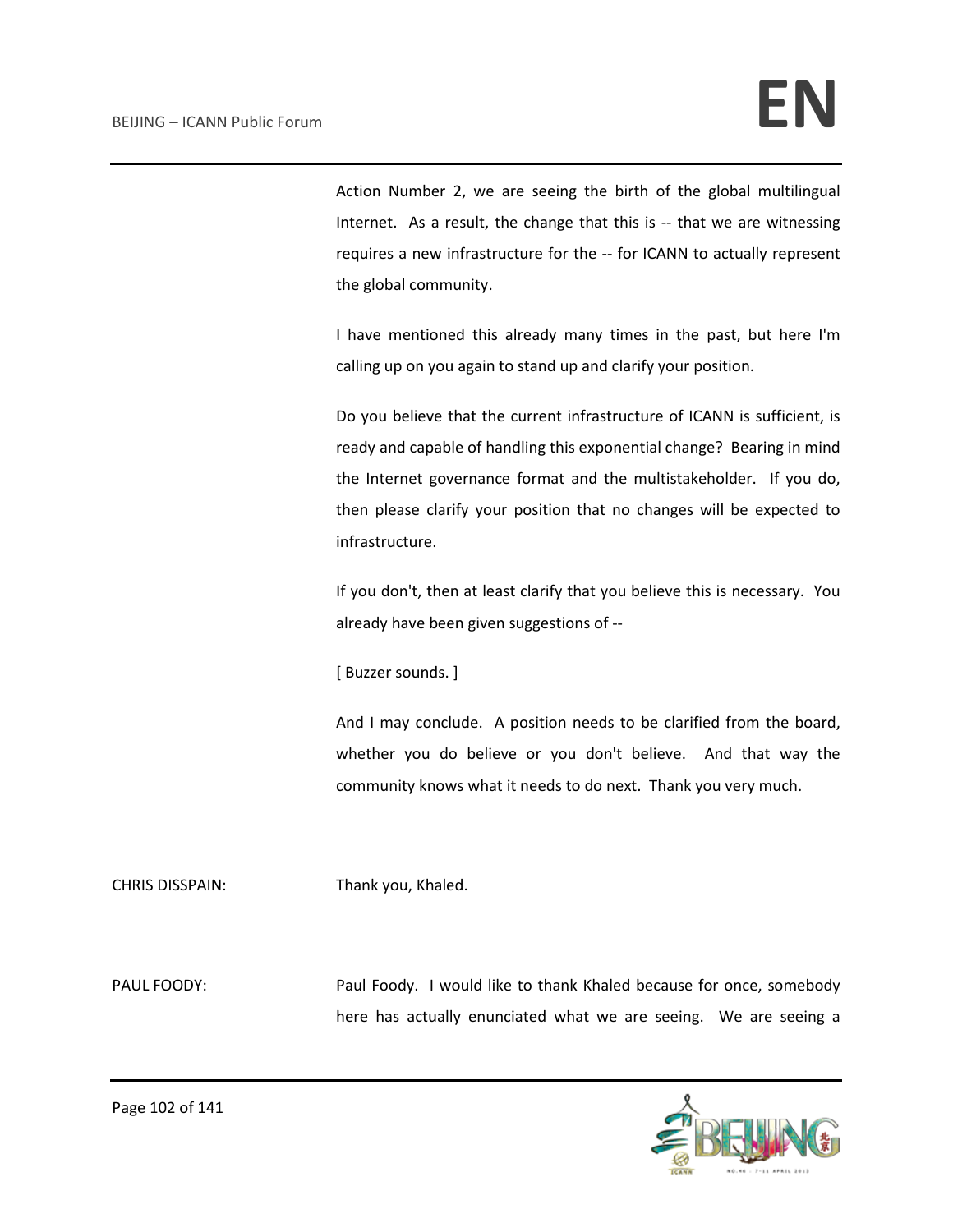seismic change. This is the biggest news to hit the Internet since its formation. We are seeing the dot com registry replaced at the top level.

Now, in the past nobody has had problems going to amazon.com. Nobody has confused amazon.com with a river. Why? Because dot com acted as an identifier. It told us we were going to a Web site.

Now, the trademark guys here, basically the dot com registry put them out of their role because once you have the dot com, you didn't need the trademark. On that basis, people would register a domain. They've invested a huge amount of money, which has seen the value of the Internet rise to something 100 trillion, 200 trillion, I would love to be able to give you an exact figure. But despite numerous economic studies, ICANN has yet to even get a figure for the value of what it's selling.

What we're going to do is we're selling off maybe 100,000 gTLDs, toplevel domains that are going to act as closed Web sites. They will come down on top of the Internet, and they will take all that value that has been created.

Now, you owe it to the Internet community to put this out there before it's too late.

The fact that amazon, the biggest company on the Internet, a company responsible for creating wealth more than any other should not be given its -- The new equivalent of dot -- amazon.com just demonstrates how badly conceived this new gTLD idea is. Thank you very much.

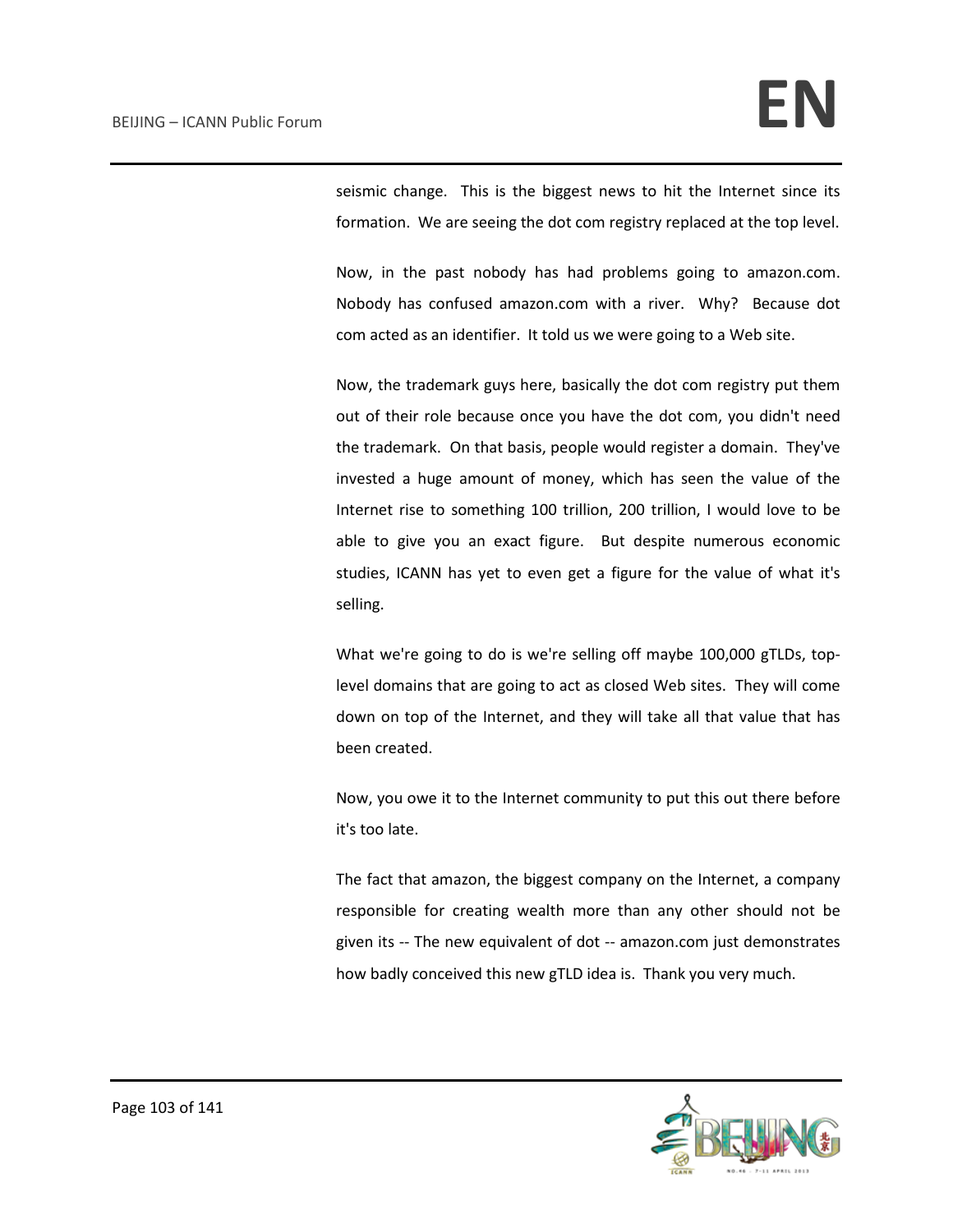CHRIS DISSPAIN: Thank you.

Bertrand, did you want to say something?

BERTRAND DE LA CHAPELLE: Thank you. Thank you, Chris. I'm particularly happy that Mr. Foody has the opportunity to come back to the mic because I listened very carefully to your previous comment in the previous round. And you were kind enough to inform us of an example of four domain names that you have recently acquired; namely Thatcherrip.com, maggierip.com, ripthatcher.com and ripmaggie.com.

> Those who have the curiosity to go see that will discover that those four domain names make a redirection to the official site of the Margaret Thatcher Foundation at margaretthatcher.com which in itself is a perfectly legitimate activity. And it's your perfect absolute right to buy those domains.

> Where I have difficulty -- what I have difficulty understanding, I must say, is why there was such a compelling reason for you to buy those four domain names that you consider that the price of those domain names is a particular burden on you.

PAUL FOODY: One, to demonstrate that there are dot com addresses still left. Two, I've already offered it to Mark, the GAC representative for the U.K. because I wouldn't -- given the sort of backlash against Maggie Thatcher -- I was not a Maggie fan.

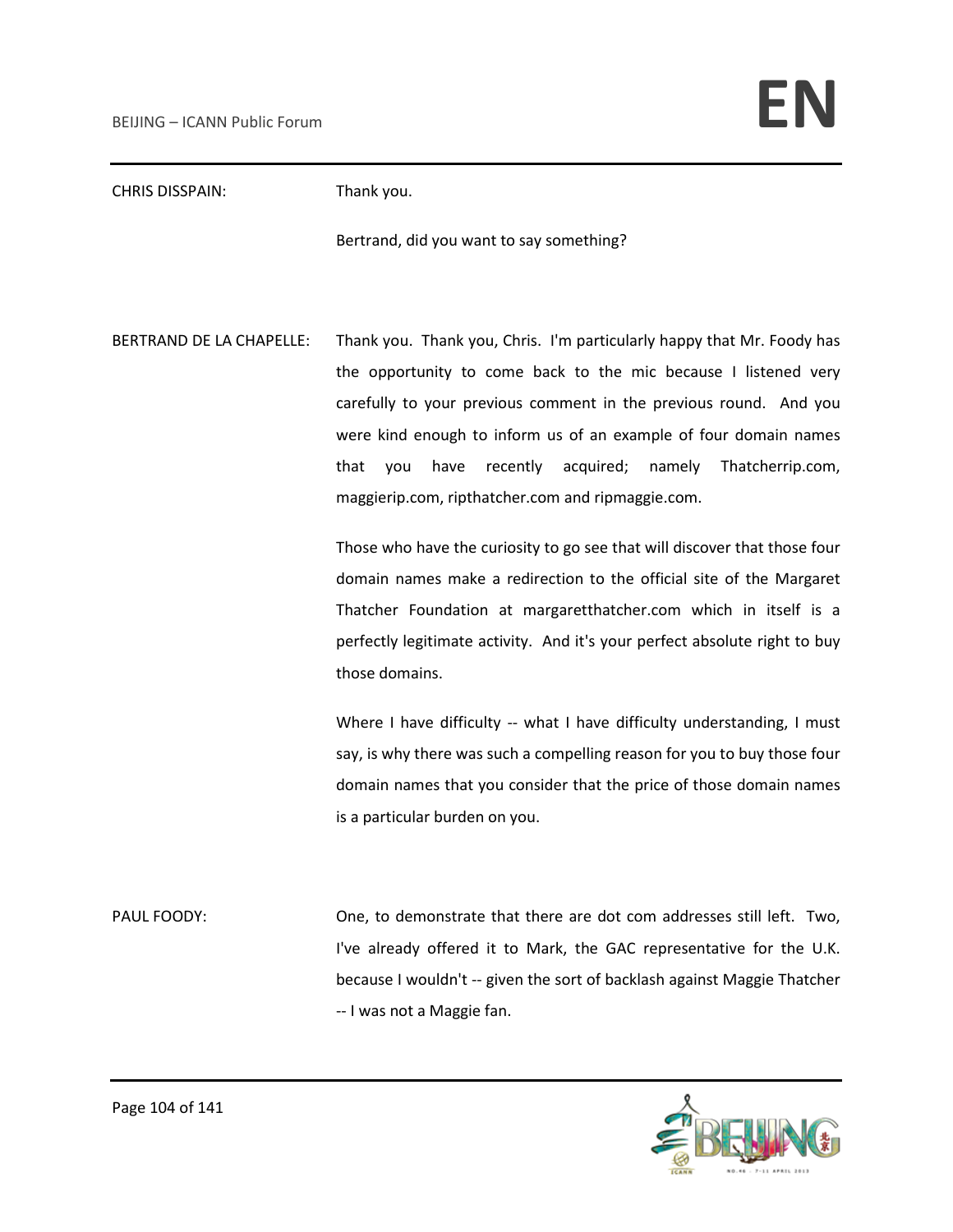(Multiple speakers)

CHRIS DISSPAIN: Paul, Paul, Paul, Paul. Paul, we're not doing politics. Thank you very much. We have our own. We don't need to go any further. Thank you. I appreciate the comment, and I'm sure that the U.K. representative of the GAC will be delighted.

PAUL FOODY: He is already aware. Thank you.

CHRIS DISSPAIN: Thank you.

Next speaker, please.

JONATHAN ZUCK: My name is Jonathan Zuck from the Association of Competitive Technology. There is a great movie called "Shawshank Redemption" about a guy serving a lengthy prison term. Any analogies you want to draw are purely unintended.

> In that film, the star wrote to the governor every month requesting books. When the governor finally sent some books, he started writing every week. So for some time now, I have been requesting metrics. And the board in Cartagena passed a resolution requesting advice about metrics in the context of the new gTLD program under the auspices of the Affirmation of Commitments. The GNSO delivered that advice.

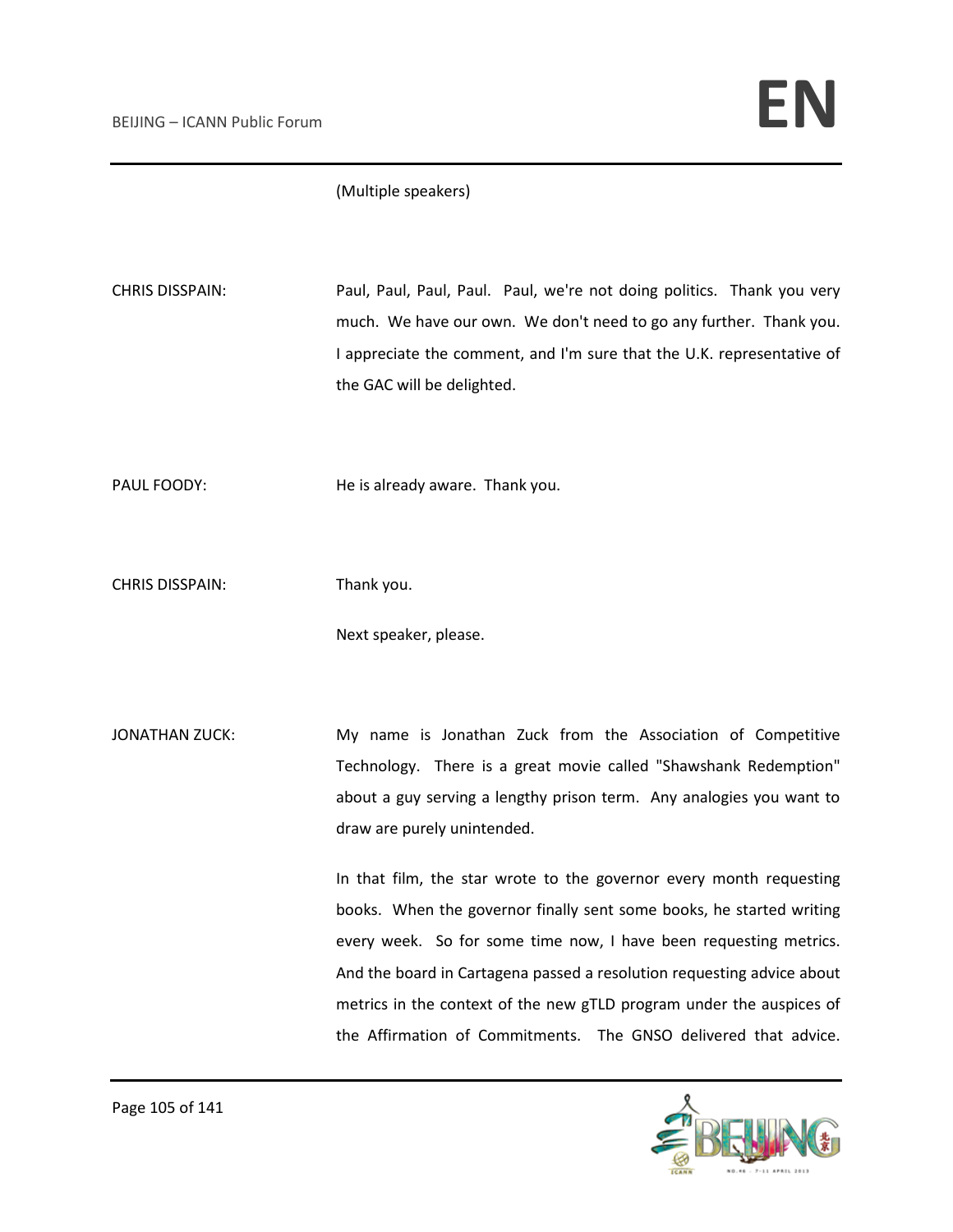ALAC has delivered complementary advice also in that same time frame. I'm concerned that we may be running out of the time of the relevance of that advice. I really encourage the board to acknowledge the advice and give if it its imprimatur in some informal way so when a review team is formed, they have an opportunity to take it into consideration. And also so that the staff has sometime to rev up and begin to track the data that would be necessary to measure those particular metrics because without data in hand, the metrics will be meaningless at the time that the review team begins its work.

CHRIS DISSPAIN: Thank you. JONATHAN ZUCK: Thank you. CHRIS DISSPAIN: Mikey. MIKEY O'CONNOR: Thanks. My name is Mikey O'Connor. This time I'm going to do my "have I mentioned working groups" talk. Chris' eyes close. The first point I want to make is that Fadi, if you could get in touch with the young woman that you introduced to us, I would love to have her audit one of our working groups if she would like to do that. She's going to be a great one for the team, and I'm always recruiting.

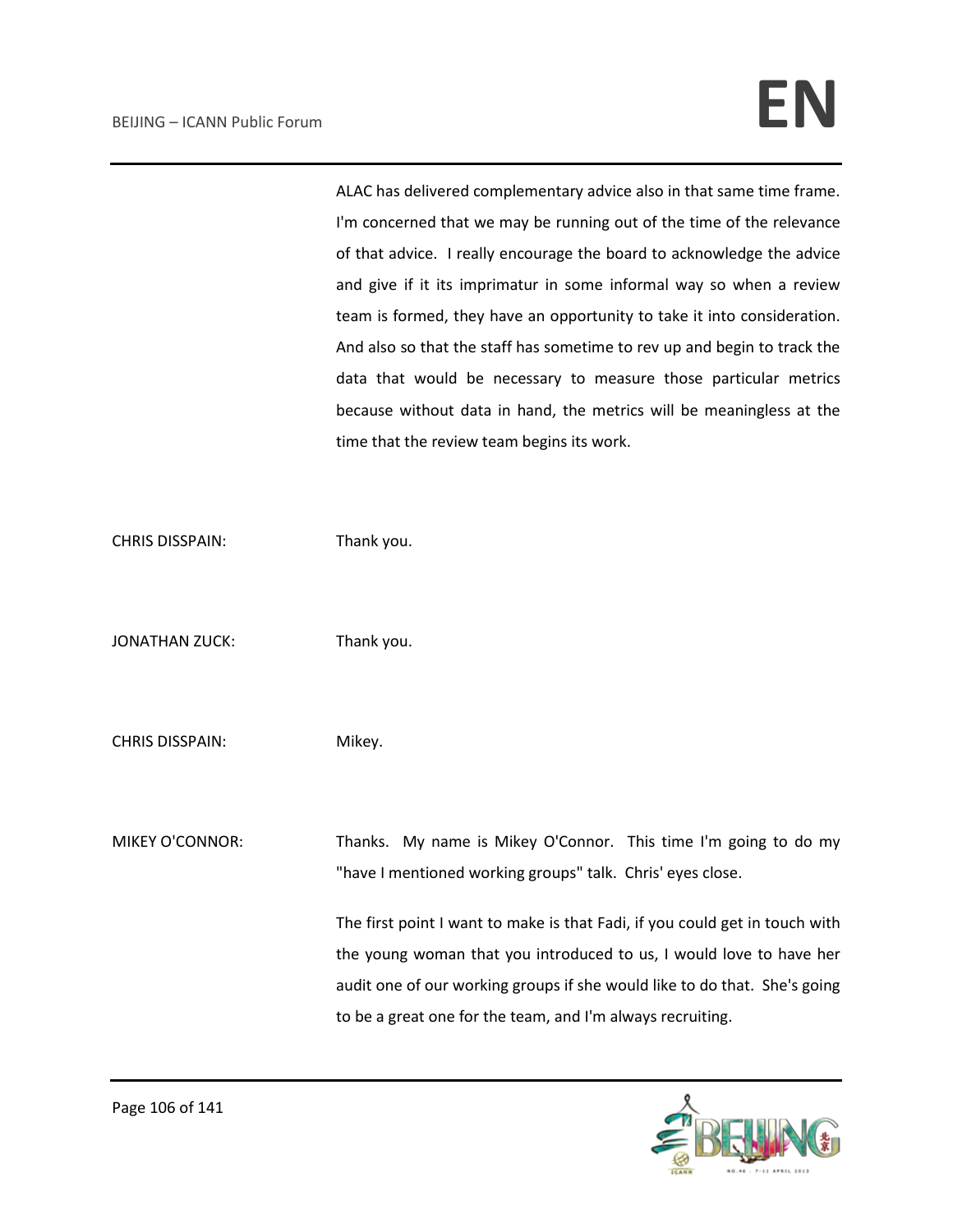And to that end, my question to the board -- and I'm sure I won't use my whole time, but the working group layer doesn't get a lot of the rewards and resources that the layers above it get, and the question to the board is: Is there a way that we could get a bit more support and a bit more resources aimed at the working group layer?

It's not so much the financial support, although as a chair of a working group it's helpful if I can get to these meetings so that I can do the reports. Right now there's no funding for chairs to come. It's all at the constituency layer. And it's because the working group doesn't exist in the budget.

The other thing is that human resources would be really helpful. Coaches, advisors, teachers, mentors for working group chairs, for working group members, and for new members.

So the question is just a simple one. Is there some way to get more resources and attention aimed at the bottom of the bottom-up process? Thanks a lot.

### CHRIS DISSPAIN: Thanks, Mikey.

#### [ Applause ]

You could -- if you wanted just to do a short -- a short paper on the sort of stuff you think you might want to see, that would be quite useful.

Have you done one of those already?

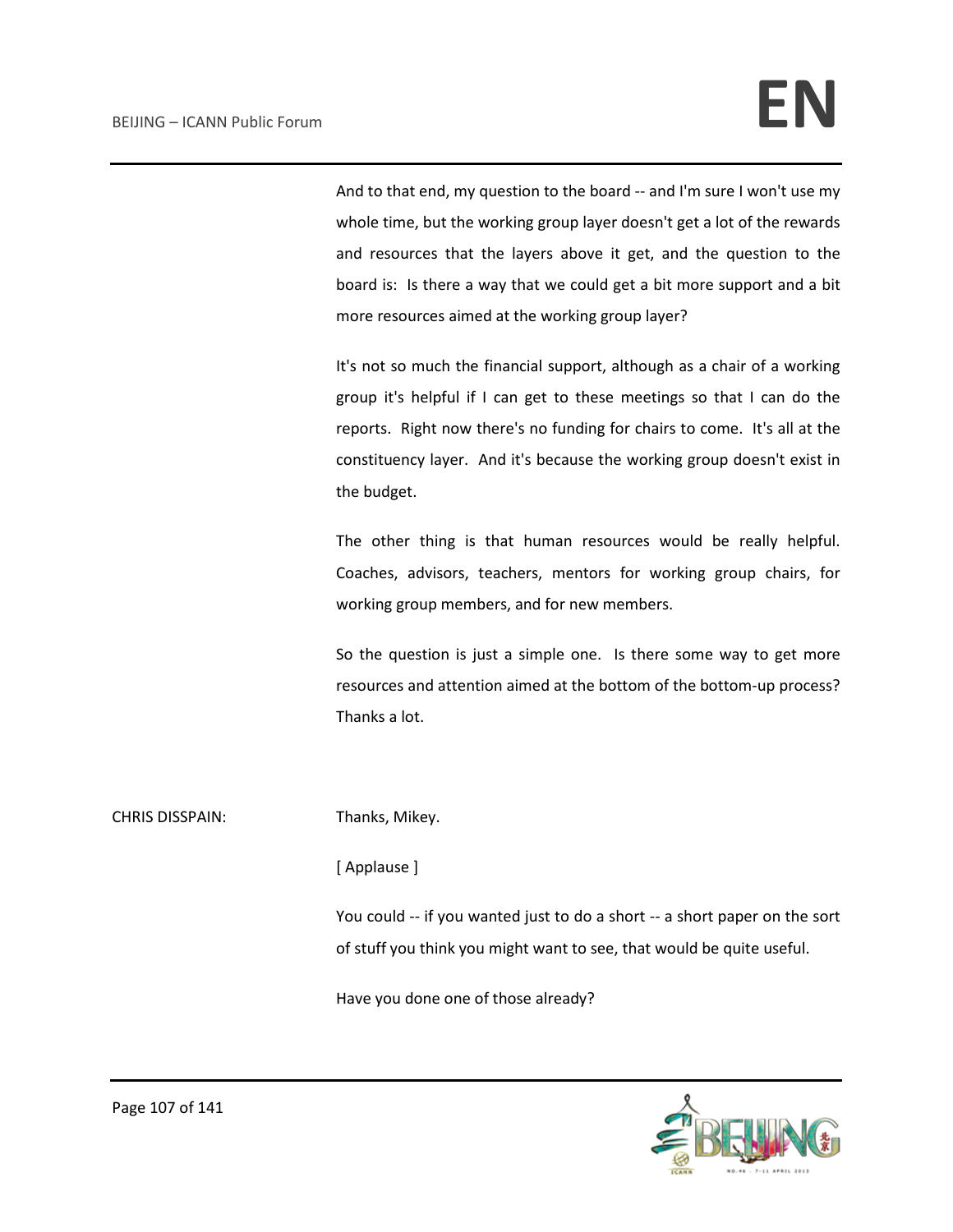| <b>MIKEY O'CONNOR:</b> | Yes, and it's a URL. It's a really simple URL. It's bar.com/w.                                                                                                                                                                                                                                                                                                                                                                                                                                                                              |
|------------------------|---------------------------------------------------------------------------------------------------------------------------------------------------------------------------------------------------------------------------------------------------------------------------------------------------------------------------------------------------------------------------------------------------------------------------------------------------------------------------------------------------------------------------------------------|
| <b>CHRIS DISSPAIN:</b> | Okay.                                                                                                                                                                                                                                                                                                                                                                                                                                                                                                                                       |
| <b>MIKEY O'CONNOR:</b> | Again, bar.com/w. Please don't all hit it at once. I was on the GAC site a<br>minute ago and it fell over, so spread your requests out a little bit,<br>please.                                                                                                                                                                                                                                                                                                                                                                             |
| <b>CHRIS DISSPAIN:</b> | Thank you very much.<br>And the next speaker, please.                                                                                                                                                                                                                                                                                                                                                                                                                                                                                       |
| <b>CHANG LIU:</b>      | Hello. My name is Chang Liu, an Internet user from China. My question<br>is about single-letter domain registration.<br>A few years ago, a Chinese man, Mr. (saying name), has tried to register<br>23 single-letter domain names such as a.com, and his application was<br>refused by ICANN due to technical reasons. However, such domain<br>names like q.com, x.com, and z.com have already been registered by<br>American and Japanese users, which shows single-letter domain names<br>can be registered without any technical issues. |

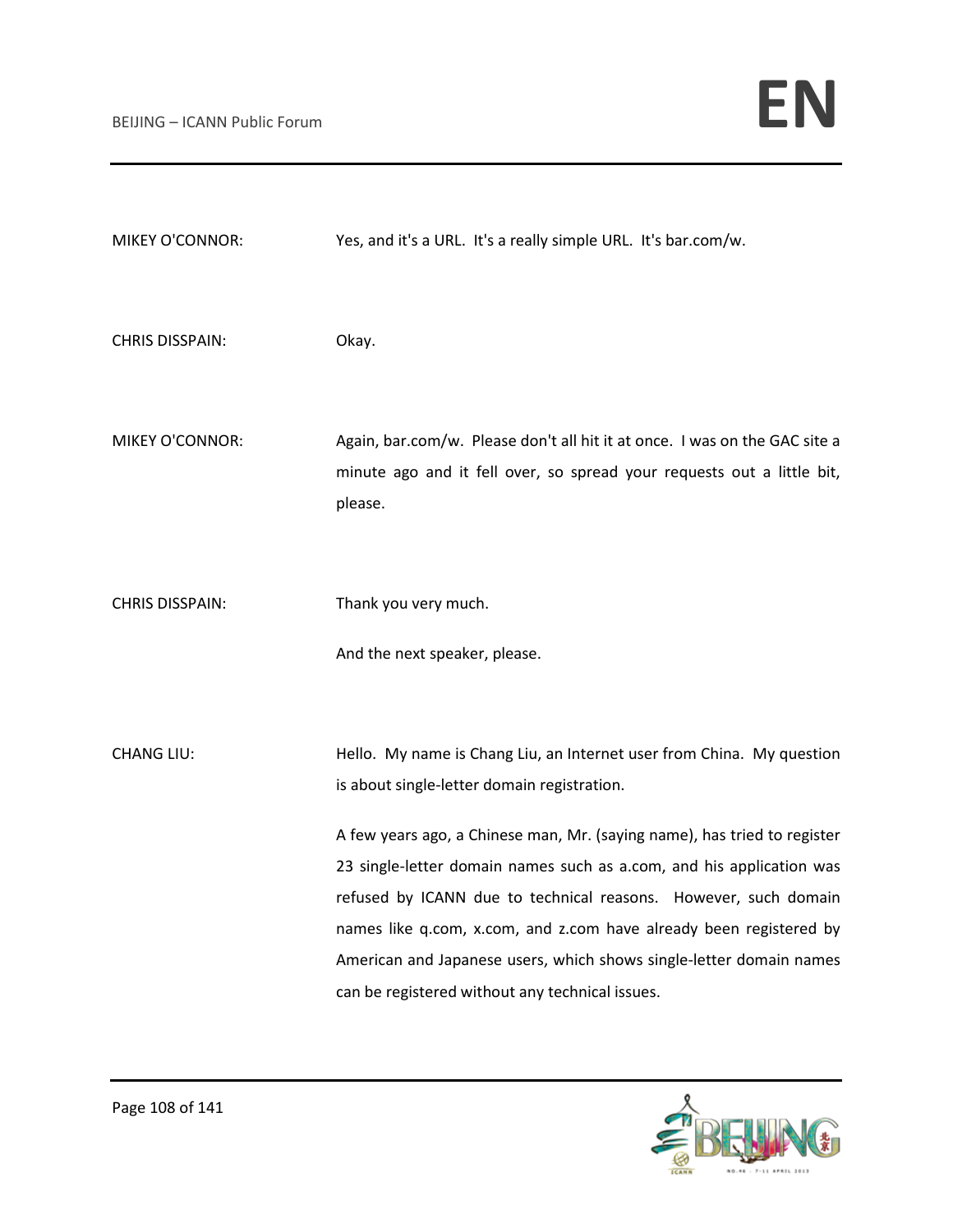|                 | So we think ICANN has disobeyed the basic rules of domain name<br>registrations and we ask for an answer, if there is a fair opportunity for<br>Chinese to register such domain names. Thank you. |
|-----------------|---------------------------------------------------------------------------------------------------------------------------------------------------------------------------------------------------|
| CHRIS DISSPAIN: | Thank you very much. Next speaker, please.                                                                                                                                                        |
| SAMI SALIH:     | Hi. I'm Sami Salih. I'm from NTC, the telecom regulatory authority of<br>SUDAN.                                                                                                                   |
|                 | This is my first ICANN meeting -- I come with the green mark -- and I'm<br>here to represent my country and to start building trusted relationship -                                              |
| CHRIS DISSPAIN: | Can you speak a little closer to the microphone, please.                                                                                                                                          |
| SAMI SALIH:     | Okay. I'm here to --                                                                                                                                                                              |
| CHRIS DISSPAIN: | Thanks, Izumi.                                                                                                                                                                                    |
| SAMI SALIH:     | I'm here to build a trusted relationship between my administration and<br>ICANN.                                                                                                                  |

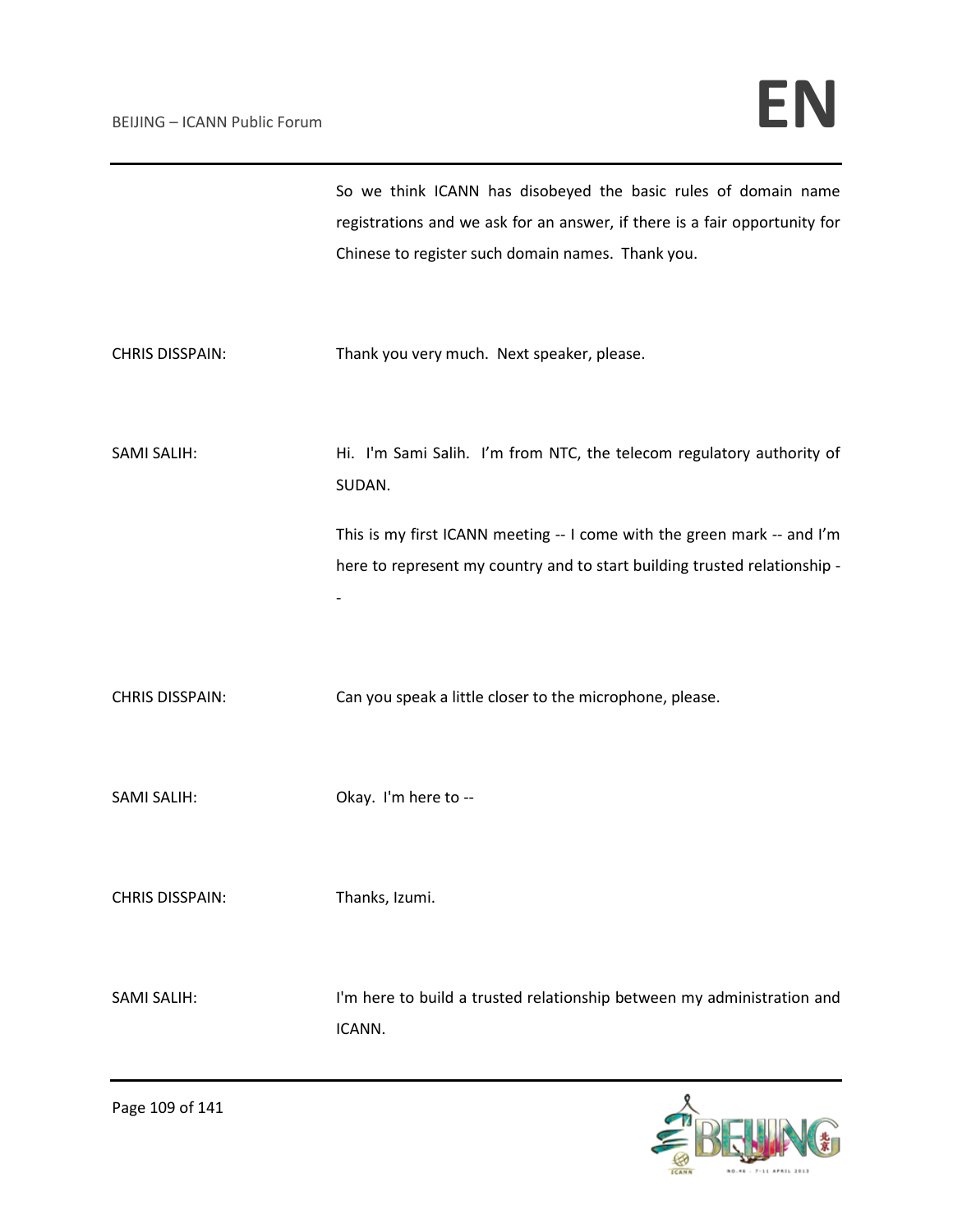I'm very regret to say that we didn't feel comfortable when dealing with ICANN. This sense was accumulated throughout our previous relations with ICANN.

Let me frankly share with you our last case with ICANN. Our IDN .sudan or in Arabic (non-English word or phrase) takes about two years to be assigned, just because any application from Sudan and the other four countries suffers from the embargo should pass through the department of commerce. Are you agreeing with me this is a discrimination behavior? Such behaviors were really negatively affects our ICT community and limiting our plans to develop.

As I learned for my first ICANN meeting, this meeting, that ICANN adopt the bottom up approaches to role the critical internet recourses. To do so, I think ICANN should have true independent from local regulations or regimes.

I'm wondering, if we as a community can scale up the chief Internet managing organization to be a union under the United Nation umbrella.

Thank you.

CHRIS DISSPAIN: Thank you very much.

Izumi.

IZUMI AIZU: Izumi Aizu. Thank you.

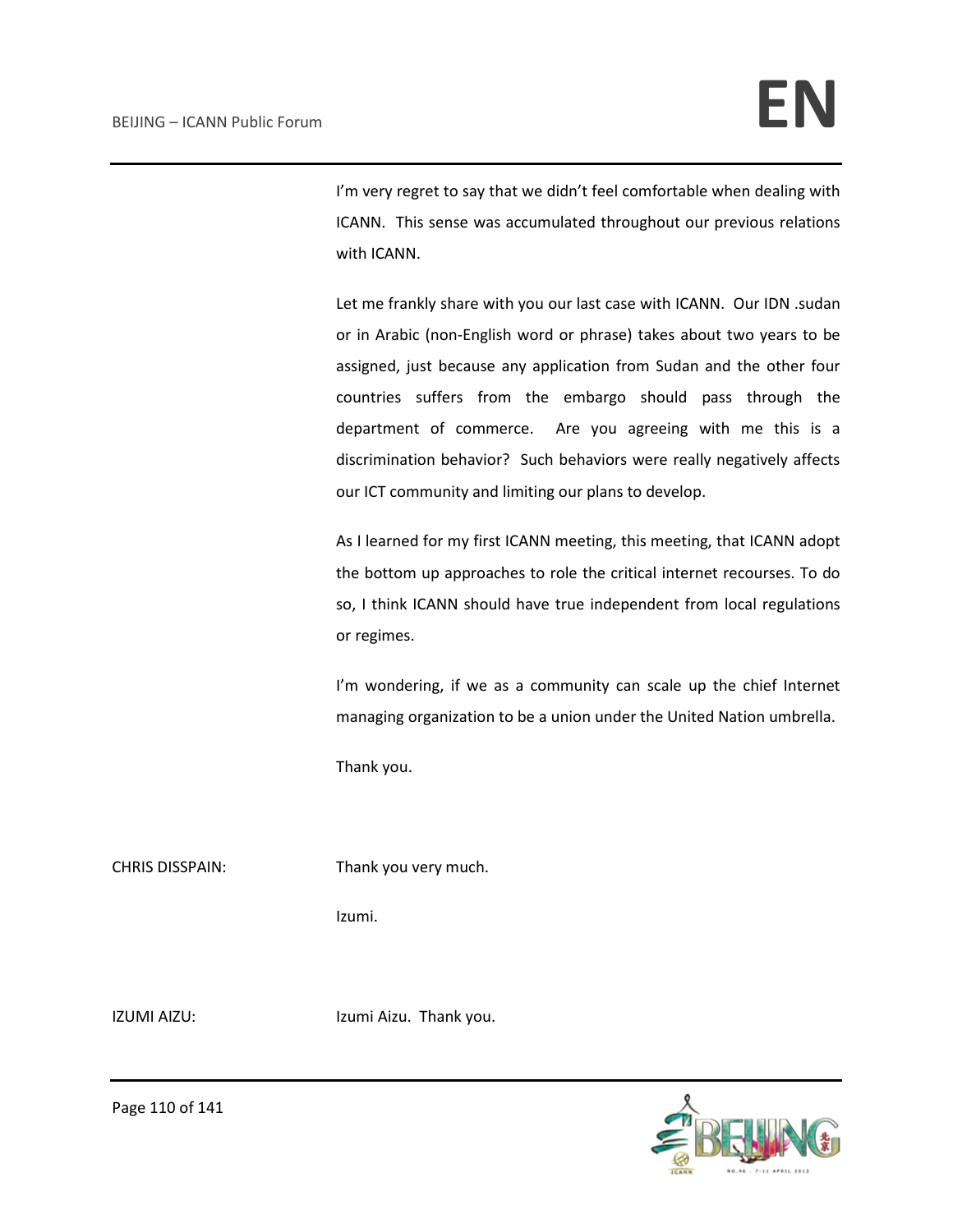14 years ago in 1999, the first ICANN meeting was held in Singapore to which I was a member of the local team -- host team. I feel like we've come a long way.

As I said, I was about three years absent from coming to ICANN meetings, but during these past three years, I worked a lot in the periphery, perhaps, of ICANN area works such as dealing with international Internet governance issues around the ccTLD or at national and regional IGFs, and I was also part of the team of the CSTD working group on the improvement of IGF and MAG.

Before -- and I really welcome Fadi's opening remarks a few days ago to the bottom-up multistakeholder -- bottom-up multistakeholder and global, and bringing your offices and operations from U.S.-centric to the global or closer to us. That's very appreciated.

But for ICANN or for us to truly appreciate our core value, open stable Internet with this bottom-up multistakeholder approach, I'd like to appeal to some people. While we are going to -- tend to sort of put more weight to the gTLD space, the CC folks and the RIRs, we see a great need at a national and regional level for bringing this bottom-up multistakeholder level.

Being At-Large, the At-Large alone cannot really bottom-up organize. That's the reality. I'd like to see other friends to come together, reach out to each other and work together to make this real national and regional level of the multistakeholder.

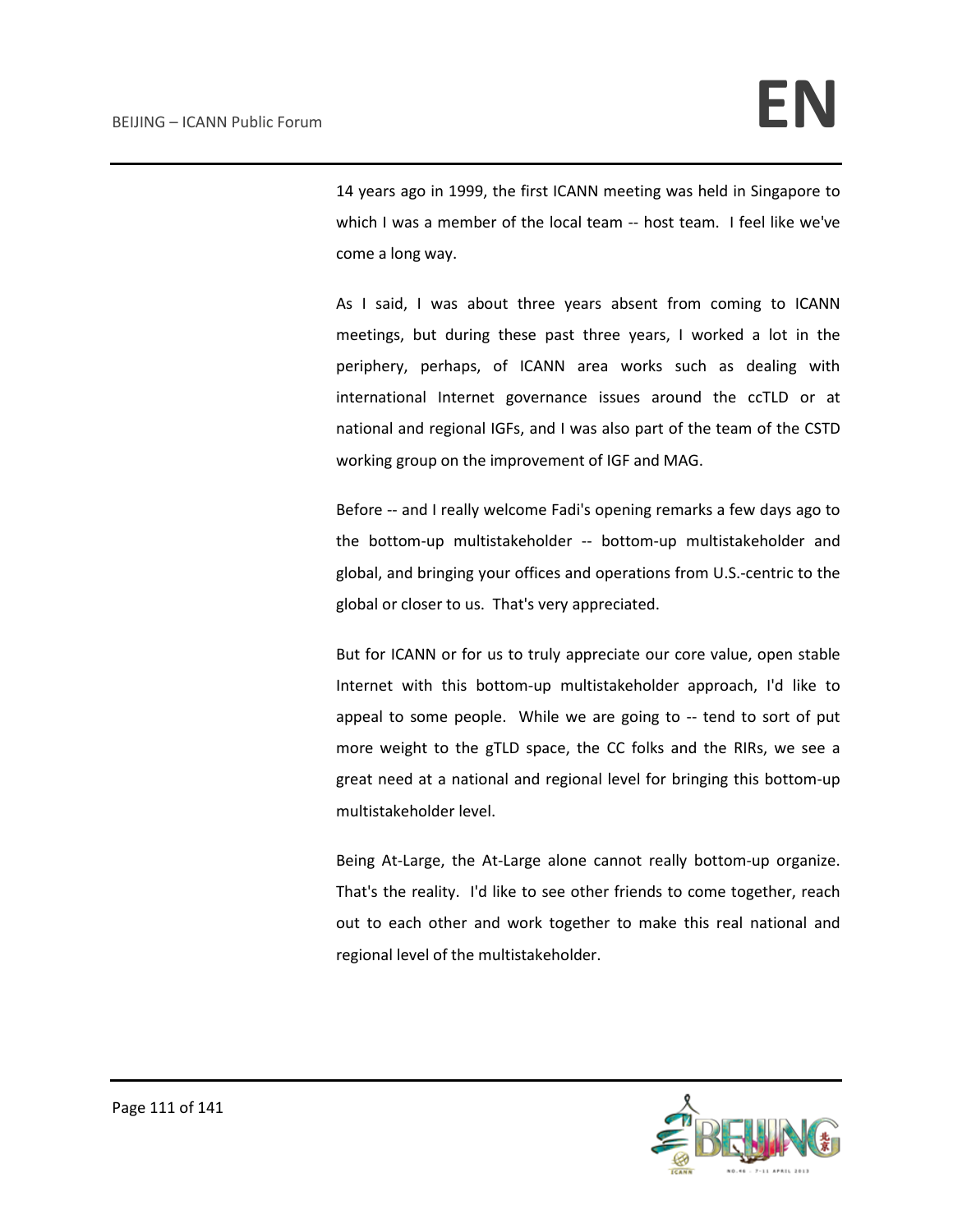If only stay at global level multistakeholder but not too many in the national areas, I think with the expansion of the user base, that users are very much --

[ Buzzer sounds ]

-- children and senior. I think we also need to expand our user bases or multistakeholder bases as well. Thank you.

CHRIS DISSPAIN: Thank you, Izumi.

The line hasn't got any bigger for quite a little while, so I think I may close the line where we are right now.

Last -- yeah. Last call, if you're prepared to run.

Too late.

Okay. So the line is closed, and we'll take the next speaker, please.

JEFF NEUMAN: Yes. Hi. This is Jeff Neuman with NeuStar and I find myself in a unique position because I agree with both Milton and Kristina.

[ Laughter ]

So I want to note the comment made earlier by Mr. Brad White of ICANN where he said that ICANN does not involve itself with content issues or regulation on the Internet.

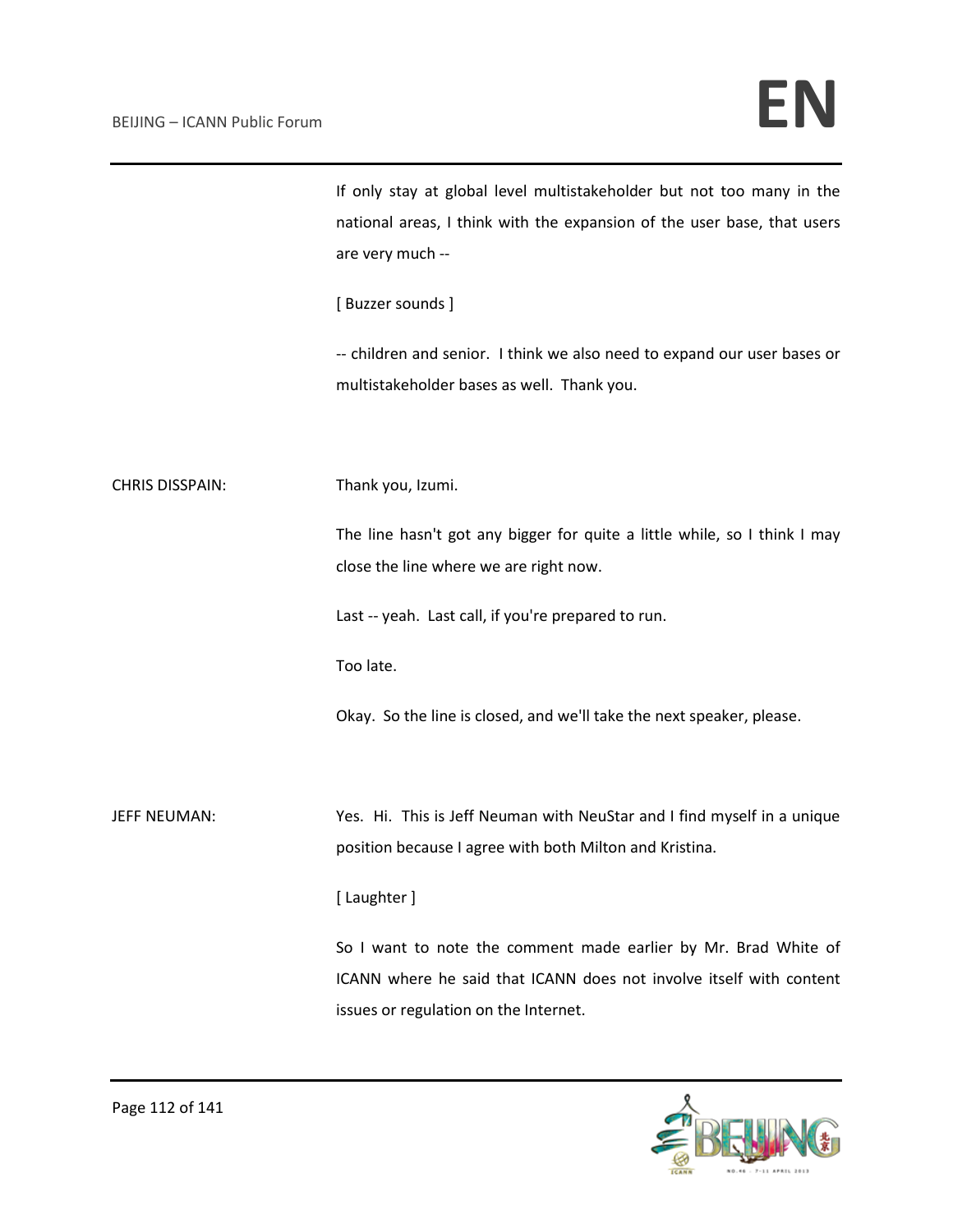But I also want to note that the GAC communique refers to advice on dozens and dozens of new gTLD applications solely on the basis of content. ICANN must stick to its limited coordination mission and not venture down the endless spiral of content regulation.

I also want to point out that the GNSO, through a consensus policy that was approved in 2008, specifically rejected the notion that all new gTLDs be restricted and/or sponsored TLDs, yet that's exactly what I interpret the GAC communique to do: create dozens and dozens of new required sponsored and restricted TLDs.

Also, interesting in the GAC communique, they did something quite - quite clever, I think. With respect to WHOIS and verification requirements, it just completely undid the bargain made by the registrars and the ICANN staff on the RAA on WHOIS verification and accuracy by going completely around them and now pushing the requirements on all of the registries with respect to every TLD. That's a problem.

So I'm going to ask ICANN to do something I don't think it's ever done before but I'm going to ask ICANN to post an immediate public comment period for the entire Internet community to respond to the GAC advice before the board acts on what I believe in many cases is nothing more than content regulation.

[ Applause ]

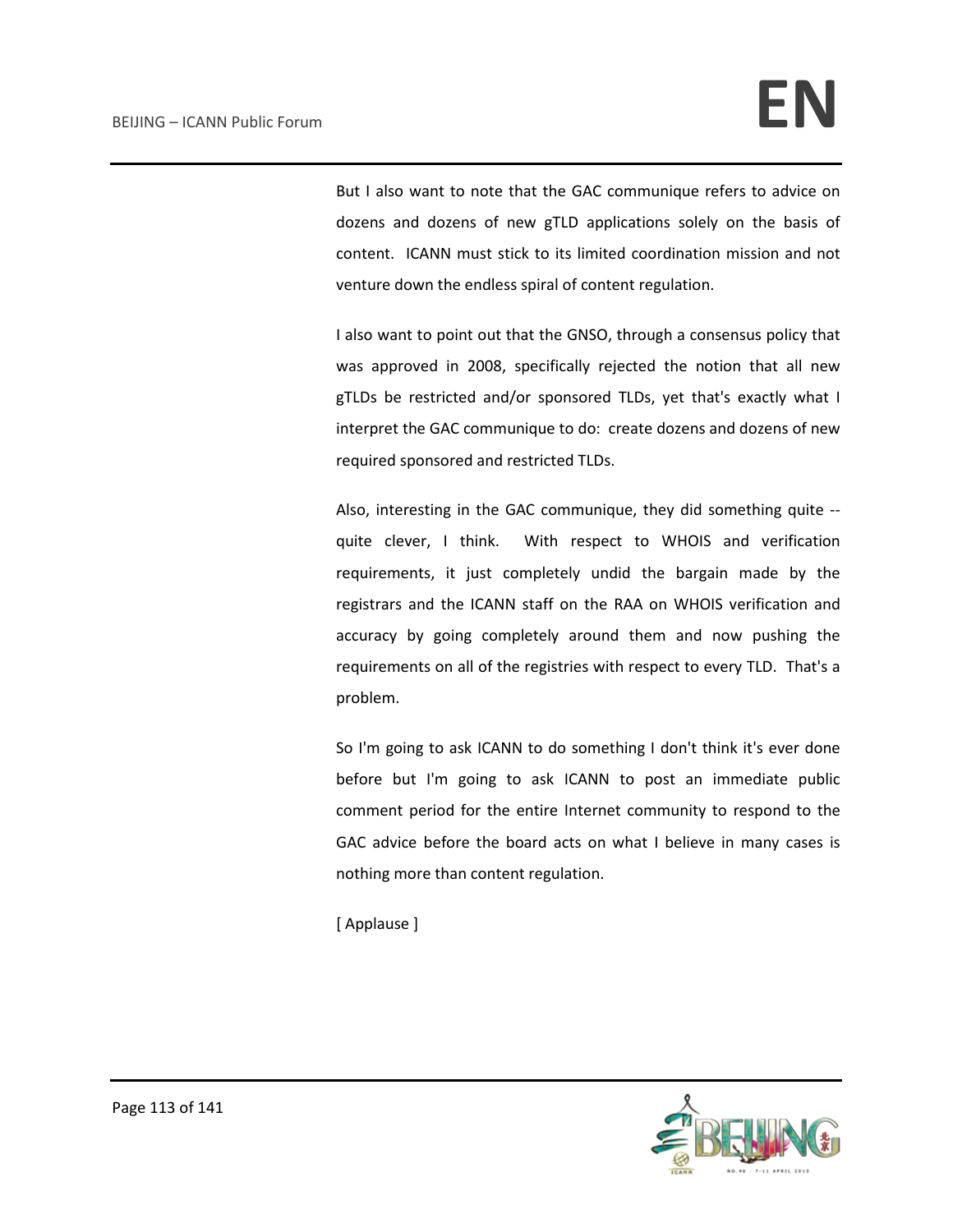CHRIS DISSPAIN: Thank you. I'm glad I chose this uncontroversial session to be the moderator of. [ Laughter ] CHRIS DISSPAIN: And it is next speaker, please. LILY KUNG: Hello. This is Lily Kung from Netmission. In this ICANN meeting, we organize a youth model meeting to evaluate and think of suggestions to amend the existing new gTLD program applicant support program and we identified a few problems of the existing support program and a third one concerned with the criteria about public interest. The existing criteria only provided scoring details regarding applicants that originates from and benefits the same categories of regions. It is not clear that how will cases when applicants that targets beneficiary community spreading through more than one category of locations that use different points were scored. Also applicants countries of origin at the targeted beneficiary community might be different. Therefore, we propose a four times four scoring matrix to deal with combination of the applicants origin and also the location of the targeted beneficiary community.

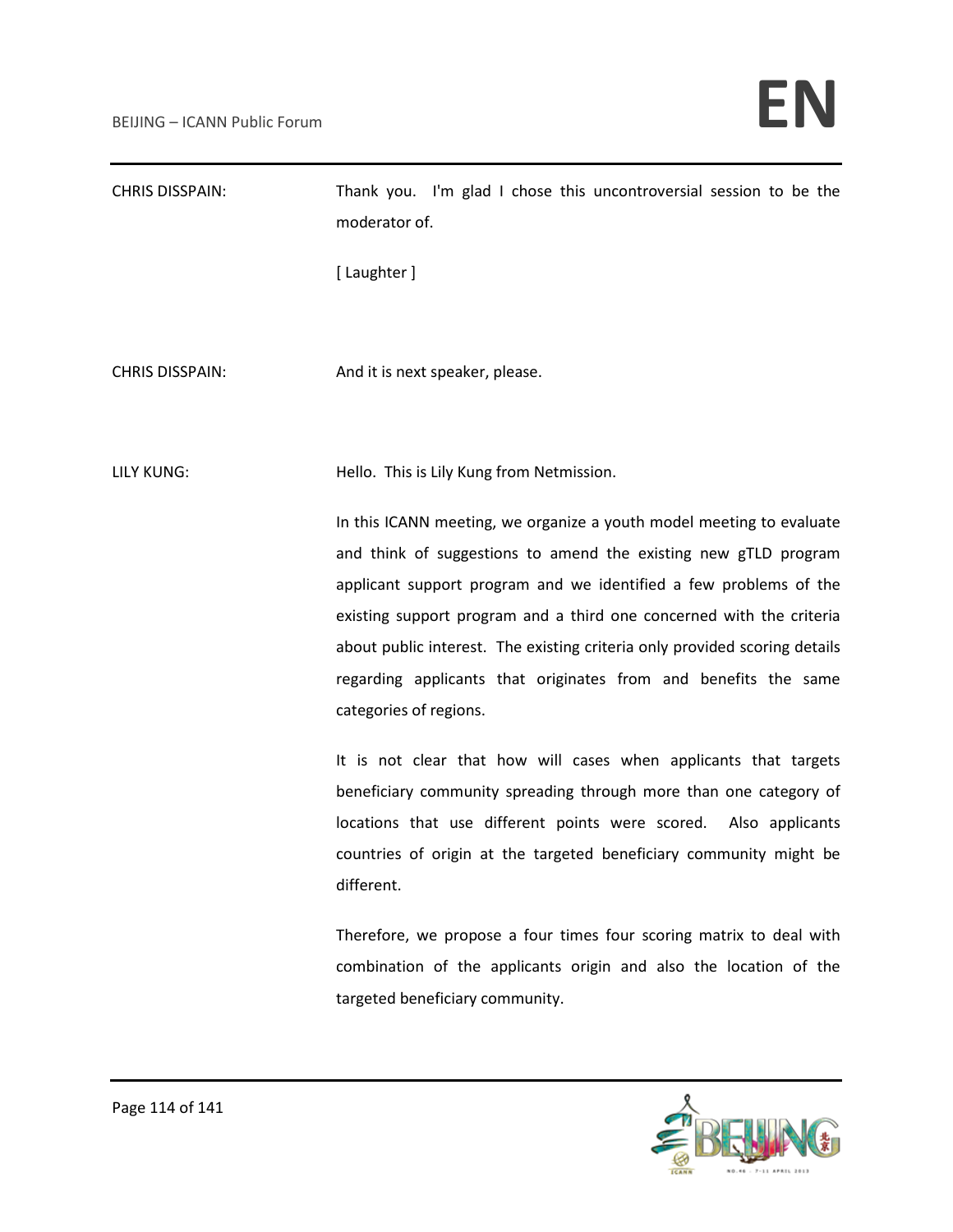Priority has to be given to applicants from and benefit LDCs or indigenous people.

The second problem is that some of us questioned about the organizational capacity of applicants from least developed countries in terms of managing top-level domain names. Therefore, the existing applicant support program alone may not be able to help LDCs since a considerable number of them lack experience, accreditation, and reputation.

On top of the financial assistance program which assists LDCs' participation in the world of TLDs, we think that their increased presence in the world of second-level domains will be helpful in terms of increasing their accessibility to Internet operations. Therefore, we propose that for every --

[ Buzzer sounds ]

LILY KUNG: The State of the Level domain name, a minimum percentage of corresponding second-level domain names must be granted to users from LDCs.

> Registrars and registries, both new and existing, would be highly encouraged to introduce second-level domain names to business users of LDCs, so that's basically ideas of us --

CHRIS DISSPAIN: Thank you very much.

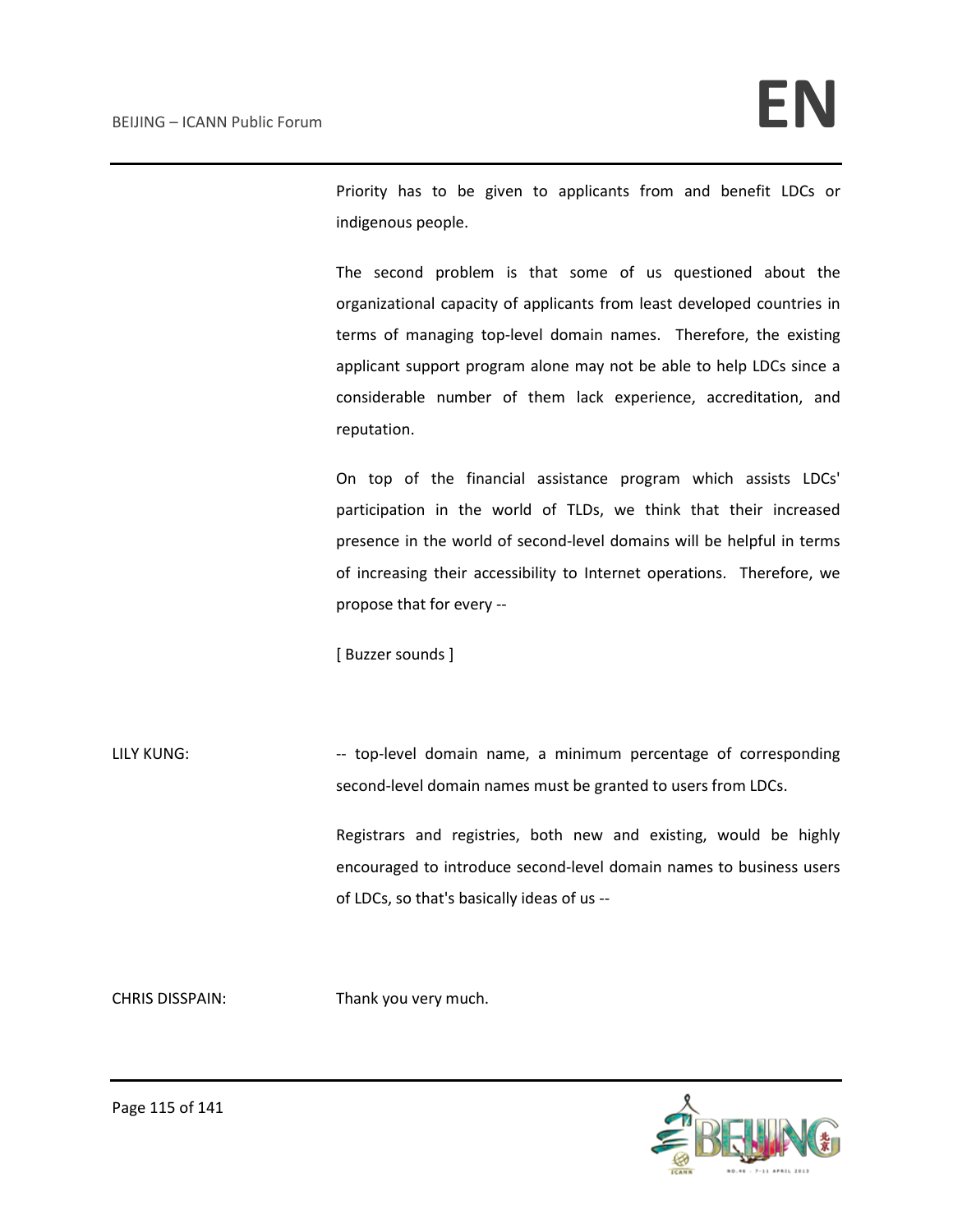| <b>LILY KUNG:</b>      | Thank you.                                                                                                                            |
|------------------------|---------------------------------------------------------------------------------------------------------------------------------------|
| <b>CHRIS DISSPAIN:</b> | Thank you.<br>[Applause]                                                                                                              |
| <b>MICHELE NEYLON:</b> | Good afternoon, Chris.                                                                                                                |
| <b>CHRIS DISSPAIN:</b> | Michele.<br>Excuse me. Could you all please read a little slower so the interpreters<br>can get the words, please.                    |
| <b>MICHELE NEYLON:</b> | Well, I'm not going to be reading much. I've got a couple of words<br>noted and that's all.                                           |
|                        | Sorry, Chris, that you ended up with getting a few controversial topics<br>thrown at you. I'll try to be slightly less controversial. |
|                        | I just wanted to take up the point that Mikey was making with respect<br>to working groups and participation.                         |

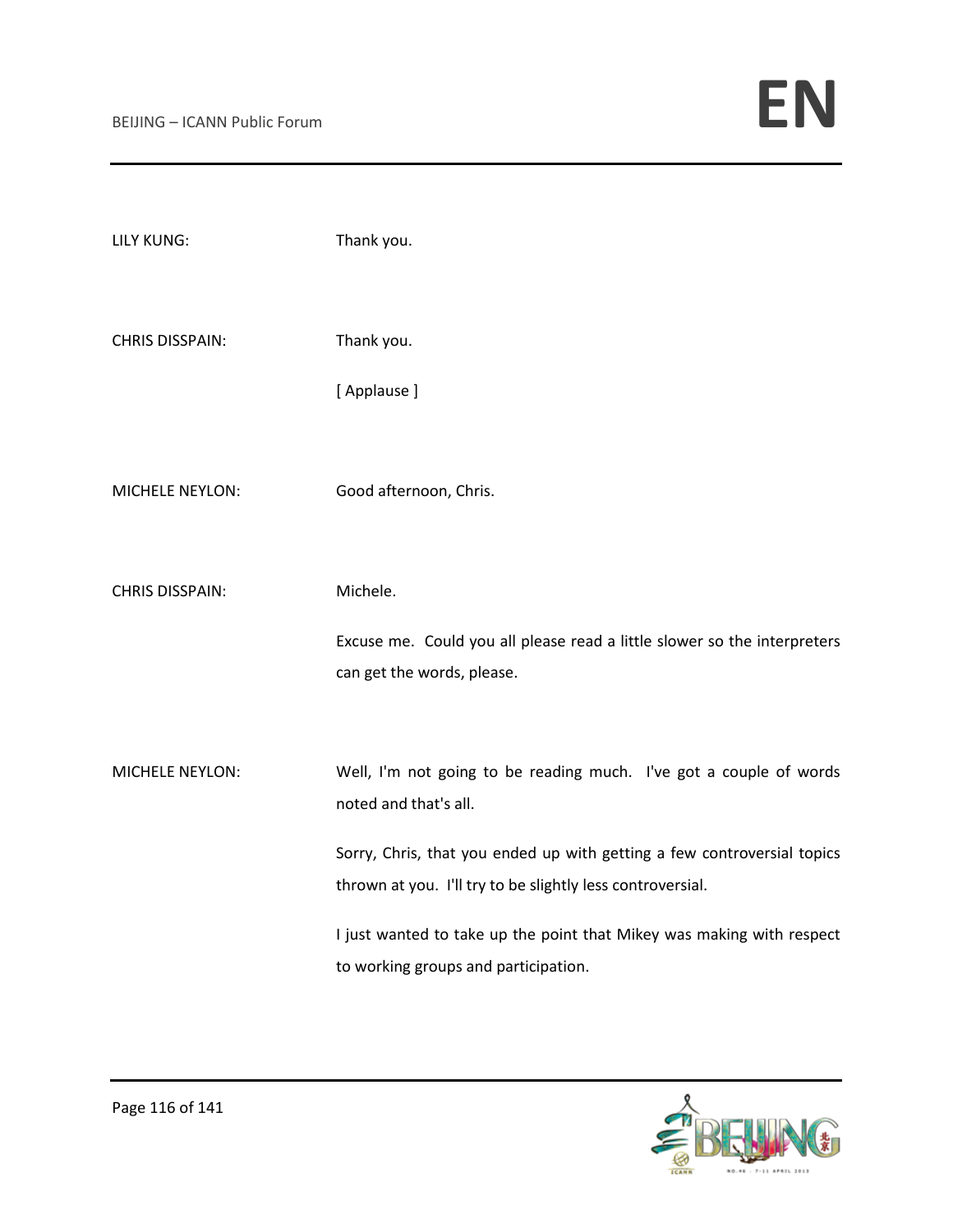This week has seen the largest ICANN public meeting in the history of the organization, if I've understood what I've heard from various sources, and it's great. It's wonderful. There are a lot of people here. There are people from the four corners of the globe. There are people from companies of all shapes and sizes. You walk through the halls, you hear people speaking in multiple languages. However, when it comes to people actively participating and engaging in working groups and other things, there seems to be a bit of a disjoint, and as I've raised this in the past as well, I think part of this is that a lot of people feel it's far too complicated, that there's a barrier to entry, that you need to have some special license to post a comment or something like that. I don't know.

But there's a lot of public comment periods open, you're opening new ones all the time, and yet you find time and again it's the same people over and over again and it would be great to hear new fresh voices like the young lady that Fadi brought up to the mic earlier.

It would be great to hear -- have new people participating in working groups. It would be nice to hear from people working with the GAC before they throw these communiques over to us -- no disrespect, Heather -- and it just would be nice to get more engagement going within the community.

I know that ICANN has hired more staff to deal with some of these topics, but the first thing I'd just say is will you please look at some of the language that you're using when you're communicating these things. Try to make it more accessible to the people who are actually impacted, potentially, by changes to policy.

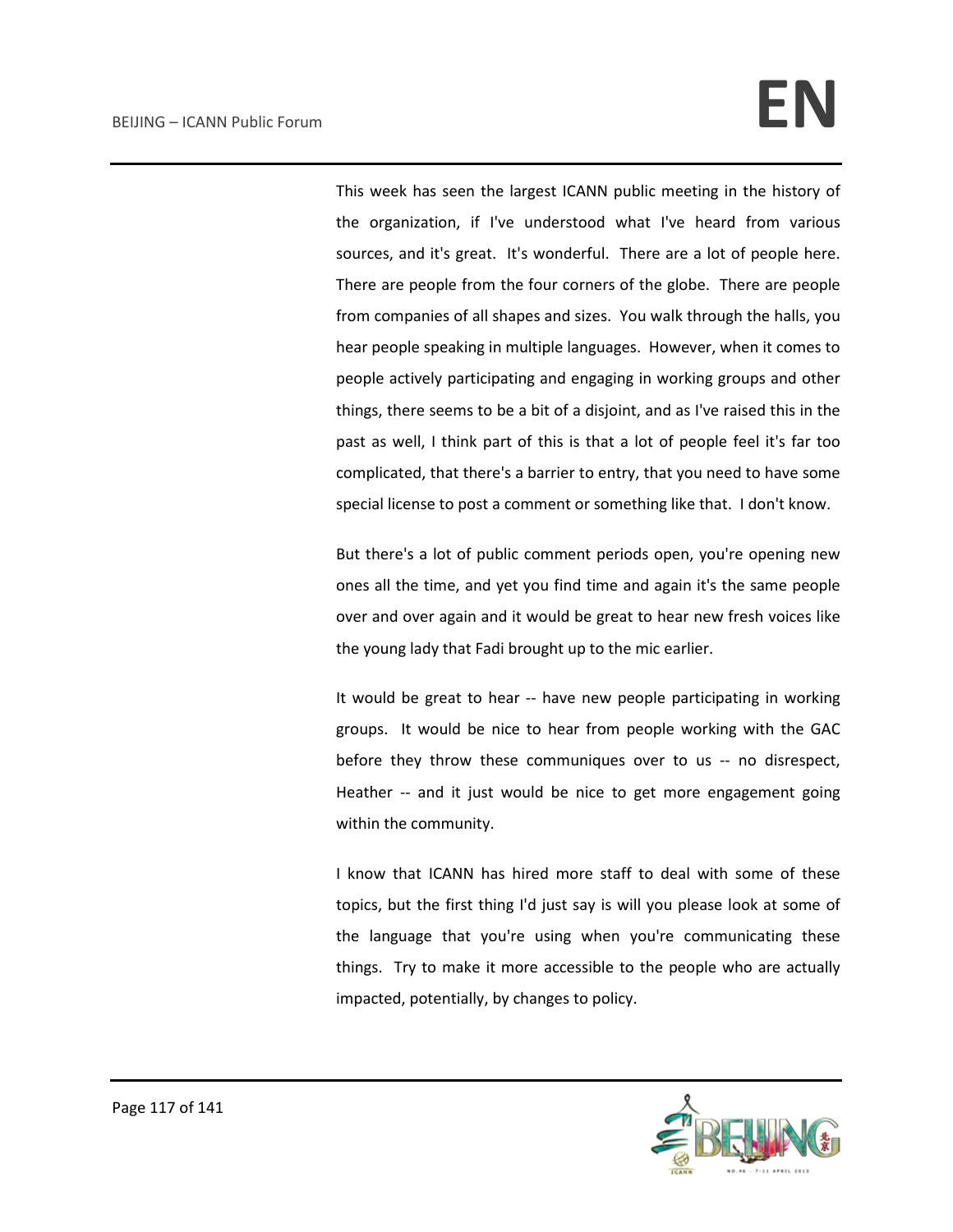Don't make it so that you end up with always the same people -- [ Buzzer sounds ] -- who are constantly saying the same things time and again. Thank you. CHRIS DISSPAIN: Thank you very much, Michele. [ Applause ] And our next speaker, please. VIVIAN LI: So this is Vivian. The student representatives from the University of Hong Kong and the participants in the youth forum, our participation in ICANN this time is not about picking on the program but the process of learning from each other. We appreciate everybody's effort and we want to contribute to the program as well. Your forum is a golden platform for us to do this. We have invited different ICANN participants to the meeting and our voices are heard, and it's the first time of youth participation. We hope that young people can increase our involvement in ICANN meeting and discussions gradually. This time, all of us are either from Beijing or Hong Kong. We hope that youth participation in ICANN will not limit by geographical locations. We hope that -- we hope to include more youth from all around the world to speak their minds here.

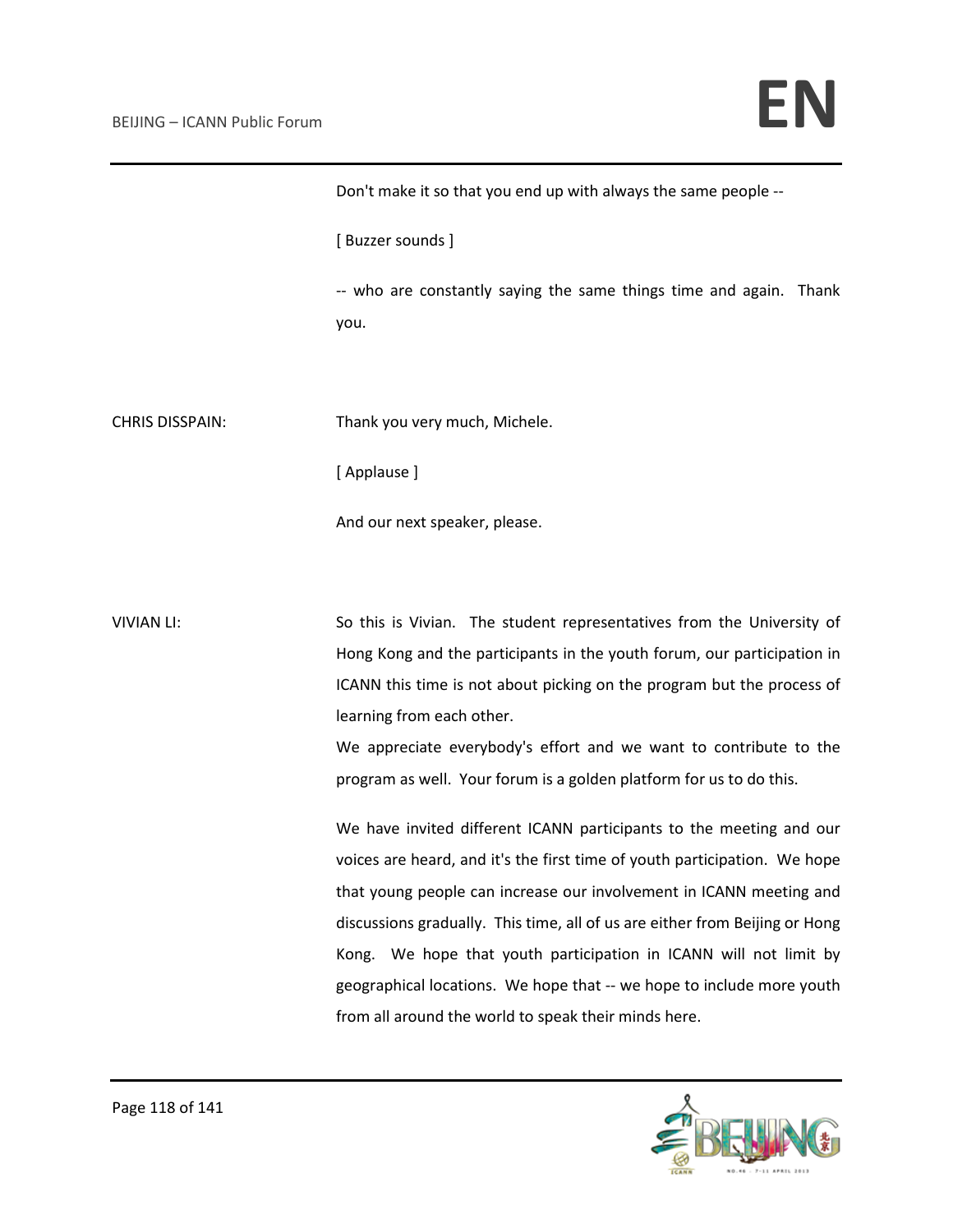Actually, there are some recommendations, like the remote participation. Using Internet with lower costs, you can express opinions on the Internet and their opinions can be considered in the decisionmaking, and we hope that youth participation in ICANN can be gradually increased. And youth forum, like what we did this morning, can also be considered. Thank you.

CHRIS DISSPAIN: Thank you very much.

Wendy?

WENDY SELTZER: Thank you. Wendy Seltzer.

I find myself coming to the microphone this time to agree with Jeff Neuman, reminding -- we heard the remainder that ICANN does not regulate content and it seems that we need to send that reminder to the GAC. And I'm referring particularly to the Annex 1 safeguards for new TLDs, where they intend -- suggest imposing content monitoring requirements on registries and, through them, on registrars and registrants. The -- in particular, the mitigating abusive activities they propose that registry operators should ensure the terms of use for registrants include prohibitions against the distribution of malware, operation of botnets, phishing, piracy, trademark or copyright infringement, fraudulent or deceptive practices, counterfeiting or otherwise engaging in activity contrary to applicable law.

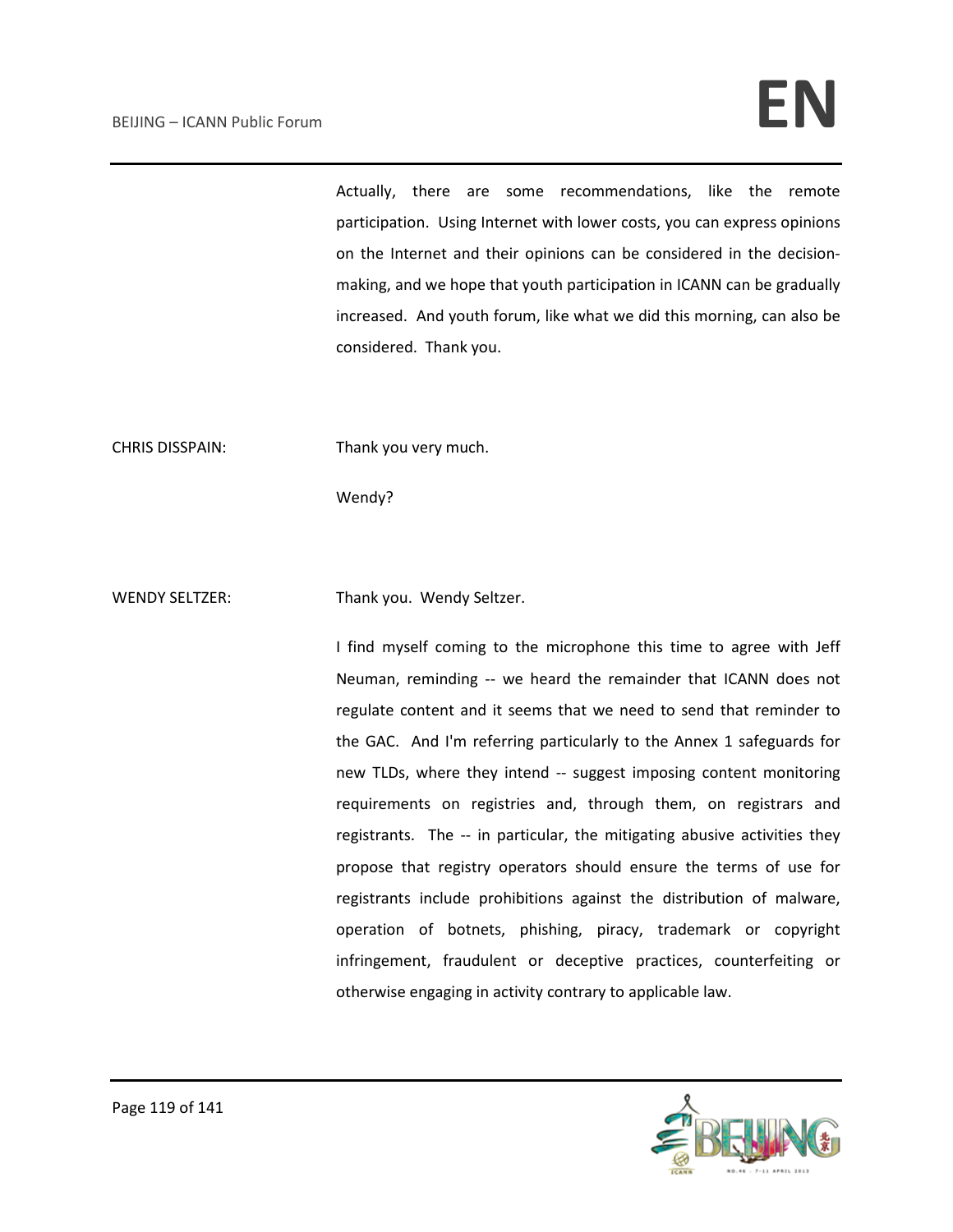Now, while I do not condone abusive activity and am willing to work with others around the community in figuring out ways to combat DNS abuse, I don't think ICANN is the proper forum for combating other sorts of content-based violation of the law because the law varies from jurisdiction to jurisdiction and one person's copyright infringement is another person's fair use criticism using excerpts and quotations of copyrighted material.

One person's trademark infringement is another person's criticism using a trademark to call out a brand that's being abusive toward consumers.

And so there's good reason why we leave those to national courts operating under the rule of law, not to registries and registrars operating under contract.

[ Applause ]

CHRIS DISSPAIN: Thank you, Wendy.

Werner.

WERNER STAUB: My name is Werner Staub. I work for CORE.

I'm going to talk a little bit about sunshine or visibility or debate, an area where we have been -- where we have not made progress recently.

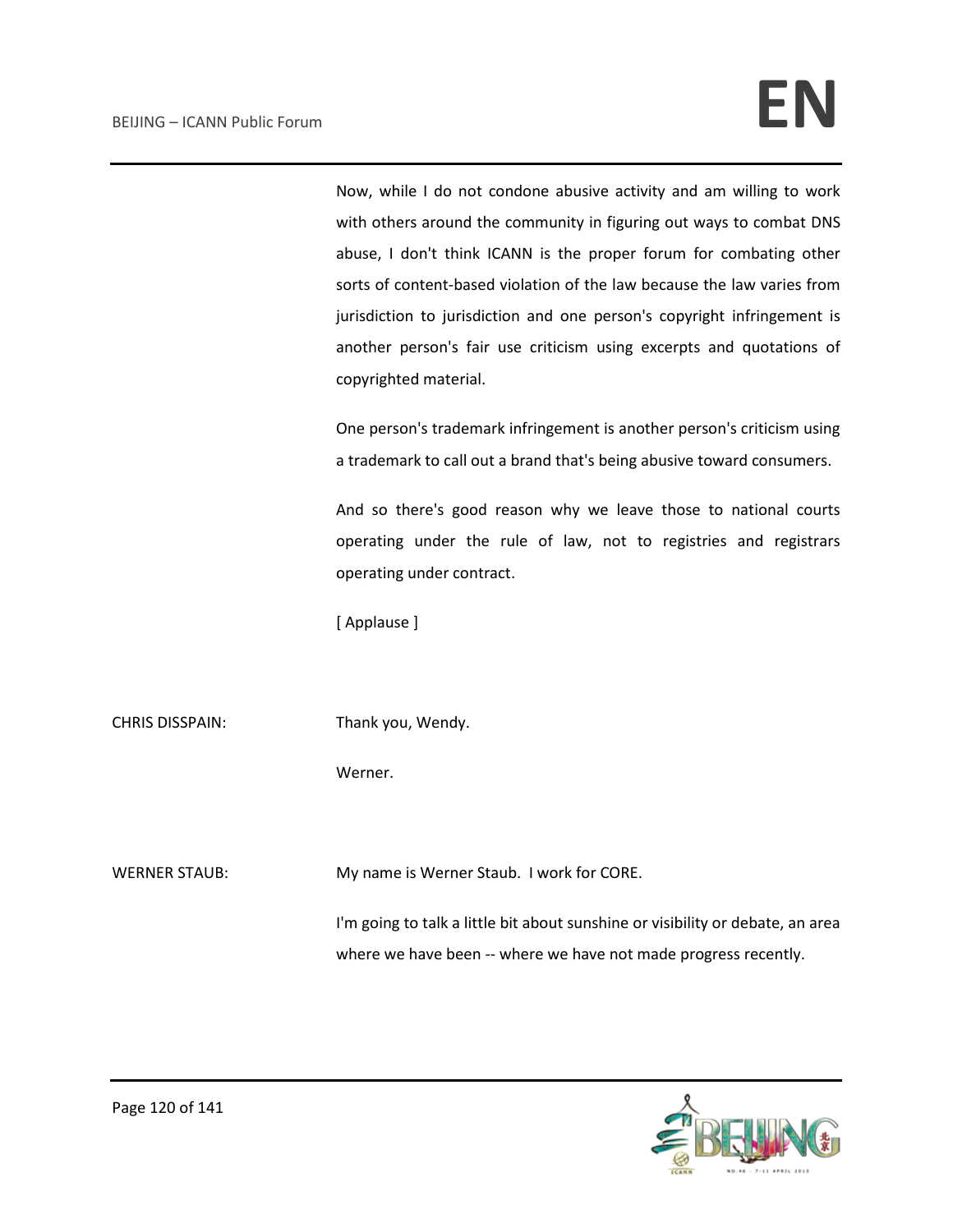We have had lots of problems with visibility, things being worked out behind closed doors suddenly presented, and so on, but also things aligned in a way that makes it difficult to have debate.

For instance, objections and, you know, the panel results. You know, when the string similarity panel finally published it, there were 13 days for people to do their objections.

There was no debate. There was no thinking. So of course the result was bad.

You know, if the people cannot debate, there's going to be a bad result.

We had the example of the Webinars. They're very useful, but suddenly the Webinars, an essential function which was the visibility of what others say, has disappeared because apparently it was felt by ICANN that it wasn't helpful. Actually, in actual fact it was very helpful to see what others thought. If you have to follow a Webinar at 2:00 in the morning somewhere, it is easier if you have the comments of fellow applicants or other people.

Actually, there are many ways to improve it. If you thought a little bit about whether, in a given process, we have enough time to debate, the next thing coming up are the objections. They are apparently going to be handled at the same time, and if they are handled at the same time, how is one panel going to learn from the other panel? We didn't have to do it like that. You're going to get bad quality. In some respects, this will improve it, but only, of course, if we really want to improve it. We have to align our deadlines and comment periods so that, indeed, there

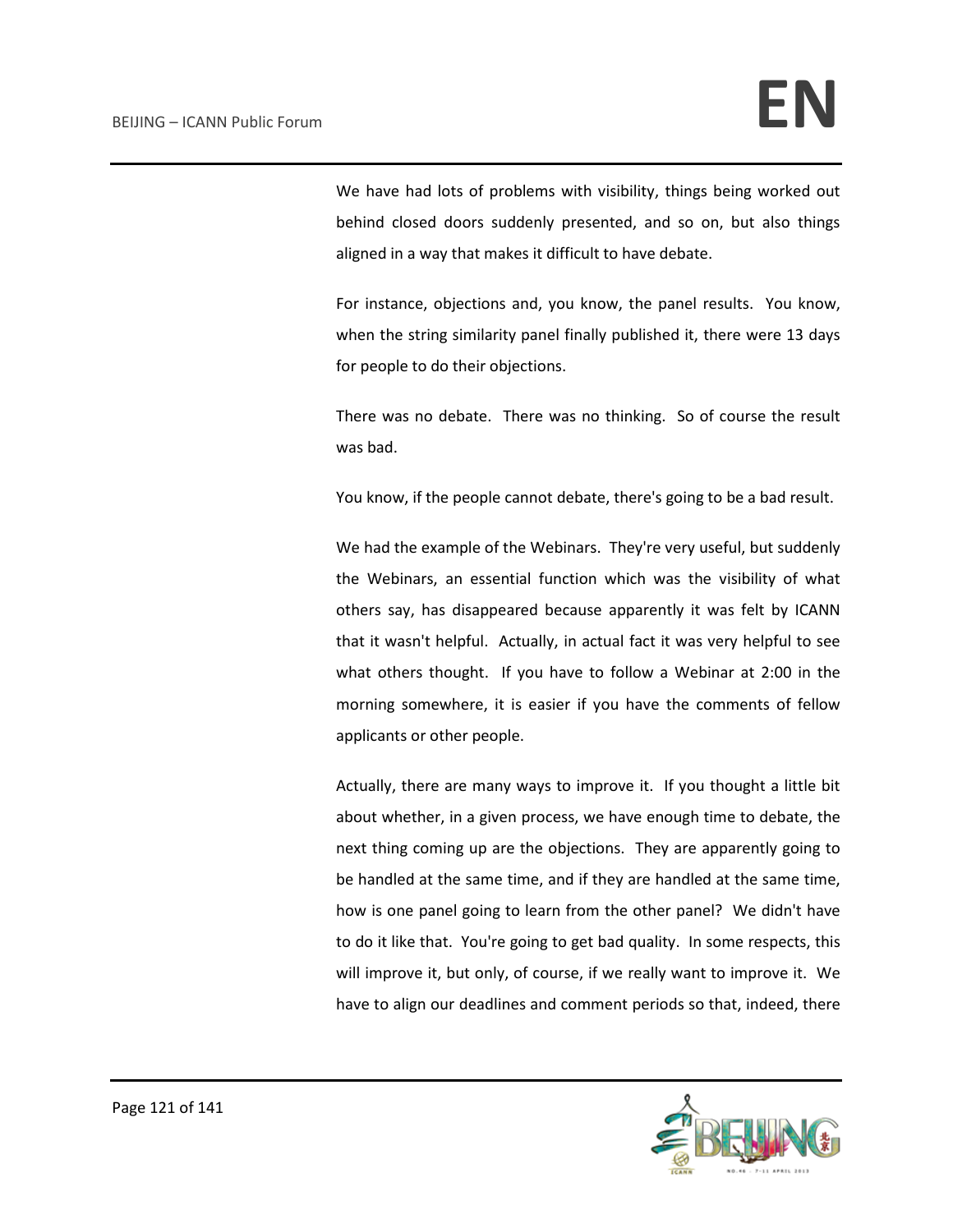is debate, and indeed, people can contribute to something. Not only is it a matter of rights but it is a matter of quality of output.

CHRIS DISSPAIN: Thank you, Werner.

Ms. Burr.

[ Buzzer sounds ]

BECKY BURR: My name is Becky Burr from NeuStar. I sat in the GAC room for many years in ICANN's early time, and I appreciate that the work that went on this week was very difficult. In fact, I often remarked to myself this week that I was glad that I was not in that room.

> But I have to address the GAC advice, and so I hope that it's taken in the spirit that it's offered.

> Fadi started the week by talking about ICANN and agility, and in fact, in 1998 the global community elected this multistakeholder model over a very willing international organization to coordinate the DNS because it was more likely -- I'm getting real feedback -- to preserve the agile, innovative, friendly environment that -- in which the early Internet flourished.

> I think one way of thinking about the GAC advice is they've noticed it's agile, so I want to say to the board: Please think carefully about being - about allowing ICANN to be used to achieve regulatory regimes that

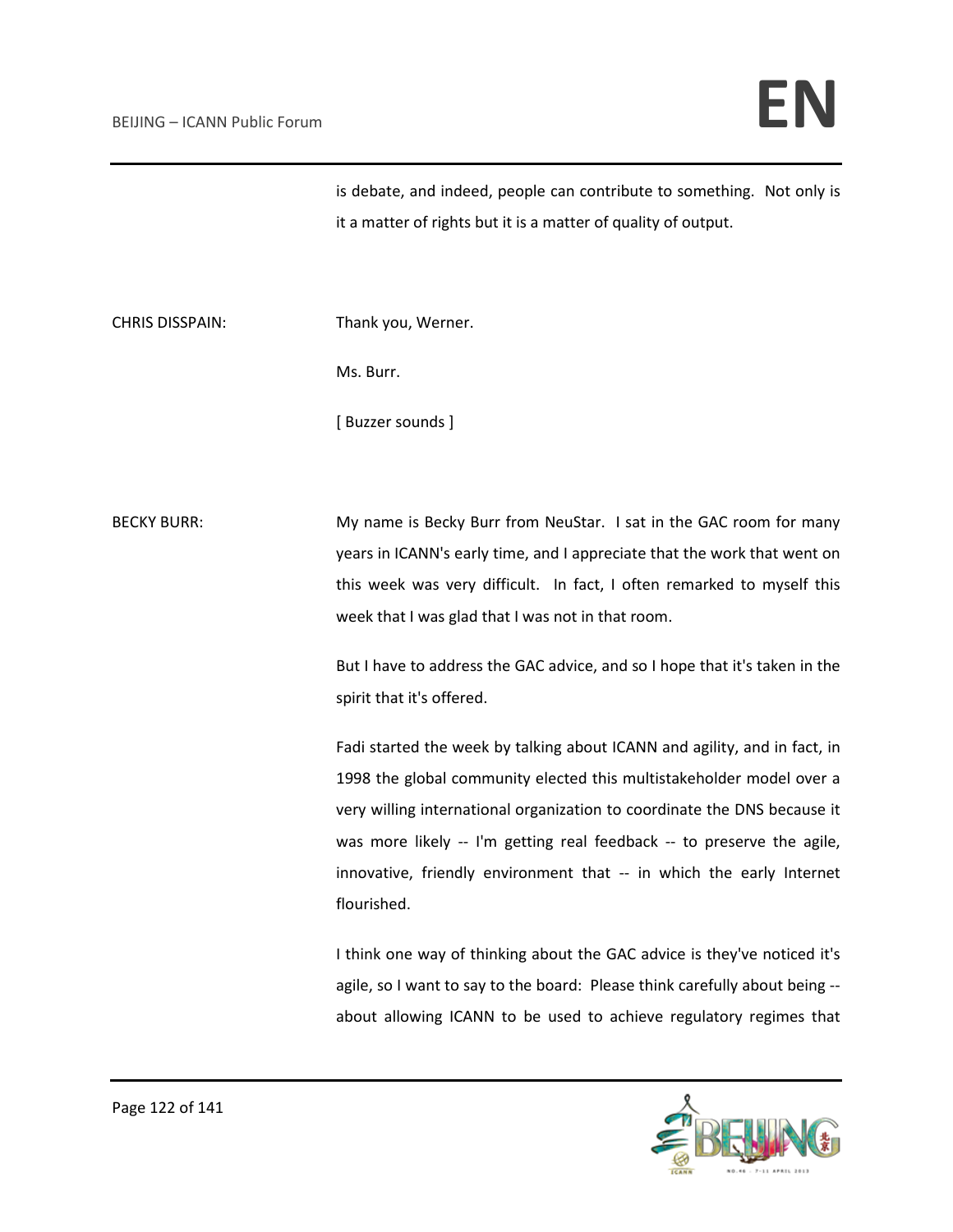governments have tried and failed to achieve over years and years of debates in international regulatory organizations, particularly when they have not even implemented those regulatory regimes in their own sovereign territories.

The bottom line is, ICANN should not permit itself to be an end run around WIPO, WTO, competition authorities, and other expert agencies and bodies that were created specifically and appropriately to deal with the issues that are addressed in the GAC advice.

[ Applause ]

CHRIS DISSPAIN: Thank you, Becky. I'm going to --

Thank you. I'm going to take a comment from Mike Silber and then I'm going to take a couple of online comments from Brad and then we'll get to you, Nigel. Mike?

MIKE SILBER: Thanks very much, and if we could start the timer, please. I noticed for some reason board members don't get the timer.

THOMAS NARTEN: Closer to the mic.

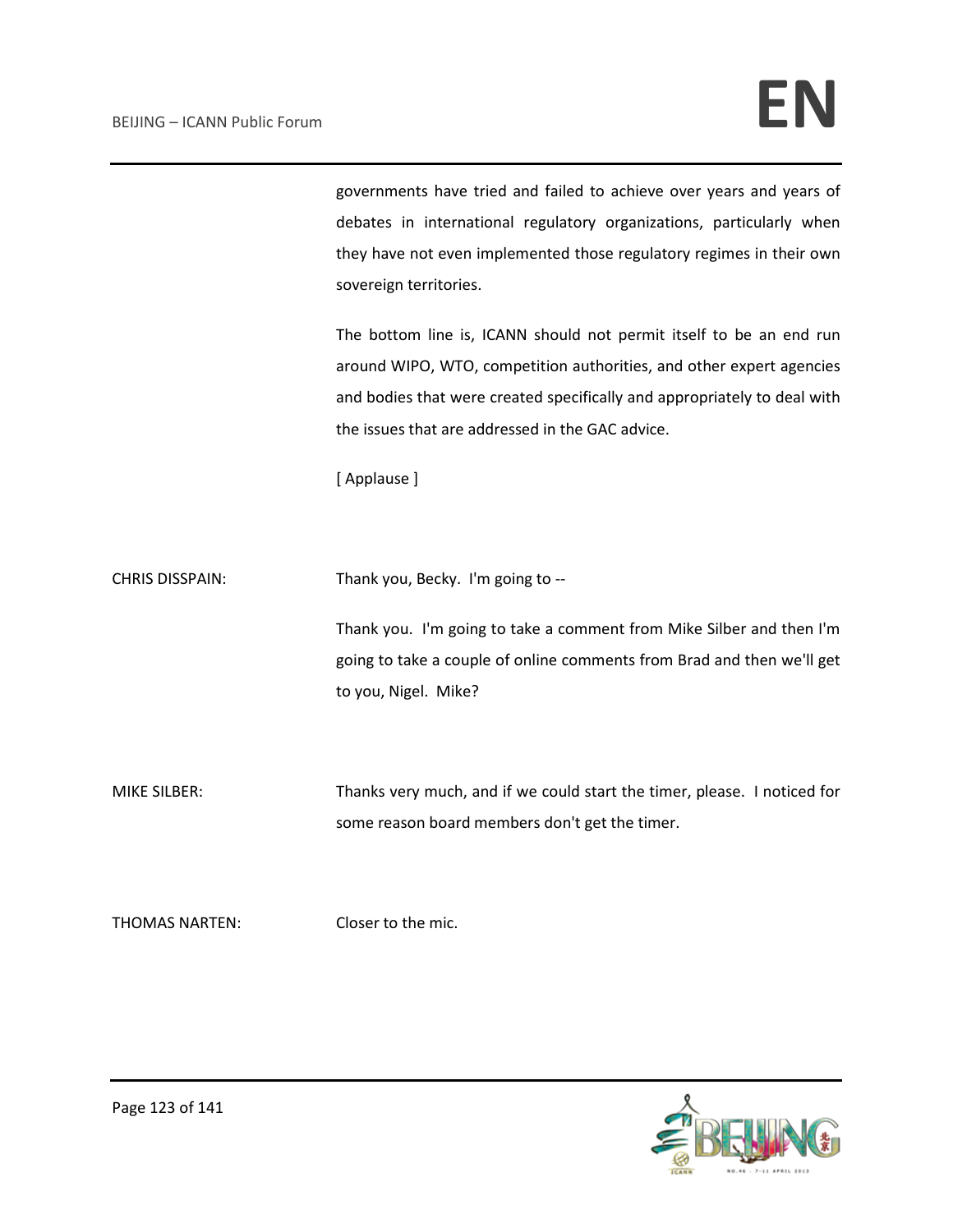| MIKE SILBER: | Sorry. If you would start the timer, please. For some reason, board    |
|--------------|------------------------------------------------------------------------|
|              | members are not getting the timer. I think it's only fair.             |
|              | I just wanted to respond to Becky's comments. I think the points she's |

made are well taken. That being said, I think everybody noticed that Heather has finally joined us after some very exhaustive work that's been done by the GAC, and whether we agree with it or not, I think we can all thank the GAC for the amount of time, effort, and attention they've paid to these matters. I think that the advice that's been given is very well considered. We may not agree with everything, but at least it gives us a lot of substance to start working on over the next few weeks and months.

CHRIS DISSPAIN: Thank you, Mike.

[ Applause ]

Brad, I'm going to you for online comments, please.

BRAD WHITE: Thanks, Chris.

A comment from Josh Leslie, Toronto, Canada.

With Fadi's commitment for ICANN to respond to all questions in writing, I'm going to reask a question that I asked at ICANN 46 in Toronto.

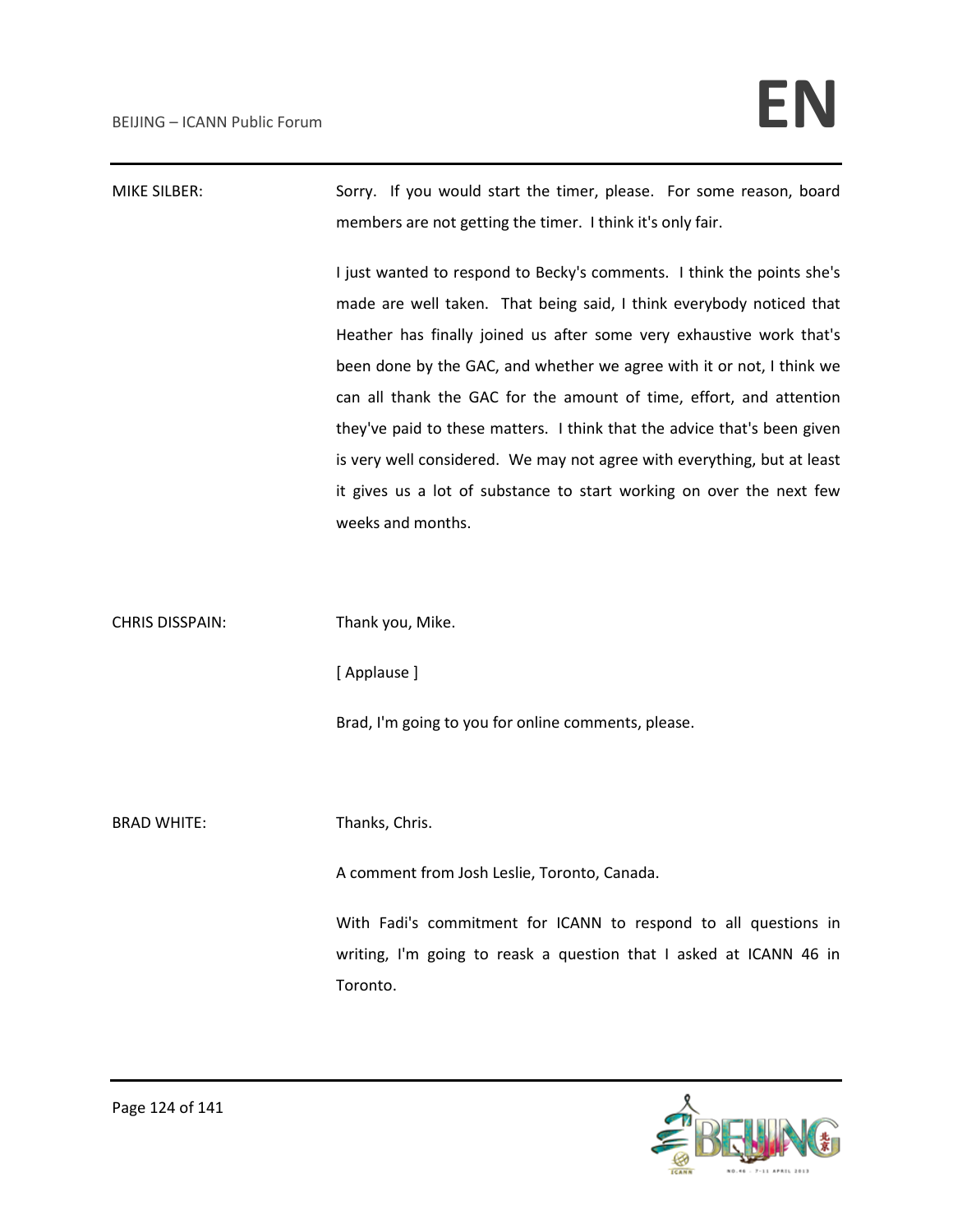Of note, I'm hoping that a response in writing does not mean, quote, search the bowels of the ICANN Web site and you may find the information you're looking for there.

My question is: How does ICANN justify the new gTLD program as being in the broader public interest? How is it going to help my grandmother when she wants to find trustworthy information on the Web? How, for the average Internet user, is the new gTLD program going to have any other outcome than making him or her completely reliant on search engines, hoping and praying that they return the accurate or trustworthy result when they go looking for a given Web site or entity?

I represent only myself, and incidentally my grandmother. Thank you for the opportunity to ask this question. I applaud the ICANN multistakeholder model and all of the progress ICANN has made to internationalize its operations and outreach since ICANN 46, and having Fadi come to the helm.

CHRIS DISSPAIN: Thank you, Brad. And the second one?

BRAD WHITE: I'm Sami Salih from NTC, the telecom regulatory authority of Sudan. This is my first ICANN meeting. I'm here to represent my country and to start building trusted relationships between my administration --

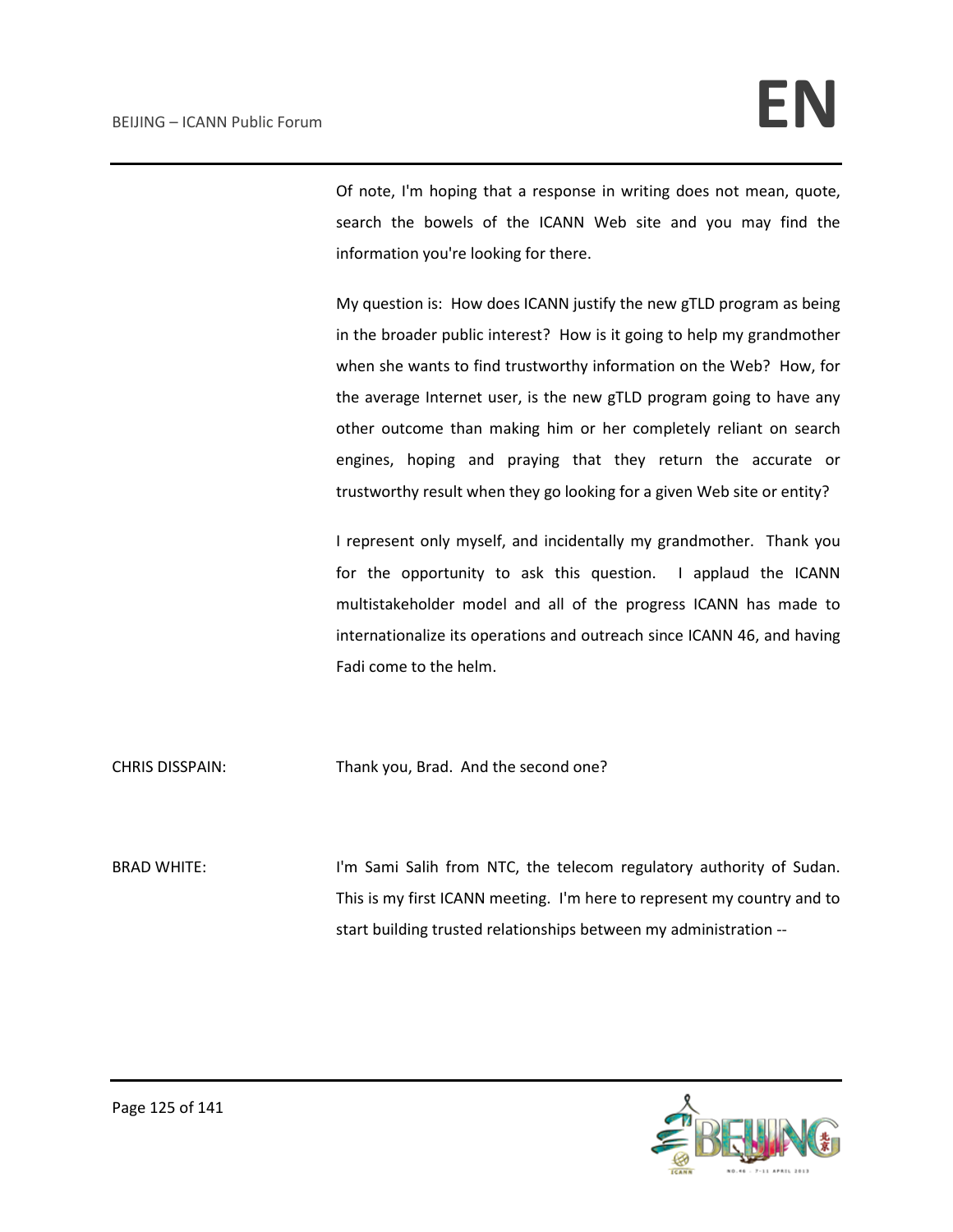| <b>CHRIS DISSPAIN:</b> | Sorry. I think that gentleman has already been to the microphone,<br>Brad.                                                                                                                 |
|------------------------|--------------------------------------------------------------------------------------------------------------------------------------------------------------------------------------------|
| <b>BRAD WHITE:</b>     | Oh, all right.                                                                                                                                                                             |
| <b>CHRIS DISSPAIN:</b> | I think you're reading his statement that he's already made at the<br>microphone unless I'm very much mistaken. Thank you.                                                                 |
| <b>BRAD WHITE:</b>     | Okay.                                                                                                                                                                                      |
| <b>CHRIS DISSPAIN:</b> | Hello, Nigel.                                                                                                                                                                              |
| <b>NIGEL ROBERTS:</b>  | Hello, Chris. Thank you for the time today, quite unplanned and<br>uncoordinated.                                                                                                          |
|                        | My name is Nigel Roberts. I'm speaking not as a TLD manager but as<br>one who attended the IFWP meetings which led to the creation of<br>ICANN and have been to most ICANN meetings since. |
|                        | I'm a little confused by some parts of the GAC communique, but I've<br>only just skimmed it.                                                                                               |

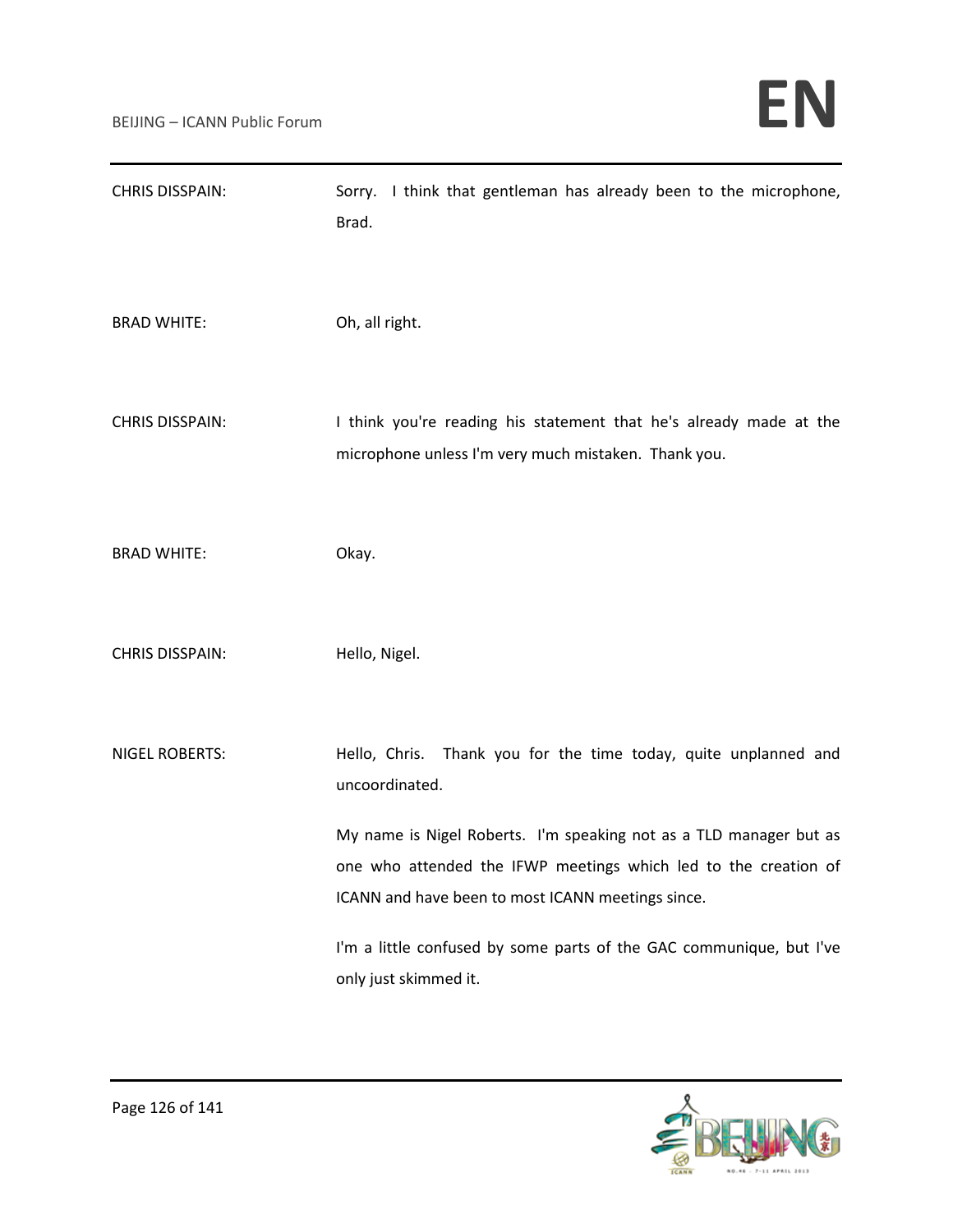My understanding is that many, if not most, GAC members represent governments of nation national states who are under various solemn international binding treaty obligations, in particular to protect fundamental rights such as to balance the competing requirements of protection of property such as intellectual property and protection of freedom of expression.

Interference in these fundamental rights can only be justified where it's necessary in the democratic society and it's proportionate. Sledgehammers are not to be re-purposed as nutcrackers. And I'm not convinced the recent advice achieves that goal. As I said, I'll have to read them carefully.

But my question is not for that. It's for Fadi and the board.

ICANN has voluntarily agreed in its own corporate constitution, its memorandum of association, to respect and to protect fundamental rights, to respect applicable international law, as the phrase has it, and it appears to be bound by that under the operation of the law of its state of incorporation, California.

So my question is: Would ICANN give consideration to adopting a highlevel charter among similar lines to the EU charter or the Canadian charter of fundamental rights, which could inform the work of all SOs, staff, and volunteers?

I realize this can't be achieved overnight, but let's please give it some consideration and it's for your pay grade, not for the SOs. Don't refer me back, as Rod Beckstrom did, to a constituency. A constituency can't achieve that.

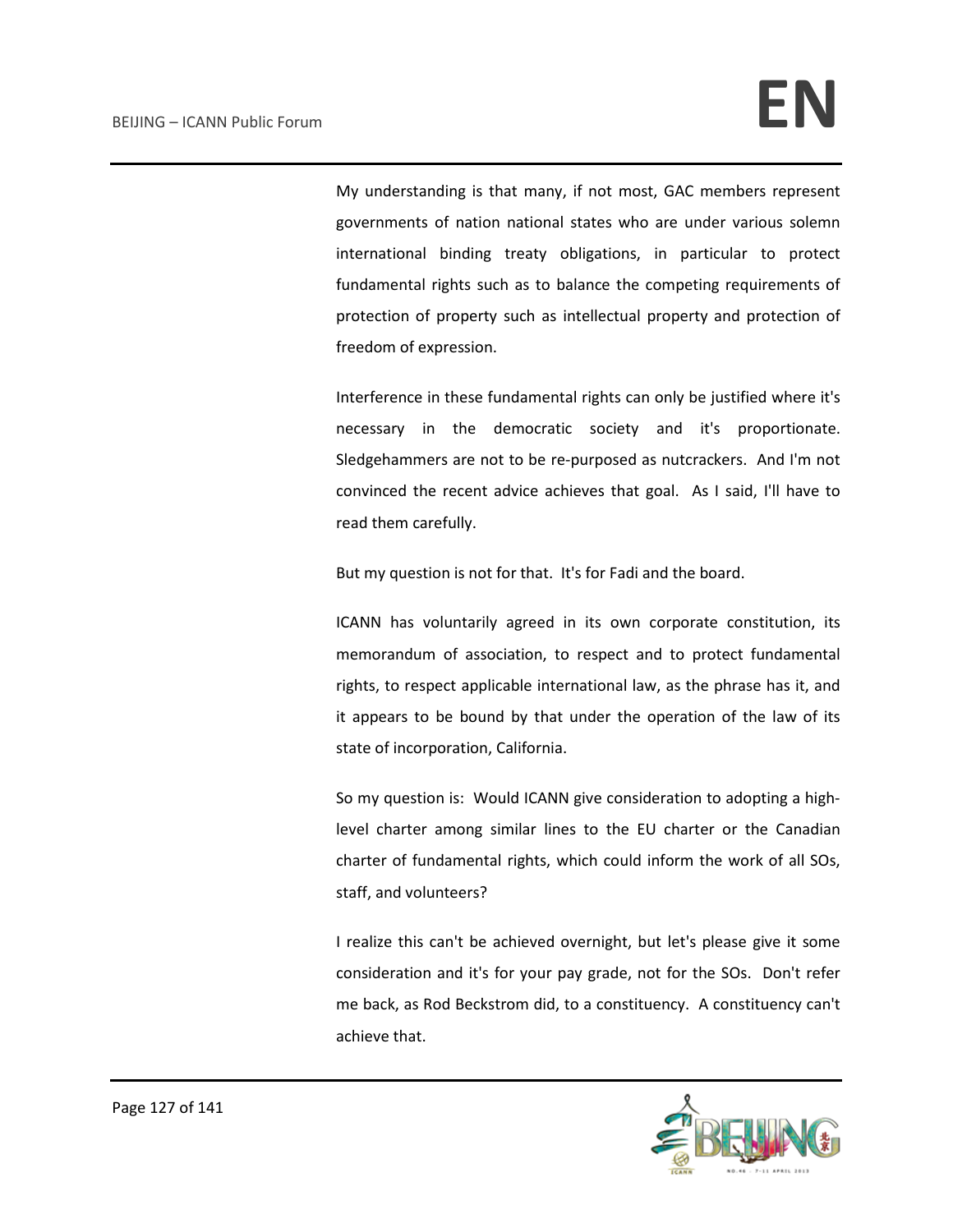Thank you for your time.

CHRIS DISSPAIN: Thank you, Nigel.

Andrea.

ANDREA GLORIOSO: Hello, Chris. My name is Andrea Glorioso and I represent the European Commission on the Governmental Advisory Committee which probably makes me a not very popular person when I'm in this room, but I'm anyway happy to be here and to listen to all of you.

> Now, normally the European Commission -- and I should say that in this moment, I am speaking on behalf of the European Commission. Normally the European Commission does not react to gossips. However, exceptionally, and since I have repeatedly heard gossips that the European Commission asked for the Governmental Advisory Committee meetings to be closed, I feel compelled to note that this is not the case. This was a decision of the GAC as a whole.

> I, in fact, double-checked with the GAC chair just to make sure that I didn't make such request while drunk and I forgot about it and she confirmed the fact that the European Commission never made such a request.

So this is just for the record and just for it to be clear to everyone.

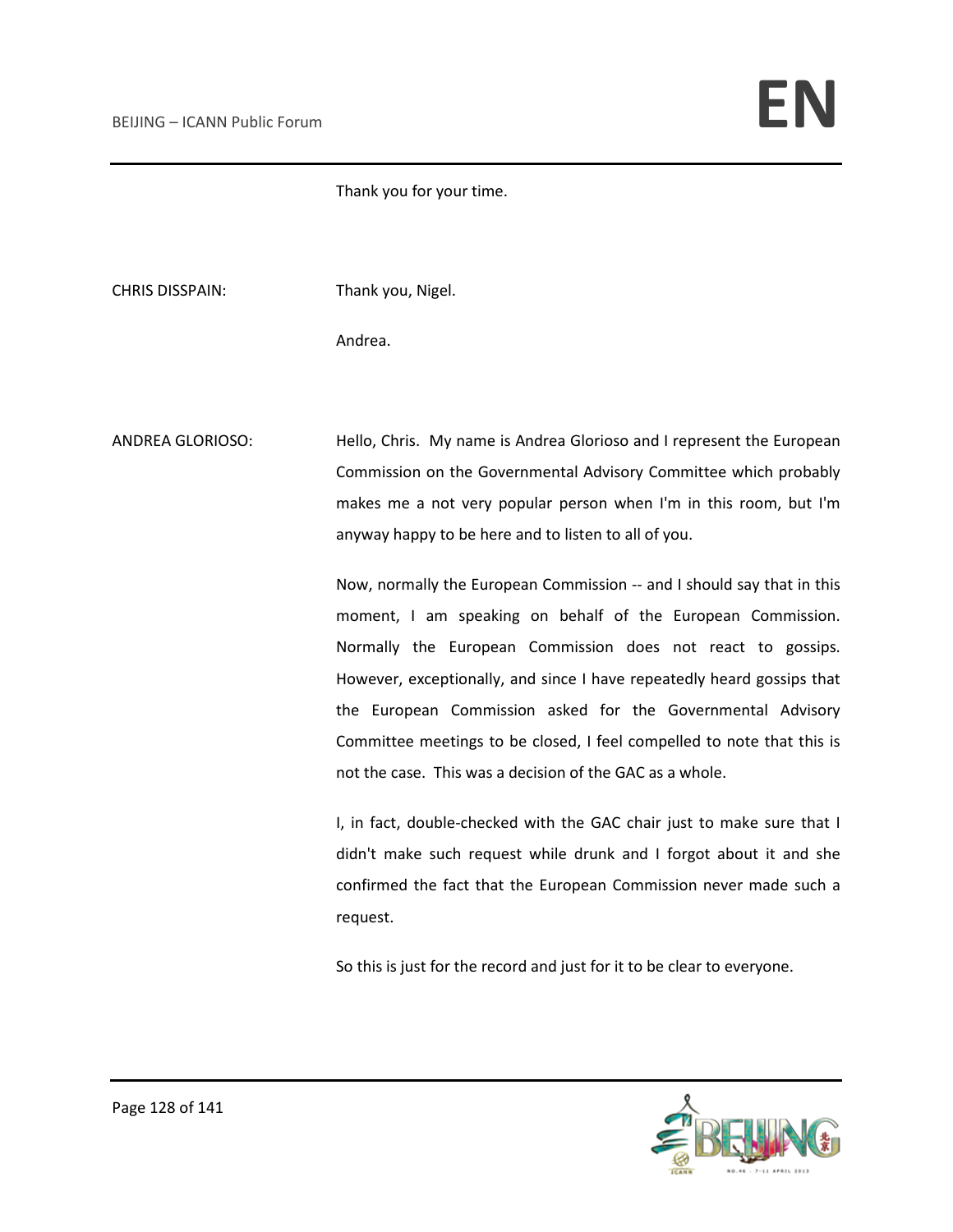# BEIJING – ICANN Public Forum **EN**

Now, another thing which I don't like to do, which is speaking on a personal basis and I don't like to do it because the European Commission is paying my ticket to come here, but if you'll allow me, in response to the comment by the gentleman before me that the GAC communique should be put up for public consultation, I personally - personally -- think that that is something that the board and ICANN should certainly consider, provided that the public consultation is designed in such a way that it reaches beyond what some people call ICANN insiders and reaches the global world outside. And if you do that, I posit that you might be quite surprised by the results and the responses to that public consultation.

Since I have 15 seconds left, and apologizing to my chair who is sitting there for stepping into this, but I would just like to react to the comments before made concerning fundamental rights. I would suggest to read the introduction to Annex 1 to the GAC communique which we just --

[ Buzzer sounds ]

Thank you very much.

CHRIS DISSPAIN: Thank you very much.

Well, now, our last -- our last speaker. Sir.

VICTOR NDONNANG: Thank you, Mr. Chair.

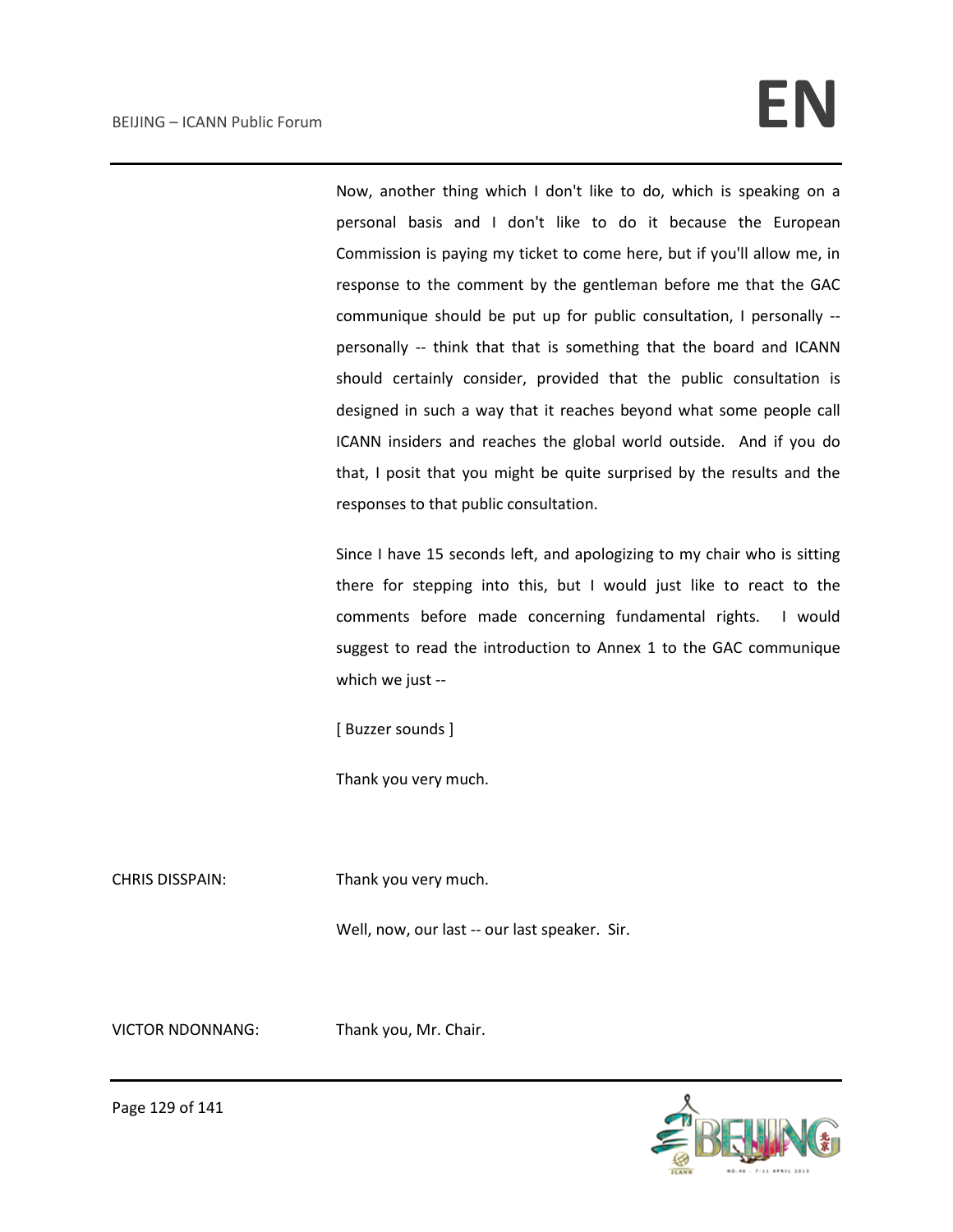My name is Victor Ndonnang. I come from Cameroon, a member of the Internet Society Cameroon. I'm here invited by the At-Large community of ICANN.

I will be very brief.

My first comment, having stayed here during the week, is I want to please ask ICANN and ICANN staff to stop saying that ICANN works on complicated issue. Human beings like simplicity, and when newcomers come and learn that ICANN is too complicated, they went back and they didn't come again. And you will see every time the same people because it is complicated and new people don't want to jump in. So please let's make ICANN issues less complicated.

And my second comment is about the ICANN motions.

In the past, it was one world, one Internet, everybody connected, and today it's just one world, one Internet because, I don't know -- maybe you will tell me -- ICANN didn't care about people getting connected, you just care about making the Internet one.

And maybe the Internet will become one and we'll not be able to connect to the Internet because lack of trust or something else.

So please, if ICANN cannot work on connecting people, I invite you to collaborate with other organizations who works on those issues and enable -- and make sure that everybody will be connected to the Internet.

My last comment --

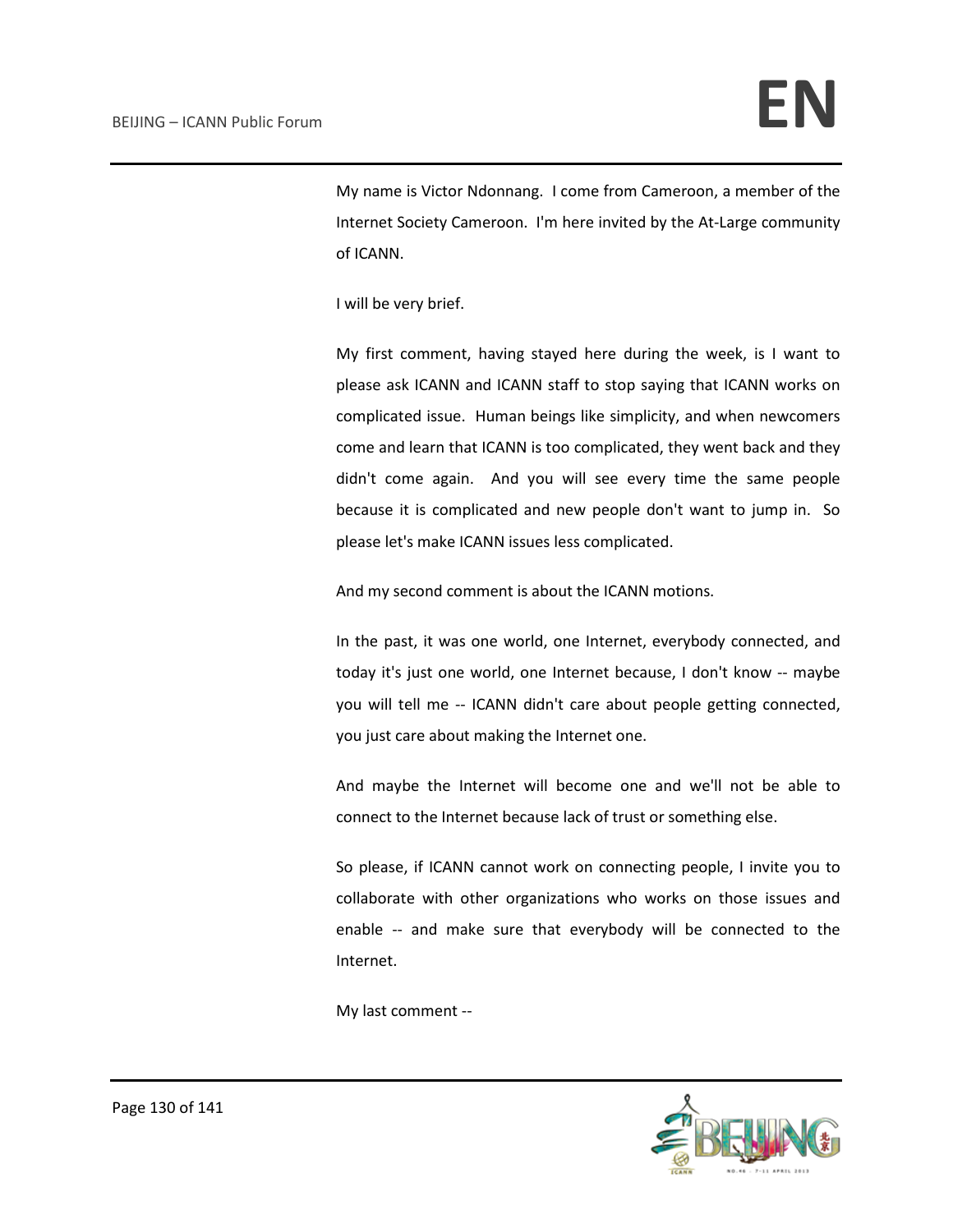|                         | [Buzzer sounds]                                                                                                                                                                                                                                       |
|-------------------------|-------------------------------------------------------------------------------------------------------------------------------------------------------------------------------------------------------------------------------------------------------|
| CHRIS DISSPAIN:         | That's okay. Finish.                                                                                                                                                                                                                                  |
| <b>VICTOR NDONNANG:</b> | Thank you.                                                                                                                                                                                                                                            |
|                         | So my last comment is about the African strategy, and I want to thank<br>you, ICANN leading team, for that initiative.                                                                                                                                |
|                         | When I first applied for the fellowship to come to ICANN, I stated in my<br>expression of interest that I want to become the next African accredited<br>registrar because I'm also a young Internet entrepreneur, but since 2008<br>nothing happened. |
|                         | A lot has been talk and I realize that I think we are becoming more and<br>more complicated force from developing world.                                                                                                                              |
|                         | So what I want to ask, I don't know is it possible to start now working<br>with an African or developing world RIR because one clause cannot fix<br>all.                                                                                              |
|                         | Thank you very much.                                                                                                                                                                                                                                  |
| <b>CHRIS DISSPAIN:</b>  | Thank you. Thank you very much.                                                                                                                                                                                                                       |
|                         | [Applause]                                                                                                                                                                                                                                            |

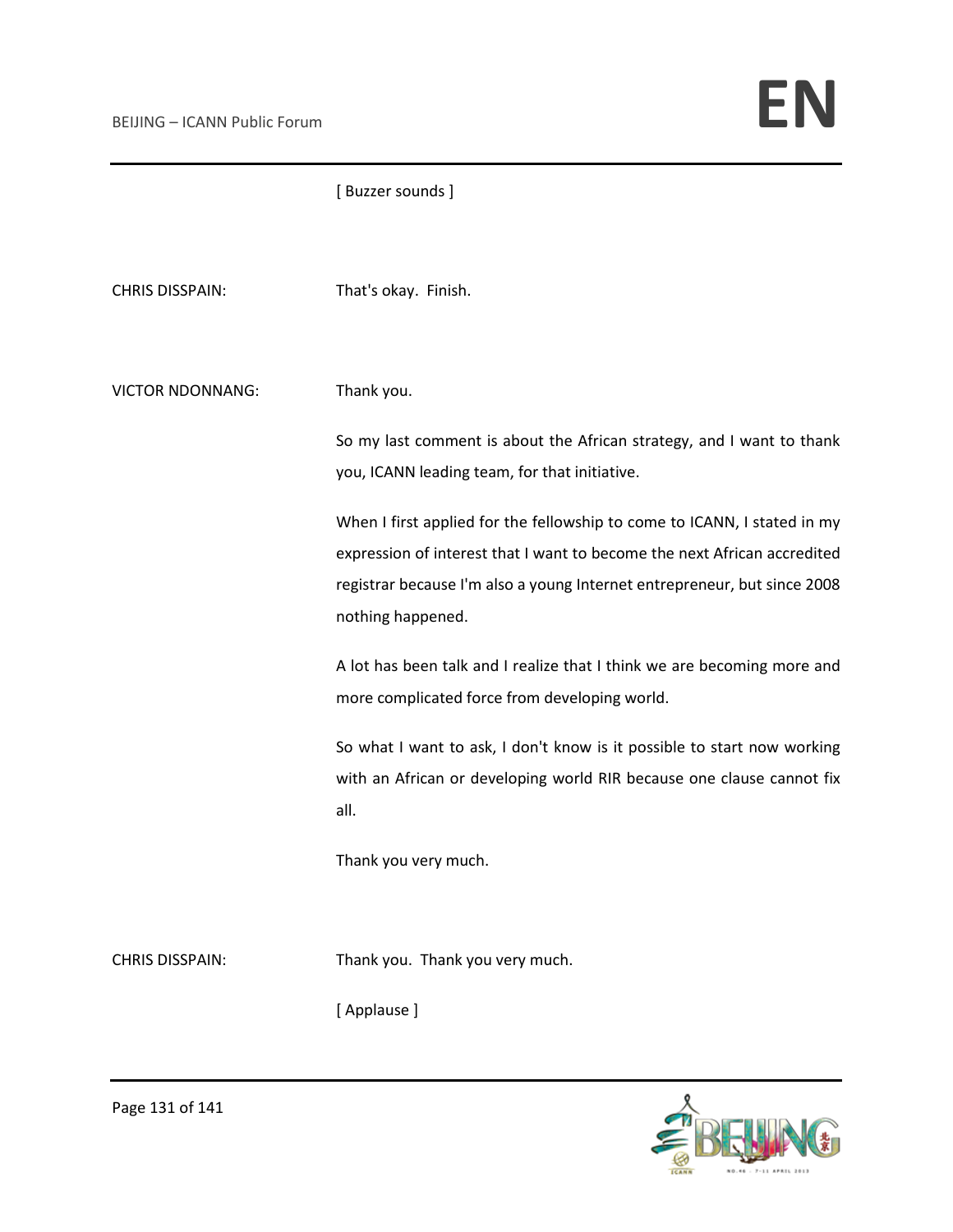Now, we're done with the line. Fadi has asked for a little bit of time to respond to a few questions. And then we'll throw back to Brad and close up and get ready for the board meeting. So Fadi, over to you.

FADI CHEHADE: Okay. Thank you. My wife came with me this time and she asked, what can I attend? What should I attend? I said, if there's one thing you can't miss is the public forum. So I'm glad she's here.

> This is the best part of the week for me. I hope it is for you as well. This is where ICANN is alive. We talked about a vibrant China. This is a vibrant ICANN. It's fantastic. And I thank each one of you for coming up to the mic and stating your points.

> I just wanted to say a couple of things. First of all, I felt frustrated for some of you because you had laid out some very good points and very good questions and you didn't get an answer. It's -- it's frustrating, I'm frustrated listening -- watching people come up with such great questions and not get an answer. Of course, if we were to answer each question, it would take a long time today. But here's my commitment to you, as soon as my staff is back on its feet next week, I plan to have a meeting with my team and we will review the record of the public session, question by question, and we will assign them amongst the staff and we will answer everybody, if we can, by the end of this month. If not, by the first week of May. So you should have some answers. Even if they're not complete, we should acknowledge your questions and tell you where we stand on them. And on this, Michele was right when he said, how are we going to do this as we grow, as we become

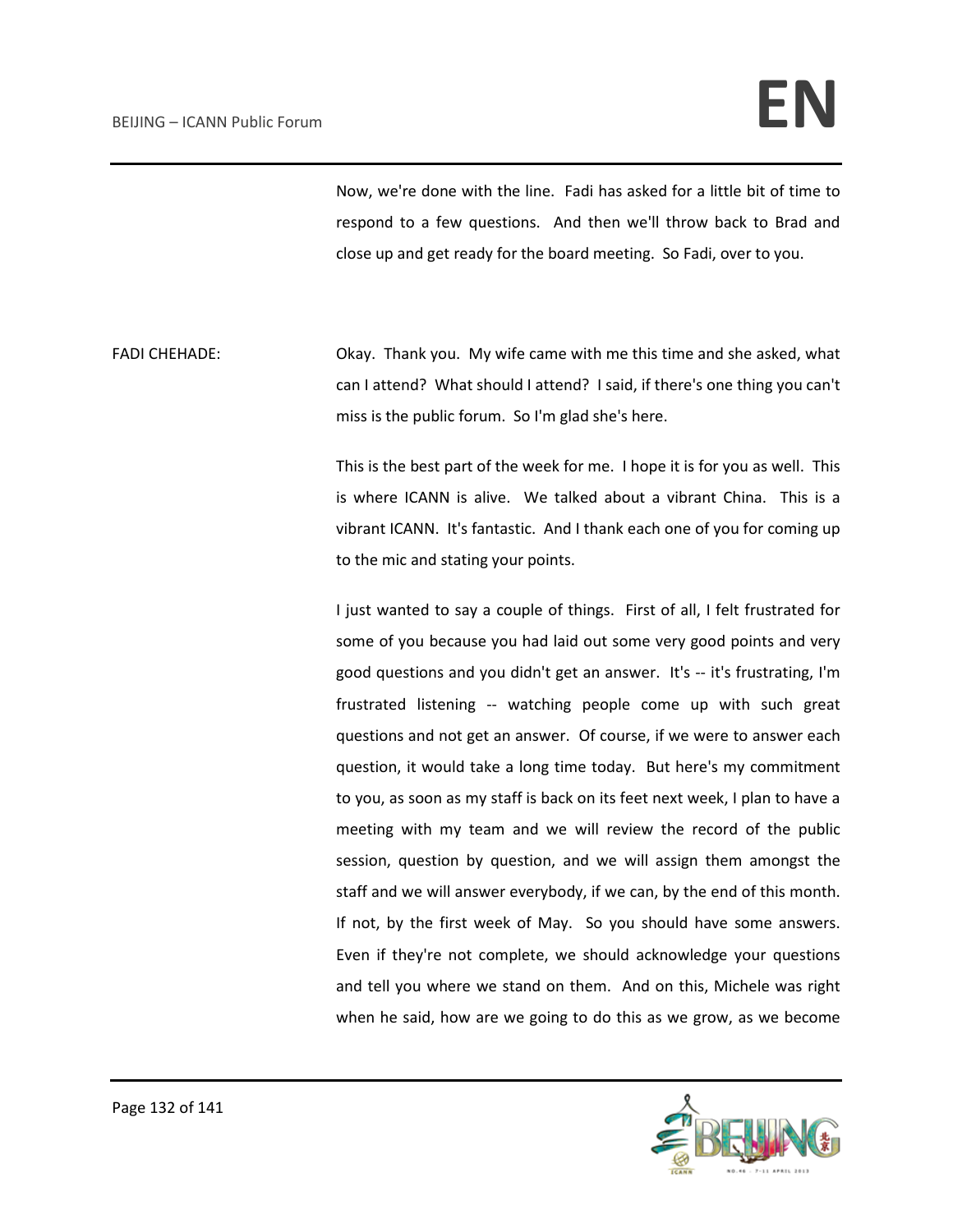bigger? I mean, there's going to be more questions and many times people submit answers to the public forums and they feel that these things went into the ICANN black hole. And that's not good. That's not healthy for our program. Every question, every comment that people took the time to put, must be answered. And the solution to that is complex, but I know that Sally and David Olive are currently working on a plan so that we can deal with this moving forward. This won't be solved in a day, but we have to solve this. You must feel everything you put into this community is responded to by this community.

One other person said things seem to go into the bowels of icann.org, the grandmother that called from Canada. Please use MyICANN. MyICANN has one of the most powerful engines to track any subject you're interested in across all of the ICANN microsites. So please use it to find what you need. That doesn't give us license to have an icann.org that sometimes does feel like a huge -- a huge black box, but please use MyICANN. It's saved thousands of you who have registered already from searching for things on MyICANN.

I also heard a few things that I want to answer quickly. Registrants rights and responsibilities, it's open. It's in a comment period. We had not published that bill before. The first time we published them, I think Bill from PayPal said, was when we put out the RA for the first time. Go back and give us comments. I think the registrars were very courageous to put this document together at our -- working with us, and if we have comments, I'm certain they'll listen.

Google spoke about published comments on the RA. All the comments we received on the RA have been published. And you can find them on

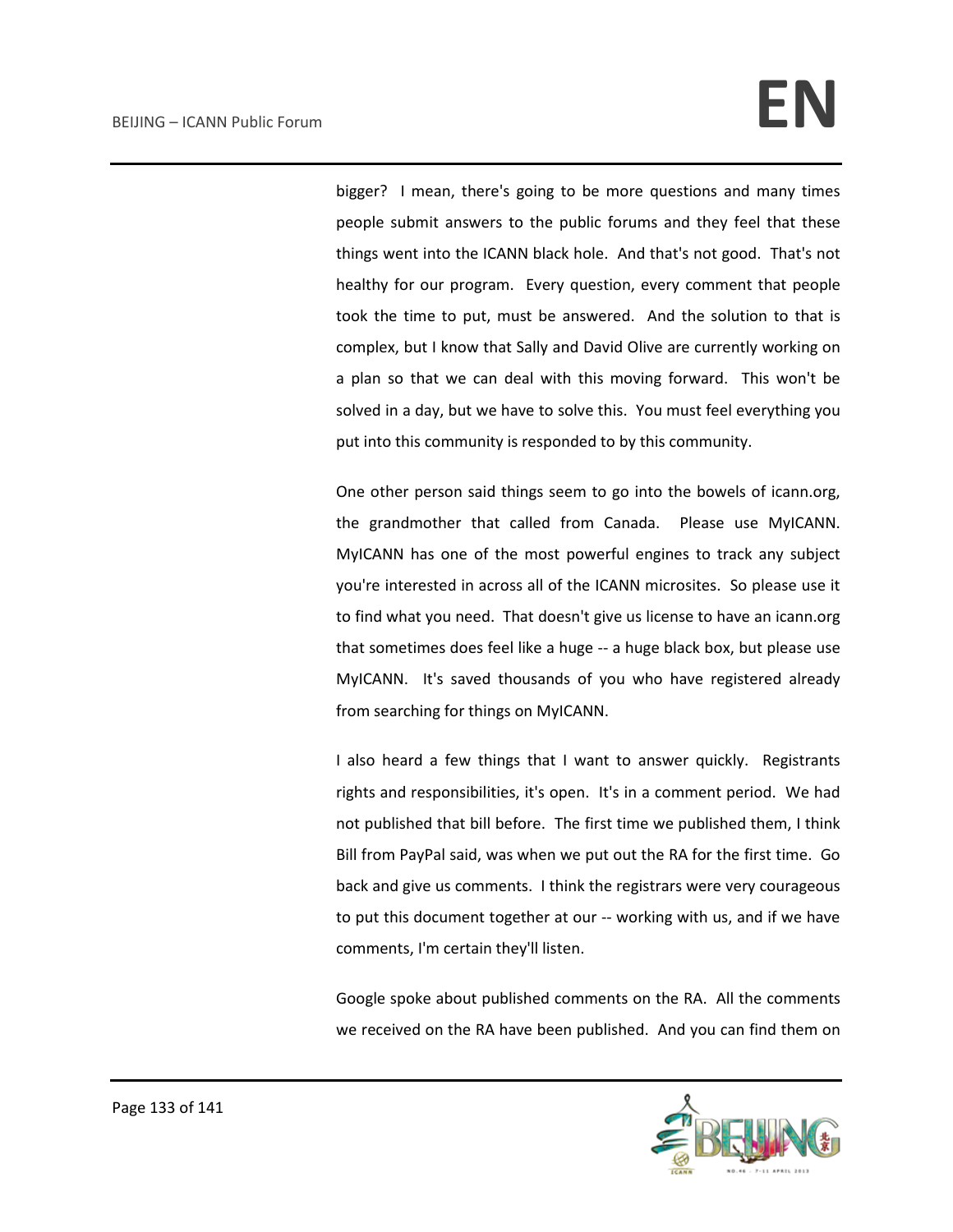-- on the blog from two weeks ago. Panels are black boxes, Antony said. And, you know, this is how -- on the issue of strings that are plural versus singular, let me just be very clear about that. Many of you spoke about this. The guidebook says, it's -- has to be confusing similarity visually. Visually. If you don't like it -- and I will admit I may not as well - - go and follow process. Let the GNSO change the policy. That's the guidebook. That's what it says. Okay? It's not for the board to fix that. I mean, you've told me all week, bottom-up. So bottom-up. Come back and tell us how to fix that.

There was also something about timeline visibility from, I think it's Adrian now as opposed to Adrian. He says give us timeline visibility. So to Adrian I will say, yes, I have given you timeline visibility in the last webinar. By day I told you what will be released. We will address that in the next few days, based on some of the comments, and my commitment to you is, even if contracting shifts a little bit, we will try as best we can to stick to the timeline we gave you. But I will republish one by the day as clear as possible because visibility is very important.

There were also questions about other mechanisms for IP protection. Two of you came up and talked about that. I want to tell you I confirmed with our general counsel. There is nothing in our agreement -- and Amadeu mentioned that -- there's nothing in our agreement that precludes someone from also using other -- other databases than the TMCH. So I want to be very clear on that. It's up to the registry.

There was also comments about the trademark +50, the outcome of the -- of the straw man proposal. I listened, David Cake, and I will -- I will talk about that to the community. Again, I appreciate the comment and

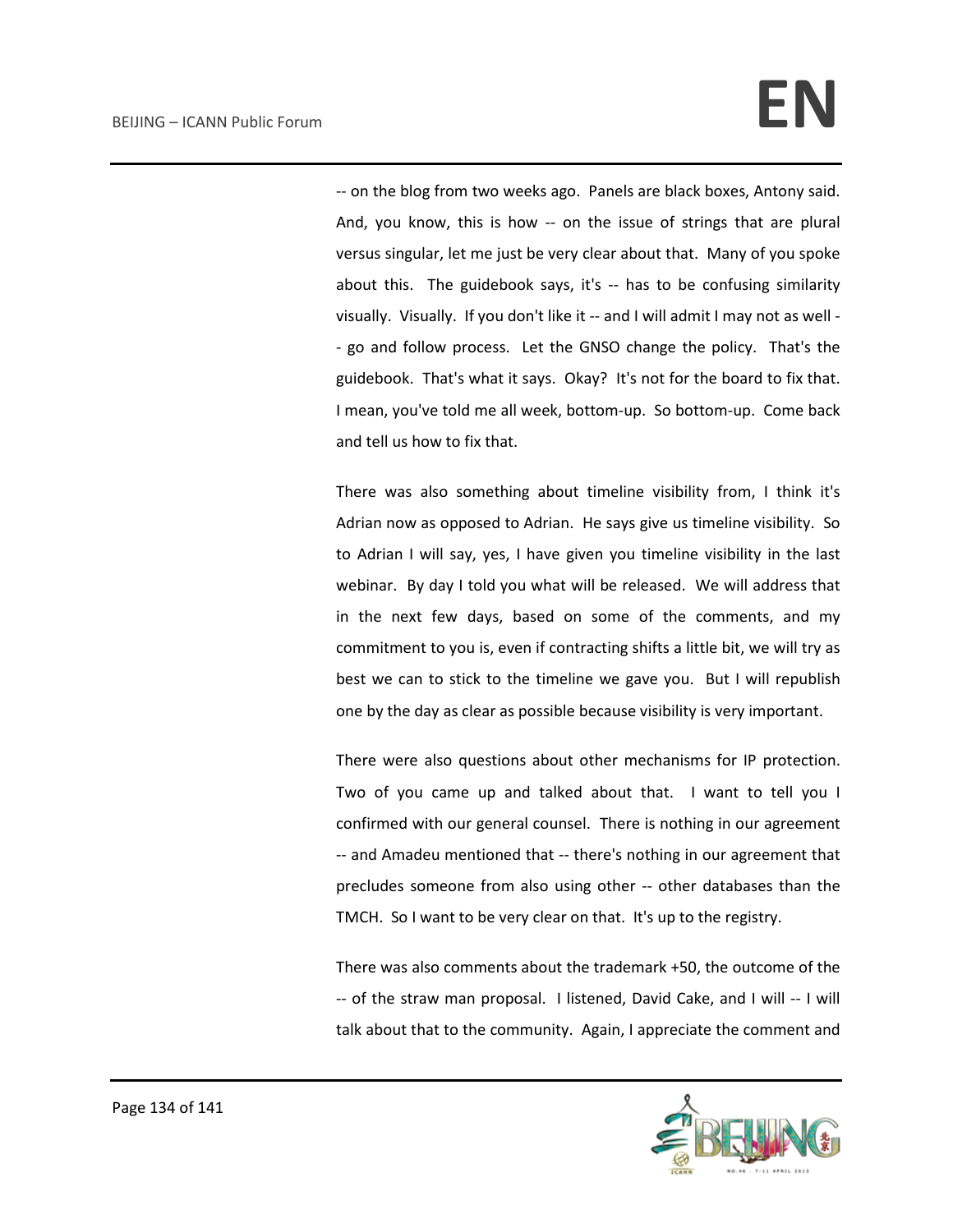I appreciate the fact you came up and talked about the substance. I really do. Thank you very much for that.

And I think there was Mikey who spoke about more dollars for the working groups. This is a very good request and Mikey always reminds me the importance of the working groups in our multistakeholder model. So I will talk to David Olive and Xavier and see what we can do, but I want to make sure our working groups have the funds to do the great work they do.

The young lady, Chang Liu, spoke about single letter domain names. I will also talk at least to dot com about that because there was some discussion about single letter domain names that is open and yes, from a technical standpoint this is not an issue. It's bigger than that, but we will look at it together.

I want to finish with three key points. The first is, I want to remind everyone, we will not jeopardize the security and stability of the DNS for any reason. This is -- this is rule number one. So no worries there. There's nothing that will be rushed. Our number one priority is not speed. It's getting things done the right way but using the most agile possible approaches. But agile doesn't mean we circumvent the process. I said that the first day, and I want to go back to this again. So therefore, it is -- I listened to all of you, the registries, the registrars, all the people who want to look at the new RA and RA contracts, and based on listening to you this afternoon, I am still of the opinion that we should stick with the process. We should put these agreements out for 21 days of comment and 21 days of reply. That's the process. That's the multistakeholder model. We stick with it.

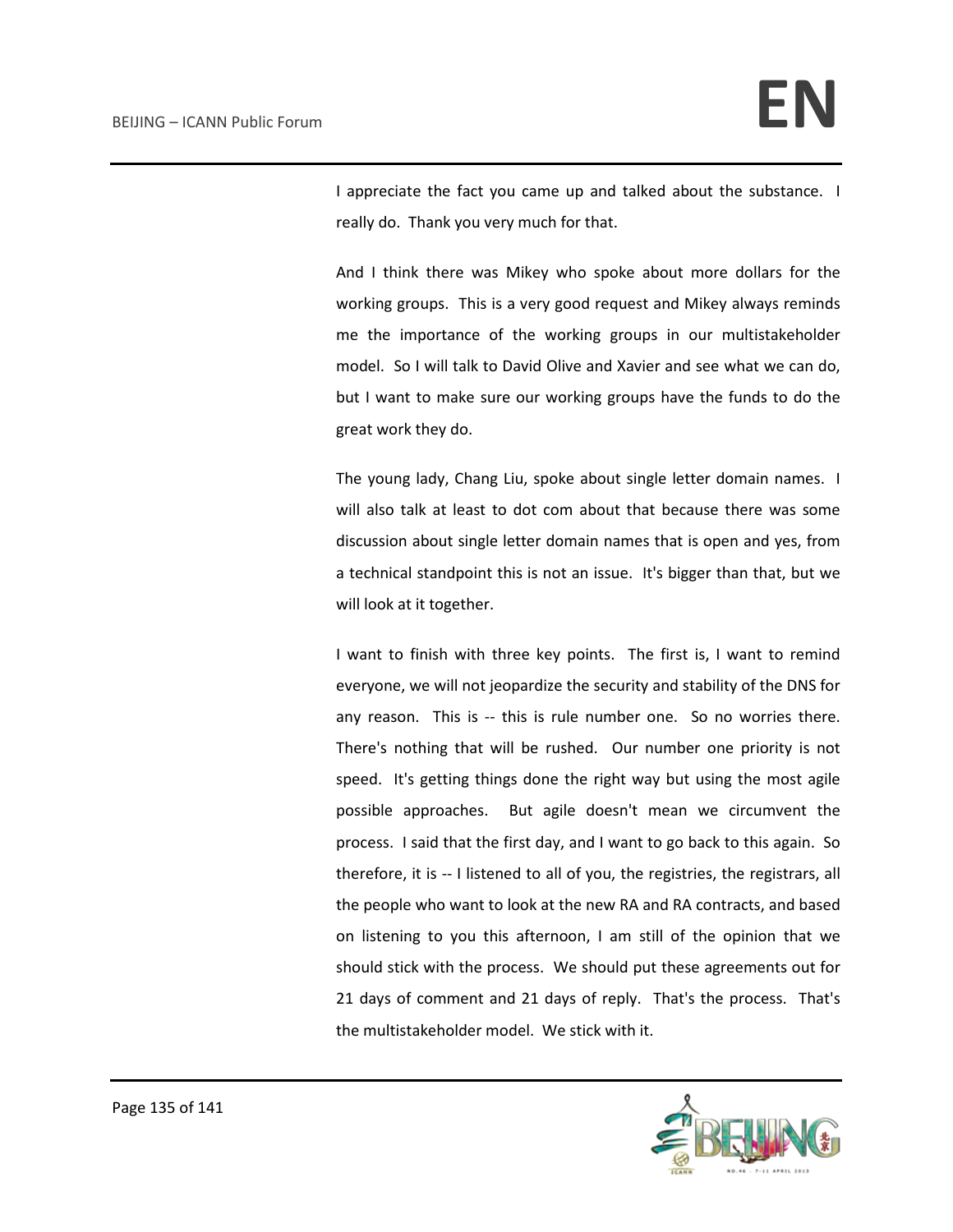What I can do on the other side is work with our registrants, registrars to become agile on the operational side. Maybe we can find ways to start the predelegation testing before the contracts are signed. I'll work with you on that. We'll come up with the most agile approaches to not delay the program. But not at the expense of the multistakeholder process. That you have my commitment on.

I want to finish with something that many people came up to me, including my staff. We have gone up the first phase of this mountain of the new season at ICANN quite fast. The GAC, the staff, the community is a bit out of breath. I will admit, I am too. It is time for a little bit of base camp. That doesn't mean we slow down. That means we stop, we take a breath, we look at what we've done, and we move forward calmly and continue our work. So I'm -- I'm very cognizant of the speed at which we moved and we did it to decalcify some things, and we did. We now all see this program, where it's heading. That's a good thing. But I am also aware of how exhausted many of us are. Especially, especially the volunteers, which don't get the recognition they should. This community has so many volunteers that work so hard all the time. Staff is paid to do so. The board has committed to do so in its role. But volunteers in the community who are extremely, extremely committed to this, we need to be also recognizing their time, and I commit to you to do that, without losing momentum but gaining the strength we need so we can go up the next phase together.

[ Applause ]

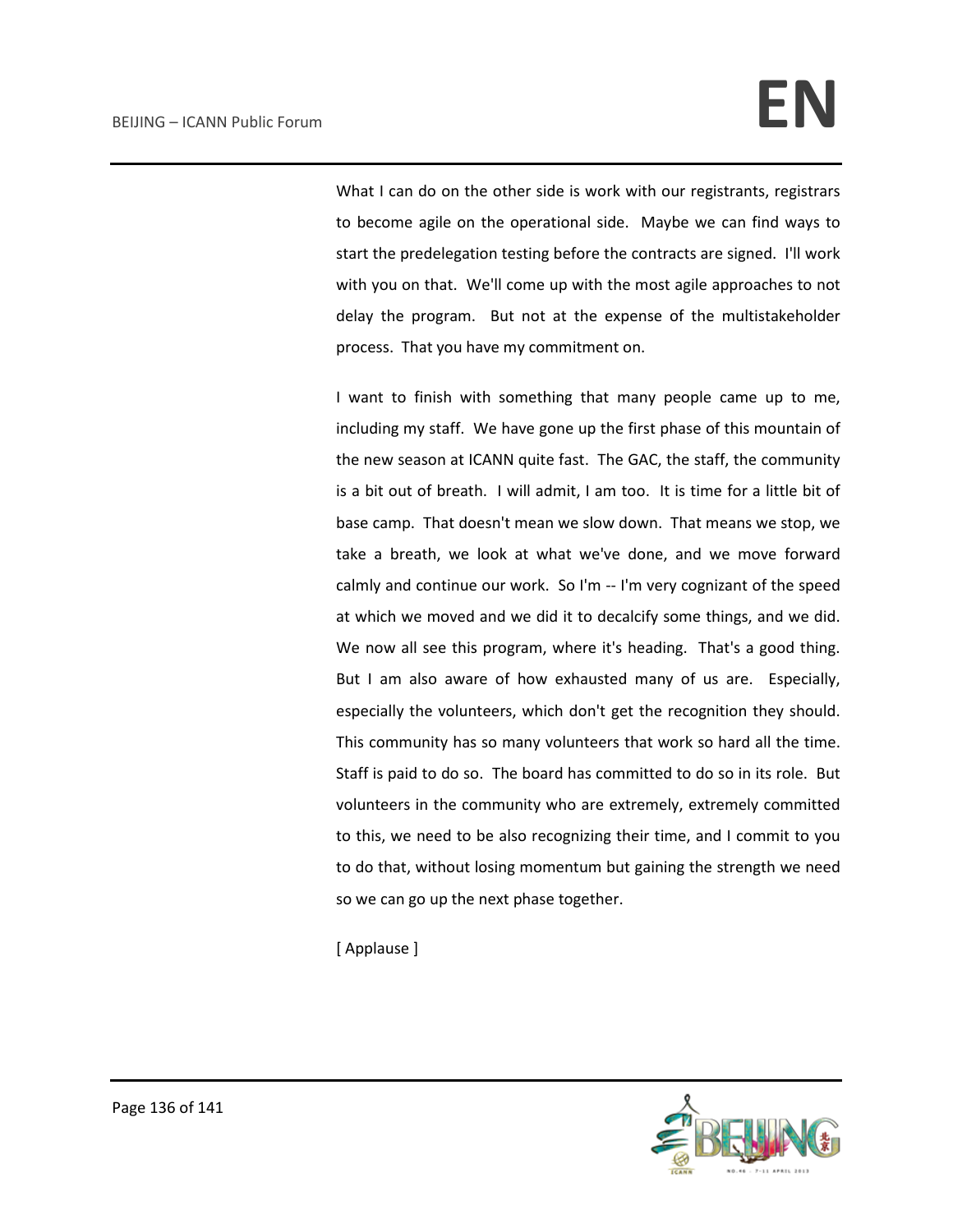### CHRIS DISSPAIN: Thank you, Fadi, and actually straight from me back to Brad.

BRAD WHITE: Thanks, Chris. I'm going to throw to Steve to make some final closing comments. But the one thing I did want to say is, please come at us with what worked and what didn't with this session. We made these modifications based on what you folks have told us. I think we're all in agreement that this would have been a disaster without that phone line, for example. People were just clogging that line. We want to hear from you, though. Tell us what worked, what didn't. By the time we get to Durban we'll incorporate some changes. We want to keep tweaking this process. Steve.

STEVE CROCKER: Thank you, Brad. And let me thank everybody on the board who cooperated, particularly the facilitators for this process. And thank you, Fadi, for your multiple points of involvement along here. And most of all, thank all of you.

> I sat here active in the first part and then listening intently throughout the rest. This was really one of the most content full and focused sets of inputs and contributions I think that I have ever experienced in quite a few ICANN meetings. So from that point of view, I think we've really been very well served. I also am particularly grateful that there was a considerable amount of cooperation and discipline in this process, and I think that helped everybody. So let me ask for a round of applause for everybody here.

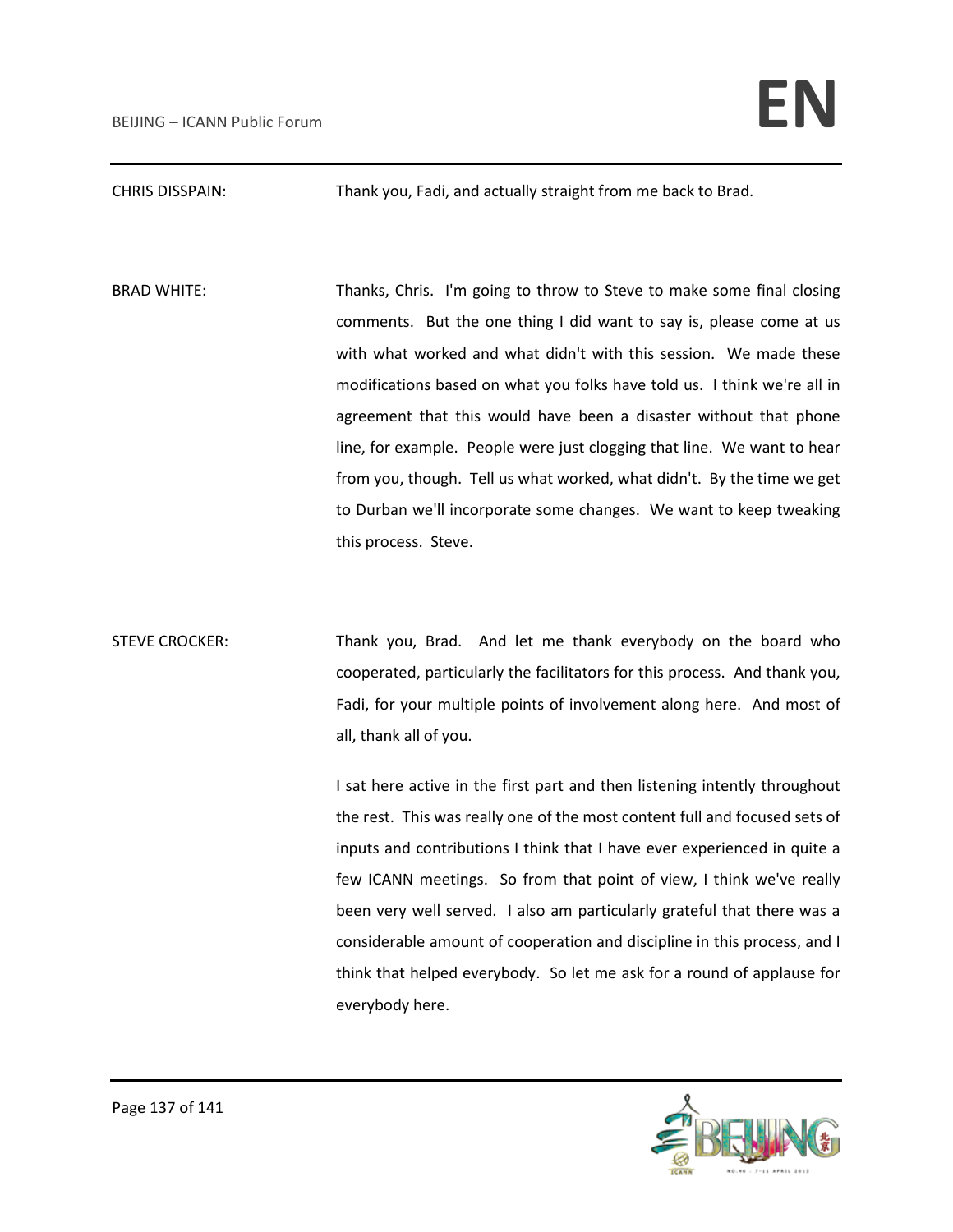## [ Applause ]

That said, let me echo Brad's request, don't hold back on any further comments that you might have about how we should run this process or, you know, how we can make it better. During the early parts of this session I was getting quite a few inputs. They stacked up at the public - all of you liked it a lot and some of the board members were grumbling about small issues about sight lines and so forth. So we'll probably evolve a little bit more, but very pleased that this is -- had a noticeable effect.

We are about to come to the formal board meeting, and I want to make two comments. First of all, as Cherine mentioned that there will be a gTLD committee meeting. As you probably all reasonably well understand, though we've empowered the new gTLD committee with the full authority of the board so that when it makes resolutions those are -- they don't need to come back to the full board. The new gTLD committee is a very large faction of the board, so there's not that much difference in breadth and depth. On the order of three quarters of the board. What we haven't done in the past and what you'll want to try to evolve is put the same kind of visibility that is appropriate for that operation, publish agendas, public presence when possible and so forth. So today we begin that process. I don't believe there are any actual resolutions pending, but there will be some items for discussion. Cherine will say a bit more about all that. And the mechanics will be that we'll run the regular board meeting momentarily and then we will transition into the new gTLD committee operation, right? Oh, the reverse?

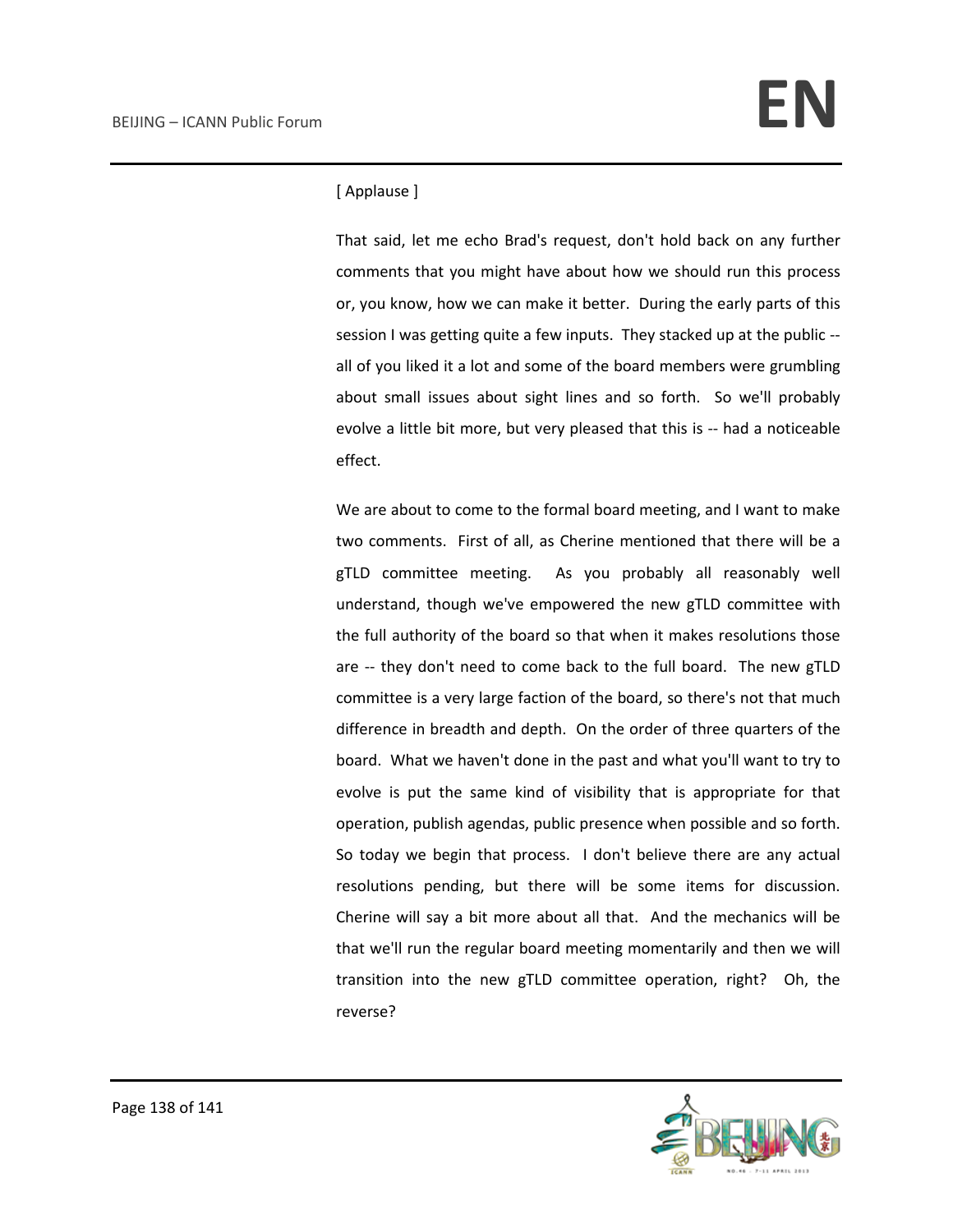CHRIS DISSPAIN: Yes. New gTLD first.

STEVE CROCKER: So I'm always the last one to get the word here.

## [ Laughter ]

So good. A word about the public board meeting. We generally try to run two board meetings just to take advantage of the fact that the board is physically in one place. We typically run one during the weekend off and on Saturday to clear away, take care of whatever business has stacked up that is not particularly interesting. And then a public one. Now, a word about this interesting idea. Last year after the Prague meeting we took some criticism -- it was really aimed at me and I take direct responsibility -- that during the Saturday board meeting we passed some resolutions that the community would have liked to have seen us do in public, the budget and the dot com agreement to be specific. I took that very much to heart, and so the decision process about how to divide up the agenda is tilted substantially in favor of doing more in public rather than less. And as it's worked out for this particular meeting, that left us with essentially nothing to do on Saturday, so we canceled the board meeting. We would have missed the minutes, but it seemed silly to hold a formal board meeting just to pass the minutes. So you'll see the minutes on the consent agenda.

That said, there really isn't all that much that's interesting, at least there shouldn't be. The processes leading up to resolutions presented on that

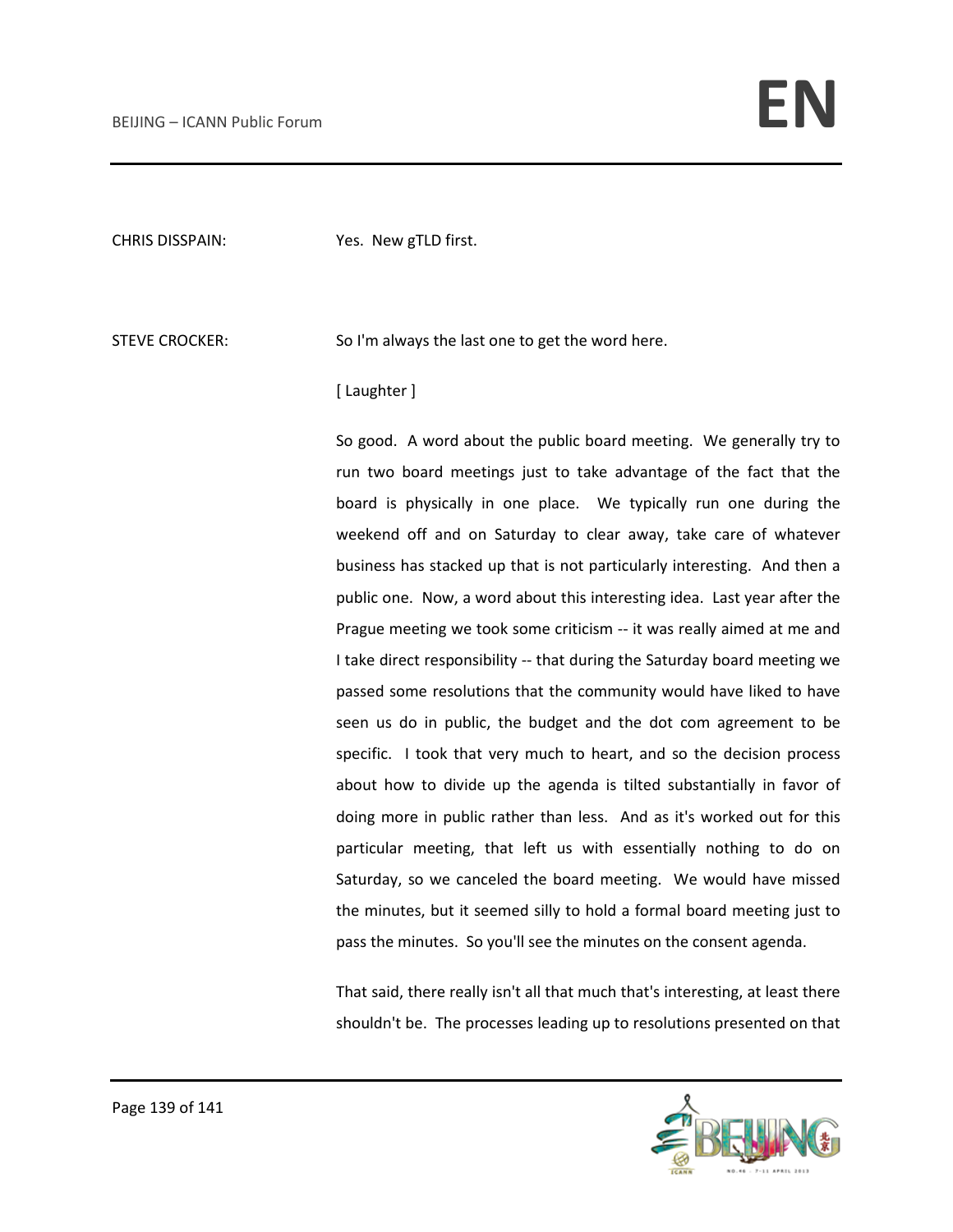# BEIJING – ICANN Public Forum **EN**

-- at board meetings are supposed to be fairly full and complete so that much of the interesting debate and discussion has taken place ahead of time, mostly from a bottoms-up process and through the SOs and ACs, through the staff and so forth. And when there is discussion within the - - within the board, it's not very efficient to begin raising new issues during the point of having a -- during the process of having a board meeting. So we tried to allocate sufficient time for that in separate kinds of discussions. That's not to say that we try to reach unanimity or force a position. It is perfectly okay for individual board members to have their own opinions that may or may not line up with majority and we encourage and provide a direct mechanism to place those opinions on the record as part of placing a vote. We don't have, to my knowledge anyway, we'll see if there are any surprises, but to my knowledge don't have any high expectations about this afternoon's board meeting being all that interesting. And you'll see the agenda when we get to that.

So with that, I suggest that we move directly to your -- your part of this, Cherine. Those of us who are not part of the new gTLD committee will step back from the stage here.

>> Ten-minute break.

STEVE CROCKER: You want a ten-minute break?